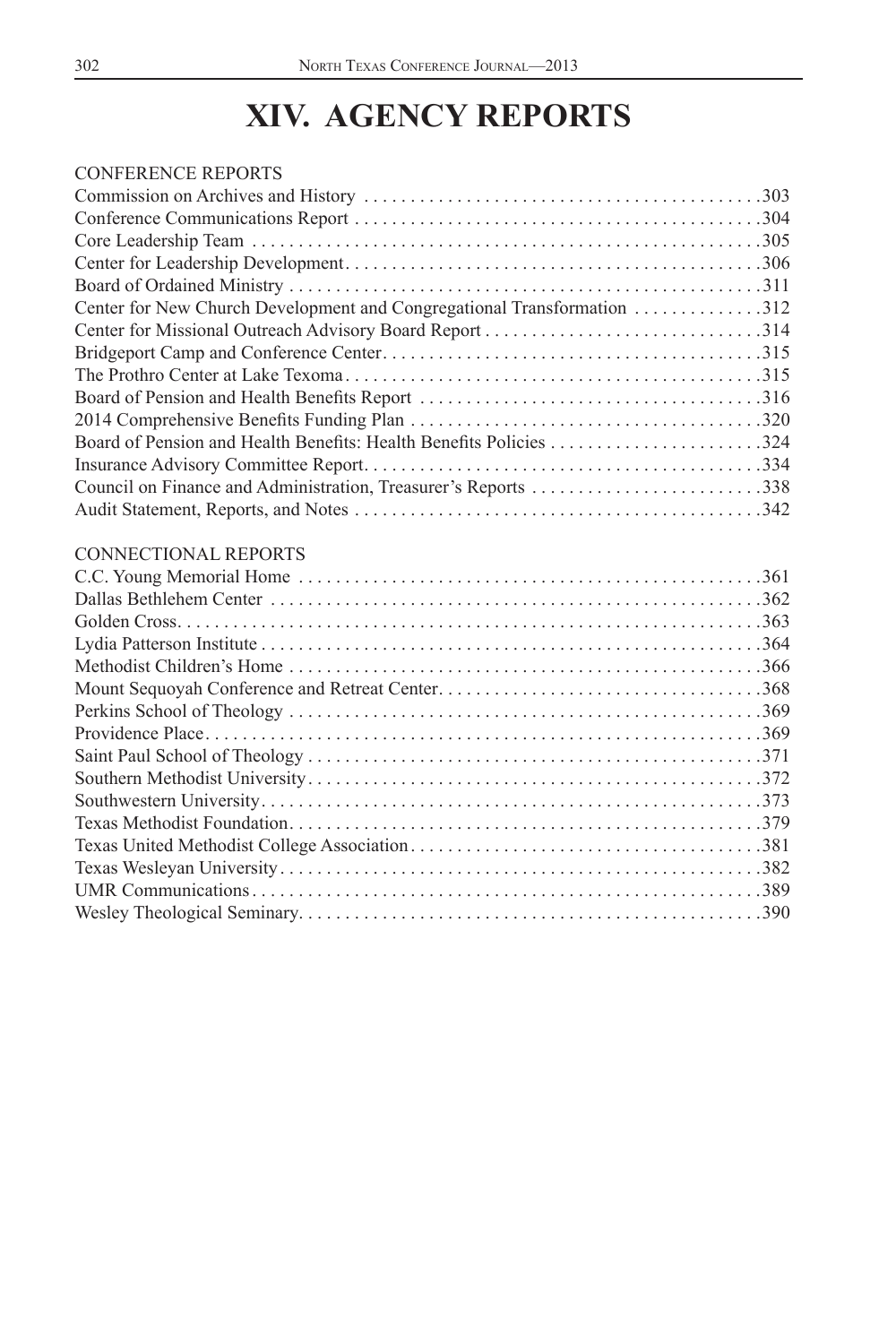### <span id="page-1-0"></span>**COMMISSION ON ARCHIVES AND HISTORY**

### A RESOLUTION TO DESIGNATE THE SITE OF WAPLES MEMORIAL UNITED METHODIST CHURCH A UNITED METHODIST HISTORIC SITE

**Whereas**, in the year 1875, the Methodist Episcopal Church, South was founded in Denison, Texas. The city of Denison was founded in 1872 as the Terminus for the Missouri, Kansas and Texas railroad. Originally the church was located in a red light district, known as Skiddy Street with the mission: to help spread Christianity throughout the fledgling city; and

Whereas, Southern Methodism has its first entrance into Denison's history in 1873 when a Mr. Ball came to Denison to take a census to learn how many of the citizens were Methodists. Mr. Ball found 40 citizens who were of the Methodist denomination; and

**Whereas**, Reverend Alexander Jamison was sent by Bishop Wiley to Denison to represent the missionary board of the Methodist Episcopal Church to organize a church in Denison; and

**Whereas**, in March 1875 the Southern Methodists began to seek bids for the erection of a house of worship that was located at 430 Skiddy Street. The mission began under the leadership of Reverend Z. Parker and was a mission project of the North Texas Conference of the Methodist Episcopal Church, South. The church was a one-room frame style building with a bell tower. The Mission Church continued until 1881 when it was granted an official charter; and

**Whereas**, the Skiddy Church had gained such a following within the city that it was no longer deemed a mission and became a true church of Denison with its first pastor, Reverend C. I. McWhister; and

**Whereas**, in order for the mission to become a church in the Methodist Episcopal Conference, the church building as purchased by the North Texas Conference at a sum of \$200; and

**Whereas**, around 1887 Mr. and Mrs. E. B. Waples, in memory of whom the church is named, became members of the young congregation. Mr. Waples and his wife were strict members of the Methodist Episcopal Church, South, and were regarded by the citizens of the Denison as "two of the most upright and valuable members of the community;" and

Whereas, the present church edifice was built in 1965 under the pastorate of Reverend Walter L. Underwood. The old church edifice was removed from the lot and the present building sits on the site of the former red brick building. The stained glass that can be found throughout the sanctuary and Madden Chapel was created, designed, and fabricated by the internationally famous artist Gabriel Loire of Chartres, France. At present the Waples Memorial United Methodist Church plant encompasses nearly an entire block in the historic area of Denison. The church serves as an important cultural site that is located along the newly designated Arts and Cultural District by the Texas Commission on the Arts; therefore

**Be It Resolved**, that the North Texas Annual Conference of the United Methodist Church designate the site of Waples Memorial United Methodist Church of Denison, Texas an 'Historic Site' of the North Texas Conference and register the site with the General Commission of Archives and history of the United Methodist Church. Adopted June 4, 2013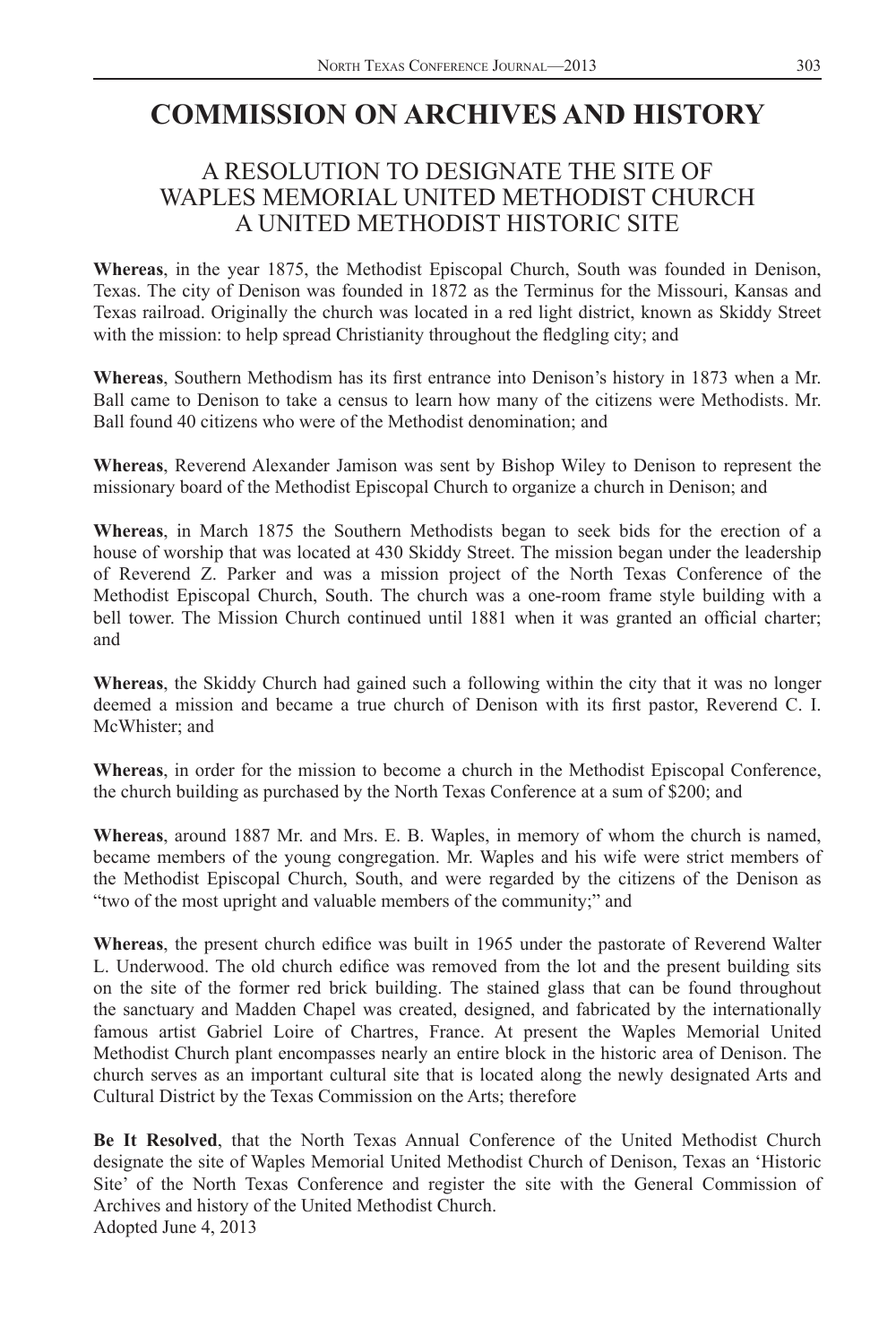## <span id="page-2-0"></span>**CONFERENCE COMMUNICATIONS REPORT**

The Communications Team of the North Texas Annual Conference was very productive this annual conference year. Our media outreach extended across the annual conference and beyond to the mission field. Our overall goal was empowerment of the United Methodists of North Texas with compelling media that impacted the mission field to make more disciples for Jesus Christ.

We conducted secondary research using surveys to get a clear understanding of the communication needs of the leadership around the conference. There were two rounds of research, one with leaders and laity in the church. The second was with local church communication leaders in the conference. In response, we empowered the United Methodists of North Texas by conducting "Church Media Transformation" workshops in three districts. A total of 300 lay persons were trained in communication strategy, social media, and internet marketing, advertising and print media.

We created compelling media products in the form of "New Vision New Voices"—the North Texas edition of the "United Methodist Reporter" newspaper. Twice per month this publication presented activities and events from our annual conference. This newspaper entered a national media competition sponsored by United Methodist Communications, and won two awards for "best journalism" and "best design."

We also created compelling media in the form of our video newscast, "NTC News", which went on the road this year and taped editions in Little Elm, Texas, Oklahoma, and Tampa, Florida, the site of the 2012 General Conference. "NTC News" was formatted for viewing on the web and on smart phones, giving North Texas United Methodists the ability to share the good news of our conference with others in two mediums. A total of five editions were produced this year, and are stored on the annual conference website.

We reached out to North Texas United Methodists and beyond to the mission field with our Advent, Easter and *Summer of Family Fun* advertising campaigns. These campaigns were partnered with several established communication entities such as *Radio Disney, The Dallas Morning News, Google* and *Facebook*. The campaigns brought the secular audience to our website and provided information about Advent and Easter events in our churches. There was an enthusiastic response by our churches. Over 150 churches were involved with the Advent campaign, and 180 churches involved with the Easter campaign. Late in the summer, we hosted the first annual *Bishop's Family Fun Day* at Main Event Entertainment centers. The event was held at the Lewisville and Plano locations and we invited hundreds of church members to share in a day of fun. The event was publicized internally and through our media partners, which attracted families from the mission field to spend the day with our church congregations. This event created a non-threatening introduction of "seekers" to church leaders from all across North Texas.

Our most deliberate outreach to the mission field was our re-designed website which features a section for those persons who are not United Methodists, and may not be Christians. We offer invitational, non-judgmental information to persons who are searching and seeking God and assistance with critical issues of life. The re-designed website also features enhanced displays of the four ministry centers and offers easier access to information about our annual conference.

We intentionally reach into the annual conference by revising our marketing strategies with the United Methodist Reporter Newspaper. Wendy Campbell joined the Communications Team to enable us to touch more persons in the conference in unique ways and increase circulation.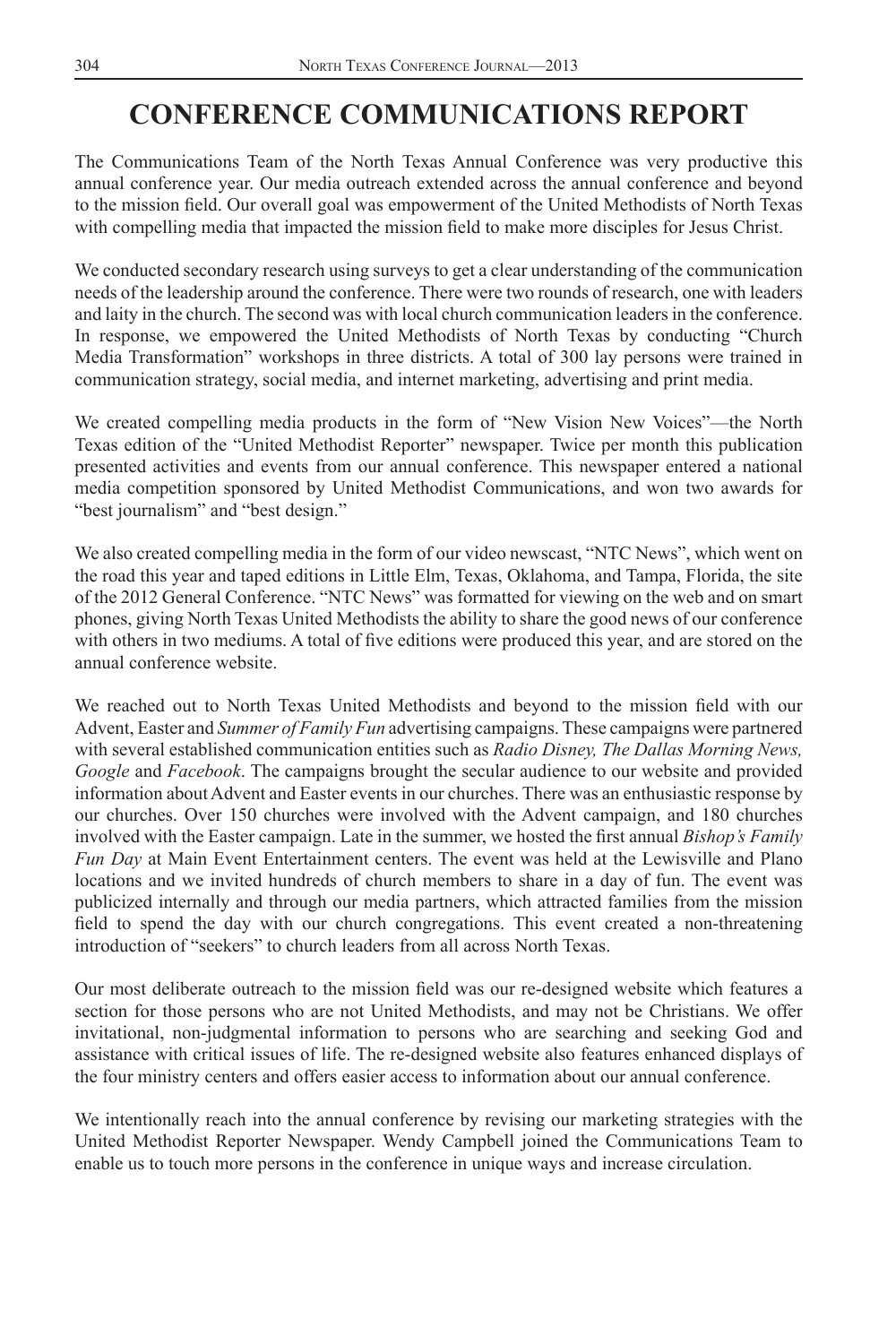<span id="page-3-0"></span>The Communications team made two international visits this year: the World Methodist Conference in Durban, South Africa and the Annual Conference of Liberia, West Africa. These events were transmitted back to North Texas via video and articles on our website. Additionally while in Liberia, we conducted training sessions with the Communications Team there.

Upon the arrival of Bishop Michael McKee, the Communications Team met with him and developed a communications strategy to introduce him to the annual conference and the secular media in print, video and social media. Introductory videos and articles were written and produced facilitating a smooth entry into the annual conference. Bishop McKee maintains a strong social media presence with an active Facebook page.

The Communications Team includes Wil Murphy—media strategist, Linda Johnson—UMR associate editor, Patrick Steil—webmaster, Wendy Campbell—UMR coordinator, Rosalinda Luna—administrative assistant.

Submitted by Dr. Sheron C. Patterson, Communications Officer

### **CORE LEADERSHIP TEAM**

The Core Leadership Team oversees the implementation of the decisions of the Annual Conference, working through the four Centers in accordance with the mission and strategic priorities. The Team has the responsibility for planning, setting goals and coordinating actions to address the priorities of the strategic plan. It holds the Center Directors and conference groups accountable for fruitfulness in these priorities.

The Core Leadership Team is convened by Bishop Michael McKee and includes:

Conference Lay Leader—Linda Parks

- Lay member elected by each district—Alfred White-North Central, Thalia Matherson-Metro, Clay Johnson-East, and Anne Aaron-Northwest
- Three at-large members appointed by the Bishop—Levy Laguardia, Ruth Robinson, Rachel Baughman
- One District Superintendent—Frank Alegria
- Center Directors—Jodi Smith, Keith Boone, Jim Ozier, Larry George
- Also attending: Sheron Patterson, Director of Conference Communications and Pam Liston, Conference Chancellor

One of the highlights this year for the Team was our initial meeting held at "Union" Coffee House in Dallas, a new church start led by Rev. Michael Baughman. The Team was able to hear and see firsthand the exciting things happening. In addition to the business of the Team the returning members welcomed and became acquainted with Bishop McKee and the new members.

The Core Leadership Team continues to build on a strong beginning in making progress toward reaching the strategic goals and acknowledges there is still much to be done. Vision, goals and actions from the four Centers are heard for possible approval by the members of the Team. These reports from the various Centers can be found in the body of this conference workbook.

The core values of Faithful Integrity, Joyful Commitment, and Loving Service adopted by the Core Leadership Team continue to guide their work.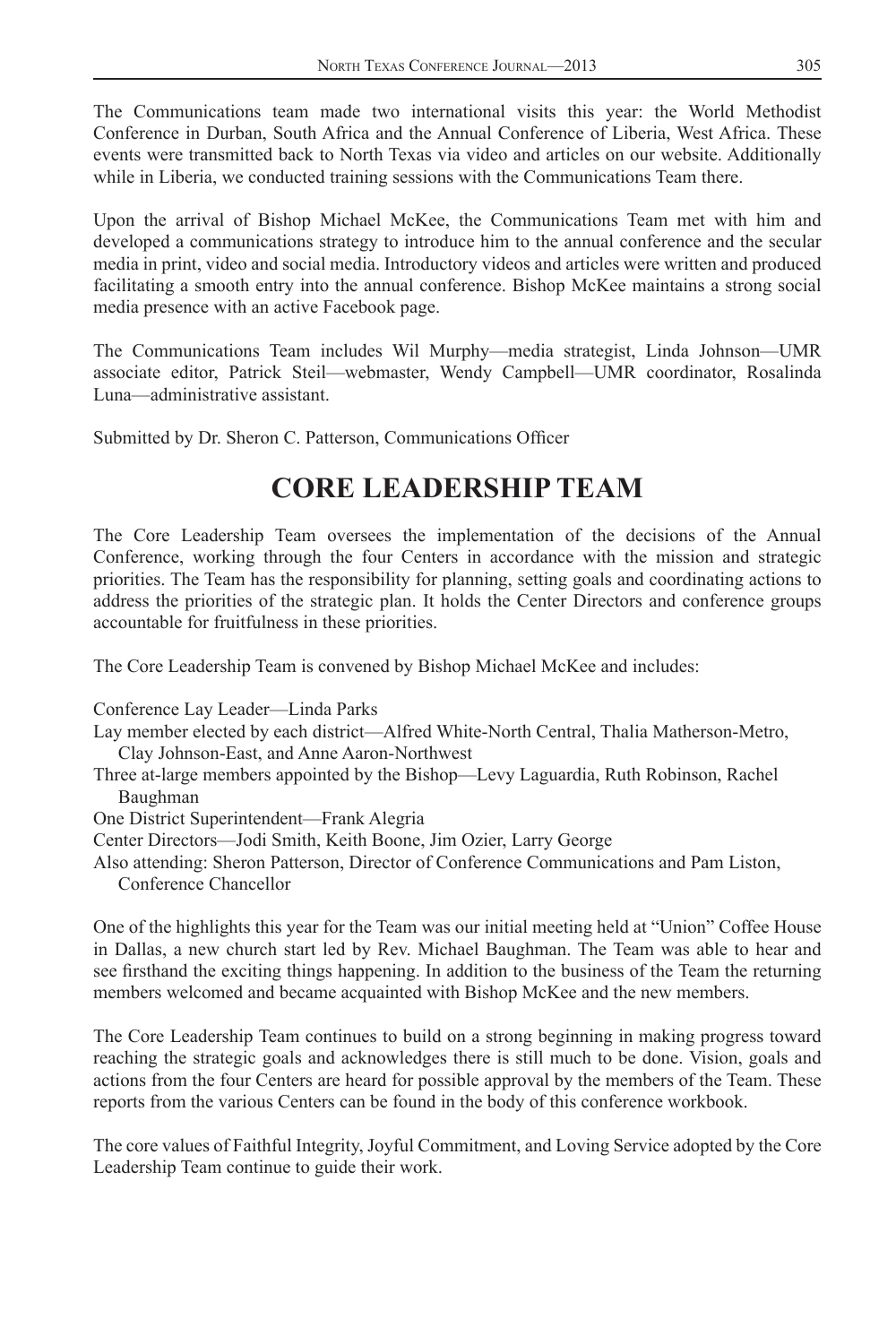### <span id="page-4-0"></span>**CENTER FOR LEADERSHIP DEVELOPMENT**

Dr. Keith Payne Boone-Center Director and Rev. Aleze Fulbright-Associate Center Director

The Center for Leadership Development (CLD) exists to assist clergy and laity in recognizing God's call of Living Discipleship Fruitfulness, Leading Congregational Fruitfulness and Developing Missional Fruitfulness to live out our mission "to make disciples of Jesus Christ for the transformation of the world."

"*Leading from the Center*" is the CLD's moniker because leadership is derived from our center, it essentially conveys whatever or whomever is placed at the center of our heart, mind, soul, and body which informs the way we lead. We affirm that Christ Jesus is the Center for developing principled Christian leaders. From its inception the CLD has formed teams comprised of laity and clergy to dialogue, vision, and implement disciple-making ministries to transform individuals, local churches, and communities. These collaborative teams (platforms); *Faith Formation, CART (Congregational Assessment, Response and Transformation), Intentional Interim Ministry, Mentoring/Coaching/Lifelong Learning, and Covenant Partnerships* advance the cause of Christ through leadership development.

**CLD Advisory Committee** guides the work of the CLD Staff giving direct feedback, visioning, planning, and working on procedures and protocols. Members of the CLD Advisory Committee include: Rev. Billy Echols-Richter, Navolia Bryant, Jana Jones, Rev. David Lessner, Stephen David Farish, Rev. Edgar Bazan, Dale Cherry, Rev. Lisa Greenwood, Rev. Carol Sparks, and the CLD Staff.

The highlights below do not encompass the fullness of the Center's work, but only provide a glimpse of this year's past achievements. For more information about the Center for Leadership Development, visit the website and join the mailing list (www.ntcleadingfromthecenter.org) or join the Facebook Page (*NTC Center for Leadership Development*).

**Faith Formation** supports all age-level ministries, which include Children, Youth and CCYM, Camping and Retreat, along with Campus Ministries.

*MinistrySafe*:—MinistrySafe Abuse and Prevention Systems provide Sexual Abuse Awareness Training to reduce the risk of sexual abuse in congregations. MinistrySafe was presented through legislation and adopted by a vote at the 2012 Annual Conference, which made MinistrySafe the North Texas Conference's official resource, and that all congregations would be compliant by January 1, 2013. The Center for Leadership Development meticulously communicated MinistrySafe throughout the Conference via various communication means and partnered with MinistrySafe to create five training sessions strategically placed throughout the Conference to ensure people were aware, equipped, and empowered to begin the process of implementation and communication in their local settings. To date, over 158 congregations have over 7,000 volunteers and staff members MinistrySafe trained and compliant. For more information about MinistrySafe: (http://www.ntcleadingfromthecenter.org/ministry-safe)

*Youth/CCYM*: Conference Council on Youth Ministries (CCYM) conceived, planned and led three District Mission Days in the Fall of 2012, collecting donations for thrift stores, packing food, and completing neighborhood cleanup across the North Texas Conference. Two (2) Midwinter Retreats were held at Bridgeport Camp with over 315 participants combined. CCYM chose the theme of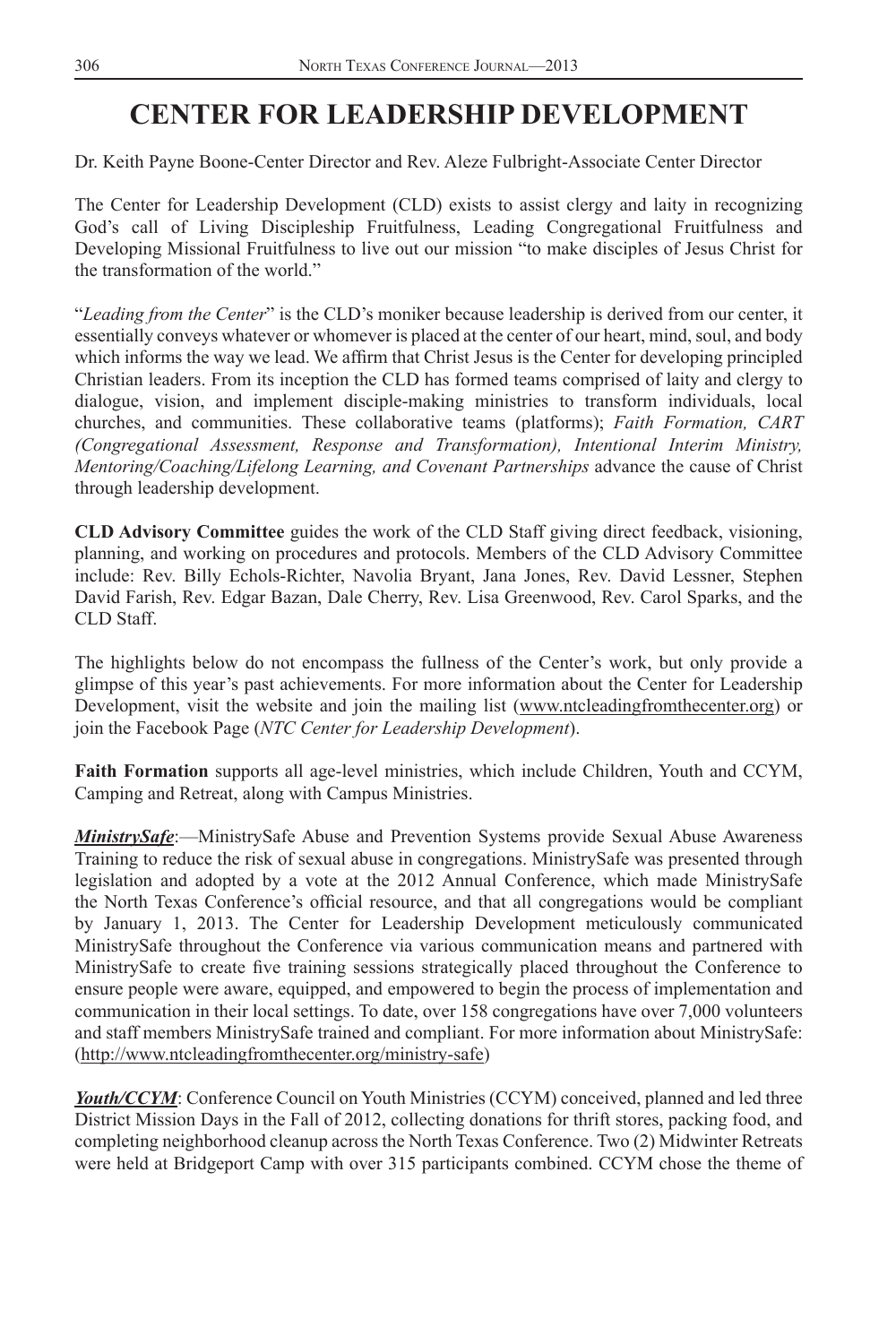"Faith: Just Do It" challenging youth to live out their faith in daily action. Through family groups, dynamic preaching, campfires, group activities and inspiring music, participants were led into closer relationship with God and practical faith.

Youth Annual Conference (YAC) hosted 110 youth and adults from around the Conference to elect new CCYM delegates, deliberate legislation and participate in leadership development. This year's theme of "Compassion: Make it a Habit" was lived out during the weekend through spotlight mission organizations, planning regional compassion projects, and interactive worship services with Bishop McKee challenging youth to notice the needs around them and respond in love. Snack Shacks at MidWinters and YAC funds were raised to support ZOE Ministry and Project Transformation through the Youth Service Fund (YSF). This year YAC legislation from last year was enacted to ensure only fair-trade chocolate was sold for YSF fundraising.

During this past year, NTC and Prosper UMC member, Maddie Chumley was elected as the South Central Jurisdiction Youth Representative to the Division on Ministry with Young People and then named Co-Chair, seating her as the youngest member on the General Board of Discipleship. CCYM members are attending Annual Conference both as delegates and observers. For the second year of continuing a Shepherding program, that pairs youth participants with adults to mentor and answer questions about the Annual Conference process. Six (6) North Texas Conference youth will attend the Texas Youth Academy this summer for two weeks of study, worship, community and service.

The vision for the future of CCYM is to foster young and diverse leaders for the future of our Church. CCYM will work alongside the *Calling the Heart* campaign to guide youth and young adults discerning their future as lay or clergy serving in or outside of the church in their careers. Members intentionally engage in leadership development as a group, converse with youth from other Conferences to expand their vision of possibilities for Conference level youth ministry and engage in evaluation and envisioning of their purpose, function and potential. CCYM will continue to ask how and initiate change so that each of its members, meetings and events are Living, Leading and Developing Fruitfulness.

#### **Future Dates and Events for Youth**

MidWinter 2014—"Don't say no way, Just say Yahweh!" **January 24–25** and **February 7–8**

Big Youth Leadership Event—Dallas—**Fall 2014**

Adult Youth Worker Volunteer Training—Custer Road UMC—**August 17, 2013**

Camp Bible (3rd–5th grade students)—Bridgeport Camp—**September 28-29, 2013**

Bishop's Rally (5th–7th grade students)—FUMC Plano—**February 16, 2014**

Children, Youth, and Youth Leaders are encouraged to connect with others in the Conference. If you or your church would like more information about Youth and CCYM programs or events, please contact the Conference Youth Coordinator, Kelly Carpenter at youth@ntcumc.org and visit www.ntcyouth.org.

*Children, Youth and SEEK Camping at Bridgeport*: Children, Youth and SEEK Camps experienced another great year in 2012. All Children's, Junior High and Senior High Camps had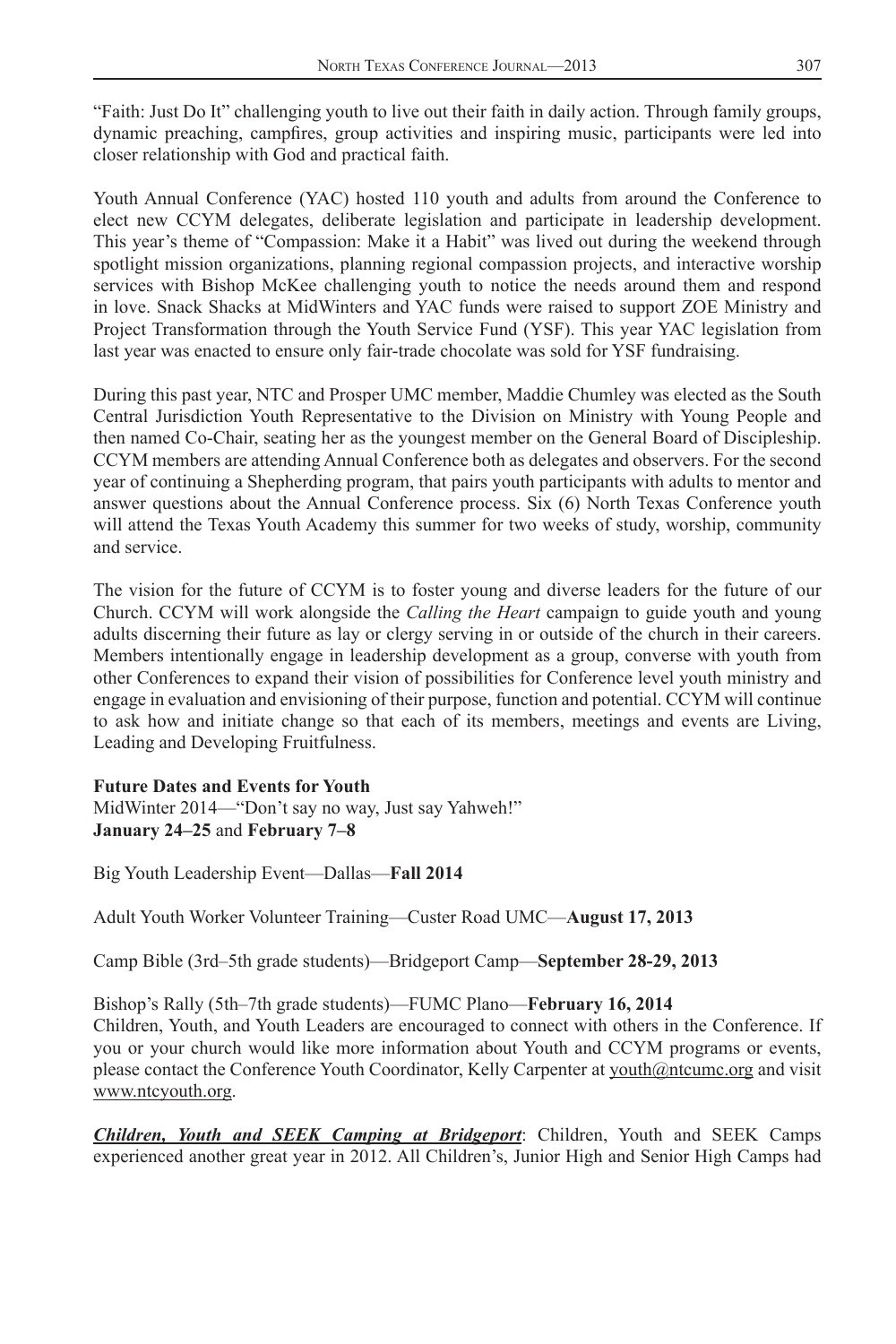a unified theme and curriculum for the third year, which creates a better camping experience and more efficient planning on the parts of the Camp Directors.

Below are the overall 2012 highlights from Children, Youth and SEEK Camps:

Total Campers participating: 1,637

Children's Camp Sessions had 741 campers.

Senior High Camps had 218 campers, which is up from previous years.

Junior High Camps saw an increase with over 335 campers.

SEEK Camps stayed steady with enrollment.

Project Transformation camp also stayed steady with a full camp.

For more information about the great opportunities at Bridgeport Camping and Retreat Center, please contact Executive Director Beau Taft at info@bridgeportcamp.com or visit www.bridgeportcamp.com.

*Campus Ministry*: The work of Campus Ministry is celebrated within the Conference as they strive to develop younger, more diverse, principled Christian leaders and disciples of Jesus Christ who transform the world. In 2012, the Annual Conference adopted the Comprehensive Plan for Campus Ministry, which envisions over the next quadrennium the Conference, Campus Ministries, and Congregations will work in partnership to emphasize the shared investment in the lives of students on university campuses, and the impact that can affect the future of the United Methodist Church. This plan outlines faithful accountability and stewardship, tangible development goals, and strategic growth plans as we strive to Live, Lead, and Develop Fruitfulness on campuses and in the lives of young adults throughout the North Texas Conference. For additional information regarding the Comprehensive Plan for Campus Ministry, please visit: http://www.ntcleadingfromthecenter.org/campus-ministry

*Denton Wesley (UNT/TWU)*—The mission of the Denton Wesley Foundation is to have a loving and liberating community that believes in the power of love and service through Christ to transform the world. This is lived out through inviting, discipling, and empowering college students to grow as Christian leaders. Throughout the year there has been an increase in the diversity of students who attend; students that are religiously and ethnically diverse who have a place to worship and attend Bible studies. The students have been tasked with understanding their faith by answering the questions, "Why is my faith important? Why would I want others to know about my faith? Why does it matter?" www.dentonwesley.org

*Texas A&M Commerce—*GROWING DEEPER... REACHING FARTHER... CONNECTING TOGETHER...outlines the ministry and discipleship of the students who are caught up in God's grace through the Wesleyan. The Wesleyan Core is "a group of students at the heart of the Wesleyan, living out our calling in God and following in the footsteps of Jesus Christ through the people and ministries of the Wesleyan. Wesleyan Campus Ministry seeks to join together to Grow Deeper in Christ, Reach Farther to serve the world, and Connect Together as sisters and brothers. Throughout the year, an on-campus movement was created by The Crew. These moments help students and staff, make people laugh, and make people's day. In addition, The Crew participates in local missions and help agencies and individuals in need. www.commercewesley.org

*Midwestern State University—*MSU Wesley Foundation continues to build relationships with students and disciple them to become principled Christian leaders. During the Spring semester, MSU Wesley completed a seven-week Lenten study entitled "24 Hours That Changed the World" by Adam Hamilton. Additionally, they are faithful in discipling those who are un-churched through discussion and Bible Study with a primary base of students from Asia, mainly China. MSU Wesley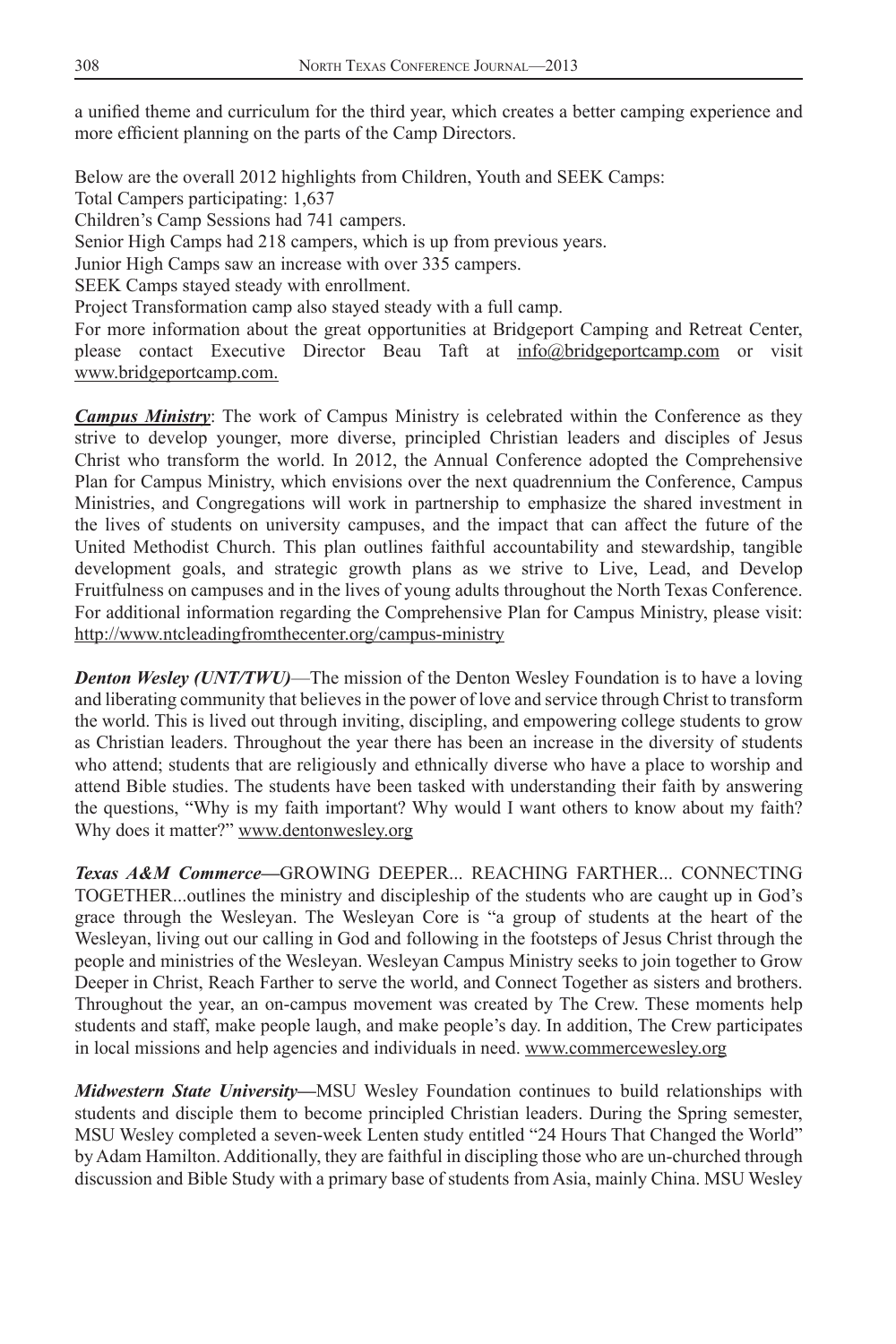is also equipping their students to become principled Christian leaders by enhancing their spiritual experience through personal and communal worship within the context of the local church. These students are excited to attend worship at different United Methodist churches in Wichita Falls, where the seeds planted will hopefully produce faith decisions to become members of the Church. www.uumcwf.org

*Paris Junior College*—Wesley Campus Ministry is demonstrating the service of Christ through the act of providing hot lunches to the students on the campus of Paris Junior College. The students come to the center with their joys and concerns and with their need for a welcoming, safe place to explore their hunger for a non-threatening invitation to Christian growth. The ministry continues to serve at the Paris Downtown Food Pantry by stocking shelves as a means of giving back to the community and experiencing the joy of developing a servant's heart. There is great excitement around the social gathering called "Java Jive" on Wednesday afternoons. This is an informal fellowship and conversation time with students about their lives and the difficulties of working, attending school, and for some raising families. These conversations are an attempt to bring biblical applications and share hope to student facing their everyday problems.

**Southern Methodist University—The SMU Wesley Foundation officially became a campus** ministry of the North Texas Conference in the summer of 2012 by a unanimous vote at the South Central Jurisdictional Conference. This ministry has a long history of making principled Christian leaders, and the previous year was one of excitement, growth, and service. The SMU Wesley community gathers every week for "The Well" on Wednesday nights in the Perkins Chapel for worship, Biblical teaching, prayer, and weekly communion. There have been a range of topics dealing with the identity of Christ, God's love for us, finding God in the midst of the desert, and loving the unlovable. Additionally, under the leadership of two student interns, a new ministry has formed for Freshman at SMU called "Freshley." This ministry is a place where first year students can gather for fellowship and truly growing deeper in their relationships with God and with one another. This ministry will continue in the future to foster Christian community one Freshman class at a time. www.smuwesley.com

**Congregational Assessment, Resource and Transformation (CART) Teams** is a resource for District Superintendents, clergy and congregations of the NTC in the midst of crisis or conflict. Congregational Assessment, Response and Transformation (CART) Teams are equipped to assist District Superintendents, clergy and congregations move through the difficult work of grief, anger, mistrust, loss and change.

Throughout the year, the CART Teams provided training to the skilled teams of clergy and laity. These teams also were deployed to engage congregations that were in crisis or in conflict to assist in healing, reconciliation and transformation.

**Intentional Interim Ministry (IIM)** calls for a pioneering spirit to care for the special needs of congregations. Interim ministers are experienced clergypersons, committed to the Wesleyan Way and the UMC, and have proven effective and fruitful in their service to Christ and the church. Intentional Interim Ministers adapt well to a congregation's context and particular needs, are highly relational, and provide pastoral leadership and management for a season of ministry.

This past year five Intentional Interim Ministry placements were appointed by the Bishop and Cabinet in among the corps of twenty-three IIMs either trained or progressing toward endorsement. IIMs are vetted by the Bishop and NTC Cabinet, trained and certified through an accreditation process, and may be deployed across conference boundaries.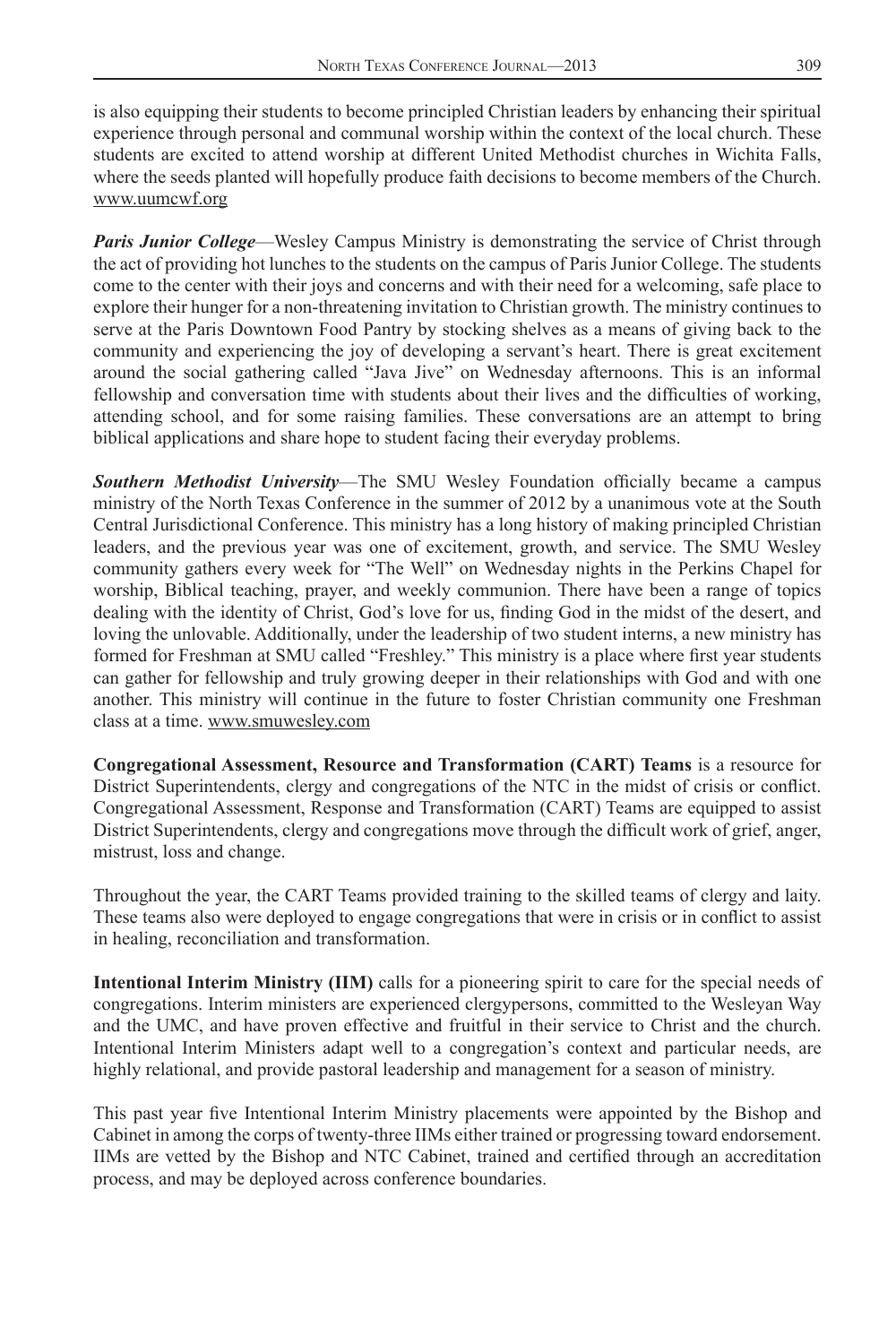Some of the contexts for IIM serving include: Sabbatical, Renewal or Study Leave; District Superintendent Transitions; Conflict Management; Disability, Terminal Illness or Death of a Pastor; Clergy Misconduct; Transformation and/or Cultural Context.

For more information on IIM training or considering time away for a sabbatical, renewal or study leave but don't know where to turn—contact your District Superintendent or the Center for Leadership Development of the NTC.

**Mentoring, Coaching, Consulting and Life-Long Learning** is needed to provide both laity and clergy to engage in continuing education for ministry, professional development, and spiritual formation and growth in order to lead the church in fulfilling the mission of making disciples for Jesus Christ.

*Clergy Fruitfulness Initiative (CFI)*: The Clergy Fruitfulness Initiative undergirds the life-long journey of developing clergy leadership and their spiritual growth. Starting with those in their 5th year following ordination (full connection membership) and every 5 years proceeding, clergypersons will join with their classmates in a time of reflection and renewal, resourcing and realignment, and recognition and celebration. Since its launch in 2011, over 50 clergypersons in the 5–30 years of service range have participated in the CFI process of reflection, resourcing and recognizing.

*Marks of Fruitfulness*: An online assessment system to increase awareness and performance through feedback, provide resources for online training, and enhance a life-long growth. Marks of Fruitfulness is an integrated online self-evaluation and performance program that allows clergy, the SPRC/PPRC, District Superintendent, an assessment to offer formative feedback to nurture, support and help assist the leadership development of clergy from ordination to retirement (and beyond). The Marks of Fruitfulness evaluation is now one of four mandatory end-of-year reports that clergy and S/PPRC will complete by December 15.

**Leading Ahead** as the Center for Leadership plans to continue building on the work of the past, while also finding ways of Living, Leading, and Developing Fruitfulness throughout the North Texas Conference, both for laity and clergy. Additionally, with the recent ruling from the Judicial Council, the Center for Leadership Development has gained two additional teams to continue the working of developing principled Christian leaders for the Church and the World.

*Committee on the Status and Role of Women (COSROW)*: The NTC COSROW will focus on major priorities of issues related to women a) to gather, interpret and transmit information on the status and role of all women at the conference, district and local church level, b) work in tandem with the United Methodist Women to champion full inclusion of women in decision-making structures, c) develop processes to inform and sensitize leadership within the conference at all levels on issues that affect women, d) to review sexual harassment policies and procedures, by working in consultation with the NTC Congregational Assessment Response and Transformation Crisis Team(s).

*Race and Religion*: The NTC Committee on Religion and Race will function with passion, in the areas of training, resource development, evaluation, consultation, and strategic planning in the areas of diversity, cultural competency, racial justice, reconciliation and equity, and communicating/ advocacy for change.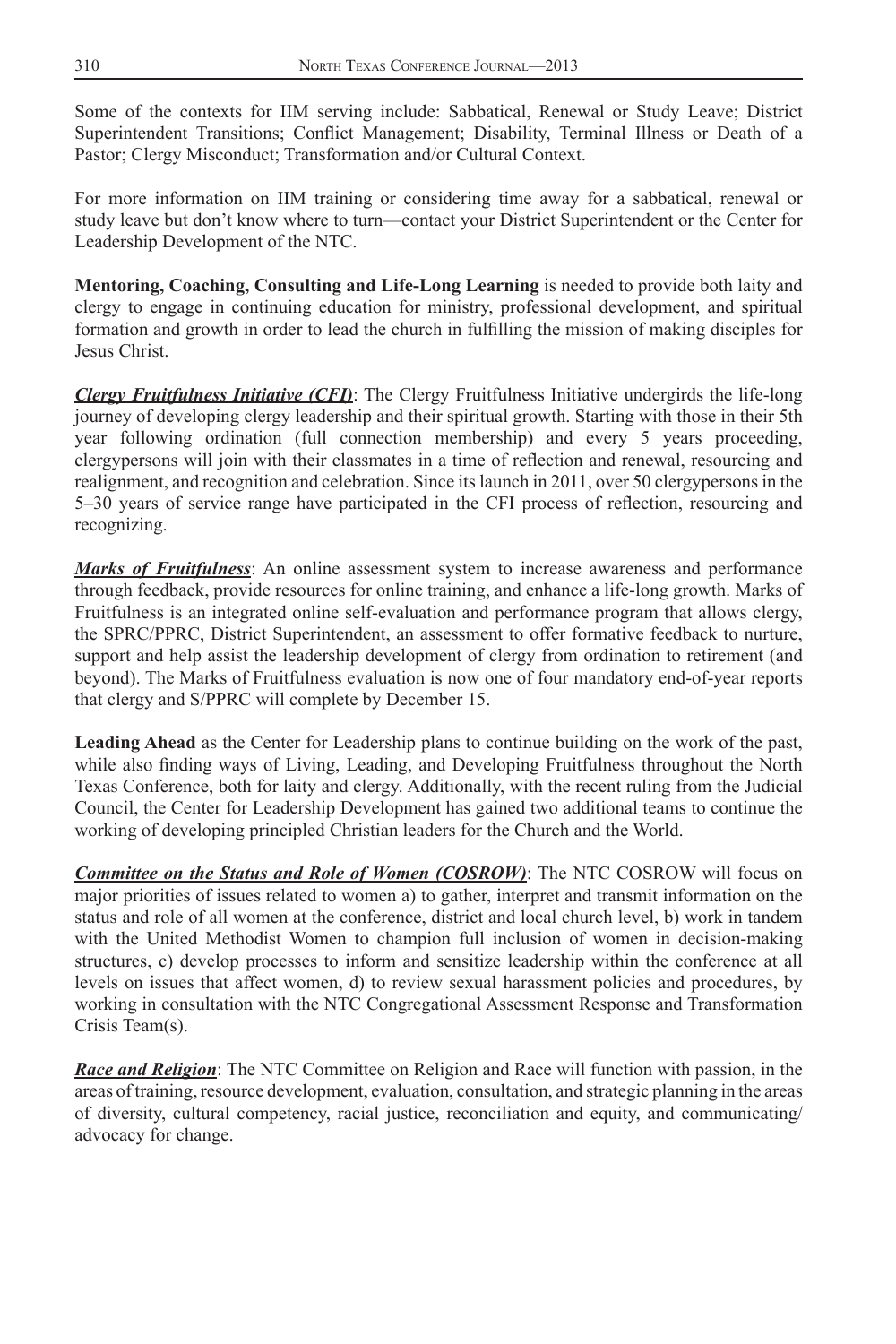## **BOARD OF ORDAINED MINISTRY REPORT**

<span id="page-9-0"></span>The mission of the United Methodist Church is to make disciples of Jesus Christ for the transformation of the world. The purpose of the North Texas Conference Board of Ordained Ministry is to recruit, credential, approve and nurture fruitful leaders for professional ministry into the mission field to achieve the mission of the church. We strive to build lifelong fruitful leaders for North Texas. Clergy fruitfulness is developed over a lifetime through living our discipleship, growing in leadership of our congregations and developing missional effectiveness.

The Board of Ordained Ministry is charged by *The Book of Discipline* with carrying out many critical tasks and, through its various teams and committees, our members fulfill their responsibilities in an outstanding manner. These committees include the Executive Committee, the Committee on Local Pastors Education, the Committee on Certification, the Committee on Clergy Fruitfulness, the Committee on Recruitment, the Committee on Transfer Review, the Committee on Conference Relations, the Committee on Chaplains and Related Ministries, and the Committee on Provisional Membership. The entire Board of Ordained Ministry functions as the committee for Preparation  $\&$ Qualifications of candidates for commissioning and ordination.

Some exciting highlights for the work of the Board of Ordained Ministry this year include:

Creating a culture of call. A group has met to dream new ways of creating a culture of call in our conference and effectively reach those God is nudging into licensed or ordained pastoral ministry. We are particularly focusing on reaching young and diverse candidates for the mission field of North Texas. We participate in God's activity of calling persons to ministry and help them fulfill that call through recruitment and nurture. This activity begins in the local church and we encourage laity and clergy to create a culture of call in your congregation.

Candidacy Process. One of our top priorities this quadrennium is to partner with the four District Committees on Ministry and continue to refine our process for entering ministry so that it is clearer, simpler and easier to navigate. This year we have made several steps to aid this endeavor. Working more closely will enable us to reach our goals in the upcoming year.

Group Mentoring. The process to become a certified candidate will help persons discern how God is calling them. A new process for certification begins with group candidacy mentoring for certification. A new candidacy retreat will introduce inquiring candidates the process of entering ministry, begin the process with trained mentors and develop relationships with other called individuals along the way.

Board of Ministry Website. The North Texas Conference Board of Ministry website (www.ntcumcbom.org) is currently under reconstruction and promises to be more engaging, helpful and easier to use. Please refer all interested persons to this website for up to date information on the process of entering ministry in North Texas.

Pathways to Ministry. The "Pathways to Ministry" software is now being fully utilized by the Board for preparation and qualification interviews both for commissioning and ordination. This year local pastors, certified candidates, and district committees will be added to the site. Pathways to Ministry enables candidates for ministry, mentors and board members to track progress through a simplified process that is completely accessible online.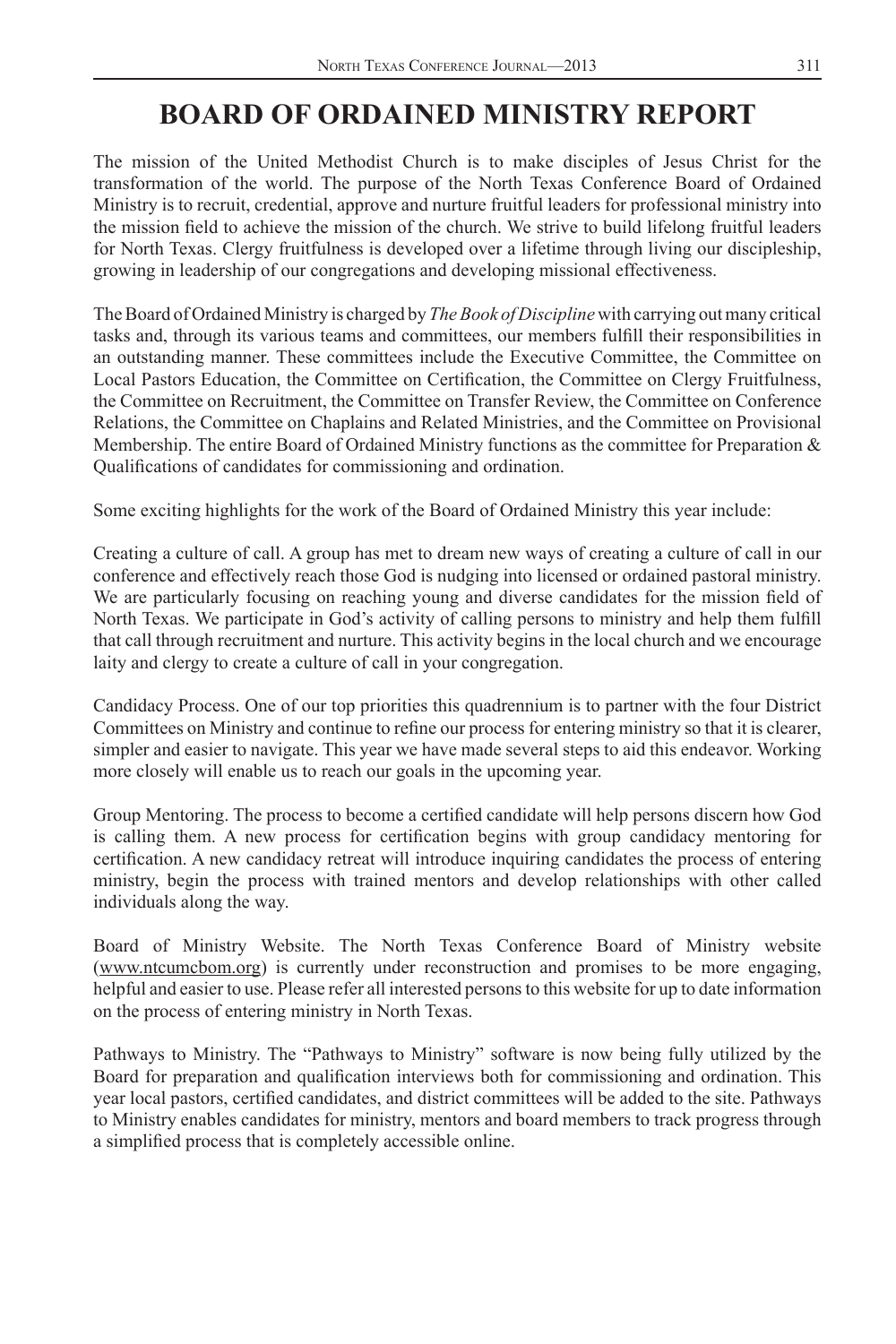<span id="page-10-0"></span>The North Texas Conference Board of Ordained Ministry is extremely grateful for the leadership, support and help that Duane VanGiesen and Janet Thompson provide. Their expertise and hard work greatly enhance our work and effectiveness.

Respectfully submitted, Jan Davis, Chair

## **CENTER FOR NEW CHURCH DEVELOPMENT AND CONGREGATIONAL TRANSFORMATION**

"Year of Buzz!"

It's been a year of great buzz for The Center for New Church Development and Congregational Transformation! What we are about is creatively working to increase the number of Vital Congregations within the North Texas Conference. Our priorities remain the same—1) starting new faith communities, and 2) transforming existing congregations.

### TRANSFORMING EXISTING CONGREGATIONS

**"Turn Around Tours"** is one of the creative ways we've highlighted learning from each other. We resurrected the old 'progressive dinner' of years gone by, and turned it into an inspirational learning tool. Participants travel by bus to three congregations….each highlighting a success story in widely divergent settings. At each stop we enjoy 'appetizer', or 'lunch' or 'dessert.' And in each location we tour the facility and hear from the pastor, staff, and key laity on practical steps they took to "turn around"

For instance, in April, 35 clergy and laity learned from Plymouth Park (one of our most successful 'turn-around' churches due to finding ways to minister to the changing mission field) and enjoyed light breakfast; then traveled to The Village (an African American new church start that overcame a shaky beginning to experience great growth) for lunch; then went on to "The Woods" (a successful merger of two struggling churches into a new vibrant congregation in Grand Prairie) for dessert.

As you can imagine, the 'bus-talk' was filled with buzz as people processed and planned to implement what they were learning into their own congregational life.

We plan to organize similar tours all around the Conference. These aren't seminars or workshops or listening to 'experts'….but intentionally learning from each other and leveraging the great talent here in North Texas.

**Seminars and workshops**, however, are often an important part of becoming a vital congregation. So we also held well-received workshops: (and we plan more)

- "How To Start A New Worship Service", hosted by Christ Church in Plano. Again, learning from 'best practices' of our own churches that have successfully started new worship services. The Vital Congregations research project by the General Board of Discipleship demonstrates that starting a new worship service to reach new people is one of the key elements to becoming a Vital Congregation.
- "How to Reach New People" is the popular Jim Griffith seminar which teaches existing churches how to become 'Mission-Field' centered to reach new people. This workshop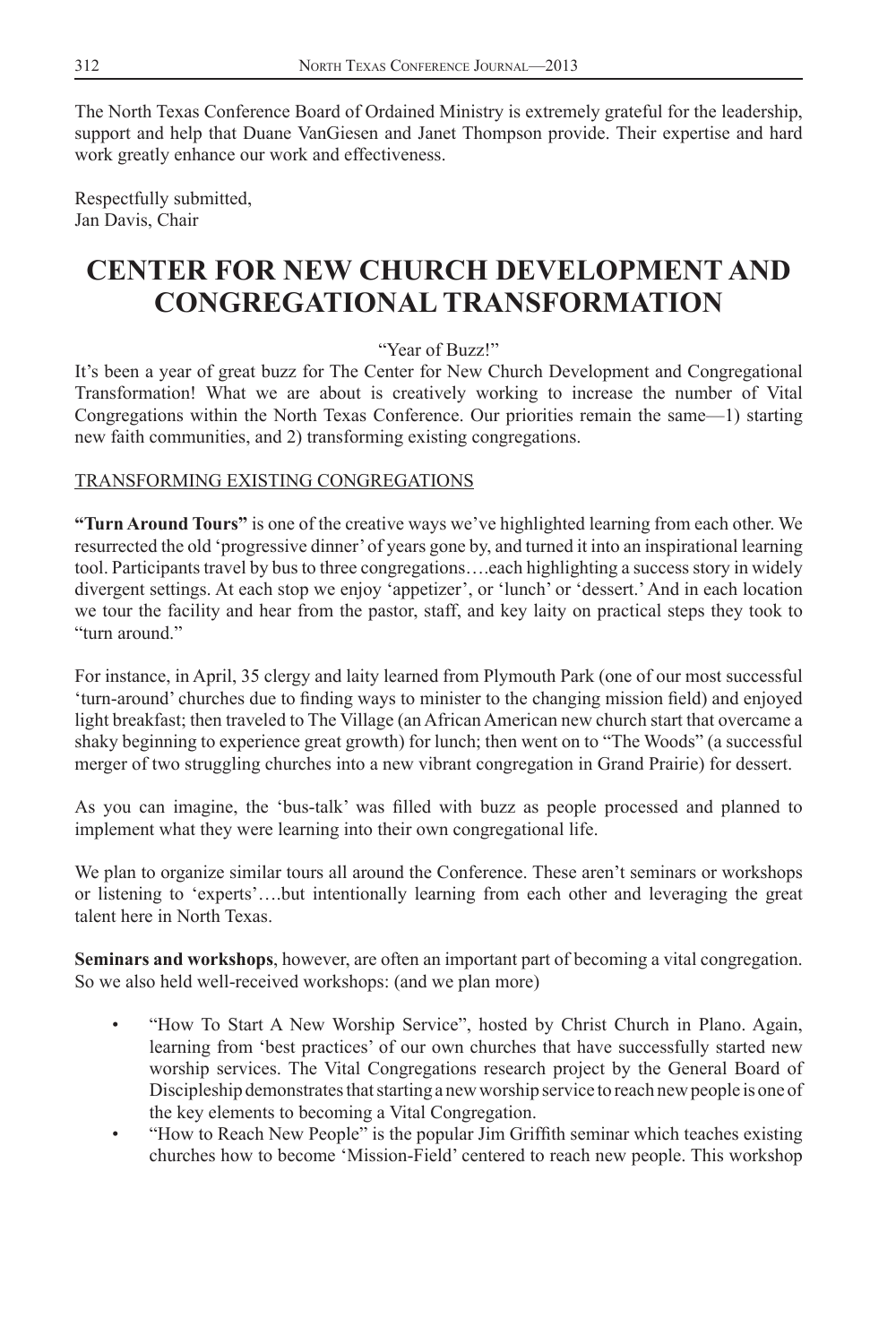provides hands-on, practical steps to reach the community in which your church is located.

- "Following The Founder: Becoming a Successful 2nd Pastor" is specifically for pastors who may want to become a part of our pool of trained clergy ready to follow a new church's founder. We know that starting as many new churches as we are starting, that we must be ready for when those churches have their first pastoral transition.
- "Breaking Barriers To Church Growth" is a workshop to help churches create a culture of growth. Participants receive 'take-aways' which can be immediately implemented in their local church, and which help change the culture of the church to become more intentionally out-reach centered.
- "Lay Missioner Planting Network" training….in two locations (Oak Cliff and Christ Foundry) over 50 Hispanic Laity have been trained to start new churches as bi-vocational pastors and key laity.
- "SBC21"….Strengthening the Black Church for the 21st Century. Right now, two of our African American churches are participating, and one of our pastors is a trained SBC coach. We intend to make this Conference-wide in the coming years.

**The Healthy Church Initiative** is creating more buzz in the Conference than anything else…and is the best process available to create more Vital Congregations.

Now used by 29 Annual Conferences (and all the Texas Conferences), the HCI is based on training our own clergy and laity to mutually coach and mentor congregations. This approach involves laity in all levels of leadership and participation, and it has a component designed especially for small membership churches.

The HCI is led by the Rev. Gloria Fowler, and started last year with 3 pilot groups, (1 clergy and 2 laity). In September of 2013 we will expand to 24 congregations in the larger church component… and we will begin with a similar number in January in the **Small Church Initiative.**

Participation is completely optional. If a Congregation begins the journey it can take it to whatever level it feels it needs. If it goes all the way to the "Weekend Consultation" and follow up coaching, the entire process takes about 3 years.

**Chartered!** Few things have created more buzz than the chartering of The Village UMC...our first new church to charter since 2004!

#### NEW CHURCH STARTS

In an effort to "create new places for new people," we have continued to plant new churches and faith communities. Currently, we have 18 new church starts now averaging over 2100 in worship each Sunday! However, our objective is not to just get more people into our churches; it is to get our churches into our mission field. To that end, we are excited that 3 new congregations were planted by our existing churches in 2012, and 3 more Mother churches are planning to plant a daughter church in 2013.

Each of the new church pastors are trained through the New Church Leadership Institute, and assessed by our Conference Assessment Team before they are appointed by the Bishop. They also attend New Church "Boot Camp" and each one is assigned a personal trained coach to give the new start and the pastor the best possible advantage to succeed.

Our new churches are (listed by year they were planted):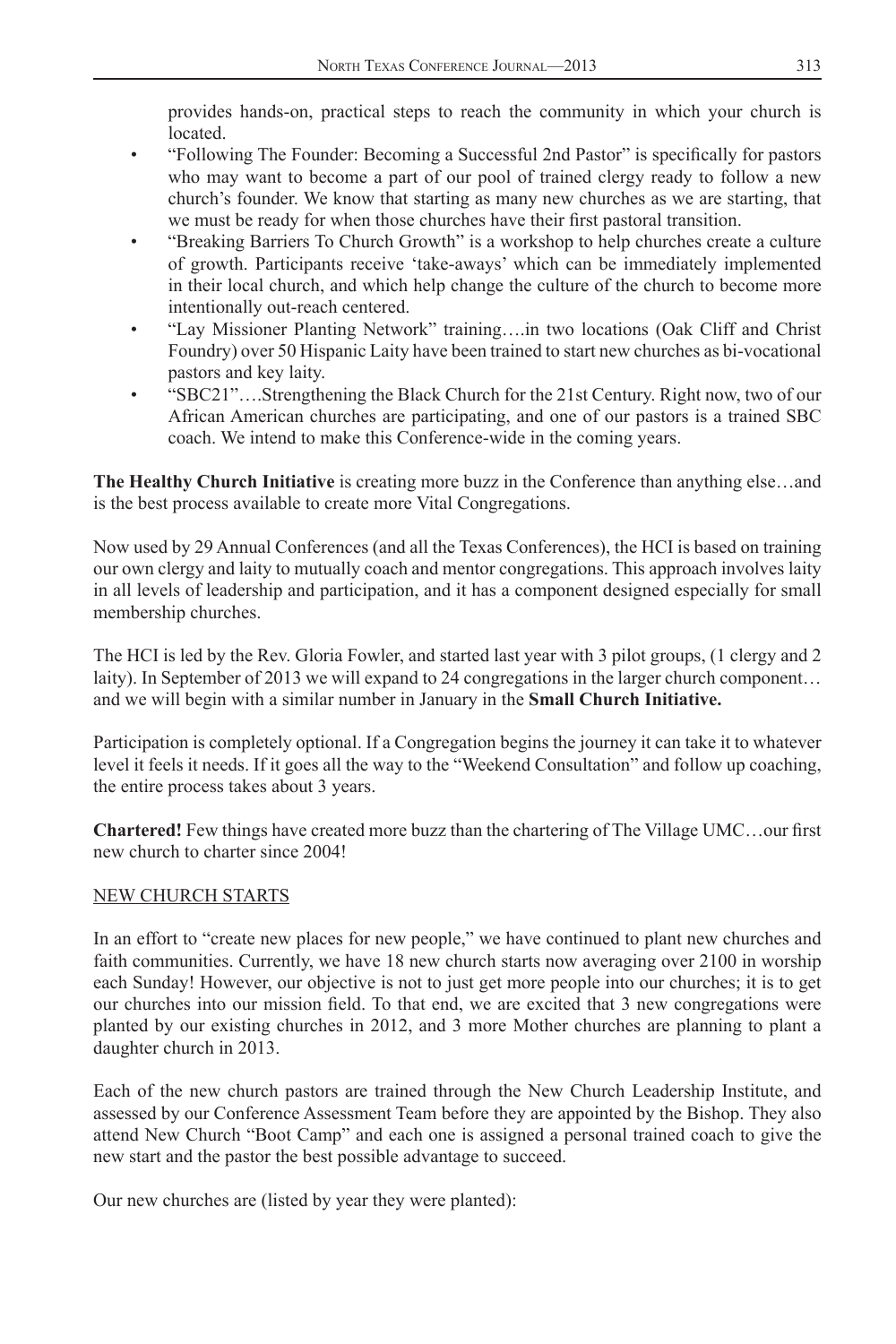- <span id="page-12-0"></span>2008— The Woods—Grand Prairie (Vital Merger) Pastor: Jill Jackson-Sears Oak Cliff UMC—Oak Cliff (formerly "Connexion") Pastor: Edgar Bazan The Village—DeSoto (Daughter of St Luke "Community") Pastor: Derek Jacobs
- 2009— Falls Chapel—Wichita Falls (Restart with new name) Pastor: Louis Pearce FUMC Krum—Krum (Restart and relocation) Pastor: Christy Thomas New Beginnings—Grand Prairie Pastor: Perry Crenshaw (closed)
- 2010— Crossway—Aubrey (Daughter church of Grace Avenue) Pastor: Chris Yost St Andrew Frisco—Frisco (Extension campus of St Andrew) Pastor: Edlen Cowley Munger Place—Dallas (Extension campus of Highland Park) Pastor: Andrew Forrest Nuevo Dia—Dallas (A New Day Community) Leader: Shellie Ross FaithBridge—Rockwall Pastor: Frank Rahm (closed)
- 2011— Living Life Church—Allen (Daughter church of FUMC Allen) Pastor: Abe Smith Korean North Central—The Colony (Daughter of Korean Central) Pastor: Nakhoon Cho Melissa UMC—Melissa (Daughter church of FUMC McKinney) Pastor: Alan Hitt The Journey—Wylie/Sachse (Daughter of FUMC Rowlett) Pastor: Chris Everson
- 2012— Connections—Paris (Extension Campus 1st Paris) Pastor: Kathy French Key Memorial Hispanic, Sherman ('Church Within A Church') Pastor: William Del Valle Union Coffee Shop ministry (Anchored by UPUMC) Pastor: Mike Baughman
- 2013— Christ Church, Princeton (daughter of Christ Church Plano) Pastor: Clay Horton Prosper Extension Campus (daughter of Prosper UMC) Pastor: Chris Schoolcraft Grand Prairie Hispanic (Church Within-a-Church, Grand Prairie 1st)

## **CENTER FOR MISSIONAL OUTREACH ADVISORY BOARD REPORT**

The Center for Missional Outreach has spent the last two years listening to members of our Conference, working with non-profits inside of and out-of our churches and discerning a vision to move our Center forward with eyes wide open to where God is already at work. The last Conference year has been spent nurturing a relationship with four new areas of connection with disciplinarily required boards and committees: Board of Church and Society, Board of Global Ministries, Committee on Christian Unity and Interreligious Concerns, and Committee on Ethnic Local Church Concerns. With this inclusion, we have over 50 persons assigned to the work of the Center to address the empowerment of local churches and the North Texas Conference for the causes of eliminating poverty and eradicating deadly disease. This has been a powerful inclusion and one that has helped to frame a wider dream for our Conference to embrace.

The Advisory Board for the Center for Missional Outreach has discerned a wider vision of elimination of extreme asset poverty within the bounds of the North Texas Conference by Conference year 2025. Asset poverty is defined as families who do not have "savings or other assets to cover basic expenses." We are targeting two zip codes in the North Texas Conference as the most extreme asset poor within our Conference bounds: 75215 (southern Dallas) and 75426 (most of Red River County). These two areas, one urban and the other rural, represent a microcosm of our conference. Our role in the coming year will be to find ways of being in communion with these areas in order to build partnerships with other non-profits outside of our strong North Texas United Methodist Churches to build cohesive unions to affect positive change with those affected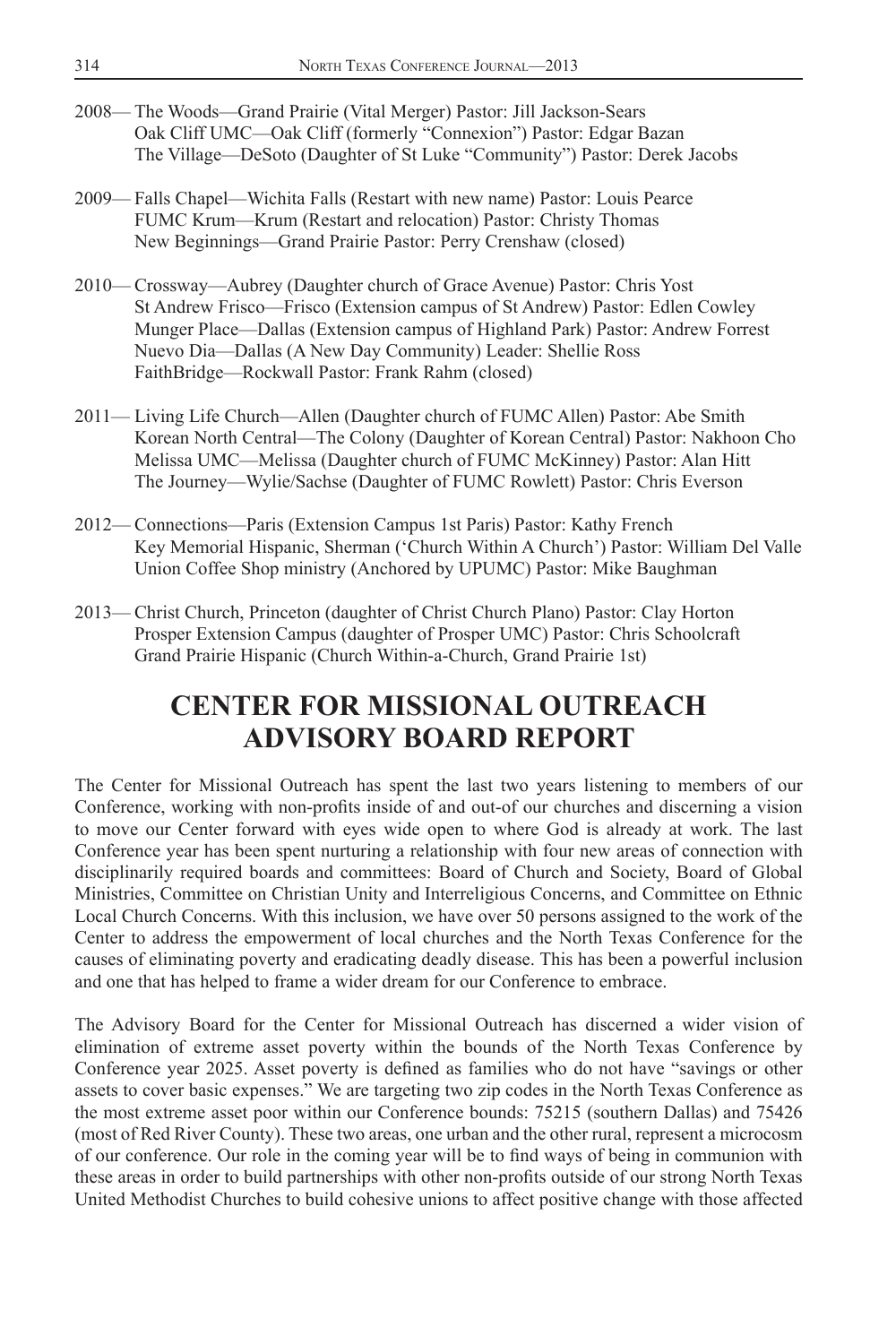<span id="page-13-0"></span>by asset poverty. Additionally, churches who fall outside of these zip codes will be able to connect with the Center for Missional Outreach to discover areas in the neighborhoods our churches sit affected by extreme asset poverty.

We are asking for you to join us as we move forward with this vision. May God bless our local churches and our Conference in moving forward to making a difference in people's lives.

Submitted by Andy Stoker, chair of the Advisory Board

## **BRIDGEPORT CAMP & CONFERENCE CENTER**

2012 was a year of vision and planning at Bridgeport Camp and Conference Center (BCCC). The vision was to update and modernize the most dated facilities to provide more inviting cabins and more functional meeting spaces. The process is just beginning, but so far, new carpet and paint have been added in two of the main meeting spaces and renovations to South Village cabins have begun. We have appreciated the donations and the Mission Work done at our facility by multiple church groups in our Conference that have aided in these improvements.

2012 was an equally eventful year for reservations at our facility. Conference groups made up the majority of events, but we had great turnout from groups outside our conference as well. Some of these groups include University retreats, family reunions, local school events, weddings, and sports banquets.

The Conference Summer Camps were almost at capacity, with 4 camps being completely full. We also had 2 full weeks of SEEK (Summer Events for Exceptional Kampers) Camps, and a full week of Project Transformation Camp in August. This gave us another great summer attendance of over 1650 campers and over 500 volunteer leaders that helped make this another incredible year of camping ministries.

As we look to the future and the improvements that need to be made here at BCCC, there are several things on the horizon. With our camps being so close to full almost every week and crowded facilities at multiple non-summer events, we need to be diligent about creating more spaces for our children, youth, and adults to stay, eat, convene, and worship. We covet your prayers and continued support as we continue to move forward to better serve all our guests.

## **THE PROTHRO CENTER AT LAKE TEXOMA**

2012 was an incredible year for the Prothro Center. Our total number of "user days" reached an all-time high, and we continued to add beautiful, new areas around the lakefront. Our beach has become one of the greatest spots on Lake Texoma. With the addition of a flagstone patio, guests are really taking advantage of the relaxing sunsets, late night bonfires, and even mixing in some much needed "play-time."

Numerous North Texas Conference programs found their way to The Prothro Center this year. We hosted our annual S.E.EK. Camps, Rural Ministry, Clergy Spouse Retreat, NTC Licensing School, Clergy Women Retreat, NTC District Committee, The Extended Cabinet, NTC UMW, NTC Anti-Racism, and The Board of Ordination. We also accommodate the annual Julian C. Hyer International Lions Camp, Royal Family Kid Camp, and Texas A&M Commerce Student Leadership Summit. With the remodel of our Oasis and Renewal Cabins, they have become perfect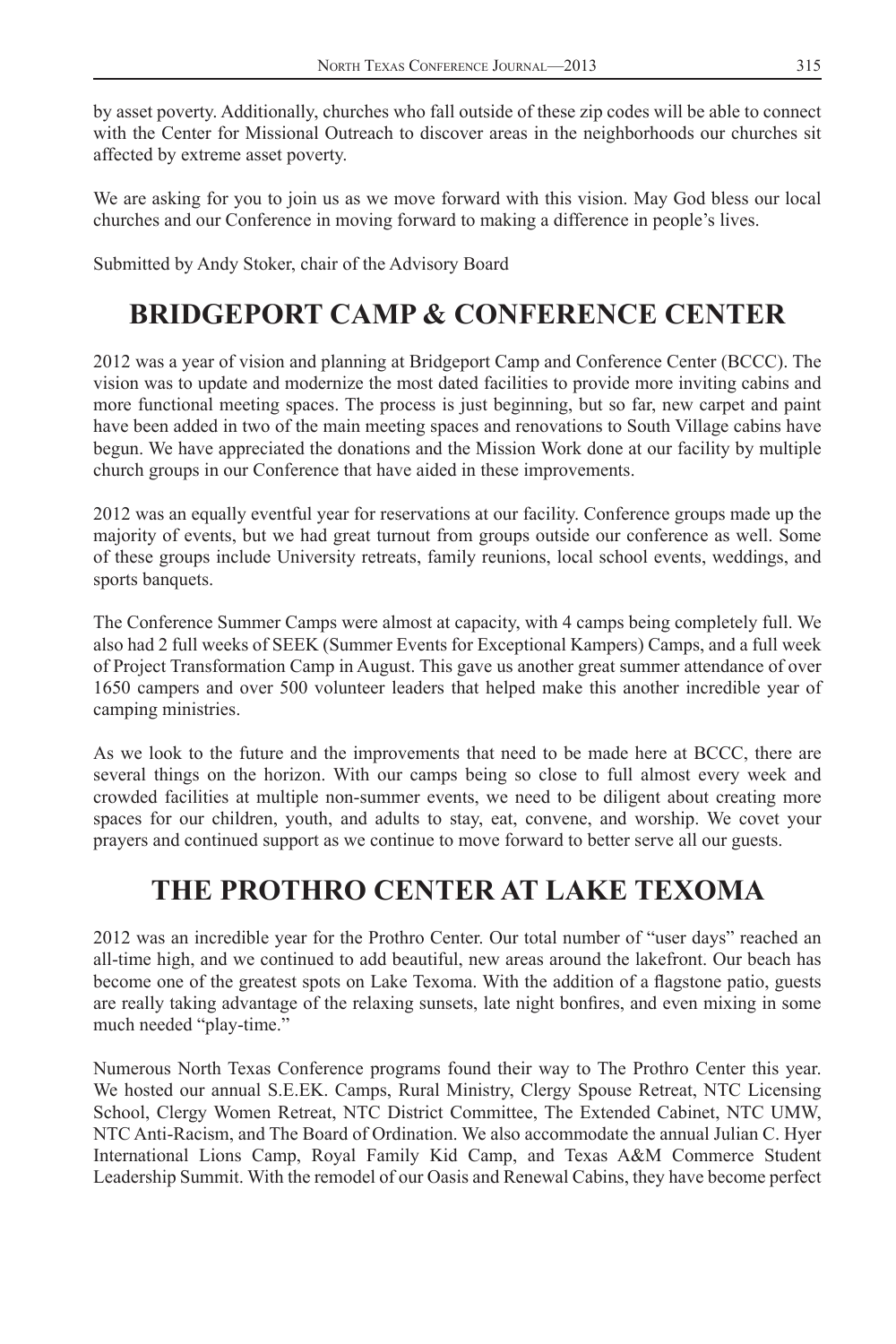<span id="page-14-0"></span>getaway spots for pastors or anyone else looking to grow spiritually or as a family. They are located right next to our new beach area and a great place for kids.

If you have "liked" our facebook page, (The Prothro Center at Lake Texoma) then you know just how amazing our food service has been. We posted many mouth watering photos of our homemade meals, and the response continues to be overwhelmingly positive!

We take so much pride in every aspect of The Prothro Center. It's home to us, and our goal is to make it feel the same way to you. We look forward to seeing you in 2013.

Cliff Dyer Executive Director The Prothro Center at Lake Texoma 903-786-2141 www.prothrocenter.org

## **BOARD OF PENSION AND HEALTH BENEFITS REPORT**

#### **Overview**

The North Texas Conference Board of Pension and Health Benefits had a very busy year preparing for this annual conference.

First, the Board received the exciting news that we would receive a 1.1 million dollar rebate on our health insurance premiums due to excellent claims experience in 2010 and 2011. This is one of the highest rebates any conference has ever received. The Board voted to rebate the premiums to the individuals or the entities that paid them through a premium holiday. Retirees received a two month premium holiday at the end of 2012. Active participants received a one month holiday in 2012 and a second holiday in 2013. Since the churches normally pay the health insurance premium, generally the local church received the benefit of the premium holiday for the active clergy.

Secondly, the Board learned the current medical insurance program for our retirees would soon be coming to an end. A subcommittee formed to study the options, and recommended we move into the Extend Health Connector system and fund an HRA for our retirees in lieu of the direct premium payment system we had before. Workshops were held throughout the conference in April to introduce the Extend Health program to our retirees. The information was well received. We believe our retirees will be well served by the program. A more detailed description of this plan is included below.

Third, the board reviewed the work of the Retiree Medical Funding Plan team and determined we would be able to not raise apportionments and still meet the funding goal for the past service liability by 2021 as planned. In addition, the board reviewed the Comprehensive Funding Plan now required by legislation passed at General Conference 2012. Both of these reports are included below in more detail.

Finally, in response to legislation passed at General Conference 2012, the board assigned subcommittees to study and make recommendations related to setting the Pre-82 Service Rate and Clergy Participation in the CRSP pension plan for clergy serving in appointments in the local church at less than full time. Those recommendations can be found in the legislative items of this workbook.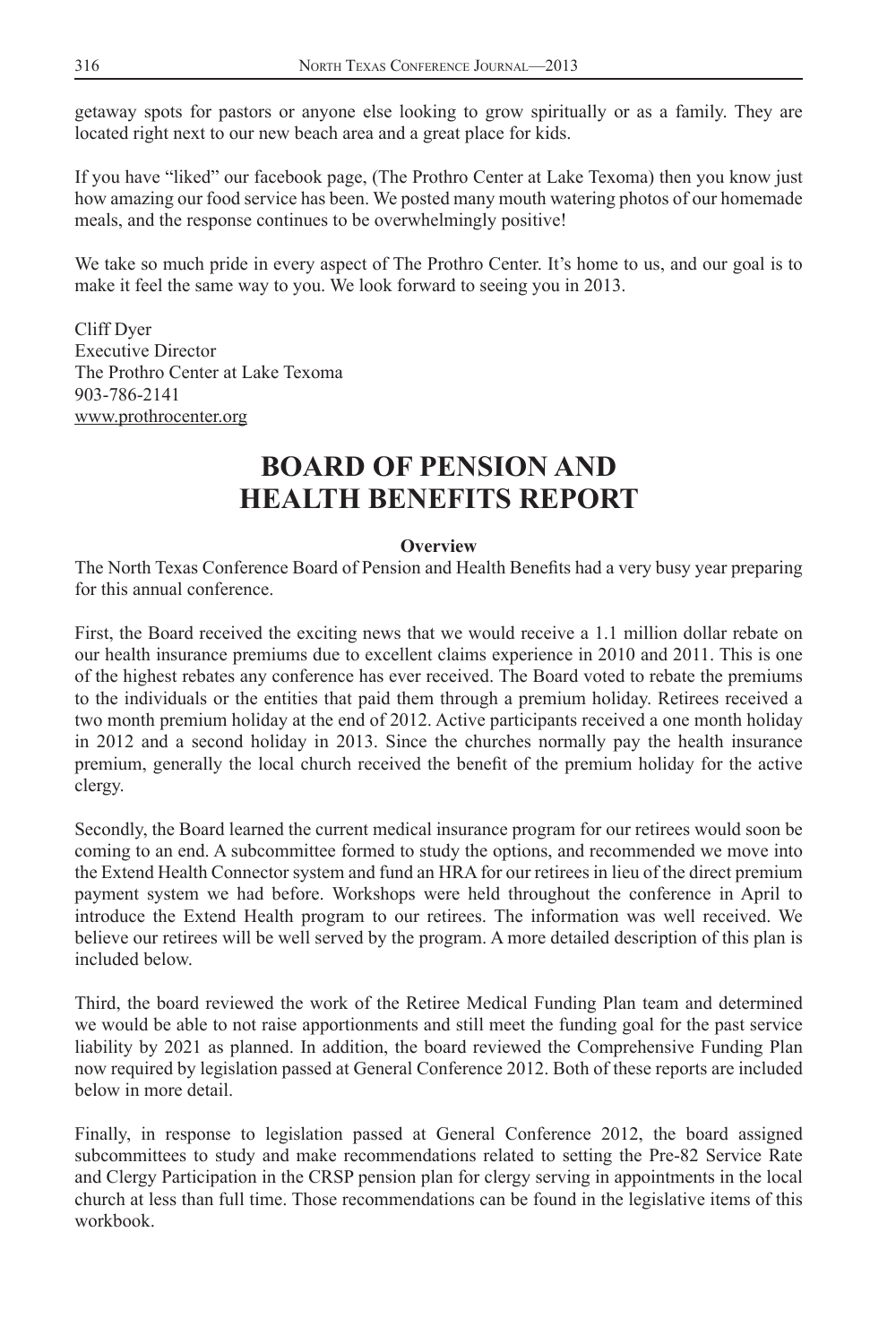#### **Extend Health**

After careful consideration by the Board of Pension and Health Benefits and the Council on Finance and Administration, the North Texas Conference will partner with Extend Health to provide as the connector for our retiree's health insurance.

#### Background:

The North Texas Conference has offered assistance to their retirees to help pay for their medical insurance for at least 30 years. Many conferences are opting out of this benefit for their retirees just as many corporations are. We would like to continue to provide assistance to our retirees. We currently offer one plan through the General Board of Pension and Health Benefits. It is a one size fits all plan. Last year, there were 21 conferences in the plan. As of Jan. 1, 2013, that number has dropped to 10 conferences. This plan is becoming increasingly expensive and will be financially unsustainable by 2015. The Board of Pension and Health Benefits proposes moving our retiree medical insurance program to one of the nation's largest connector programs known as Extend Health. Through Extend Health, each retiree will have multiple plans from which to choose. The clergyperson can choose one plan that works best for his or her situation and the spouse can select a separate plan. Extend Health provides counselors who will guide the retiree into the Medicare supplemental insurance program that is best suited to their needs. There is no cost to the retiree for the services of this counselor.

Under Extend Health, we project an average annual out of pocket savings to each retiree of approximately \$1,100 per year per retiree depending on the plan they choose, their current age and the status of their health. The premiums range from \$0 to just above \$300 per month for the top of the line plan. The average premium of the plan most like our current plan is around \$240 per person. We are currently paying \$420 per person. The conference currently pays ½ of the premium for the retiree Medicare supplement plan provided through Health Flex. Under Extend Health, the conference would contribute \$1,260 per year to an HRA on behalf of each employee. Surveys of the programs available show this to be  $\frac{1}{2}$  of the average premium if a retiree were to choose the program most similar to our current offering. Economies of scale allow for significant savings for both the retiree and the conference. In addition, the retirees have more options for choosing a plan that fits their needs.

#### **Update on Retiree Medical Funding Plan**

The North Texas Annual Conference started addressing the Retiree Medical Liability in 2000, with the first formal plan introduced in 2002. This plan was updated in 2006, 2008, and now in 2013. The conference's foundational assumption is that, unlike some companies and some Annual Conferences, the North Texas Conference will continue to provide a health insurance benefit for eligible retirees. We believe that this is a part of the covenant relationship between the conference and its clergy. Once again, a study group formed in the fall of 2012 to review our current progress towards fully funding this program. Under the leadership of Jerry Pinkerton, the study group presented their recommendation that we continue with our current apportionment funding plan.

We have used conservative assumptions by actuarial standards to determine this liability. The following assumptions are taken from the most recent Towers and Watson actuarial report for our retiree medical liabilities. There is always a two year lag in the hard data, which is used to project two years out. Therefore, a 2010 actuarial study determines the 2012 liability.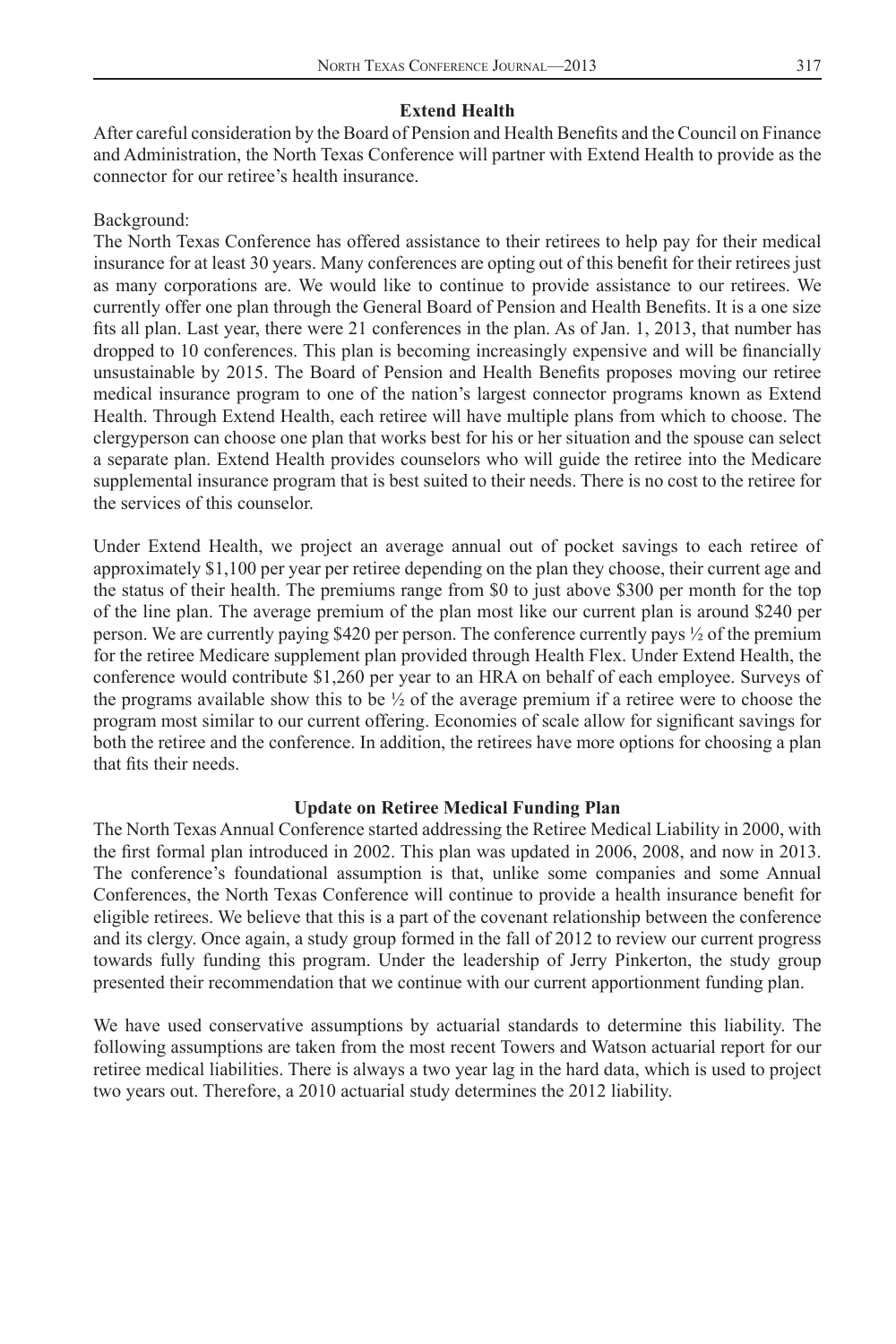| <b>Key actuarial assumptions</b>                                                   |          |          |          |          |
|------------------------------------------------------------------------------------|----------|----------|----------|----------|
| Valuation date                                                                     | 12/31/10 | 12/31/08 | 12/31/06 | 12/31/04 |
| <b>Discount rate</b>                                                               | 5.50%    | $6.00\%$ | $6.00\%$ | 5.75%    |
| Valuation year medical trend                                                       | $9.00\%$ | 10.00%   | 12.00%   | 12.00%   |
| Ultimate medical trend                                                             | $5.00\%$ | $5.00\%$ | $5.00\%$ | $5.00\%$ |
| Ultimate medical trend reached fiscal year                                         | 2019     | 2019     | 2014     | 2012     |
| Above extracted from Actuarial Reports of December 31, 2010 and December 31, 2006. |          |          |          |          |

The following assumptions will affect this year's updated plan

- Extend Health could shorten the funding timeline. Our current retiree health plan has become too expensive for both the conference and the participant. The General Board will no longer offer a retiree supplemental health insurance program beginning in 2015. Extend Health is the largest provider in the nation of this service, offering as many as 19 different options to the retirees in our system. Instead of a one size fits all health plan, counselors will guide each participant through a decision making process as to which plan suits them best. Both the conference and the participant will benefit from cost savings. The conference currently pays ½ of each participant's retirement health insurance.
- Prefunding of the Pre-82 Service Rate increases will lengthen the funding timeline. GC 2012 legislation requires each Annual Conference to fully fund any increases in the PSR rate (Past Service Rate). We historically give our retirees a raise each year based on 1% of the CAC (Conference Average Compensation). This results in basically the equivalent of a COLA (Cost of Living Adjustment).
- The market downturn of 2008 greatly lengthened the funding timeline.
- Recent market trends have shortened the funding timeline, but we are not back to 2008 levels.
- Adjusting the assumption of projected clergy to a flat replacement rate will shorten the funding period. We have assumed an increase in the number of clergy serving in the North Texas Conference every year since the funding plan started. We assumed 5 new clergy per year. Historically, the number of active participants in the plan has decreased each year. We have kept the number of participants flat for these projections, believing this to be a conservative approach. The following chart shows the current trend.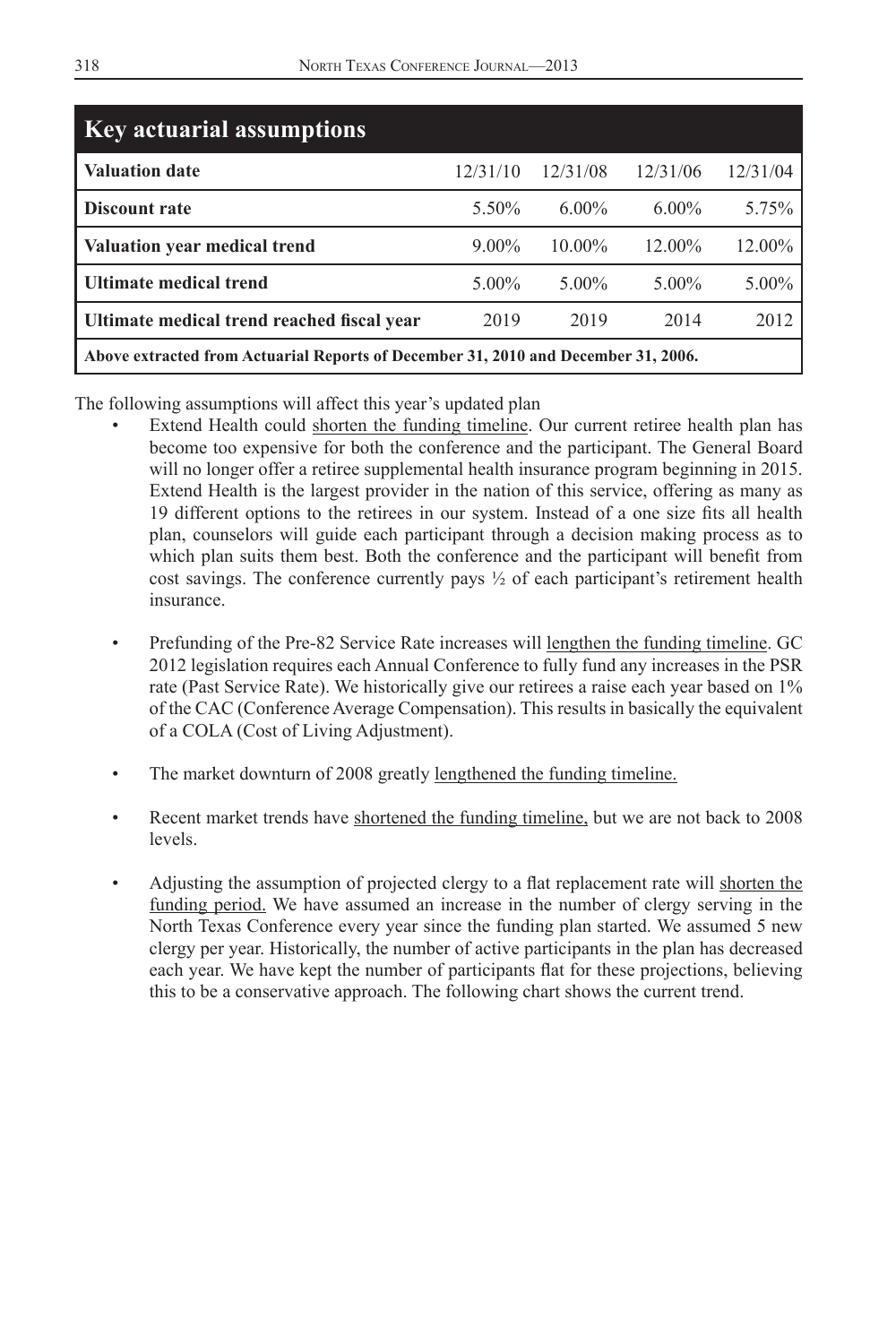|                                   | $31 - Dec-10$ | 31-Dec-08  | 31-Dec-06  | $1 - Jan - 05$ |
|-----------------------------------|---------------|------------|------------|----------------|
| <b>EPBO</b> (net Conference cost) | 33,947,669    | 29,595,035 | 25,236,966 | 24,171,658     |
| <b>Participant counts</b>         |               |            |            |                |
| Active participants               | 445           | 443        | 446        | 449            |
| Active dependents*                | 356           | 354        | 357        | 359            |
|                                   | 801           | 797        | 803        | 808            |
|                                   |               |            |            |                |
| Retired participants & survivors  | 179           | 184        | 186        | 189            |
| Dependents—retiree participants   | 63            | 75         | 80         | 80             |
|                                   | 242           | 259        | 266        | 269            |
| Total                             | 1.043         | 1.056      | 1.069      | 1,077          |

#### **Retirement Analysis Information Comparison**

\* Based on 80% of active participants assumed to be married at retirement.

The Board of Pension and Health Benefits recommends maintaining the same funding level, based on this study. We will still meet the mandated funding deadline for the Pre-82 liabilities by 2021. The funding of the medical liabilities will be somewhere between 2019 and 2025 based on the various factors that affect the timeline mentioned above. Almost all projections point to a slightly longer timeline than the last valuation offered, but they all fall within the mandated timelines.

There are many variables to consider in setting the apportionment level for funding these liabilities. A change in any one of them will change the projected funding completion date. The good news is based on these assumptions, we can continue with our current funding plan without raising apportionments or hosting a capital campaign. Although there will continue to be premium changes as needed and occasional plan design changes, the North Texas Conference—unlike many corporations and some annual conferences—should be able to continue to provide health insurance benefits for our eligible retired clergy and spouses. Furthermore, while results will vary to the extent that actual experience differs from the assumptions, we expect the conference will no longer have an unfunded pension or medical liability within the next ten years and will hopefully be able to terminate the apportionment for the past service funding of the Post-Retiree Medical liabilities altogether.

Going forward, the Retiree Medical funding plan will no longer be a separate study to be presented at annual conference every four years. Instead, it will be revisited annually as the 2012 General Conference passed legislation requiring an annual Comprehensive Funding Plan covering:

- 1. CRSP DB and DC
- 2. MPP
- 3. Pre-82
- 4. Retiree Medical Liabilities
- 5. Active Health Insurance
- 6. CPP
- 7. Part-time clergy pension
- 8. UM PIP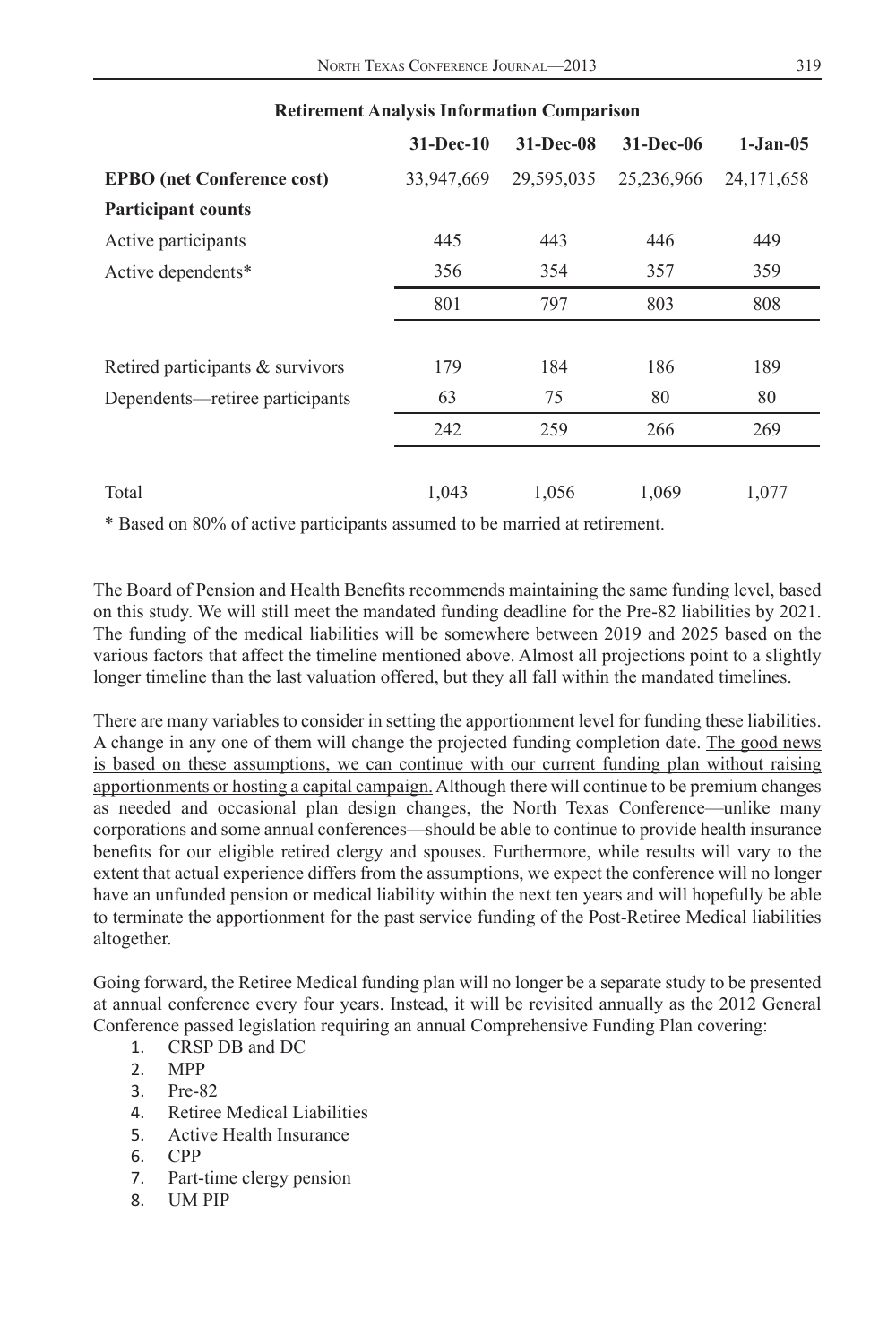<span id="page-18-0"></span>This Comprehensive Funding plan must be presented to the Annual Conference every year beginning with the 2014 plan.

### **North Texas Annual Conference 2014 COMPREHENSIVE BENEFIT FUNDING PLAN**

#### The North Texas annual conference has the following benefit obligations:

#### **Clergy Retirement Security Program (CRSP) Defined Benefit (DB) and Defined Contribution (DC)**

The total liability for CRSP DB annuities as of  $1/1/2012$  is \$737 million, the total plan assets are \$744 million, and the current funded ratio for the plan is 101%.

The North Texas Conference's portion of the total liability is 1.37%, and the conference has elected to include 50%+- for FTC eligibility for 2014. As a result, the required contribution due as of 12/31/14 is \$1,537,952.

It is anticipated that the amount will be funded from Future Incoming Money totaling \$1,537,952.

The total account and/or future incoming money covers the required contribution.

Additional comments concerning CRSP-DB: BOPHB is recommending inclusion of 50%+ in the CRSP plan for North Texas.

The contribution for 2012 CRSP DC is anticipated to be \$643,619 and will be funded by Direct Bill the Local Churches.

It is anticipated that increases for future years will be 2.50% (anticipated increase %). This increase is anticipated because expected average pastoral compensation increases based on last 20 years.

#### **Ministerial Pension Plan (MPP)**

The total liability for MPP annuities as of 1/1/2012 is \$2.538 billion, the total plan assets are \$2.639 billion, and the current funded ratio for the plan is 104%. The conference's % of the total liability is .96%. There is no required contribution for 2014.

Future MPP annuitants have a total account balance of \$4.324 billion as of 1/1/2012. The conference's portion of this account balance at 1/1/12 is \$58.076 million or 1.34% of the total.

#### **Supplement One to the Clergy Retirement Security Program (Pre-82)**

For 2013, the PSR is \$732.00. For 2014, the conference is increasing its PSR to \$743.00. On average, the conference expects future increases to be approximately 4%. The rationale for our expectation is:

Continue PSR at 1% of CAC, which has historically averaged just under 3.5% for the past 20 years.

We have changed our estimate of future increases to the PSR for the following reason(s):Aligned expected increase to align with historical increases from last 20 years.

Key assumptions: 7.0% discount rate, using the RP2000 mortality table with AA generational projection.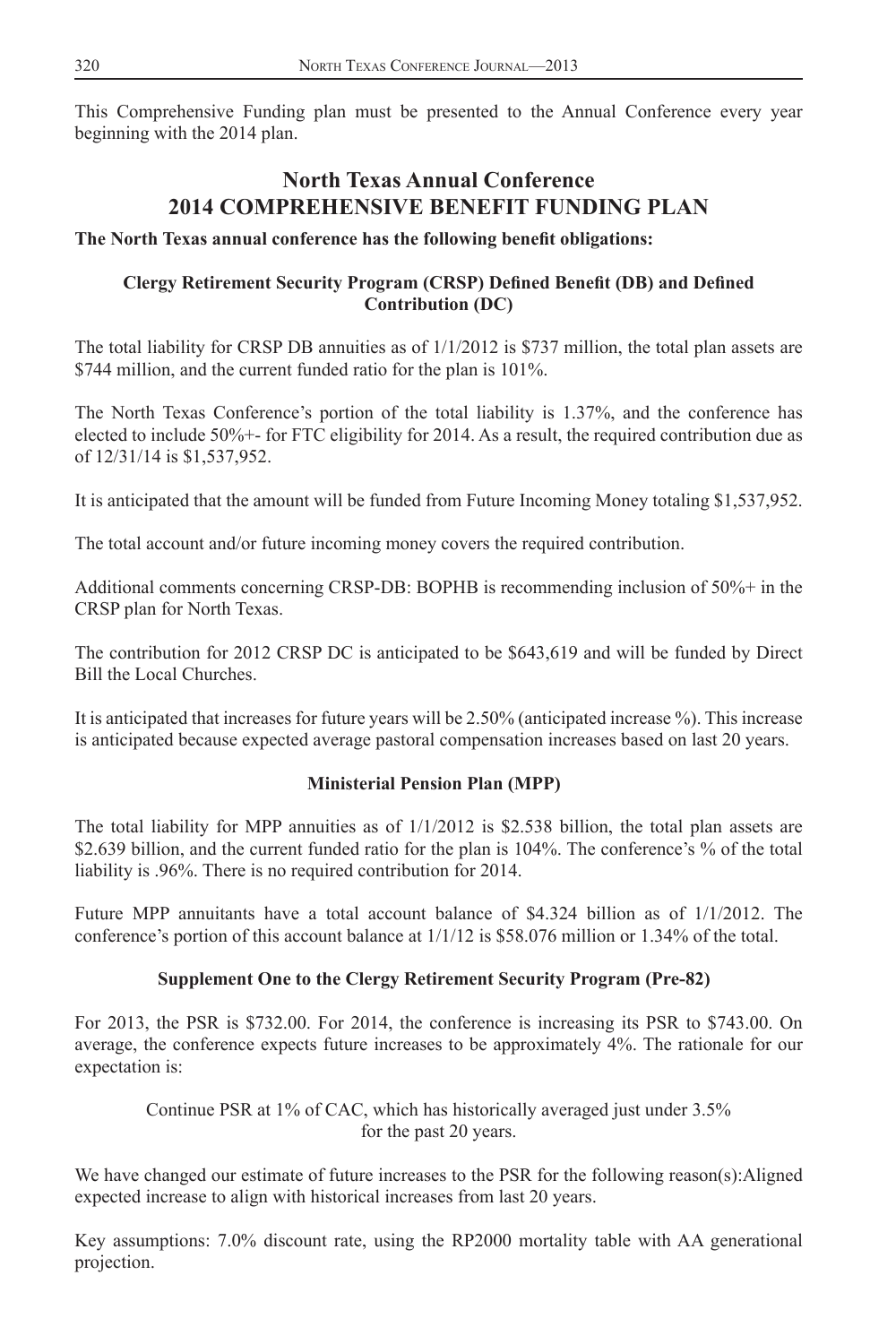The conferences does not intend to increase its contingent annuitant percentage from 70%. Funding Plan Liability as of  $1/1/2012$  \$27,265,915 Plan Assets as of  $1/1/2012$  \$19,869,187 The current funded status is \$(7,396,728) with a 73% funded ratio.

It is anticipated that the amount will be funded from Paid from Reserves in the Retiree Medical Account at GBOPHB.

Sources of Future Incoming Money:

|                | Amount of<br>New Money | Number of Years<br>to be Paid | Present Value of<br>New Money |
|----------------|------------------------|-------------------------------|-------------------------------|
| Apportionments | \$356,254              | 8                             | \$2,127,299                   |
| Apportionments | \$290,983              | 8                             | \$1,859,520                   |

Non-Plan Account Information:

|                              | Current Value | Other Liabilites<br><b>Against This Account</b> | Value Available<br>for Pre <sub>82</sub> |
|------------------------------|---------------|-------------------------------------------------|------------------------------------------|
| Retiree Medical              |               |                                                 |                                          |
| Account at<br><b>GBOPHB</b>  | \$16,719,458  | \$13,674,764                                    | \$3,044,694                              |
| Deposit Account<br>at GBOPHB | \$2,326,351   | (\$163,190)                                     | \$2,489,542                              |

Comments: MAF • Comments;

The Total Balance is positive, all liabilities have been accounted for.

#### **Post-Retirement Medical Benefit Program**

The Post Retiree Medical Plan currently offered and anticipated for 2014 can be described as: **Other** 

A more detailed description of this plan is: Extend Health with HRA

Strategic plan for funding obligation is as follows: Continued funding through apportionments at \$784,000 per year for past year liability. We began funding the Past Service Retiree Medical obligation in 2002.We also apportion \$213,000 per year for new entrants.

The conference intends to retain the plan on an ongoing basis. The following is based on the most recent actuarial valuation dated as of 12/31/2010, prepared by Towers Watson.

Total value of assets assigned to the PRM program is: \$13,874,345 The source of additional funds to pay for this program is: Apportionments.

| The most recent PRM valuation showed the following liabilities:     |              |
|---------------------------------------------------------------------|--------------|
| Accumulated Post Retirement Obligation (APBO) (net conference cost) | \$25,015,675 |
| Expected Post Retirement Obligation (EPBO) (net conference cost)    | \$33,947,669 |
| Service Cost (SC) (net conference cost)                             | \$900.787    |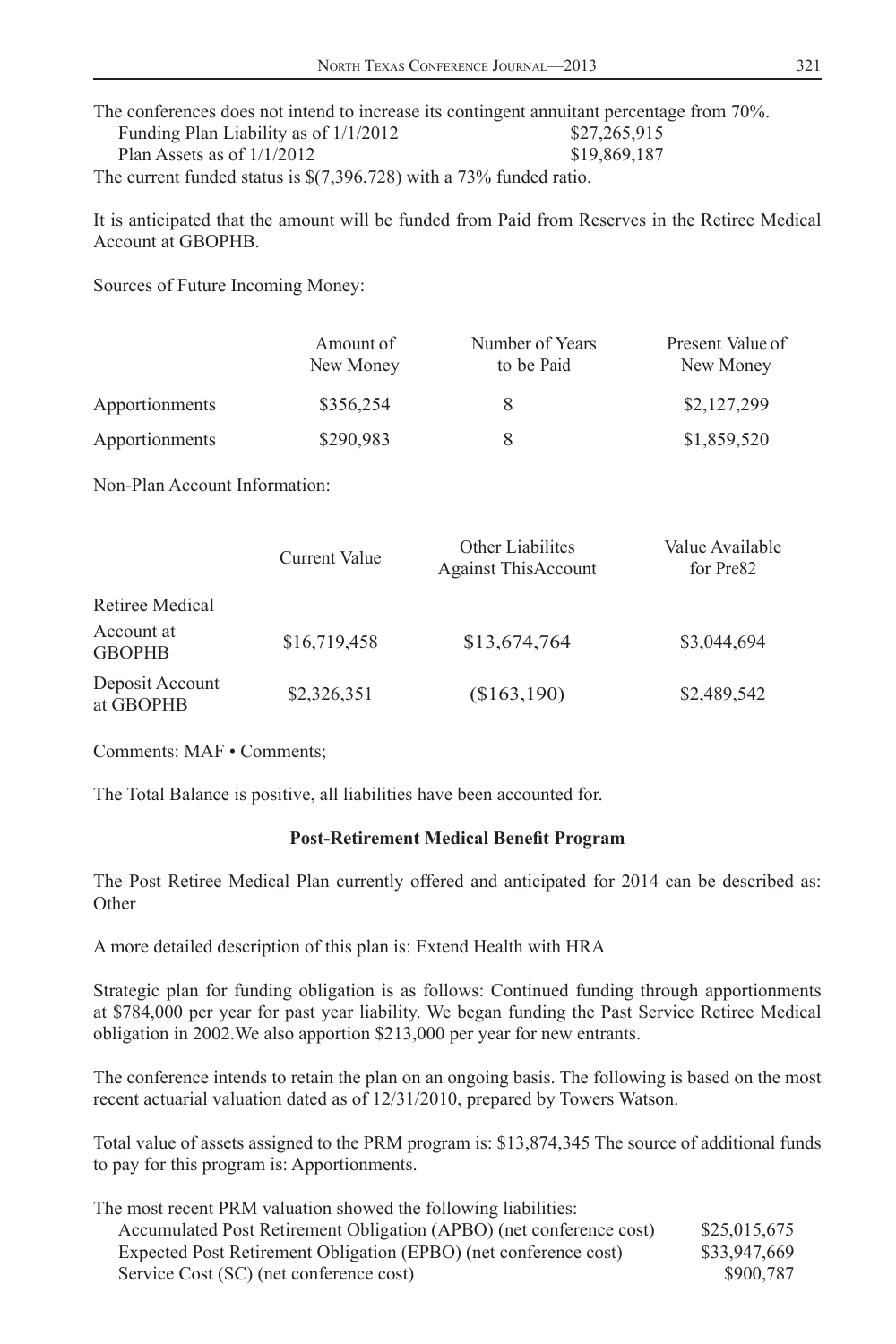Key assumptions: 5.50% discount rate, 7.0% return on assets, 8.50% trend rate, ultimately going to 5.0% trend rate in the year 2019.

Source for paying for obligations: Apportionments

Additional comments around PRM: Valuation report combines Retirees and Surviving Spouses.

#### **Active Health Benefit Program**

The North Texas conference offers the following active health program to its participants: HealthFlex.

During the calendar year 2012, the total cost for the active health program was \$6,152,461. The active health program was funded from Direct Bill. Future increases are expected in the range of 4.50%.

Rationale for anticipated increases to this obligation: Expected Health Cost Increases

Additional comments concerning this obligation: Health Flex Conference

#### **Comprehensive Protection Plan**

Currently (for 2012), the North Texas Conference has an annual required contribution to the Comprehensive Protection Plan of \$590,908.

The anticipated increase in obligation for future years will be approximately 2.5% per year. This expected increase is due to: COLA.

It is anticipated the unfunded obligation will be funded as follows: Apportionments

Additional Comments concerning this obligation: Based on Effective COLA rate published by SSA

#### **Other Conference Benefit Obligations to Clergy and Staff**

*The North Texas conference has the following other benefi t obligations*

#### **Section A. Other Benefit Obligations**

Currently (for 2012), the North Texas Conference has an annual estimated contribution of \$52,603. This benefit obligation can be described as UMPIP.

The anticipated increase in obligation for future years will be approximately 2.0% per year. This expected increase is due to: Budgeted salary increase. This will be funded by: Apportioned

#### **Section B. Other Benefit Obligations**

The North Texas Conference has an benefit obligation that can be described as Endowment for Emergency Fund for Retiree Medical Expenses

For this obligation the annual estimated contribution is Averages \$2,000 per year in payouts This obligation is funded: 1.27 million endowment at GBOPHB

The anticipated increase in obligation for future years will be approximately .0% per year. This expected increase is due to: NA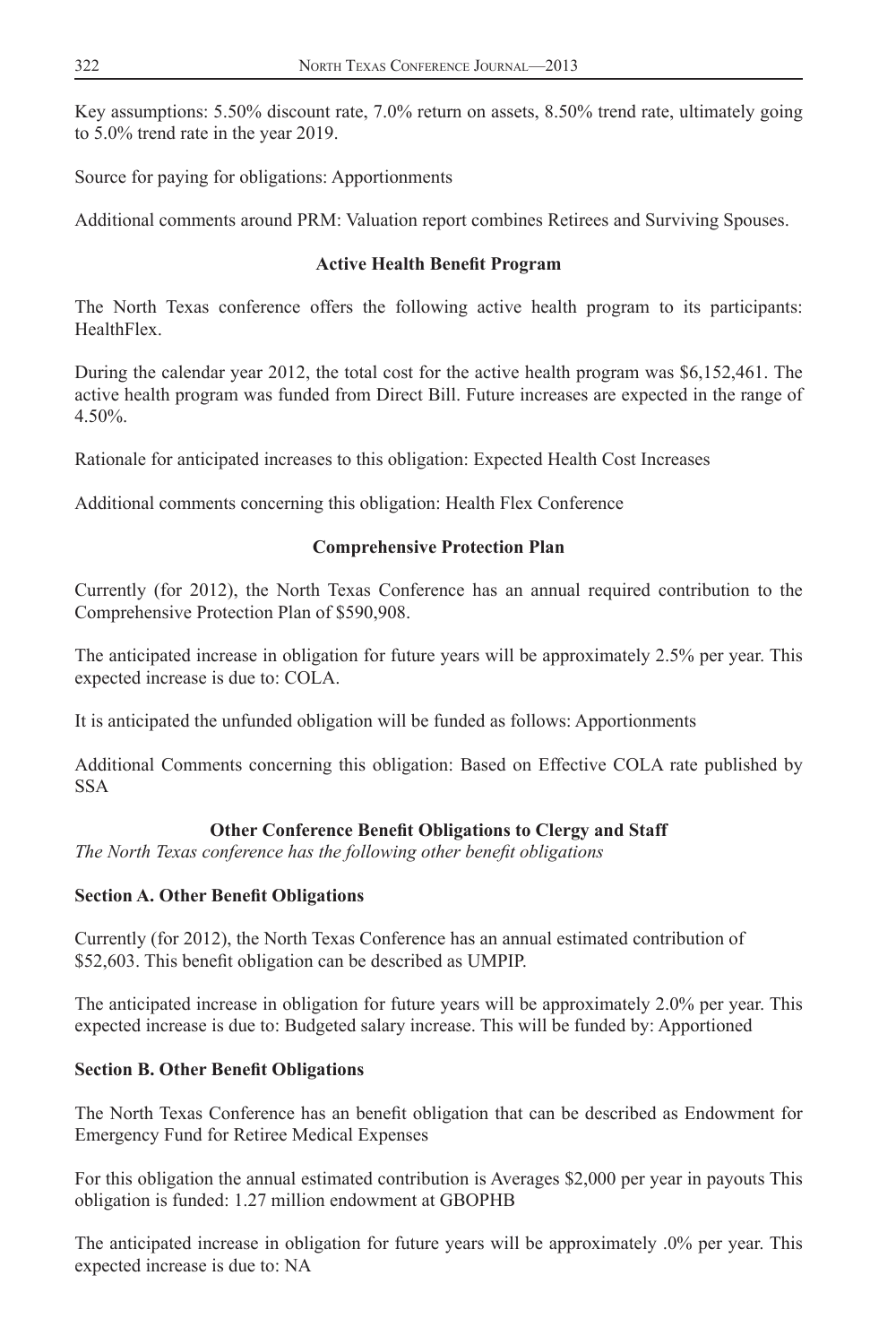Additional Comments concerning this obligation: The Perkins Family funded this endowment in 1948 with \$100,000. It has grown to over 1.2 million. Emergency requests for aid are made from this fund. Requests are for one time assistance, usually one per year in the \$500 range.

#### **Section C. Other Benefit Obligations**

The North Texas Conference has a benefi t obligation that can be described as DB Life Insurance. For this obligation the annual estimated contribution is \$24,000/year premium. This obligation is funded: Apportionments

The anticipated increase in obligation for future years will be approximately .0% per year. This expected increase is due to: We will probably stop this plan by 12/31/2013.

Additional Comments concerning this obligation: The term life insurance was set up at least 21+ years ago, before CPP. It provides a \$10,000 death benefit to active clergy.

This funding plan incorporates, to the best of our understanding, the conference's obligations and funding of the following benefits provided to clergy and laity. Signatures included below are: Conference Benefit Officer (or equivalent), Conference Treasurer (if separate) and the Conference Board of Pension Chair, and others as appropriate.

x CRSP DB x Active Health x CRSP DC  $\overline{\mathbf{x}}$  CRSP DC

x MPP Annuities x Other Obligations Section A x MPP Future Annuities x Other Obligations Section B x Pre 1982 x Other Obligations Section C x Post-Retirement Medical Other Obligations Section D Other Obligations Section E

Vemach Chair BottB, 4/4/13

Preasures, 4/4/2013 odo

General Board **Pension and Health Benefits** 

Caring For Those Who Serve

**Opinion on North Texas Comprehensive Benefit Funding Plan** 

This Funding Plan meets the standards for a Pre-82 funding plan as established by the General Board, and the requirements for a favorable opinion of a Funding Plan.

Note: The statement above and any written opinion provided by the General Board do not imply any representation as to the ability or probability of the applicable Conference to fulfill the obligations included in the Funding Plan.

General Board of Pension and Health Benefits<br>*General Board 1] Pension ind Health Benefit* 

Glenview, Illinois 4/12/20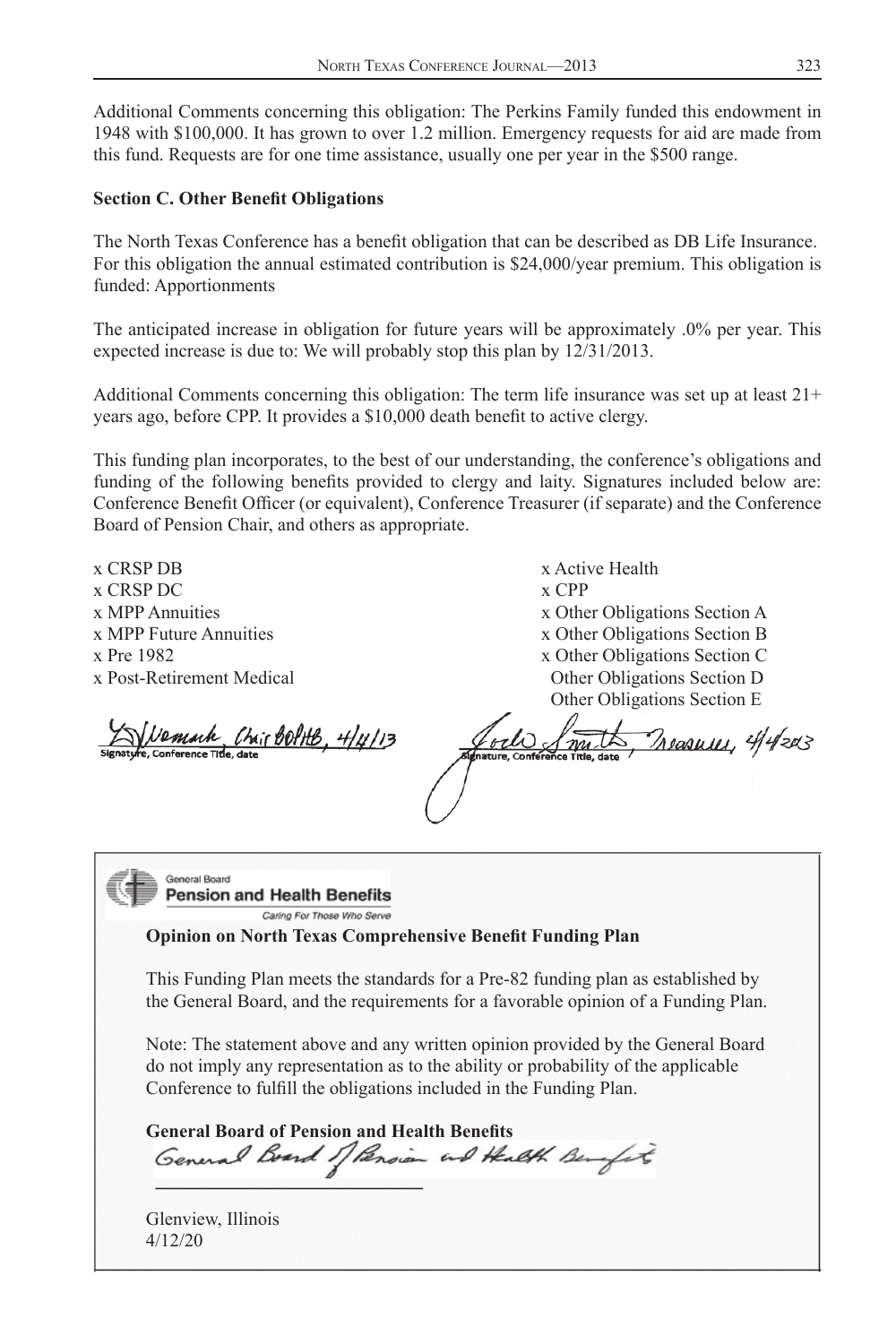### <span id="page-22-0"></span>**BOARD OF PENSION AND HEALTH BENEFITS**

HEALTH BENEFITS POLICIES

June 2013

#### **INTRODUCTION**

The North Texas Conference provides a conference health insurance program designed to provide its eligible employees (defined herein) with a comprehensive plan for major medical insurance. The program is administered through a group plan overseen by the conference Board of Pension and Health Benefits. The North Texas Annual Conference participates in HealthFlex, the health benefits program of the General Board of Pension and Health Benefits (GBOPHB) of The United Methodist Church for our active participants and Extend Health for retired participants.

All full-time clergy appointed to local churches within the conference or as District Superintendents or to the conference staff (ordained elders, deacons in full connection, deacons on track to become elders, commissioned persons on track to become elders or deacons, full-time local pastors, members of other conferences or denominations appointed according to Paragraphs 346.1 or 346.2) **are required** to be enrolled in the conference health insurance plan and their respective church or salary-paying unit is responsible for the premium for the appointee. Coverage for spouses and dependents is optional, and the premium for an appointee's spouse and dependents is the responsibility of the appointee.

#### **ELIGIBILITY**

The following are eligible for coverage under the program and in accordance with the adoption agreement between the North Texas Conference and GBOPHB:

1. Ordained elders and deacons and commissioned persons on track to become elders or deacons (including those with full conference membership, provisional membership and associate membership), and local pastors appointed full-time to local churches within the conference and their eligible dependents.

2. Clergy serving as district superintendents and conference staff.

3. Clergy from other United Methodist annual conferences and ordained ministers from other denominations employed full-time and under episcopal appointment to a local church or charge of the North Texas Annual Conference under the provisions of Paragraphs 346.1 or 346.2 of the *2012 Book of Discipline.*

4. Clergy appointed beyond the local church within the connectional structure to a General Agency, to other than a unit of a conference or other than a General Agency, an ecumenical agency and extension ministry endorsed by the General Board of Higher Education and Ministry under the provisions of Paragraph  $344.1a(2)$ ,  $344.1a(3)$ ,  $344.1a(4)$  and  $344.1b$ , only if they are listed specifically in the annual GBOPHB adoption agreement.

5. Clergy appointed to Leave of Absence or Sabbatical (eligible for one year only).

6. Lay persons who are full-time (at least 30 hours per week) employees of the annual conference and their eligible dependents.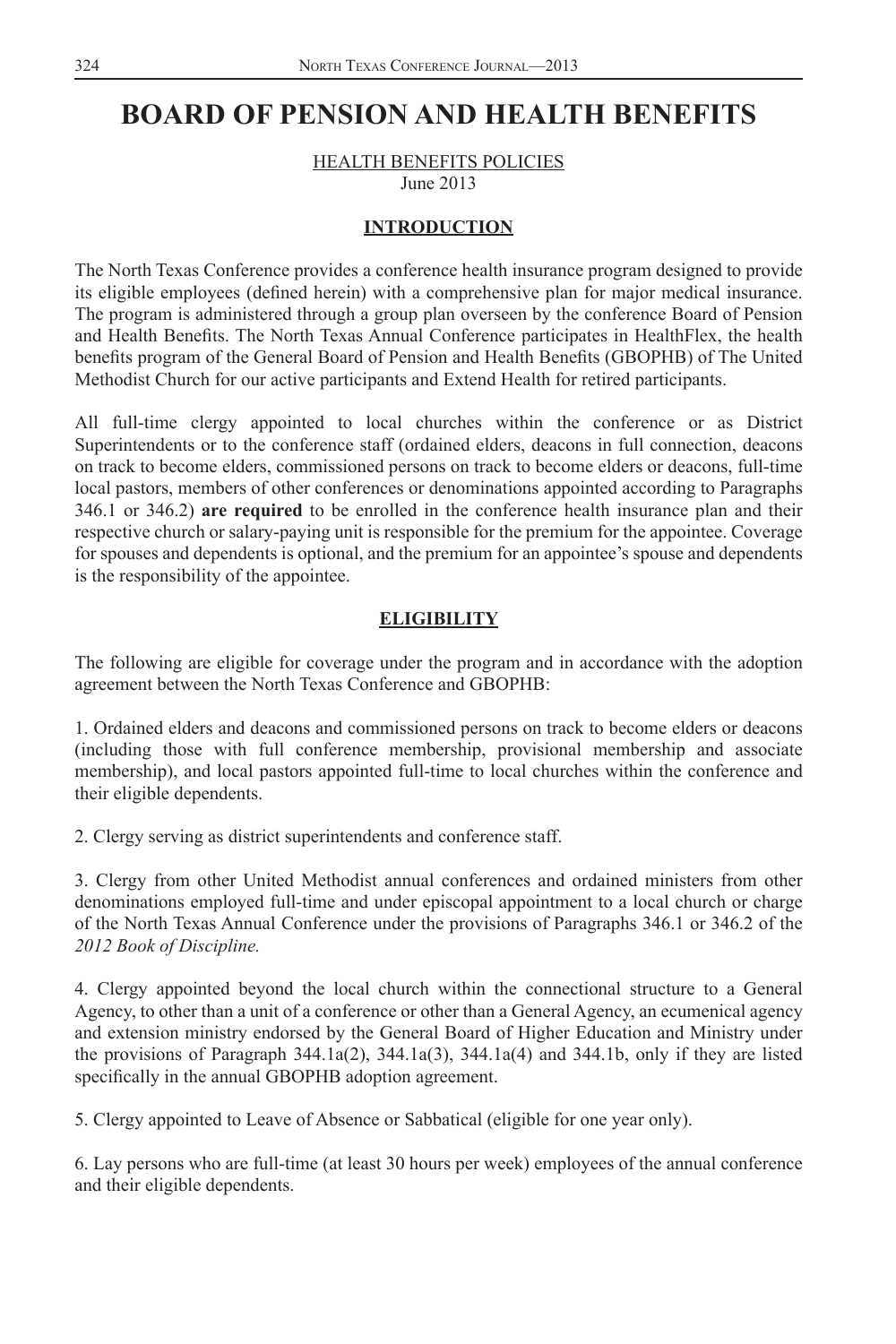7. Full-time (at least 30 hours per week) lay employees and their eligible dependents of local churches or connectional agencies in the North Texas Annual Conference which offer the conference group insurance program to all of their full-time lay employees, if the church has a sub-adoption agreement with the GBOPHB and meets the 75% participation rule.

8. Retired clergy members of the conference immediately eligible to receive pension from the GBOPHB at the beginning of the month following the month in which the retired relation takes place, and who had a minimum of five (5) continuous and consecutive years of active participation in the North Texas Annual Conference group health program at the time of retirement, and their respective dependents. Retired Clergy can retain future rights to conference funding if at the time of retirement coverage was declined because the clergy had other employer sponsored group health insurance.

9. Disabled clergy members (appointed under ¶357 *2012 Book of Discipline*) of the conference (who were enrolled in HealthFlex at the time of their disability) immediately eligible to receive disability benefits from the GBOPHB at the beginning of the month following the month in which the disability leave with disability benefits takes place, as granted by the Division of Conference Relations, and their respective dependents.

10. Retired lay employees of the conference or a local church within the conference at the beginning of the month following the month in which the retired relation takes place, and who had a minimum of five (5) consecutive years of active participation in the North Texas Annual Conference group health plan at the time of retirement, and their respective dependents, if the church selects that category in the sub-adoption agreement with GBOPHB.

11. Disabled lay employees of the conference or a local church within the conference (who were enrolled in HealthFlex at the time of their disability) at the beginning of the month following the month in which the disability leave takes place as granted by the GBOPHB, and their respective dependents.

12. Surviving dependents of a deceased active participant as long as the participant and dependent were covered participants at the time of death.

13. Surviving dependents of a deceased retired participant as long as the participant and dependent were covered participants at the time of death. If the surviving dependent declined coverage at the time of the participant's retirement due to having other **employer sponsored group health insurance,** that dependent retains future rights to funding as long as the other employer sponsored group health remains in effect.

14. Eligible children include any child under the age of 26, including all natural, legally adopted and step-children for whom the participant has court ordered legal guardianship.

15. A divorced spouse of an active participant is eligible provided the participant is responsible by legal decree for the majority of financial support of the former spouse or specifically responsible for the medical or other health care expenses of the former spouse.

16. Continuation health benefits are available for a period of one year for any participant who becomes ineligible providing they have been on the plan for at least three months and they are not eligible for coverage under another group health plan or Medicare. The plan is the same and the premium, due one month in advance, is billed directly to the participant. Notification of ineligibility must occur within 30 days and application for continuation benefits must occur within 60 days of becoming ineligible and the continuation benefits begin the day after the participant became ineligible.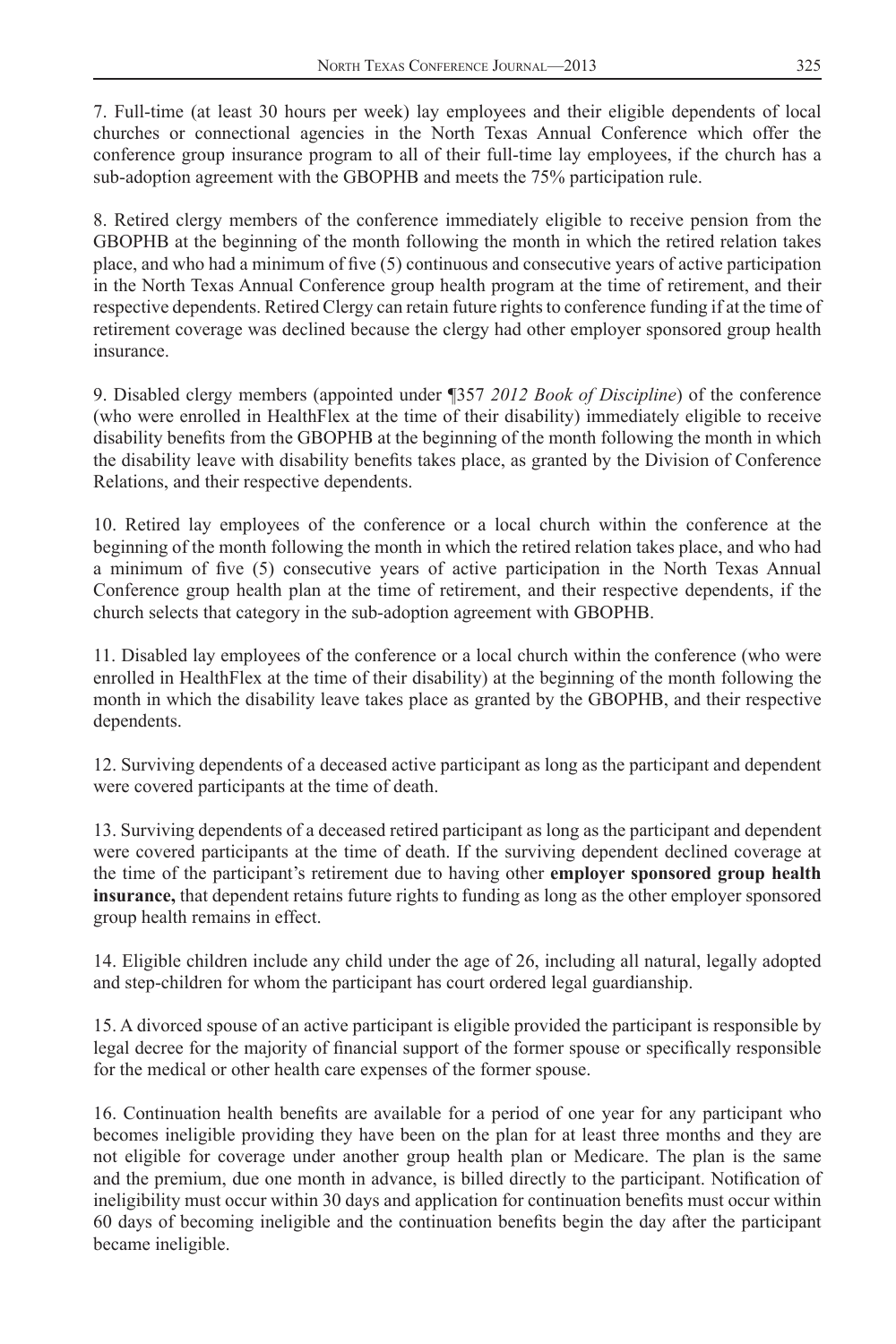Eligible persons must complete a HealthFlex enrollment form and return it to the conference Center for Connectional Resources within 30 days of their date of hire, date of newly acquired eligibility or family status change. Family status changes which allow late enrollment are: birth, death, marriage, divorce, or loss of other coverage. There is also an open enrollment period every year in November for coverage to begin in January of the following year.

### **MEDICAL BENEFITS PROGRAM FOR ACTIVE PARTICIPANTS**

A Preferred Provider Organization (PPO) plan and a Consumer Driven Health Plan (CDHP) are available for active participants and their dependents. These plans are currently administered by Blue Cross/Blue Shield of Illinois. Prescription drugs are covered for active participants through Express Scripts and the prescription plan is a percentage plan with co-pay amounts for three tiers of drugs. A mail order program is also available to obtain 90-day supplies of maintenance drugs at a lesser cost and is required for all maintenance prescriptions.

Mental health and chemical dependency benefits are provided through United Behavioral Health (UBH) under both PPO and CDHP plans. A participant must call UBH at 1-800-788-5614 before receiving inpatient or outpatient treatment either in-network or out-of-network. There is also a Pastoral Consultation Hotline for clergy available for both active and retired clergy at no charge. The number is 800-842-2869.

Vision benefits are available through Vision Service Plan (VSP). A basic vision examination is provided and discounts for eyeglasses and contact lenses are available.

Term life insurance is provided through Hartford Life and Accident Insurance Company as a part of the health benefit. The amount of insurance is as follows: \$5,000 for lay employees; \$10,000 for all other clergy to age 65; \$5,000 for clergy age 65 to 70; \$1,000 for clergy over age 70. This benefit is for both life insurance and accidental death, dismemberment and loss of sight. Dependent insurance is provided in the following amounts for covered dependents: \$2,000 for spouses; \$1,000 for children ages 6 months to 25; \$100 for children ages 14 days to 6 months.

Medical Reimbursement Accounts (MRA) and Dependent Care Accounts (DCA) are also available to active participants through Ceridian. A participant may select annual MRA/DCA amounts between \$300 and \$2,500 to be deducted by the salary paying unit on a monthly basis as a salary reduction. This money may be used for medical expenses which are not covered by the plan such as deductibles, co-pays, dental, vision and other qualified costs. The DCA may be used to pay for qualified child or parent daycare expenses (maximum annual amount is \$5,000). Forms to be used to submit claims are available at www.gbophb.org or in the conference Center for Connectional Resources.

#### **CONFERENCE FUNDING POLICIES FOR ACTIVE HEALTH BENEFITS**

1. The entire premium for full-time clergy appointed to local churches within the conference or as district superintendents or to the conference staff (ordained elders, deacons in full connection, deacons on track to become elders, commissioned persons on track to become elders or deacons, full-time local pastors, members of other conferences or denominations appointed according to Paragraphs 346.1 or 346.2) is to be paid by the local church or salary paying unit.

2. The premium for the appointee's spouse and dependents is the responsibility of the appointee. An optional agreement may be made between the church or salary paying unit and the appointee for the church or salary paying unit to pay the family premium.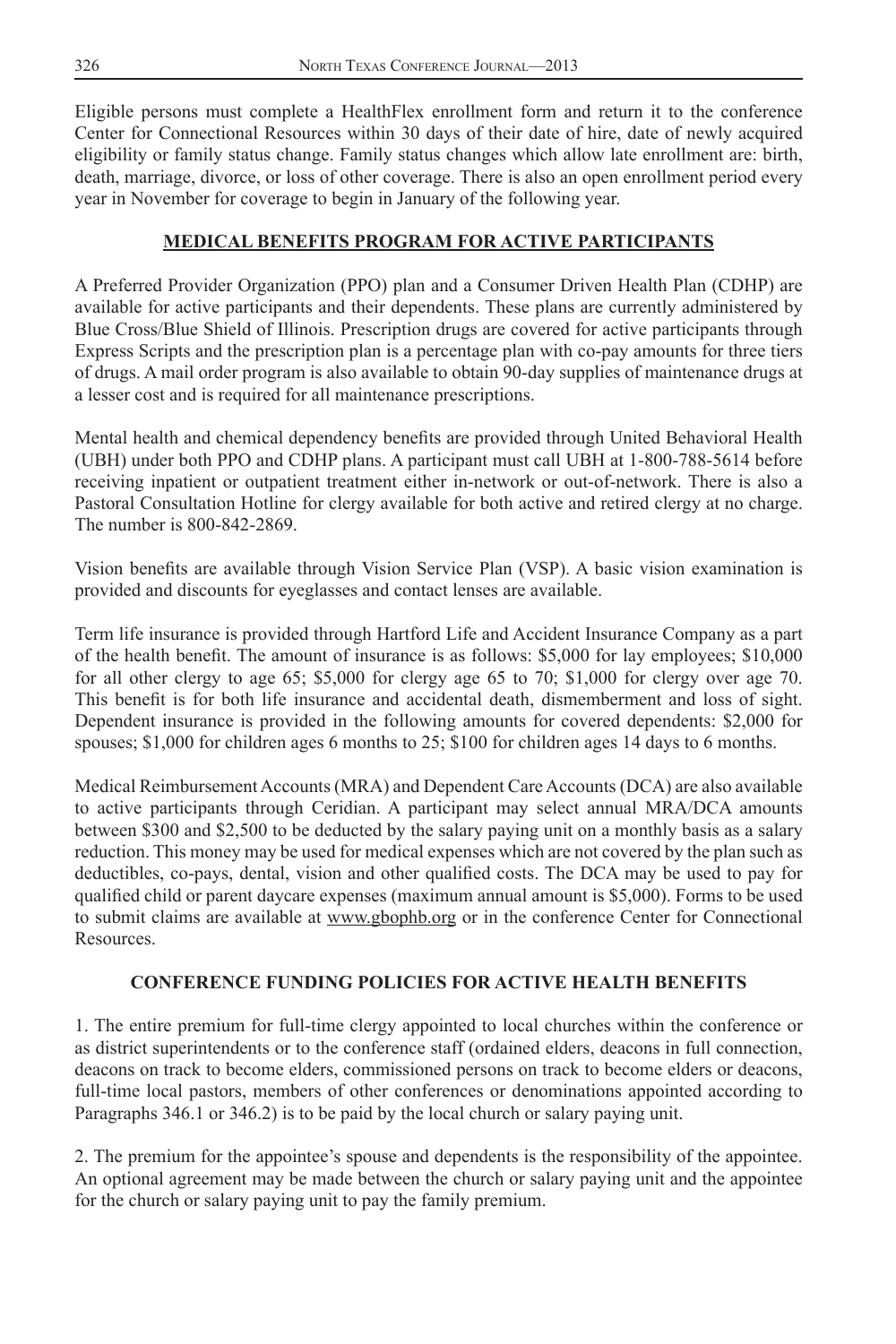3. The Conference will pay the premium for lay employees of the annual conference. The premium for dependents is the responsibility of the employee.

4. Responsibility for the premium for eligible lay employees of local churches or institutions within the connectional structure will be determined by the employer and the employee.

5. The Conference pays the active premium for disabled clergy members of the conference who were appointed to a local church or as district superintendent or to the conference staff and were enrolled in HealthFlex at the time of disability. Approval by the Division of Conference Relations and eligibility to receive disability benefits from the General Board of Pension and Health Benefits is also required. Payment begins the month following the month in which the disability leave with disability benefits takes place. The premium for dependents is the responsibility of the clergyperson.

If the disability with benefits was approved prior to December 31, 2013, the conference will pay the active premium until the disabled participant chooses retired status at which time enrollment in an Extend Health Medicare Plan (if the participant is age 65 or older) will be required and funding will be based on years of service attained at time of retirement. For those taking retired status at age 62 or 30 years of service, the funding for the active health premiums will be based on the scale in the *2012 Journal* and 2013 Medicare Supplement premium of \$5,040 not to exceed \$2,520 per year. At age 65 and Medicare eligibility, funding will be provided at the current year's Extend Health Funding Scale.

For disability with benefits approved on or after January 1, 2014, the conference will pay the active premium until the disabled participant reaches age 65 at which time enrollment in an Extend Health Medicare Plan will be required and funding will be based on years of service attained at that time. Retired status is not required but enrollment in a Medicare plan is and cessation of active health insurance premiums paid by the conference will occur.

Extend Health is available only to those with Medicare Part A and B benefits. Therefore, to qualify for Extend Health and conference funding, a retired clergy person who opted out of Social Security must either purchase Medicare Parts A and B at their own expense or have access to Medicare through their spouse.

6. Subsidies are available on a sliding scale for those churches whose pastor's Total Compensation is below the Denominational Average Compensation (DAC) for the appointee's premium and those pastors whose compensation is below the DAC for their dependents. A written application must be submitted to and approved by the appropriate District Superintendent. Only those appointed fulltime as "pastor-in-charge" are eligible for this supplement. The guidelines for application are as follows:

### **Guidelines for 2013 Health Insurance Supplement Applications**

1. Local churches must submit to their district superintendent a written application signed by the Pastor (Staff)—Parish Relations Committee chairperson and the Administrative Council/Board chairperson for appointee supplements.

2. Pastors must submit to their district superintendent a written application for dependent supplements.

3. The pastor's Total Compensation for Insurance Supplement Eligibility (line IX from the 2013 Ministerial Compensation Report turned in at Charge Conference) must be below \$63,867 (the 2013 Denominational Average Compensation).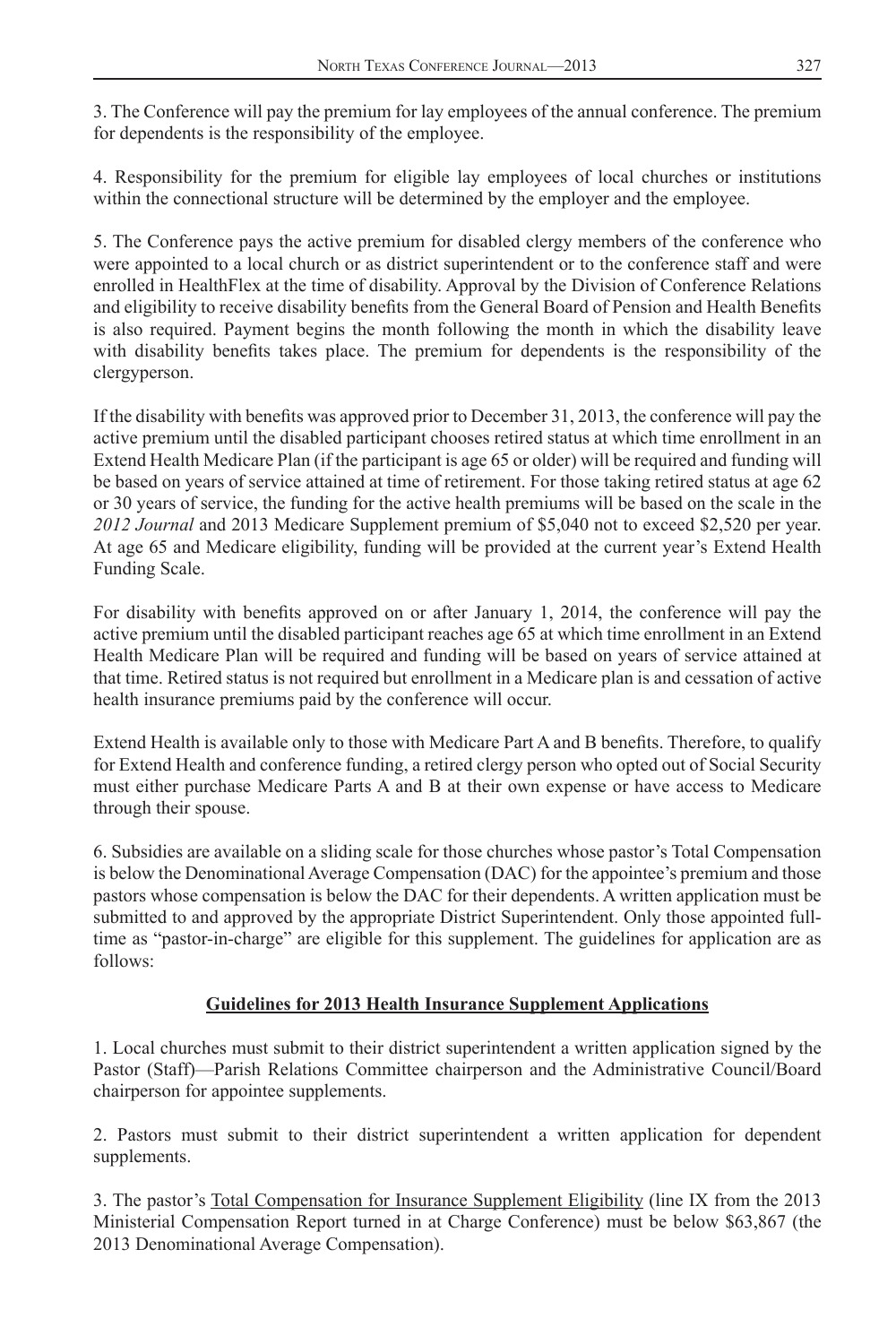4. If the need exists in the judgment of the district superintendent and funds are available, appointee supplements may be awarded to churches on the following scale (annual amount shown—paid monthly)

| Pastor's Total     | $\%$       | Church  | Amount of  |
|--------------------|------------|---------|------------|
| Compensation       | <b>DAC</b> | Pays    | Supplement |
| \$63,867 and above | $100\%$    | \$9,156 | SO.        |
| \$63,866-60,674    | 95%        | 8,698   | 458        |
| $$60,673 - 57,480$ | 90%        | 8,240   | 916        |
| \$57,479-54,287    | 85%        | 7,783   | 1,373      |
| \$54,286-51,094    | 80%        | 7,325   | 1,831      |
| \$51,093-47,900    | 75%        | 6,867   | 2,289      |
| \$47,899-44,707    | 70%        | 6,409   | 2,747      |
| \$44,706-41,514    | 65%        | 5,951   | 3,205      |
| \$41,513-38,320    | 60%        | 5,494   | 3,662      |
| \$38,319 and below |            | 5,494   | 3,662      |

5. If the need exists in the judgment of the district superintendent and the funds are available, dependent supplements may be awarded to pastors on the following scale (annual amount shown paid monthly):

|                    |               | One              |            | Two or More |                  |
|--------------------|---------------|------------------|------------|-------------|------------------|
| Pastor's Total     | $\frac{0}{0}$ | Dependent        |            |             | Dependents       |
| Compensation       | DAC           | Pastor Amount of |            |             | Pastor Amount of |
|                    |               | Pays             | Supplement | Pays        | Supplement       |
| \$63,867 and above | 100%          | \$8,232          | \$0        | \$12,792    | \$0              |
| \$63,866-60,674    | 95%           | 7,820            | 412        | 12,152      | 640              |
| $$60,673 - 57,480$ | 90%           | 7.409            | 823        | 11.513      | 1,279            |
| \$57,479-54,287    | 85%           | 6,997            | 1,235      | 10,873      | 1,919            |
| \$54,286-51,094    | 80%           | 6,586            | 1,646      | 10.234      | 2,558            |
| \$51,093-47,900    | 75%           | 6.174            | 2,058      | 9.594       | 3,198            |
| \$47,899-44,707    | 70%           | 5,762            | 2,470      | 8,954       | 3,838            |
| \$44,706-41,514    | 65%           | 5,351            | 2,881      | 8,315       | 4,477            |
| \$41,513-38,320    | 60%           | 4,939            | 3,293      | 7,675       | 5,117            |
| \$38,319 and below |               | 4,939            | 3,293      | 7,675       | 5,117            |
|                    |               |                  |            |             |                  |

6. If the pastor's Total Compensation for Health Insurance Supplement Eligibility is above \$63,867 but extraordinary circumstances exist in the judgment of the district superintendent, an appointee supplement may be awarded to the church and/or a dependent supplement may be awarded to the pastor at the lowest level on the scales above if funds are available. Likewise, superintendents are not obligated to award any supplements even though an applicant may be eligible, if they determine that no need exists.

7. District superintendents are asked to distribute these Guidelines and the supplement application forms to churches and pastors who may be eligible as soon as possible. Additional application forms will be available in the District and Conference Offices.

8. District Superintendents are asked to fax or mail the approved Health Insurance Supplement Application Forms to the Center for Connectional Resources by December 1 of each year. No supplements will be processed until the approved Application Forms are received in the Center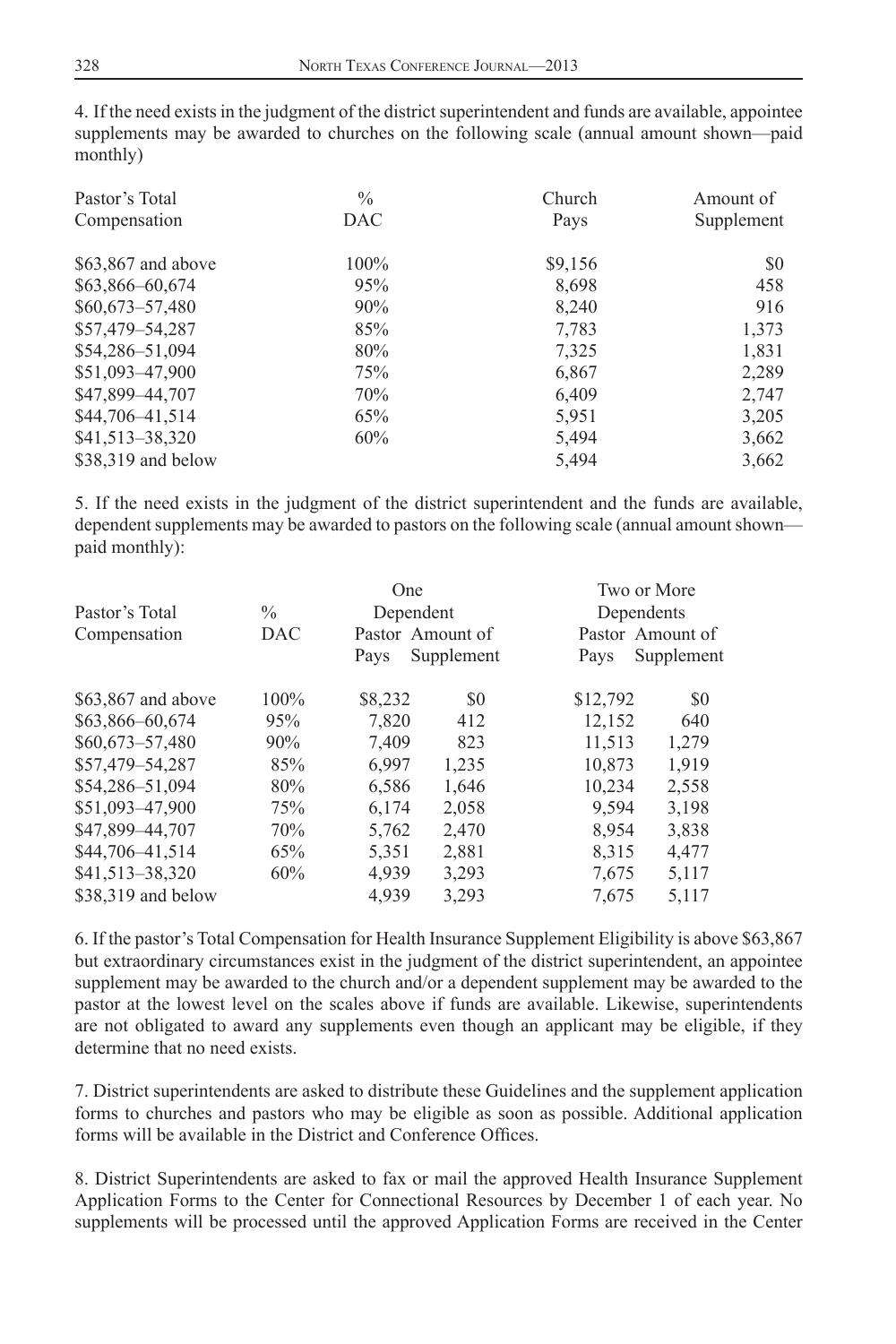for Connectional Resources. Forms received after the deadline will be processed for the following month's billing and they will not be done retroactively.

9. All supplements cease when a pastoral change occurs. New applications are to be submitted to the Center for Connectional Resources by the 1st day of the month following the move. A supplement may be processed one month retroactively only in the event of a mid-year move.

#### **MEDICAL BENEFITS PROGRAM FOR RETIRED PARTICIPANTS**

Beginning on January 1, 2014, the North Texas Annual Conference provides a consultation service through Extend Health to help Medicare-eligible retired participants, spouses and surviving spouses find and enroll in a Medicare supplement plan best suited to individual needs. You must have Medicare Parts A and B to be eligible for coverage through Extend Health. For those enrolling in the insurance supplement plan through Extend Health, the annual conference will help offset the cost of the individual Medicare supplemental plan and eligible health care costs by funding a Health Reimbursement Account (HRA).

Clergy in the retired relationship with the annual conference who continue to work full time at a local church or eligible agency remain in the active plan. Retired clergy who opted out of Social Security and their dependents and spouses continue in the active plan if they continue working full time at a local church or eligible agency.

A dependent spouse may be eligible for conference retiree benefits even if not a covered dependent at the time of the participant's retirement. If the spouse is covered by another **employer sponsored group health insurance plan,** he/she may decline conference coverage while still maintaining future rights to coverage. The retiring participant may also decline conference coverage at the time of his/her retirement while maintaining future rights to coverage if he/she can be covered under a spouse's **employer sponsored group health insurance plan.** Future coverage rights can be exercised at any open enrollment opportunity or within thirty days of losing the other employer sponsored group health coverage as long as the other coverage was maintained up to the day the conference coverage is to begin.

The divorced spouse of a retiree may retain coverage or future rights to coverage as described above if it is declared in the divorce decree that the participant is responsible for health coverage or is responsible for a majority of the financial support of the divorced spouse. Future rights to coverage will end when the specified period in the legal decree has expired or upon the death of the participant (providing the decree provides for termination of the participant's responsibility at that time).

A new spouse or dependent acquired by a retiree after retirement is not an eligible dependent with the exception of a dependent child gained through court ordered legal guardianship.

TOLLING PROVISION: If the retiring participant or eligible dependent has other employer sponsored group health coverage at the time of retirement (through a subsequent employer or spouse's employer) he/she may decline HealthFlex coverage and retain the ability to enroll for such coverage at a future date (so long as continuous coverage through such other employer sponsored group health coverage is maintained). The eligible person can exercise this enrollment option within 31 calendar days of losing other employer sponsored group health coverage.

**After retirement, if a retiree, dependent or surviving spouse terminates conference coverage, they will no longer retain any future rights to coverage.**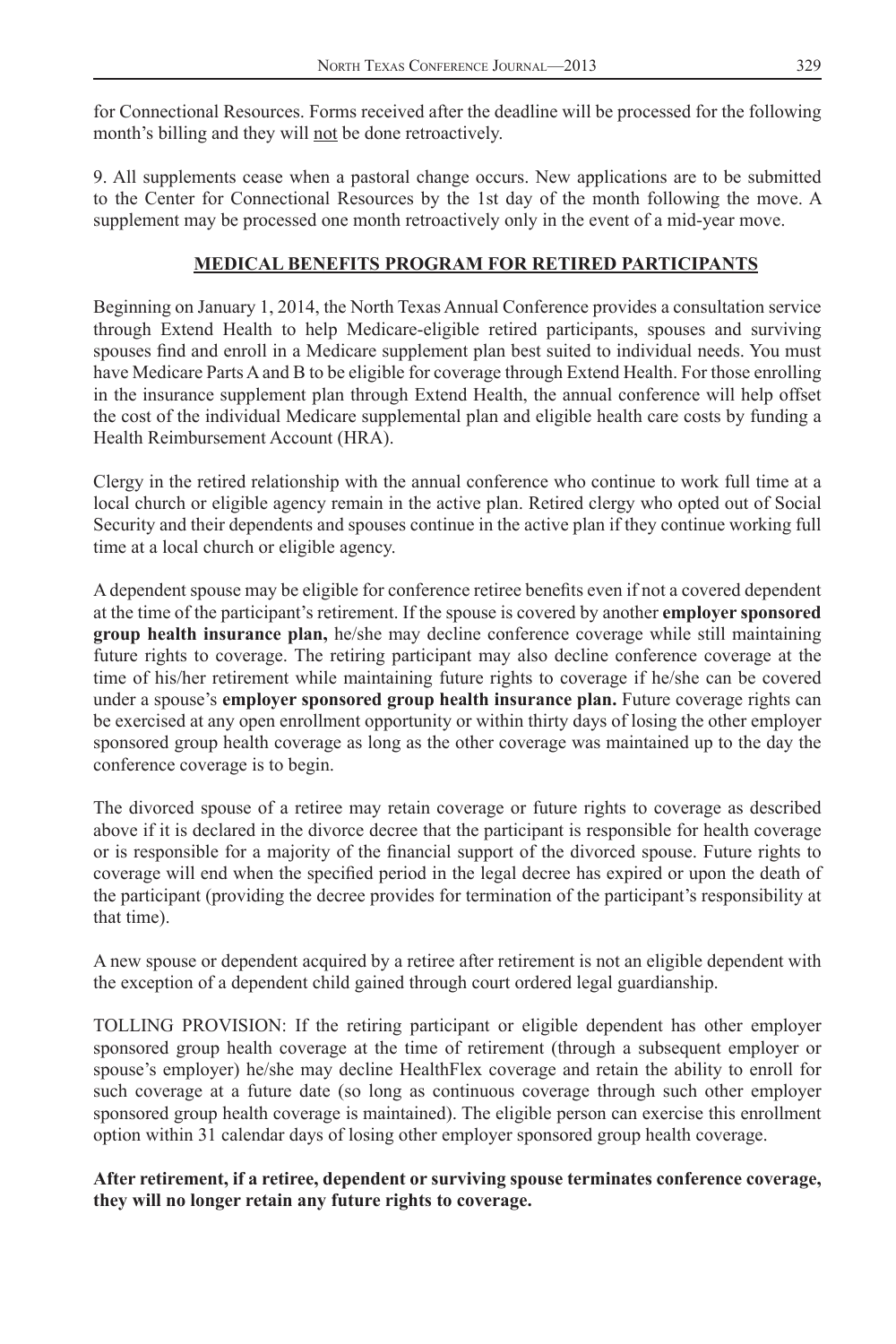#### **CONFERENCE FUNDING POLICIES FOR RETIREE HEALTH BENEFITS**

Beginning on January 1, 2014, the North Texas Annual Conference through the Retiree Health Insurance Current Year Benefits apportionment helps fund a Health Reimbursement Account (HRA) to be used for health insurance premiums and/or eligible medical expenses in retirement for eligible retired clergy participants, spouses and surviving spouses. Prior to retirement at age 65, an eligible clergyperson would be given information to contact Extend Health, the agency selected by the General Board of Pension and Health Benefits to guide retirees through the process of choosing the most suitable plan to supplement Medicare.

For those eligible clergypersons enrolled in the conference health insurance plan who retire after January 1, 2003, their eligible spouses, and eligible surviving spouses, the conference will fund a Health Reimbursement Account with 30-100% of \$1,260 for those retiring at age 65 (or full retirement age) based on their years of ministerial service (which qualify for retirement credit) in The United Methodist Church in which they were appointed to a local church or within the connectional structure as defined in the 2012 Discipline Paragraphs 344.1(a)(1) and (2), or partial years of like service for less than full-time appointments, as follows:

|                      | EXTEND HEALTH FUNDING SCALE |  |
|----------------------|-----------------------------|--|
| Effective $1-1-2014$ |                             |  |

| <b>Years of Service</b> | $\frac{9}{6}$ \$1,260 | \$ Amount |
|-------------------------|-----------------------|-----------|
| (full time equivalent)  |                       |           |
| $0 - 4$                 | $\boldsymbol{0}$      | $\theta$  |
| 5                       | 30%                   | 378       |
| 6                       | 32 %                  | 403       |
| $\overline{7}$          | 34%                   | 428       |
| 8                       | 36 %                  | 454       |
| 9                       | 38 %                  | 479       |
| 10                      | 40 %                  | 504       |
| 11                      | 44 %                  | 554       |
| 12                      | 48 %                  | 605       |
| 13                      | 52 %                  | 655       |
| 14                      | 56 %                  | 706       |
| 15                      | $60\%$                | 756       |
| 16                      | 64 %                  | 806       |
| 17                      | 68 %                  | 857       |
| 18                      | 72 %                  | 907       |
| 19                      | 76 %                  | 958       |
| 20                      | 80 %                  | 1,008     |
| 21                      | 84 %                  | 1,058     |
| 22                      | $88\ \%$              | 1,109     |
| 23                      | 92 %                  | 1,159     |
| 24                      | 96 %                  | 1,210     |
| 25 or more              | 100 %                 | 1,260     |

For those eligible clergypersons enrolled in the conference health insurance plan who retired before January 1, 2003, their eligible spouses, and eligible surviving spouses, the North Texas Conference will fund 100% of \$1,260.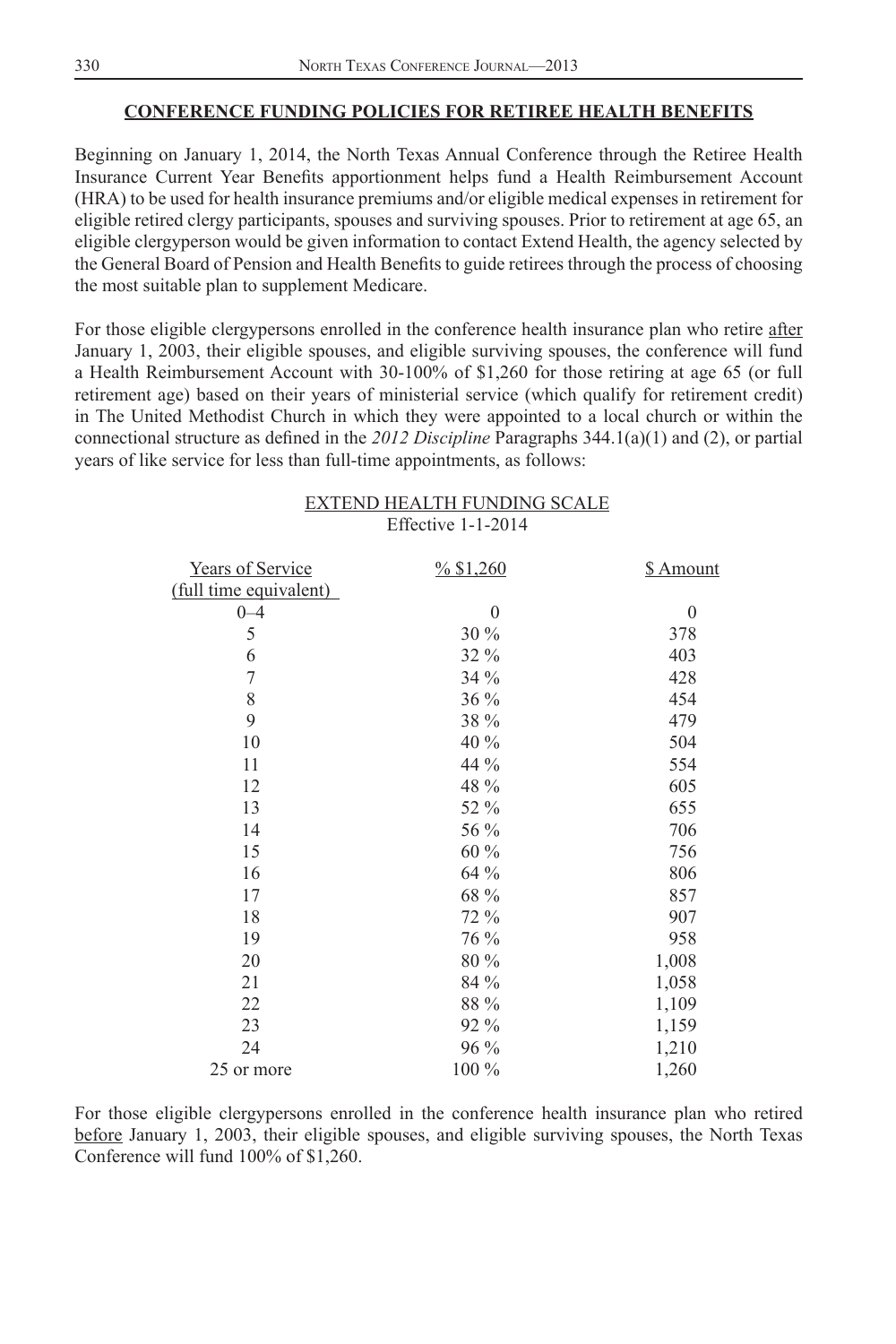#### ELIGIBILITY FOR EXTEND HEALTH AND CONFERENCE FUNDING FOR RETIREES

#### 1. RETIREES, SPOUSES, SURVIVING SPOUSES

Retired full-time clergy appointed to: 1) a local church within the North Texas Conference, 2) District Superintendents or 3) Conference staff (including ordained elders, associate members, deacons in full connection, provisional elders and deacons, full-time local pastors, members of other annual conferences or denominations appointed under ¶346.1 and 346.2) who have a minimum of five continuous and consecutive years of active participation in the North Texas Annual Conference group health plan at the time of retirement. **Conference funding via an HRA will only be available to retired clergy and non-clergy spouses while they are covered by a plan through Extend Health or the active conference health plan.**

Spouses of clergy at time of retirement are eligible for Extend Health (or the active plan in the case of those under age 65) and funding based on the years of service level of the retired clergy. Retirees and Spouses who decline conference health insurance at the time of retirement due to other employer sponsored group coverage (in which they have maintained continuous coverage) may be eligible for Extend Health and funding when the employer coverage ceases. (Medicare and Medicare Supplemental Plans are not considered employer sponsored group plans.)

The divorced spouse of a retiree may retain coverage or future rights to coverage in the appropriate conference health insurance plan if it is declared in the divorce decree that the participant is responsible for health coverage or is responsible for a majority of the financial support of the divorced spouse. Future rights to coverage will end when the specified period in the legal decree has expired or upon the death of the participant (providing the decree provides for termination of the participant's responsibility at that time). Conference funding is not available for divorced spouses.

A new spouse or dependent acquired by a retiree after retirement is not an eligible dependent with the exception of a dependent child gained through court ordered legal guardianship.

Dependent children of a retiree are eligible for the appropriate conference health insurance plan but are not eligible for conference funding.

#### **After retirement, if a retiree, dependent or surviving spouse terminates conference coverage, they will no longer retain any future rights to coverage.**

#### 2. CLERGY COUPLES IN RETIREMENT

The first party of a clergy couple to retire will receive funding corresponding to their own years of service level at the time of their retirement. Upon retirement of the second party of the clergy couple, both will receive funding related to the highest years of service level.

Full-time appointed clergy spouses of a retired clergy are not eligible for supplemental funding as their active health premium is paid in full by the local church to which they are appointed.

In the event of a clergy couple divorce following retirement, each clergy person would receive the amount of funding based on their own years of service.

#### 3. PRE-65 RETIREES/SPOUSES/SURVIVING SPOUSES

For clergy retiring on or prior to 12/31/2013 who are at least 62 years of age (but not yet 65) or have 30 years of service, their eligible spouses, and eligible surviving spouses who are required to remain in the active health plan, the conference will base funding for active health premiums on the scale in the *2012 Journal* and 2013 Medicare Supplement premium of \$5,040 not to exceed \$2,520 per year per person. At age 65 and Medicare eligibility funding will be provided at the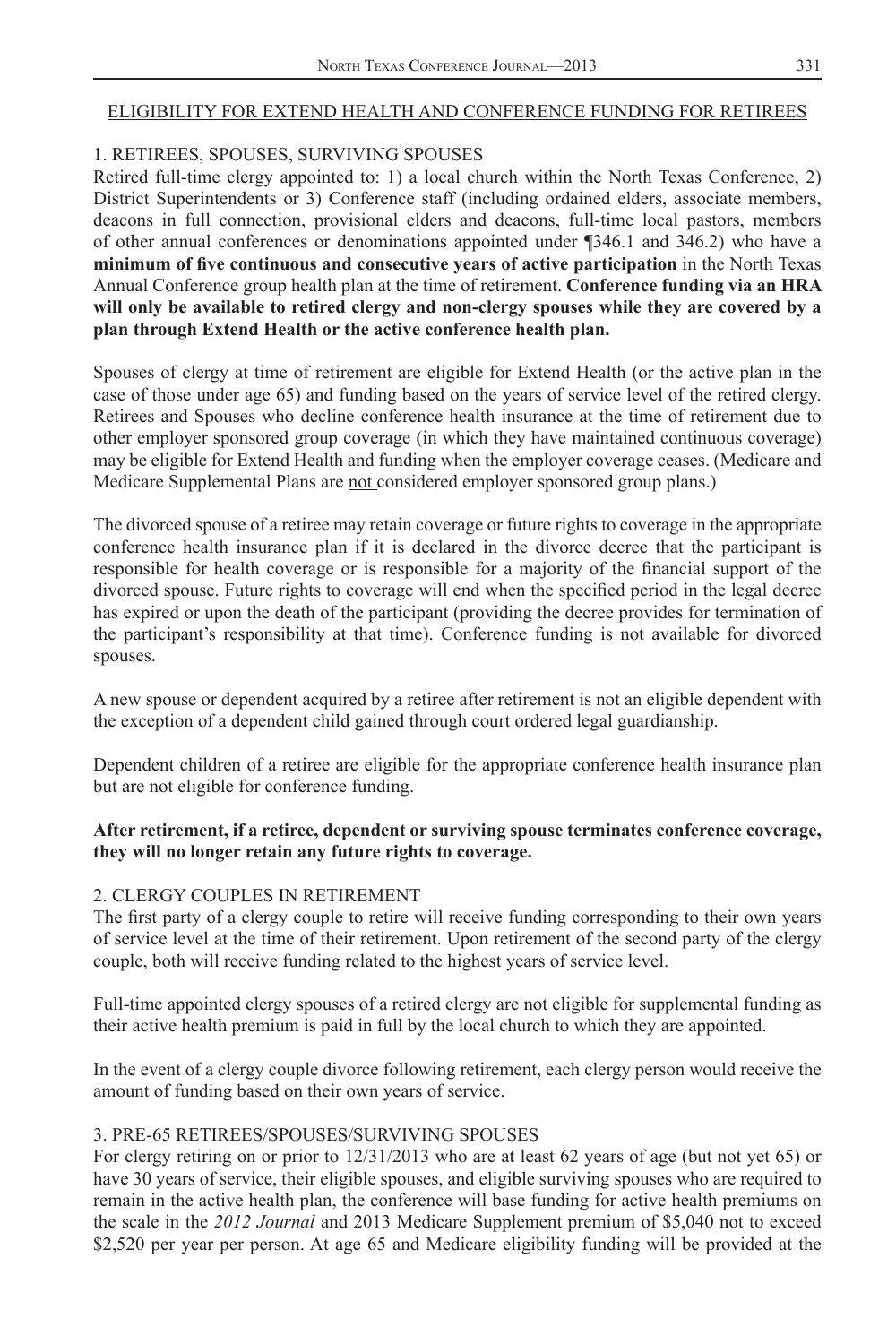current year's Extend Health Funding Scale. Anyone retiring on or after January 1, 2014 will receive funding through appropriately reduced conference health insurance premiums based on the Extend Health Funding Scale in effect on the date of retirement.

#### 4. TWENTY YEAR RULE RETIREES (¶358.2 *2012 Discipline*)

Those retiring under "the twenty year rule" (i.e., are not 62 and have at least 20 years but not 30 years of service) are eligible to remain on the conference active insurance plan. These participants must pay the entire active premium until they reach 65 (Medicare eligible). At age 65, the retiree may obtain the services of Extend Health and the conference will fund an HRA at the years of service level accrued at the time of retirement.

### 5. RETIREES APPOINTED FULL TIME TO A LOCAL CHURCH

For retirees who continue to serve local churches full time in the North Texas Conference and remain in the active health plan the conference will fund through appropriately reduced conference health insurance premiums based on the Extend Health Scale in effect on the date of retirement.

#### 6. CLERGY WHO OPTED OUT OF SOCIAL SECURITY

Extend Health is available only to those with Medicare Part A and B benefits. Therefore, to qualify for Extend Health and conference funding, a retired clergy person who opted out of Social Security must either purchase Medicare Parts A and B at their own expense or have access to Medicare through their spouse.

#### 7. INVOLUNTARY RETIREMENT (¶358.3 *2012 Discipline*)

For those under involuntary retirement who have remained in the conference active health plan, funding will become available at age 65 (Medicare eligible) when entering Extend Health. The level of funding will correspond to the years of service attained at the effective date of retirement.

#### 8. MEDICAL LEAVE (DISABILITY) (¶357 *2012 Discipline*)

If the disability with benefits was approved prior to December 31, 2013, the conference will pay the active premium until the disabled participant chooses retired status at which time enrollment in an Extend Health Medicare Plan (if the participant is age 65 or older) will be required and funding will be based on years of service attained at time of retirement. For those taking retired status at age 62 or 30 years of service, the funding for the active health premiums will be based on the scale in the *2012 Journal* and 2013 Medicare Supplement premium of \$5,040 not to exceed \$2,520 per year. At age 65 and Medicare eligibility, funding will be provided at the current year's Extend Health Funding Scale.

For disability with benefits approved on or after January 1, 2014, the conference will pay the active premium until the disabled participant reaches age 65 at which time enrollment in an Extend Health Medicare Plan will be required and funding will be based on years of service attained at that time. Retired status is not required but enrollment in a Medicare plan is and cessation of active health insurance premiums paid by the conference will occur.

Extend Health is available only to those with Medicare Part A and B benefits. Therefore, to qualify for Extend Health and conference funding, a retired clergy person who opted out of Social Security must either purchase Medicare Parts A and B at their own expense or have access to Medicare through their spouse.

#### 9. RETIRED FULL-TIME LOCAL PASTORS (¶320.5 *2012 Discipline*)

Retired full-time local pastors who meet Extend Health eligibility described in 1. above will receive HRA funding according to their years of service at time of retirement.

10. Surviving spouses of deceased retired clergy are eligible for coverage as long as the participant was a covered participant at the time of death. The health plans available to surviving spouses are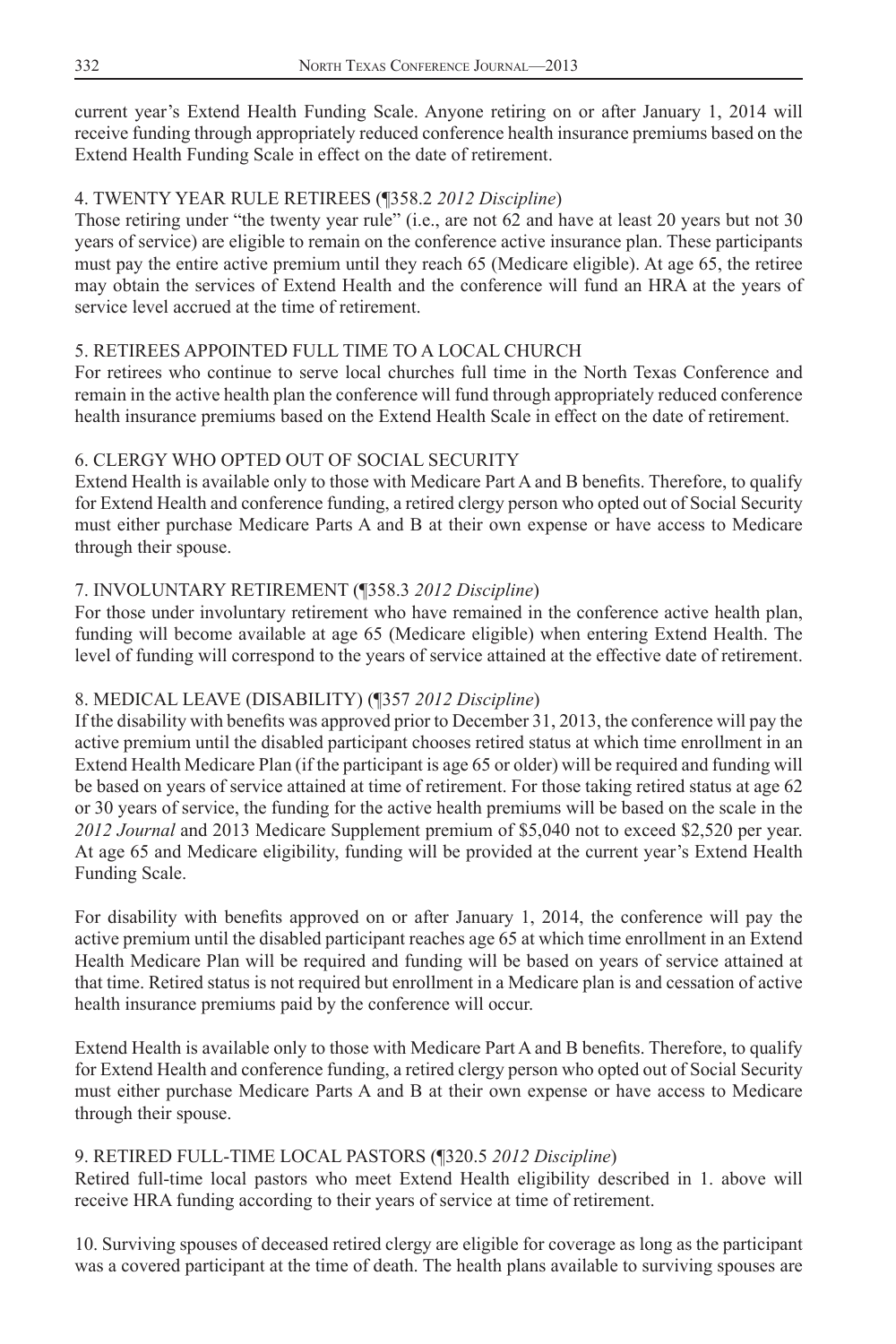the same as those available to retiree participants and conference funding of the HRA is the same as for the retiree.

11. The health plans available to retired Diaconal Ministers are the same as for retired clergy and the conference funding of the HRA is the same as for retired clergy.

12. The health plans available for retired lay employees of the annual conference are the same as for retired clergy. Conference funding of the HRA for the retired lay employee of the annual conference with 10 or more years of service (not including spouse or dependents) is based on the same scale of service as that for retired clergy beginning at the 10 years of service level.

13. Retired lay employees of a local church or qualified agency within the conference are eligible to participate in any of the health insurance plans available to retired clergy, **if** the church or agency has a sub-adoption agreement with the GBOPHB. The premiums are the same as for the retired clergy, but the responsibility for payment remains entirely with the retired lay participant.

#### **ADMINISTRATIVE PROCEDURES**

Enrollment material can be obtained from the conference Center for Connectional Resources. Enrollment forms must be completed, signed and returned to that office within 30 days of the employee's date of hire or family status change. If the 30-day time period is not met, an election of "No Coverage" is assigned **(although the salary paying unit is still responsible for payment of the appointee's premium in the case of mandatory categories of participants)** and the employee would be eligible for coverage at the next open enrollment opportunity. Upon receipt of enrollment forms, the General Board of Pension and Health Benefits will inform the insurance provider and the participant should receive election material and appropriate insurance cards within a reasonable period of time.

The monthly health insurance billing is mailed to the appropriate local church, agency, or individual on the 1st of each month and the payment is due in the conference office by the 20th of that month. Premiums not received by the next billing period are considered "past due"and so marked on the next month's bill. Termination procedures begin for any accounts more than 60 days in arrears. District Superintendents are informed each month of those churches with past due balances.

Participants will receive annual election materials each fall prior to the Open Enrollment period from the General Board of Pension and Health Benefits with instructions for changing or maintaining health coverage for the next calendar year. GBOPHB will also provide claim forms, MRA and DCA forms at the beginning of each calendar year. Additional forms may be obtained at www.gbophb.org or from the conference Center for Connectional Resources.

Denial of benefits policies and appeals procedures are those of the HealthFlex insurance carrier and GBOPHB.

#### **HEALTH BENEFITS POLICY STATEMENT FOR INDIVIDUALS COVERED THROUGH 20-YEAR RULE RETIREMENT, EXTENSION MINISTRY APPOINTMENTS, CONTINUATION INSURANCE, AND RETIREES AND SURVIVING SPOUSES PAYING PREMIUMS DIRECTLY TO THE NORTH TEXAS CONFERENCE**

The North Texas Conference makes health insurance available to clergy who have retired under the 20-year rule and to some clergy who are appointed to extension ministry positions. (Special arrangements for health coverage can be made in some cases for those appointed under ¶344.1b,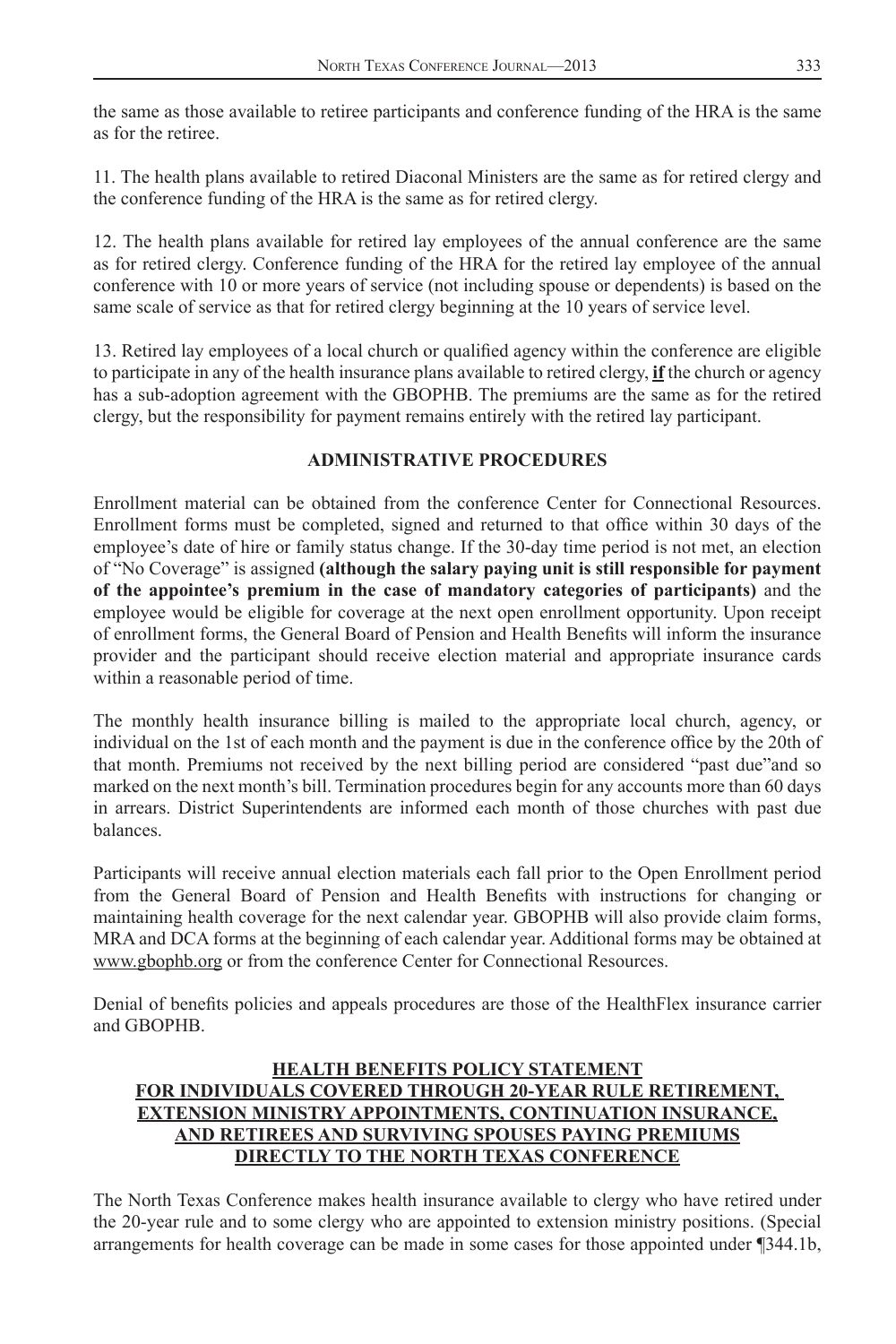<span id="page-32-0"></span>and ¶344.1d.) The premiums must be paid by the individual one month in advance and are due on the 20th of every month. Accounts are past due if not received by the 20th and if  $\underline{two}$  payments are due on the 20th of any month, a letter will be sent to the individual with notification of insurance cancellation. In addition, an attempt will be made to schedule a meeting with the participant and a member of the conference staff to explain the termination of coverage. Any account that is two payments past due will be terminated if payment has not been received in the conference office by the end of the month. The termination date will be retroactive to the first of the month of unpaid premium. (For example: The premium for February is billed on January 1 and is due by January 20. The premium for March is billed on February 1 and is due by February 20. If neither February nor March premium is paid by February 20, the insurance will be terminated retroactive to February 1.)

The North Texas Conference offers continuation health insurance to participants who have been terminated or have lost eligibility if they have been covered for at least three consecutive months prior to loss of eligibility. The continuation coverage can extend up to one year following the loss of coverage date. The first month's premium is due with the application for coverage and future premiums are due one month in advance on the 20th of every month. Accounts are past due if not received by the 20th and if two payments are due on the 20th of any month, a letter will be sent to the individual with notification of insurance cancellation. In addition, an attempt will be made to schedule a meeting with the participant and a member of the conference staff to explain the termination of coverage. Any account that is two payments past due will be terminated if payment has not been received in the conference office by the end of the month. The termination date will be retroactive to the first of the month of unpaid premium.

If anyone in the above categories has extenuating circumstances which prevent them from making timely payments, a hearing may be scheduled with the conference Board of Pension and Health Benefits to appeal the scheduled termination and request a payment plan.

This Health Benefits policy statement will be effective July 1, 2013.

#### **INSURANCE ADVISORY COMMITTEE REPORT**

An Update on the Conference Wide Property and Liability Insurance Program

At the 2006 Annual Conference session, the North Texas Annual Conference voted to enter into a mandatory conference wide property and liability insurance program. There were a number of reasons for making this decision, but the two most compelling factors were: 1) the recognition that nearly 40% of our churches were underinsured, and 2) the awareness that liability insurance claims have the potential for ascending liability, resulting in exposure of all the churches located in the conference to claims against any one church. Some other conferences were experiencing ascending liability claims of as much as 12 million dollars for large judgments such as an underinsured auto accident involving youth or senior citizens. This kind of judgment would require a special assessment to the churches and a loss of this magnitude would potentially double the current apportionment.

Since engaging Dallas based insurance agency McQueary, Henry, Bowles, and Troy of Dallas (MHBT) last April, the insurance advisory committee required onsite visits at each church to confirm adequate insurance and to provide loss control reports. Part of this year's fee to MHBT was contingent upon evidence that every site had been visited and a loss control report filed with the local church. In the coming year, the goal of MHBT and the Insurance Advisory Committee includes reviewing those reports that had critical items requiring immediate attention and following up with the local churches to confirm the issues were addressed appropriately. The goal is twofold: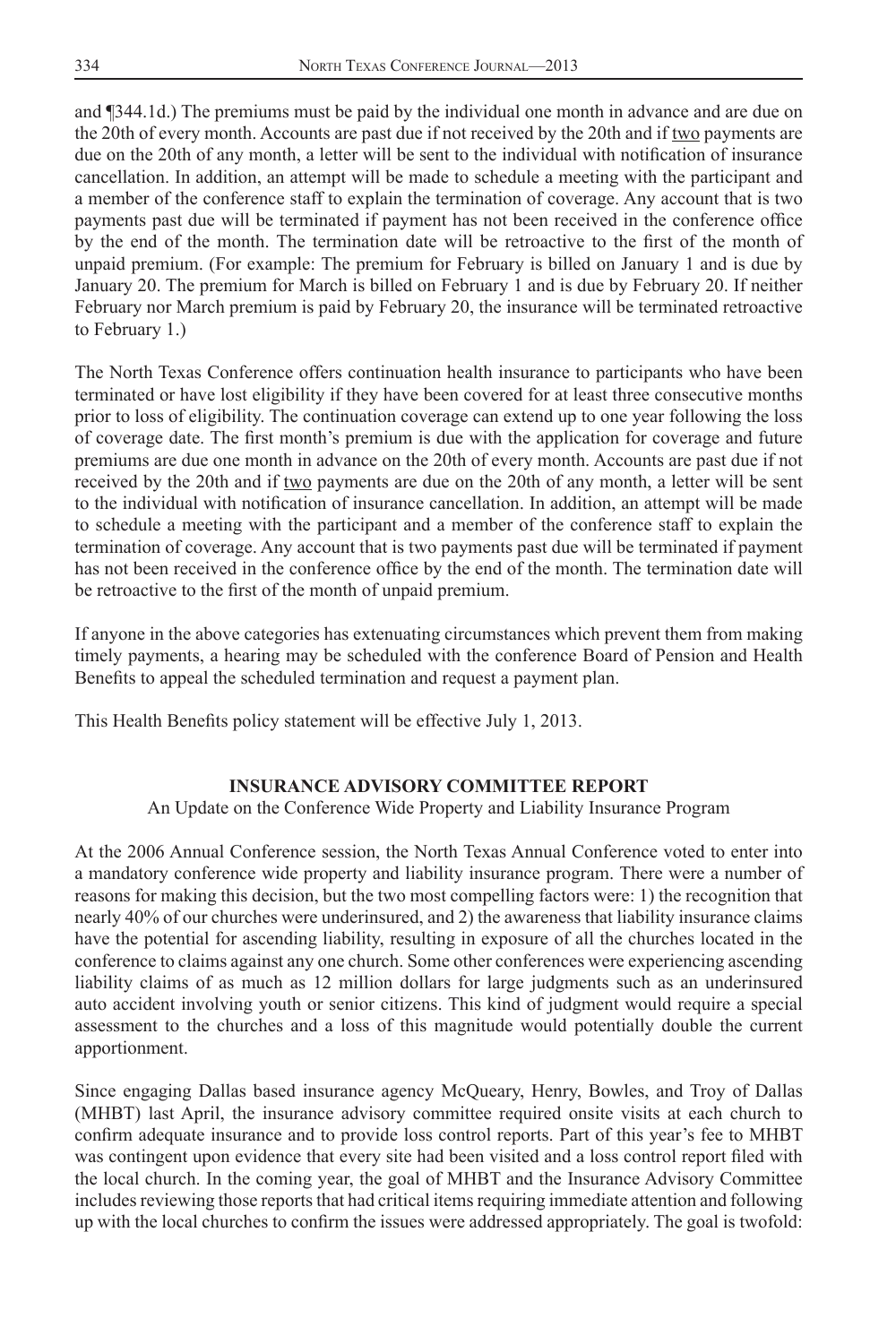1) making our churches and ministry programs safer; and 2) looking for ways to reduce the premium.

Over the last six years, claims from our churches exceeded industry standards by more than double.

Just as a poor driving record means increased insurance rates for the driver, poor claims experience means higher premiums for various lines of insurance. Some of the claims made were due to maintenance or failure to take appropriate safety measures. Unfortunately, the majority of the claims were due to hail losses. Dallas and Wichita counties have been hit particularly hard over the last six years. Sometimes these storm systems run in cycles, and hopefully, we will move out of this cycle soon because it is currently difficult to find insurance companies that will write policies for churches in these two counties without astronomical deductibles.

2012 was a particularly bad year for storms. Texas is ranked as the number one state in hail storm losses by State Farm. The following chart shows the 20 costliest storm losses in Texas since 1970. In 2012, the Dallas area experienced 2 storms landing in the top 10 storms of the past 40 plus years. The cost of the claims paid to all entities for the April 3 and June 16 hail storms exceeded the cost of the Bastrop Wildfires.

| <b>COSTLIEST TEXAS STORMS</b> |                                                               |                           |                               |                  |  |  |
|-------------------------------|---------------------------------------------------------------|---------------------------|-------------------------------|------------------|--|--|
|                               |                                                               |                           | Insured Losses—Actual Dollars |                  |  |  |
|                               |                                                               |                           | 1950–Present                  |                  |  |  |
| <b>RANK</b>                   | <b>COST</b><br><b>STORM</b><br><b>DATE</b><br><b>LOCATION</b> |                           |                               |                  |  |  |
| $\mathbf{1}$                  | \$12 billion                                                  | Hurricane Ike             | Sept. 13, 2008                | Galveston Island |  |  |
| $\overline{2}$                | \$3.5 billion                                                 | Tropical Storm<br>Allison | $8-Jun-01$                    | Houston          |  |  |
| 3                             | \$2.8 billion                                                 | Hurricane Rita            | Sept. 24, 2005                | Sabine Pass      |  |  |
| $\overline{4}$                | \$1.1 billion                                                 | Hail Storm                | 5-May-95                      | North Texas      |  |  |
| 5                             | \$890 million                                                 | Hailstorm                 | $13$ -Jun- $12$               | <b>DFW</b>       |  |  |
| 6                             | \$885 million                                                 | Hail Storm                | 5-Apr-03                      | North Texas      |  |  |
| 7                             | \$795 million                                                 | Hurricane<br>Alicia       | Aug. 18, 1983                 | Galveston        |  |  |
| 8                             | \$775 million                                                 | Tornado/Hail              | $3-Apr-12$                    | <b>DFW</b>       |  |  |
| 9                             | \$750 million                                                 | Hailstorm                 | 28-Apr-92                     | Ft. Worth-Waco   |  |  |
| 10                            | \$500 million                                                 | Hurricane<br>Dolly        | $23 - Jul - 08$               | Port Mansfield   |  |  |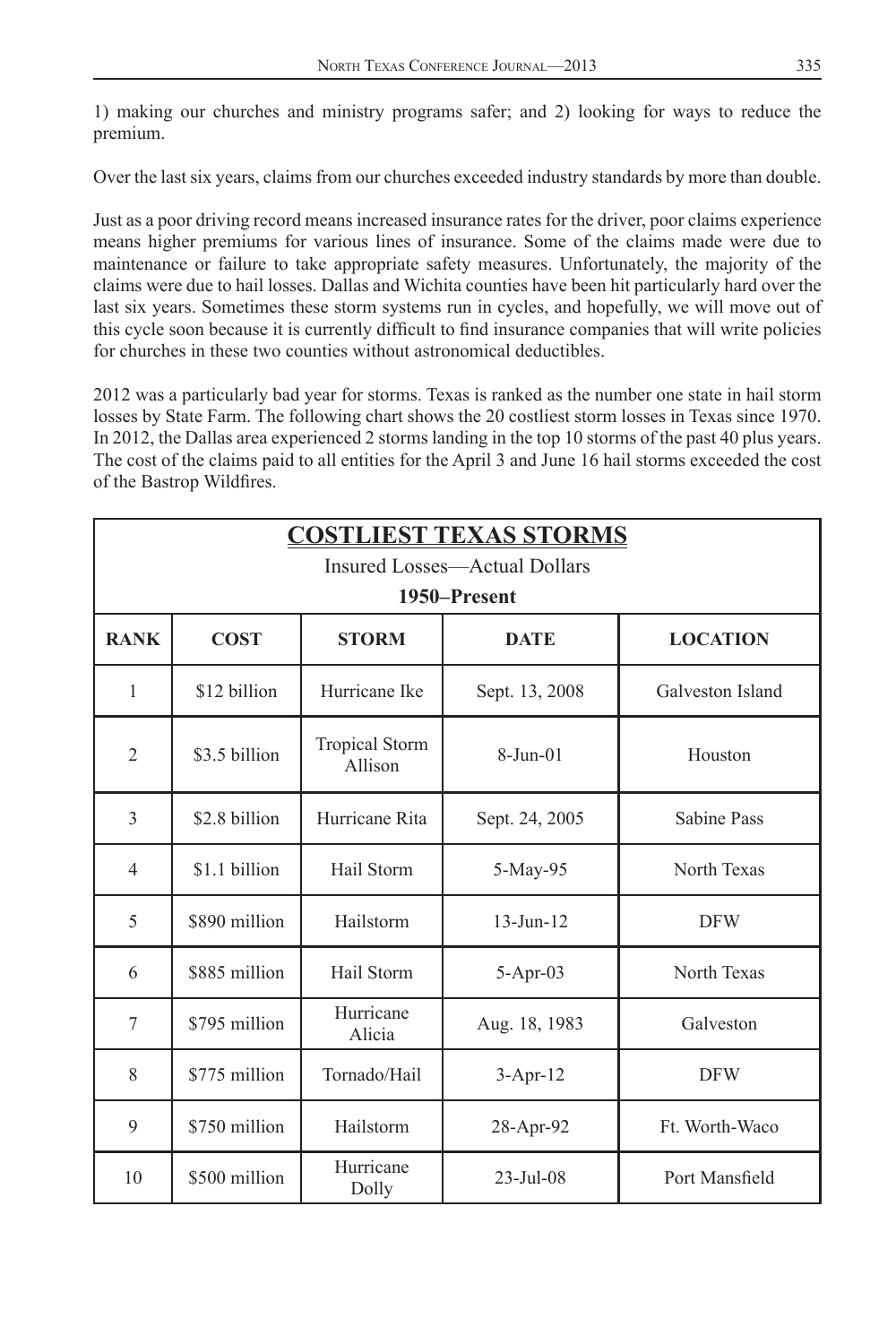| 11 | \$445 million | Tornado                        | $28-Mar-00$                                                                 | Ft. Worth             |
|----|---------------|--------------------------------|-----------------------------------------------------------------------------|-----------------------|
| 12 | \$425 million | Hail Storm                     | 28-Apr-95                                                                   | DFW airport           |
| 13 | \$400 million | Tornado/Hail                   | 24-Apr-94                                                                   | Lancaster/Desoto      |
| 14 | \$360 million | Bastrop Wild<br>Fire**         | Sept. 3, 2011                                                               | <b>Bastrop County</b> |
| 15 | \$310 million | Hurricane<br>Celia *           | Aug. 3, 1970                                                                | Corpus Christi        |
| 16 | \$291 million | Flooding                       | Oct. 1994                                                                   | <b>SE Texas</b>       |
| 17 | \$260 million | Hail/Wind                      | 29-Mar-12                                                                   | McAllen               |
| 18 | \$211 million | Flooding                       | Oct. 1998                                                                   | <b>SE Texas</b>       |
| 19 | \$210 million | Tornado                        | 10-Apr-79                                                                   | Wichita Falls         |
| 20 | \$188 million | Hail/Winds                     | 8-May-81                                                                    | Palo Pinto to Dallas  |
| 21 | \$175 million | Hail Storm                     | $21-Jun-04$                                                                 | Amarillo              |
| m. |               | 11.11.11.11.1<br>$\sim$ $\sim$ | $\mathbf{u}$ and $\mathbf{u}$ is the state of $\mathbf{u}$ and $\mathbf{u}$ |                       |

Figures were by compiled by the Insurance Council of Texas and verified by the Property Claim Services of the Insurance Services Office (ISO) and the National Oceanic and Atmospheric Administration (NOAA).

\* NFIP has no flood dollar amounts for storms prior to 1978.

\*\*Bastrop Wild Fire due to extreme drought

The Insurance Advisory Committee met with MHBT monthly over the past year to review current loss experience and to explore ways to reduce premiums in the long run. While no one can stop the hail storms from occurring, this team has looked at ways to make the losses manageable for our churches. While most policies are now charging 2% to 5% of building values for hail storm losses, the insurance advisory team has created a way to hold our deductibles at levels that are fixed, ranging from \$1,000 for the smallest churches and missional programs to a maximum of \$10,000 for the largest churches. Had we remained in our former insurance program where our deductibles increased to 2% of building value, our churches would have paid out \$1,405,611 for these hail losses this past year. Under the new program, our churches paid a total of \$74,260 out of pocket. The Conference administered Deductible Gap fund paid an additional \$632,000 for these deductibles. If we were no longer in a conference wide program, each church would need to internally budget for the larger 2% deductible now required by virtually every provider of wind and hail insurance in the state of Texas. The remainder was absorbed by the insurance company. While no insurance program is perfect, our current program is providing coverage with affordable deductibles for every church and ministry in the conference across all line of property and liability insurance.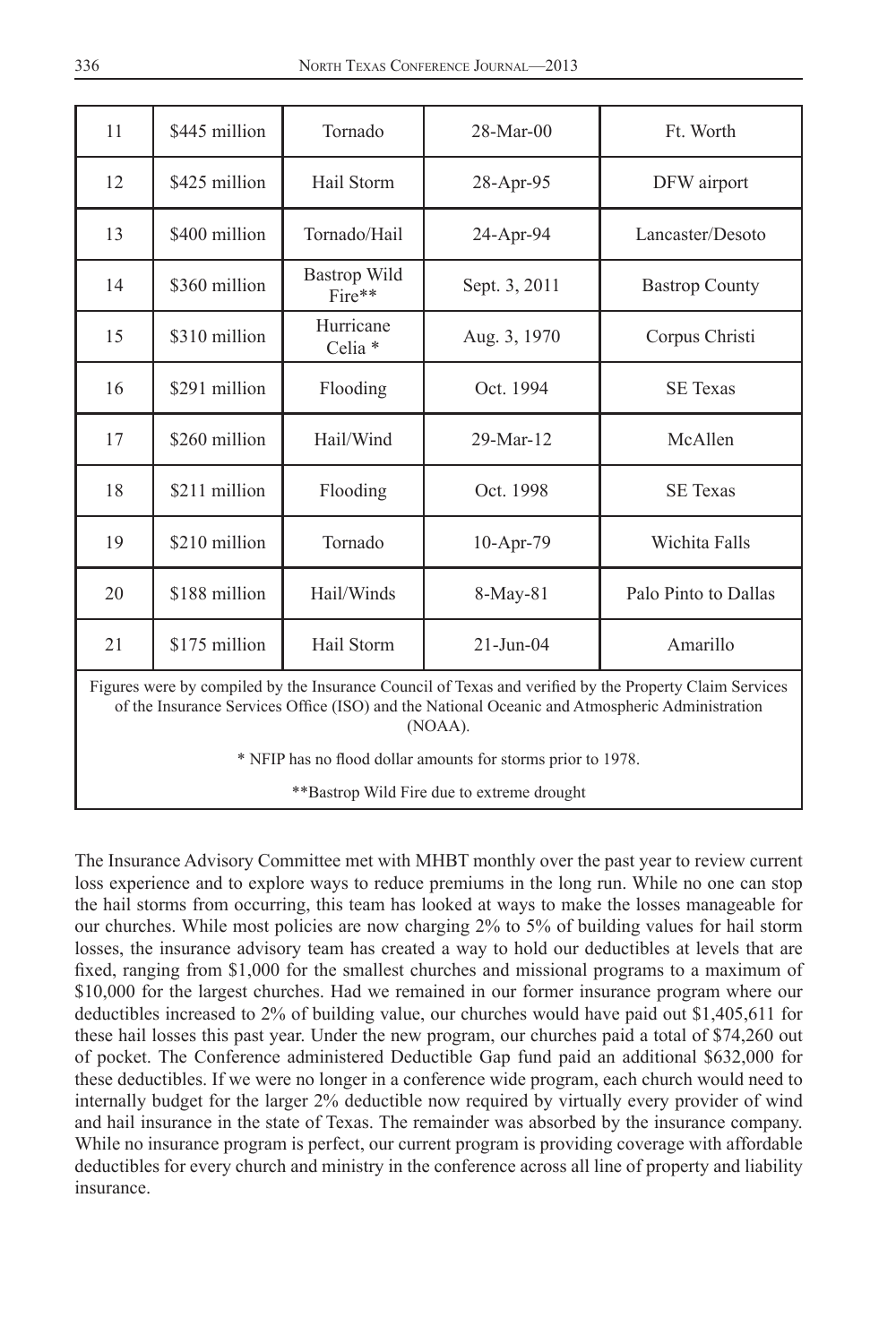We did see another large increase in premiums in 2012 due primarily to the hail storm losses. Every insurance company that has covered us has paid out more in claims than they have charged in premiums over the last six years. This year's negotiations included the conference shouldering more of the total burden of the deductible, but we are working to not increase the required outlay for any given church as we are well aware most churches would be unable to raise the needed cash to cover a 2% deductible on a hail loss. We continue to work on methods to reduce claims and provide a means of protecting our churches in the event of catastrophic losses so they can be about the ministry God has for them.

In addition to focusing on the property side of our insurance needs, the committee has negotiated critical coverage to our auto, worker's comp, general liability, foreign travel, and crime bonds. The insurance advisory committee is made up of seven individuals with extensive experience in property and liability insurance. They come from seven different churches of various sizes. They work hard on behalf of all of the churches of the North Texas Conference, negotiating your premiums, your coverage, and loss control initiatives. Sometimes, they even assist on an occasional claim, helping negotiate between all the parties as needed on your behalf. They volunteer their time and their talent, and are a great example of the strength of a connectional system.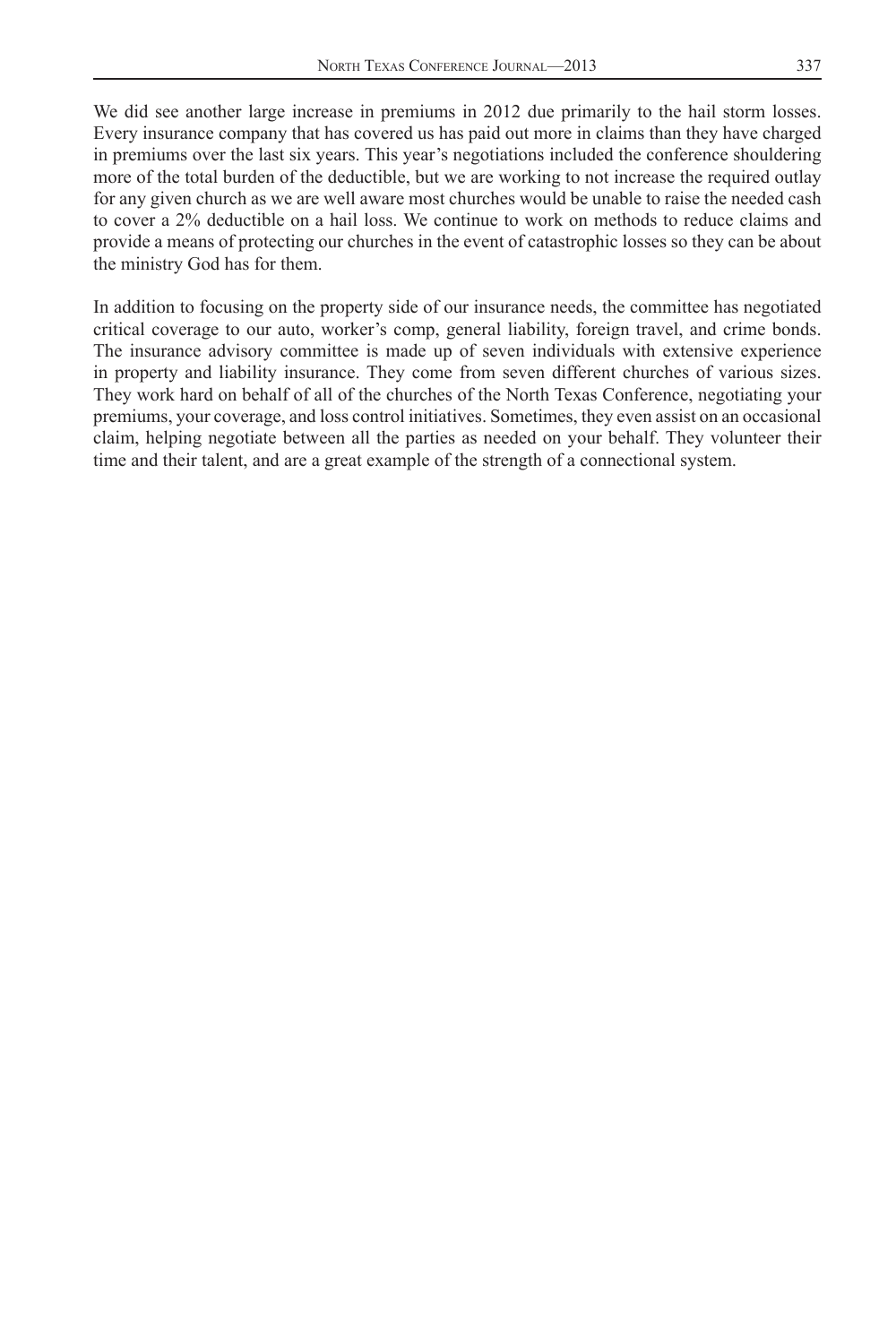|                                                           | 2011<br><b>RECEIPTS</b> | 2012<br><b>RECEIPTS</b> |
|-----------------------------------------------------------|-------------------------|-------------------------|
| <b>APPORTIONMENTS</b>                                     |                         |                         |
| <b>World Service</b>                                      | \$1,770,112.83          | \$1,714,515.96          |
| Ministerial Education                                     | 600,864.34              | 589,509.48              |
| <b>Black College Fund</b>                                 | 240,636.87              | 235,384.97              |
| Africa University Fund                                    | 56,937.95               | 52,754.80               |
| Interdenominational Cooperation Fund                      | 47,309.05               | 45,598.08               |
| General Administration Fund                               | 195,549.42              | 199,413.87              |
| Episcopal Fund                                            | 515,593.27              | 539,217.20              |
| Lydia Patterson Institute                                 | 62,994.86               | 64,475.82               |
| Mt. Sequoyah                                              | 14,337.06               | 14,193.76               |
| Jurisdictional Administration Fund                        | 29,791.10               | 29,743.25               |
| <b>SMU Campus Ministry</b>                                | 7,860.83                | 7,865.24                |
| Leadership Development                                    | 1,260,620.92            | 1,265,269.83            |
| New Church Development & Congregational<br>Transformation | 785, 101.43             | 808,954.75              |
| Missional Outreach                                        | 674,778.34              | 678,912.55              |
| <b>Connectional Resources</b>                             | 1,437,560.91            | 1,463,081.97            |
| Area and Conference Administration                        | 496,875.30              | 558,133.33              |
| Board of Pension & Health Benefits                        | 2,066,070.46            | 2,118,520.39            |
| District Superintendents Fund                             | 526,869.10              | 535,437.59              |
| District Administration Fund                              | 599,293.79              | 615,593.27              |
| TOTAL APPORTIONMENTS                                      | 11,389,157.83           | 11,536,576.11           |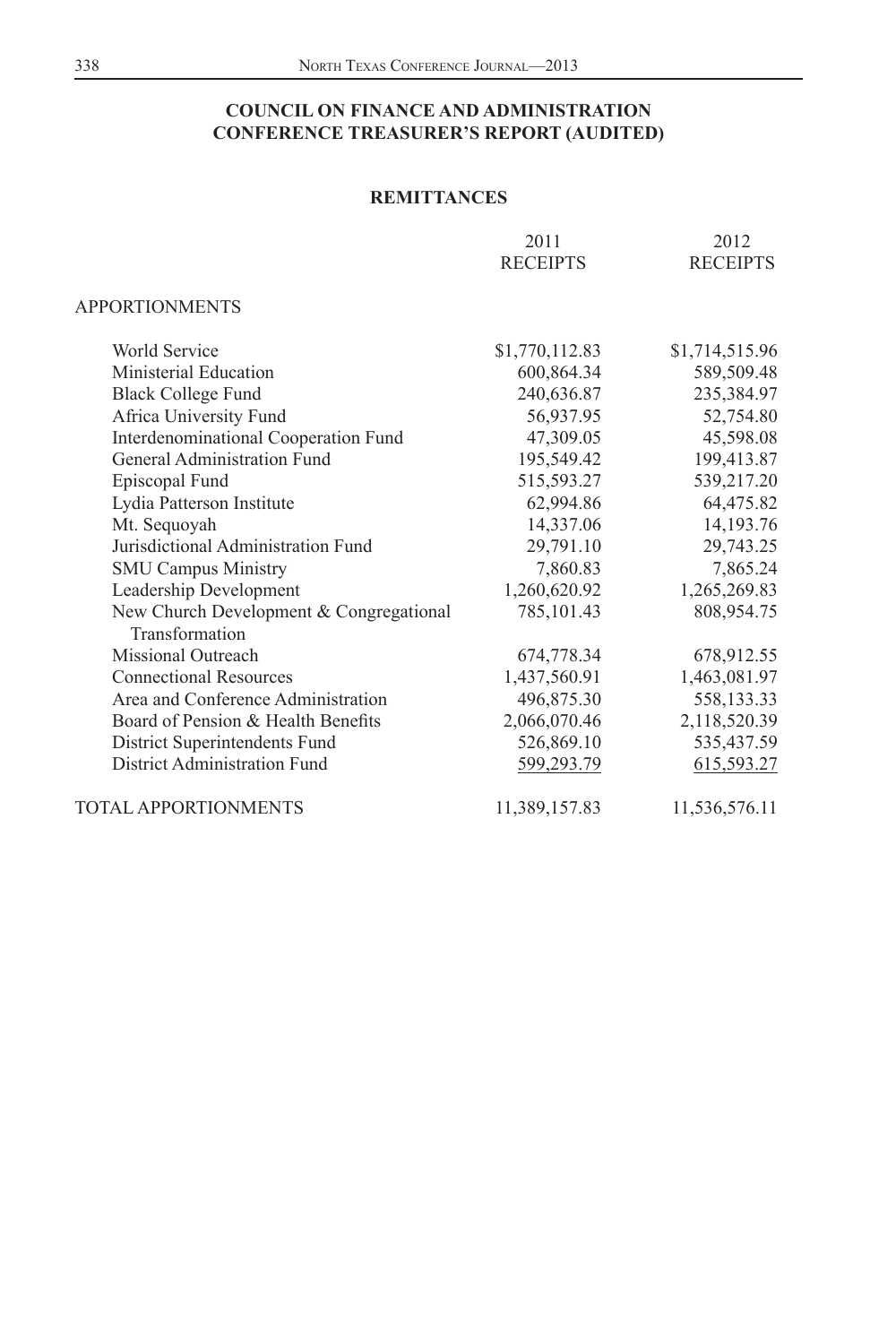|                                        | 2011<br><b>RECEIPTS</b> | 2012<br><b>RECEIPTS</b> |
|----------------------------------------|-------------------------|-------------------------|
|                                        |                         |                         |
| <b>TARGETED CAUSES</b>                 |                         |                         |
| Second Mile Apportionment Fund         | 25,473.38               | 50,382.87               |
| <b>GENERAL ADVANCE SPECIALS</b>        |                         |                         |
| <b>National Missions</b>               | 1,500.00                |                         |
| Gulfside Assembly                      | 5,569.00                |                         |
| <b>UMCOR</b>                           |                         |                         |
| <b>UMCOR Undesignated Gifts</b>        | 50,288.96               | 32,966.03               |
| <b>UMCOR Relief Supplies</b>           | 1,874.23                | 88.20                   |
| Heifer International                   | 5,972.00                | 5,595.00                |
| Domestic Disaster Response             | 107,511.19              | 175,624.64              |
| <b>International Disaster Response</b> | 223,408.08              | 4,994.71                |
| World Hunger & Poverty                 | 581.00                  | 4,015.00                |
| Global Aids Fund                       | 282.00                  | 2,950.50                |
| Nothing But Nets                       | 8,849.12                | 18,207.42               |
| Zoe Ministry-Rwanda                    | 5,359.75                | 6,900.00                |
| Haiti Advance Project                  | 5,520.32                | 21,864.24               |
| <b>Total UMCOR</b>                     | 416,715.65              | 273, 205. 74            |
| <b>World Missions</b>                  |                         |                         |
| Regional Africa                        | 9,429.53                | 9,645.00                |
| Cameroon                               | 430.00                  | 4,364.90                |
| Congo                                  |                         | 2,000.00                |
| Kenya                                  | 19,445.00               | 19,042.72               |
| Liberia                                | 400.00                  | 1,680.00                |
| China                                  | 1,000.00                | 3,000.00                |
| Southeast Asia                         | 2,000.00                | 100.00                  |
| Czech Republic                         | 4,000.00                | 2,000.00                |
| Ukraine                                | 30.00                   |                         |
| Russia                                 | 2,772.00                | 3,174.26                |
| Spain                                  | 2,500.00                | 2,500.00                |
| Latin America and the Caribbean        | 4,600.00                | 10,095.90               |
| <b>Brazil</b>                          | 2,000.00                | 5,000.00                |
| Chile                                  | 2,500.00                |                         |
| Honduras                               | 592.75                  |                         |
| Mexico                                 | 500.00                  |                         |
| Middle East                            | 250.00                  | 3,300.00                |
| Panama                                 | 0.00                    | 6,567.00                |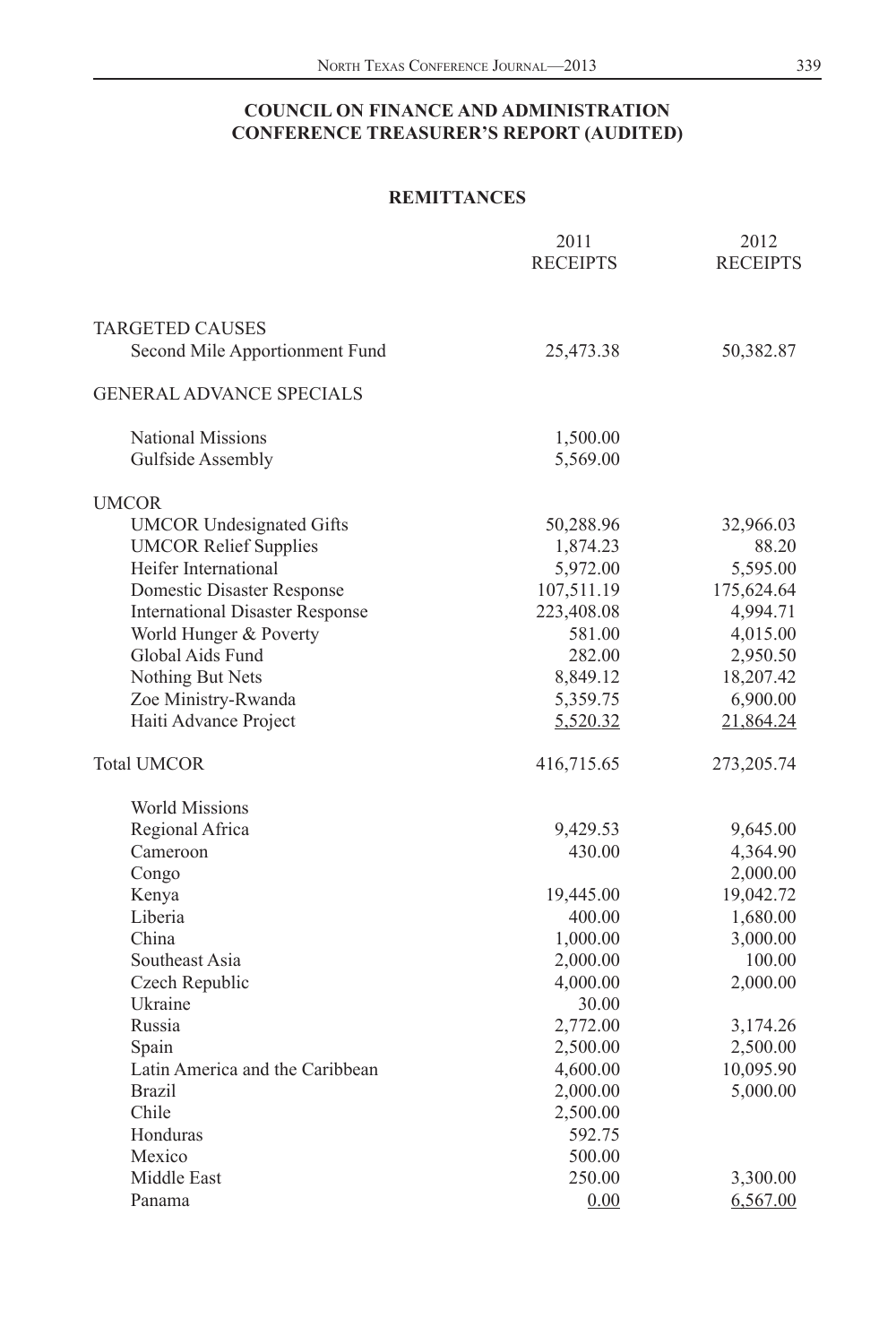|                                                                                                                                                                                                                     | 2011<br><b>RECEIPTS</b>                                                                      | 2012<br><b>RECEIPTS</b>                                               |
|---------------------------------------------------------------------------------------------------------------------------------------------------------------------------------------------------------------------|----------------------------------------------------------------------------------------------|-----------------------------------------------------------------------|
| <b>Total World Missions</b>                                                                                                                                                                                         | 52,449.28                                                                                    | 72,469.78                                                             |
| TOTAL GENERAL ADVANCE SPECIALS                                                                                                                                                                                      | 469,164.93                                                                                   | 345,675.52                                                            |
| YOUTH SERVICE FUND                                                                                                                                                                                                  | 1,458.29                                                                                     | 1,687.60                                                              |
| <b>GENERAL CONFERENCE OFFERINGS</b>                                                                                                                                                                                 |                                                                                              |                                                                       |
| One Great Hour of Sharing<br>World Communion<br><b>UM Student Day</b><br>Human Relations Day<br>Peace With Justice<br>Native American Ministries                                                                    | 16,838.98<br>6,453.19<br>1,184.08<br>2,307.45<br>3,232.29<br>1,544.76                        | 15,045.38<br>6,597.76<br>4,065.46<br>2,449.82<br>4,345.12<br>2,854.61 |
| TOTAL GENERAL CONFERENCE OFFERINGS                                                                                                                                                                                  | 31,560.75                                                                                    | 35,358.15                                                             |
| ANNUAL CONFERENCE OFFERINGS                                                                                                                                                                                         |                                                                                              |                                                                       |
| Golden Cross<br>Methodist Mission Home<br>Methodist Home Waco                                                                                                                                                       | 9,211.35<br>15,904.58<br>72,297.31                                                           | 10,832.73<br>18,534.28<br>49,571.43                                   |
| TOTAL ANNUAL CONFERENCE OFFERINGS                                                                                                                                                                                   | 97,413.24                                                                                    | 78,938.44                                                             |
| JURISDICTIONAL FAIR SHARE GOAL                                                                                                                                                                                      |                                                                                              |                                                                       |
| Lydia Patterson Endowment<br>Lydia Patterson Special/Scholarship                                                                                                                                                    | 89.00<br>10,572.59                                                                           | 727.30<br>5,753.20                                                    |
| TOTAL JURISDICTIONAL FAIR SHARE GOAL                                                                                                                                                                                | 10,661.59                                                                                    | 6,480.50                                                              |
| <b>CONFERENCE ADVANCE SPECIALS</b>                                                                                                                                                                                  |                                                                                              |                                                                       |
| Bethlehem Center<br>C. C. Young Home<br>Methodism Breadbasket<br>One Man's Treasure Clothes Closet<br>Bridgeport Camp & Retreat Center<br>Project Transformation<br>Wesley Rankin Community Center<br>NTX Food Bank | 15,706.00<br>3,590.50<br>1,695.00<br>2,500.00<br>109.00<br>9,139.50<br>17,821.37<br>3,000.00 | 6,457.00<br>4,816.00<br>1,416.00<br>2,500.00<br>12,317.32<br>8,916.52 |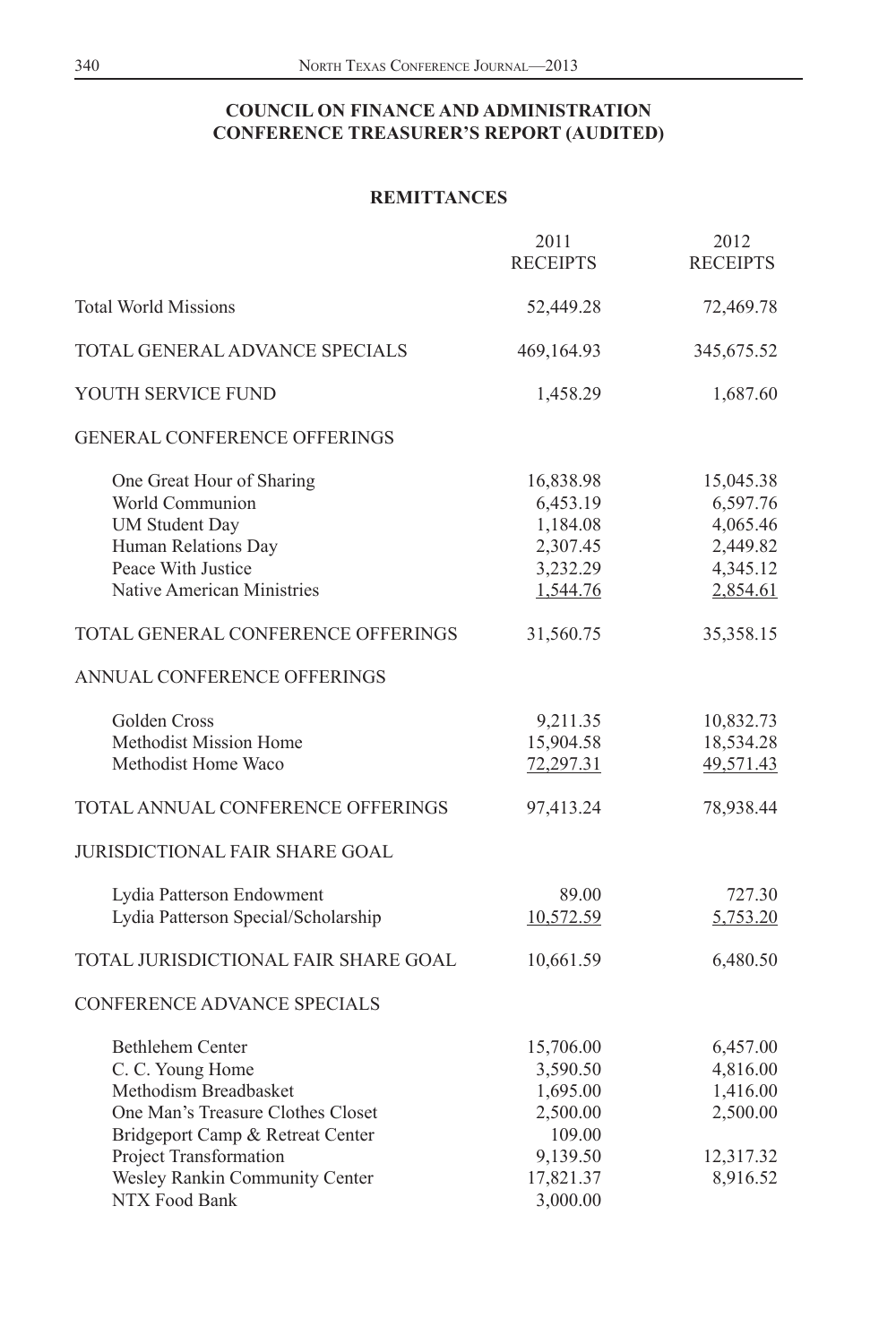|                                                                   | 2011<br><b>RECEIPTS</b> | 2012<br><b>RECEIPTS</b>    |
|-------------------------------------------------------------------|-------------------------|----------------------------|
| Seek Camp-Children<br>Seek Camp<br>Wesley Village Retirement Home | 845.41                  | 100.00<br>250.00<br>300.00 |
| TOTAL CONFERENCE ADVANCE SPECIALS                                 | 54,406.78               | 37,072.84                  |
| OTHER BENEVOLENCES                                                | 390,922.69              | 194,671.08                 |
| TOTAL NON-APPORTIONED FUNDS                                       | 1,081,061.65            | 750,267.00                 |
| TOTAL APPORTIONED FUNDS                                           | 11,389,157.83           | 11,536,576.11              |
| <b>TOTAL ALL CAUSES</b>                                           | \$12,470,219.48         | \$12,286,843.11            |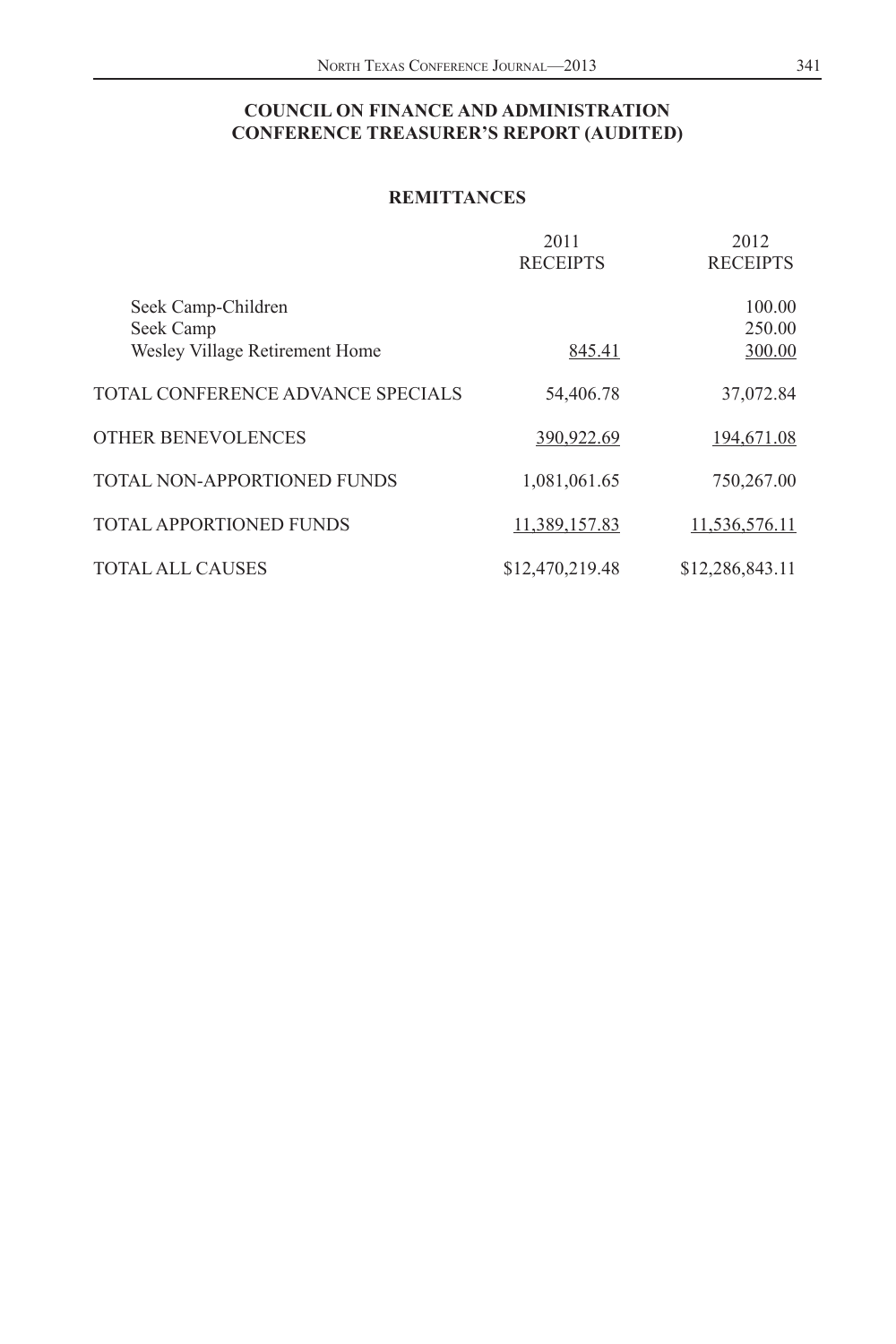

#### **Independent Auditor's Report**

To the Council on Finance and Administration of The North Texas Annual Conference of the United Methodist Church

#### **Report on Financial Statements**

We have audited the accompanying financial statements of The North Texas Annual Conference of the United Methodist Church (a nonprofit organization), which comprise the statement of financial position as of December 31, 2012 and the related statements of activities and cash flows for the year then ended, and the related notes to the financial statements.

#### **Management's Responsibility for the Financial Statements**

Management is responsible for the preparation and fair presentation of these financial statements in accordance with accounting principles generally accepted in the United States of America, this includes the design, implementation, and maintenance of internal control relevant to the preparation and fair presentation of financial statements that are free from material misstatement, whether due to fraud or error.

#### **Auditor's Responsibility**

Our responsibility is to express an opinion on these financial statements based on our audit. We conducted our audit in accordance with auditing standards generally accepted in the United States of America. Those standards require that we plan and perform the audit to obtain reasonable assurance about whether the financial statements are free from material misstatement.

An audit involves performing procedures to obtain audit evidence about the amounts and disclosures in the financial statements. The procedures selected depend on the auditor's judgment, including the assessment of the risks of material misstatement of the financial statements, whether due to fraud or error. In making those risk assessments, the auditor considers internal control relevant to the entity's preparation and fair presentation of the financial statements in order to design audit procedures that are appropriate in the circumstances, but not for the purpose of expressing an opinion on the effectiveness of the entity's internal control. Accordingly, we express no such opinion. An audit also includes evaluating the appropriateness of accounting policies used and the reasonableness of significant accounting estimates made by management, as well as evaluating the overall presentation of the financial statements.

We believe that the audit evidence that we have obtained is sufficient and appropriate to provide a basis for our audit opinion.

#### **Opinion**

In our opinion, the financial statements referred to above present fairly, in all material respects, the financial position of The North Texas Annual Conference of the United Methodist Church as of December 31, 2012, and the changes in its net assets and its cash flows for the year then ended in accordance with accounting principles generally accepted in the United States of America.

3102 OAK LAWN AVENUE SUITE 800 630 E SOUTHLAKE BLVD DALLAS, TEXAS 75219<br>
(214) 824-2556 ■ FAX (214) 823-9367<br>
(817) 552-3100 ■ FAX (81

THE CENTRUM THE OFFICES OF BYRON NELSON  $(817)$  552-3100  $\blacksquare$  FAX  $(817)$  424-2474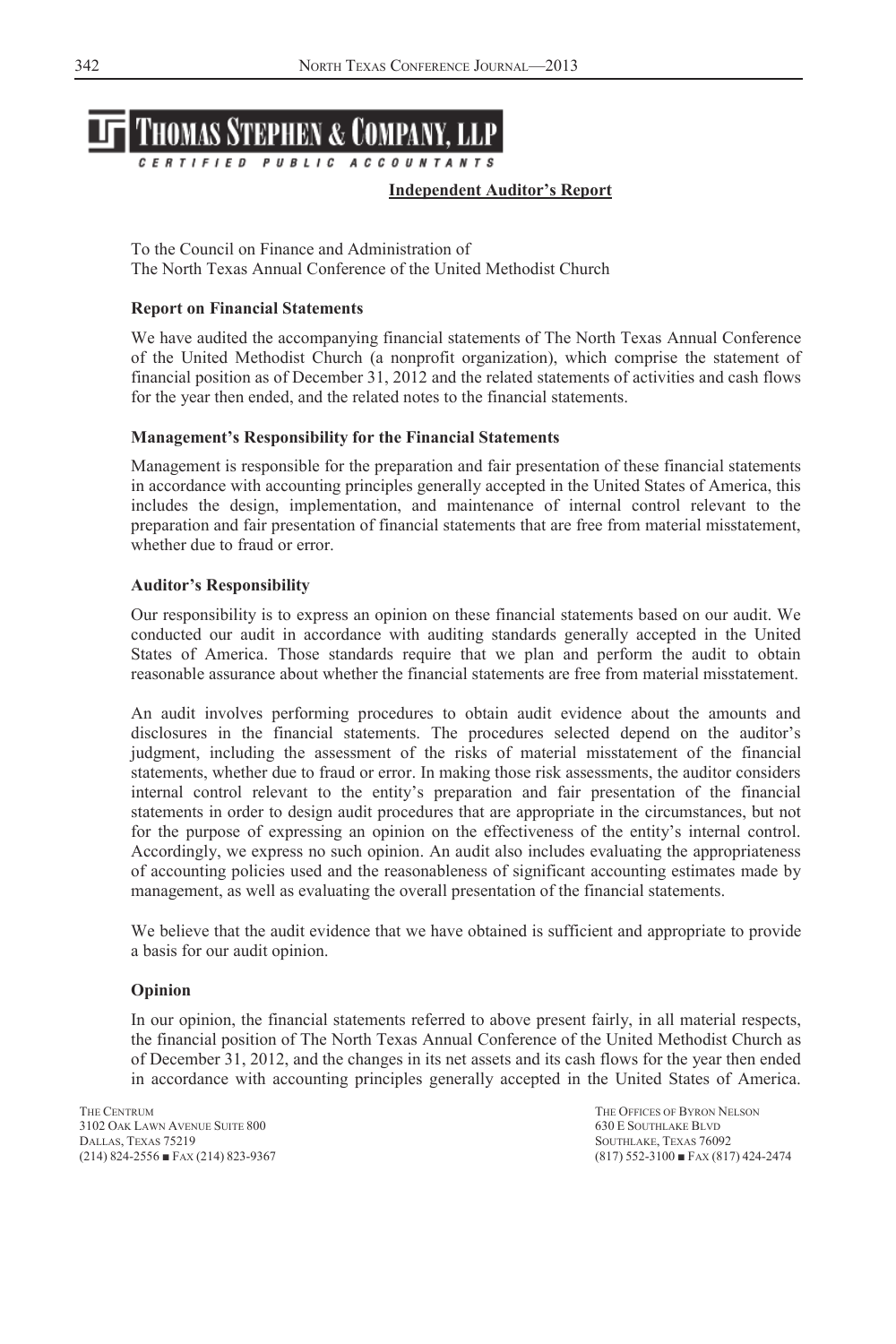## **Report on Supplementary Information**

Our audit was conducted for the purpose of forming an opinion on the financial statements as a whole. The Combined Schedule of Apportionments Received: Budget to Actual on page 20 and the Office of the Bishop Statement of Activity and Changes in Net Assets on page 21 are presented for purposes of additional analysis and are not a required part of the financial statements. Such information is the responsibility of management and was derived from and relates directly to the underlying accounting and other records used to prepare the financial statements. The information has been subjected to the auditing procedures applied in the audit of the financial statements and certain additional procedures, including comparing and reconciling such information directly to the underlying accounting and other records used to prepare the financial statements or to the financial statements themselves, and other additional procedures in accordance with auditing standards generally accepted in the United States of America. In our opinion, the information is fairly stated in all material respects in relation to the financial statements as a whole.

Thomas Stephen Company LLP

THOMAS STEPHEN & COMPANY, LLP

Dallas, Texas July 19, 2013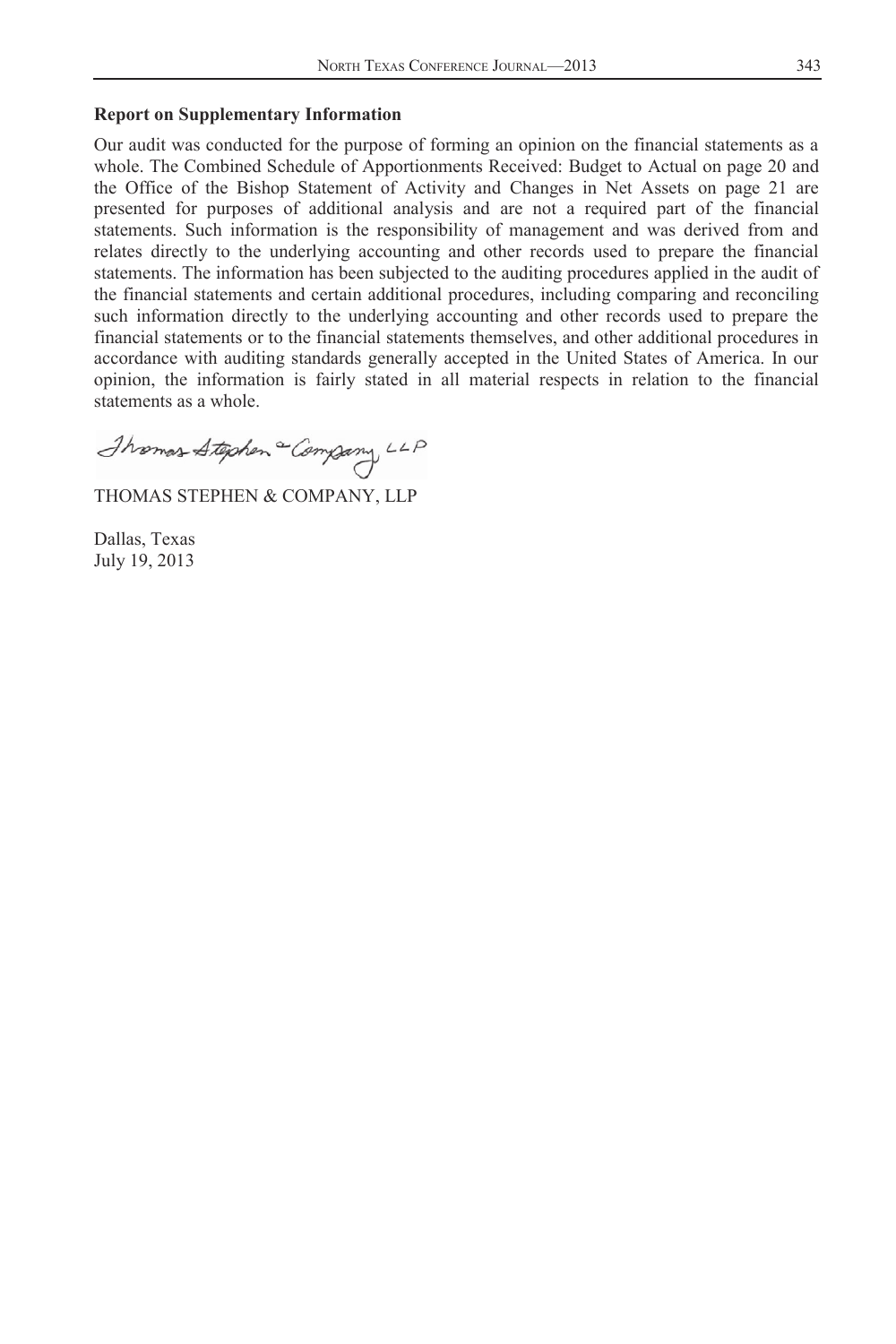#### North Texas Annual Conference of The United Methodist Church Statement of Financial Position December 31, 2012

|                                     |    |              |   | Temporarily |   | Permanently |                |  |
|-------------------------------------|----|--------------|---|-------------|---|-------------|----------------|--|
|                                     |    | Unrestricted |   | Restricted  |   | Restricted  | Total          |  |
| Assets:                             |    |              |   |             |   |             |                |  |
| Current assets                      |    |              |   |             |   |             |                |  |
| Cash                                | \$ | 443,420      | S |             | S |             | S<br>443,420   |  |
| Accounts receivable                 |    | 1,968,011    |   |             |   |             | 1,968,011      |  |
| Investments                         |    | 26,144,576   |   | 276,198     |   |             | 26,420,774     |  |
| Prepaid expenses                    |    | 626,446      |   |             |   |             | 626,446        |  |
| Other assets                        |    | 202,320      |   |             |   | 1,467,265   | 1,669,585      |  |
| Inventory                           |    | 3,723        |   |             |   |             | 3,723          |  |
| Total current assets                |    | 29,388,496   |   | 276,198     |   | 1,467,265   | 31,131,959     |  |
| Property and equipment              |    |              |   |             |   |             |                |  |
| Land held for resale                |    | 12,500       |   | 1,634,614   |   |             | 1,647,114      |  |
| Building held for resale            |    | 772,776      |   |             |   |             | 772,776        |  |
| Automobiles                         |    | 68,309       |   |             |   |             | 68,309         |  |
| Furniture and fixtures              |    | 569,146      |   |             |   |             | 569,146        |  |
| <b>Buildings</b>                    |    | 7,068,163    |   |             |   |             | 7,068,163      |  |
| Capital improvements                |    | 457,978      |   |             |   |             | 457,978        |  |
| Parsonages                          |    | 1,225,791    |   |             |   |             | 1,225,791      |  |
| Land                                |    | 787,951      |   |             |   |             | 787,951        |  |
| Less: (accumulated depreciation)    |    | (2,822,353)  |   |             |   |             | (2,822,353)    |  |
| Net property and equipment          |    | 8,140,261    |   | 1,634,614   |   | Ĭ.          | 9,774,875      |  |
| Total assets                        | -S | 37,528,757   |   | \$1,910,812 |   | \$1,467,265 | \$40,906,834   |  |
| Liabilities and net assets:         |    |              |   |             |   |             |                |  |
| Current liabilities                 |    |              |   |             |   |             |                |  |
| Due to program liability            | \$ | 1,484,010    | S |             | S |             | S<br>1,484,010 |  |
| <b>Accrued</b> liabilities          |    | 505,395      |   |             |   |             | 505,395        |  |
| Performance dividend payable        |    | 436,556      |   |             |   |             | 436,556        |  |
| Notes payable - current portion     |    | 192,122      |   |             |   |             | 192,122        |  |
| Unfunded postemployment benefits,   |    |              |   |             |   |             |                |  |
| due in one year                     |    | 789,021      |   |             |   |             | 789,021        |  |
| Total current liabilities           |    | 3,407,104    |   |             |   |             | 3,407,104      |  |
| Non-current liabilities             |    |              |   |             |   |             |                |  |
| Notes payable - non-current portion |    | 4,064,439    |   |             |   |             | 4,064,439      |  |
| Unfunded postemployment benefits,   |    |              |   |             |   |             |                |  |
| due in more than one year           |    | 27,773,670   |   |             |   |             | 27,773,670     |  |
| Total non-current liabilities       |    | 31,838,109   |   |             |   |             | 31,838,109     |  |
| <b>Total liabilities</b>            |    | 35,245,213   |   |             |   | ÷,          | 35,245,213     |  |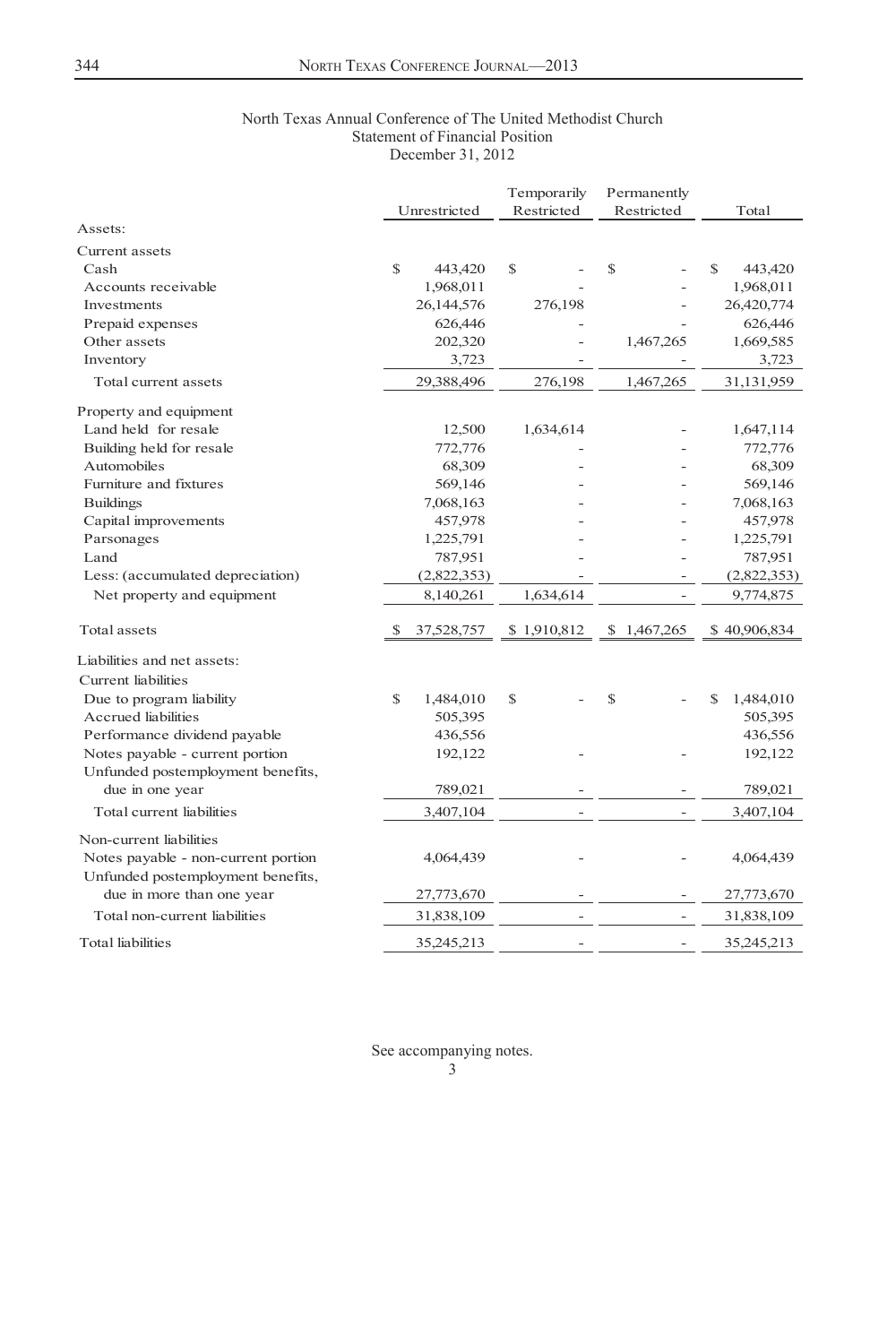#### North Texas Annual Conference of The United Methodist Church Statement of Financial Position (continued) December 31, 2012

|                                    |   |              | Temporarily   | Permanently |               |
|------------------------------------|---|--------------|---------------|-------------|---------------|
|                                    |   | Unrestricted | Restricted    | Restricted  | Total         |
| Net assets                         |   |              |               |             |               |
| Unrestricted undesignated:         |   |              |               |             |               |
| Conference reserves                | S | 810,666      | <sup>\$</sup> | \$          | \$<br>810,666 |
| Center for new church development  |   | 374,393      |               |             | 374,393       |
| Center for leadership development  |   | 106,439      |               |             | 106,439       |
| Center for missional outreach      |   | 235,331      |               |             | 235,331       |
| Center for connectional resources  |   | 489,380      |               |             | 489,380       |
| Episcopal office - area            |   | 14,375       |               |             | 14,375        |
| Episcopal office-GCFA              |   | 11,250       |               |             | 11,250        |
| Communications                     |   | 77,478       |               |             | 77,478        |
| District superintendents fund      |   | 115,067      |               |             | 115,067       |
| District funds                     |   | 377,787      |               |             | 377,787       |
| Pension                            |   | (905)        |               |             | (905)         |
| Ministerial education fund         |   | 203,822      |               |             | 203,822       |
| Unrestricted designated:           |   |              |               |             |               |
| <b>Bridgeport reserves</b>         |   | (70,905)     |               |             | (70,905)      |
| Camping reserves                   |   | 2,428,595    |               | Ĩ.          | 2,428,595     |
| Communication/robertson awards     |   | 1,729        |               |             | 1,729         |
| District reserves                  |   | 2,146,634    |               |             | 2,146,634     |
| Episcopal fund                     |   | 125,186      |               |             | 125,186       |
| Episcopal residence equity         |   | 166,821      |               |             | 166,821       |
| Health insurance reserves          |   | 1,558,416    |               |             | 1,558,416     |
| Jumpstart - leadership development |   | 237,165      |               |             | 237,165       |
| Leadership dev pass through        |   | 110,975      |               |             | 110,975       |
| Legal fund                         |   | 14,353       |               |             | 14,353        |
| Missional outreach                 |   | 204,167      |               |             | 204,167       |
| New church starts                  |   | 565,521      |               |             | 565,521       |
| Pension reserves                   |   | 2,847,501    |               |             | 2,847,501     |
| Property insurance reserves        |   | 255,466      |               | ۰           | 255,466       |
| PACT ownership reserves            |   | 188,589      |               | ä,          | 188,589       |
| Prothro reserves                   |   | 93,246       |               |             | 93,246        |
| Retiree medical                    |   | (12,056,072) |               | ÷,          | (12,056,072)  |
| Trustees                           |   | 651,075      |               |             | 651,075       |
| Temporarily restricted             |   |              |               |             |               |
| Catastrophic umbrella trust        |   |              | 276,198       |             | 276,198       |
| Creating congregations land fund   |   |              | 1,634,614     | ÷           | 1,634,614     |
| Permanently restricted             |   |              |               |             |               |
| Perkins fund                       |   |              |               | 1,403,197   | 1,403,197     |
| Nannie findlay bean trust          |   |              | ÷,            | 64,068      | 64,068        |
| Total net assets                   |   | 2,283,544    | 1,910,812     | 1,467,265   | 5,661,621     |
| Total net assets & liabilities     | S | 37,528,757   | \$1,910,812   | \$1,467,265 | \$40,906,834  |

<sup>4</sup>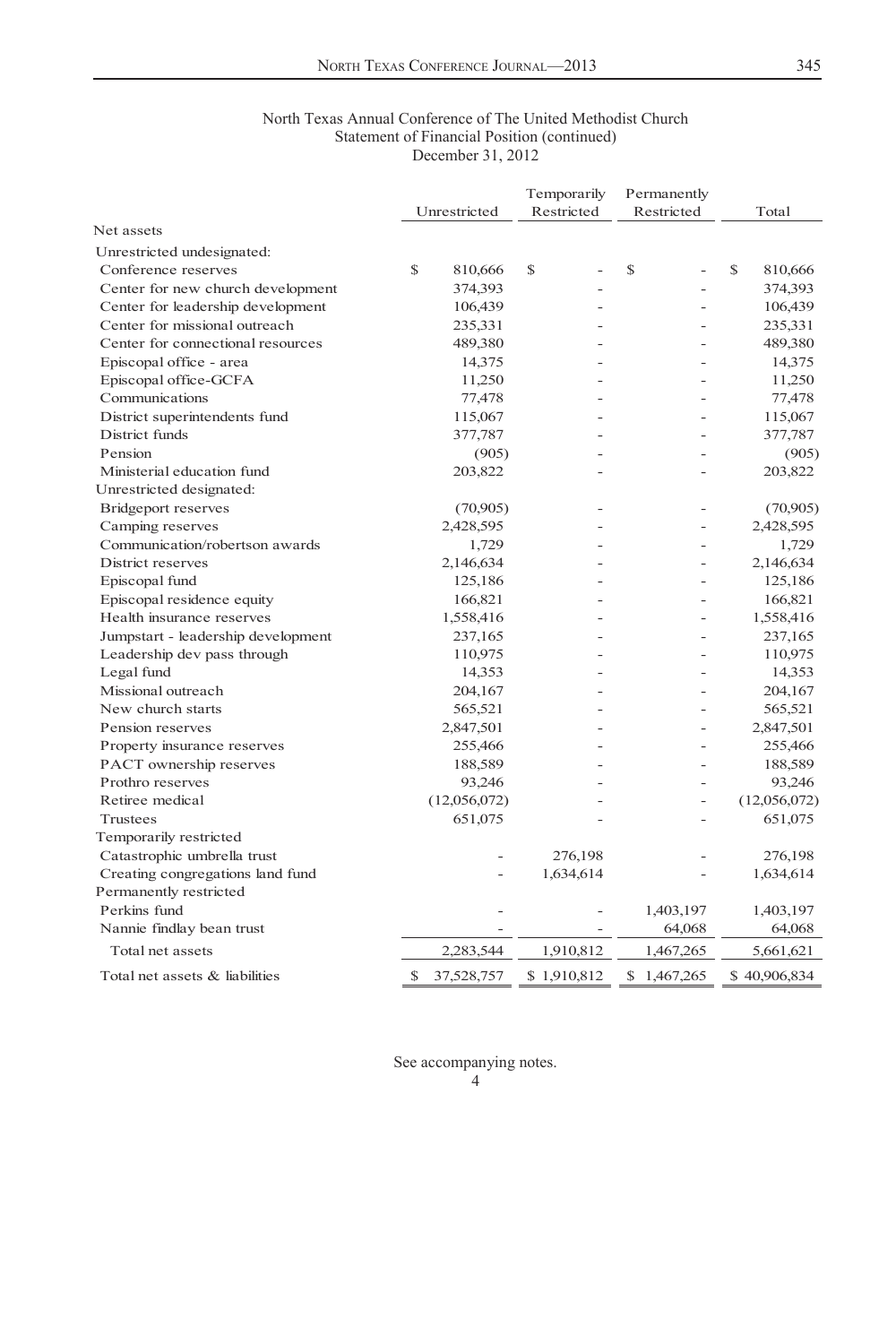### North Texas Annual Conference of The United Methodist Church Statement of Financial Activities December 31, 2012

|                                                             |                        | Temporarily              | Permanently |                        |
|-------------------------------------------------------------|------------------------|--------------------------|-------------|------------------------|
|                                                             | Unrestricted           | Restricted               | Restricted  | Total                  |
| Operating activities:                                       |                        |                          |             |                        |
| Revenues & support                                          |                        |                          |             |                        |
| Apportioned programs administered at other levels           |                        |                          |             |                        |
| General conference                                          | S<br>3,229,017         | S                        | S<br>ä,     | \$ 3,229,017           |
| Jurisdictional conference                                   | 116,278                |                          |             | 116,278                |
| Apportioned conference program                              |                        |                          |             |                        |
| Ministerial education fund-NTC                              | 147,377                |                          | ä,          | 147.377                |
| Center for connectional resources                           | 1,463,082              |                          | Ĭ.          | 1,463,082              |
| Center for new church development                           | 808,955                |                          | J.          | 808,955                |
| Center for missional outreach                               | 678,913                |                          | ä,          | 678,913                |
| Center for leadership development                           | 1,265,270              |                          | L,          | 1,265,270              |
| Board of pension & health benefits                          | 2,118,520              |                          | Ĭ.          | 2,118,520              |
| Communications                                              | 461,203                | J.                       | L,          | 461,203                |
| Episcopal office - area admin                               | 96,930                 | ÷.                       | ä,          | 96,930                 |
| District superintendents fund                               | 535,438                |                          | J.          | 535,438                |
| District administration fund                                | 615,593                |                          | J.          | 615,593                |
| Net assets released from unrestricted designated            | 417,503                |                          | L,          | 417,503                |
| Non-apportioned conference benevolence                      |                        |                          |             |                        |
| General advance gifts                                       | 378,348                | ä,                       | J.          | 378,348                |
| Conference benevolences                                     | 263,069                |                          | J.          | 263,069                |
| Bridgeport camp-non apportioned                             | 901,600                |                          |             | 901,600                |
| Prothro camp-non apportioned                                | 580,512                |                          | L,          | 580,512                |
| Health insurance income                                     | 6,039,749              |                          | J.          | 6,039,749              |
| Pension income                                              | 3,160,573              | ÷.                       |             | 3,160,573              |
| Property insurance income                                   | 4,975,628              |                          | L,          | 4,975,628              |
| Episcopal office-GCFA                                       | 77,300                 |                          |             | 77,300                 |
| Episcopal residence fund                                    | 17,460                 |                          | L,          | 17,460                 |
| Trustees                                                    | 5,339                  |                          |             | 5,339                  |
| Other income                                                | 674,852                |                          | ä,          | 674,852                |
| Interest and dividends                                      | 76,514                 | $\overline{\phantom{m}}$ | ÷,          | 76,514                 |
| Total revenue & support                                     | 29,105,023             | ä,                       | ÷,          | 29,105,023             |
| Expenses:                                                   |                        |                          |             |                        |
| Apportioned programs administered at other levels           |                        |                          | ä,          |                        |
| General conference<br>Jurisdictional conference             | 3,229,017              |                          |             | 3,229,017              |
|                                                             | 116,278                |                          |             | 116,278                |
| Apportioned conference program                              |                        |                          |             | 233,975                |
| Ministerial education fund-NTC                              | 233,975                |                          | ÷<br>L,     |                        |
| Center for connectional resources                           | 1,290,458              |                          | J.          | 1,290,458              |
| Center for new church dev and cong trans                    | 1,414,811<br>583,465   | ÷.                       | ä,          | 1,414,811              |
| Center for missional outreach                               |                        |                          | L,          | 583,465                |
| Center for leadership development<br>Campus ministries fund | 832,683<br>412,764     |                          | ä,          | 832,683<br>412,764     |
| Board of pension & health benefits                          | 2,256,893              | J.                       | Ĭ.          | 2,256,893              |
| Communications                                              | 431,679                | J.                       | L,          | 431,679                |
| Episcopal office - area admin                               | 71,571                 |                          |             | 71,571                 |
| District superintendents fund                               | 522,218                | L,                       | L,          | 522,218                |
| District administration fund                                | 549,846                |                          | Ĭ.          | 549,846                |
| Non-apportioned conference benevolence                      |                        |                          |             |                        |
| General advance gifts and missions                          | 378,348                |                          | ä,          | 378,348                |
| Conference benevolences                                     | 263,069                |                          |             | 263,069                |
| Bridgeport camp-non apportioned                             | 1,047,860              | J.                       | L,          | 1,047,860              |
| Prothro camp-non apportioned                                | 561,111                |                          | ä,          | 561,111                |
| Health insurance expenses                                   | 6,152,461              | L,                       | L,          | 6,152,461              |
|                                                             |                        |                          | L.          |                        |
| Pension expenses<br>Property insurance                      | 3,804,316<br>5,096,815 |                          | ä,          | 3,804,316<br>5,096,815 |
| Episcopal office-GCFA                                       | 78,052                 |                          | L,          | 78,052                 |
| Trustees                                                    | 58,927                 |                          |             | 58,927                 |
| Other expenses                                              | 721,917                |                          | J.          | 721,917                |
| Depreciation                                                | 280,080                | ä,                       |             | 280,080                |
|                                                             |                        | à.                       | ÷           |                        |
| Total expenses                                              | 30,388,614             |                          |             | 30,388,614             |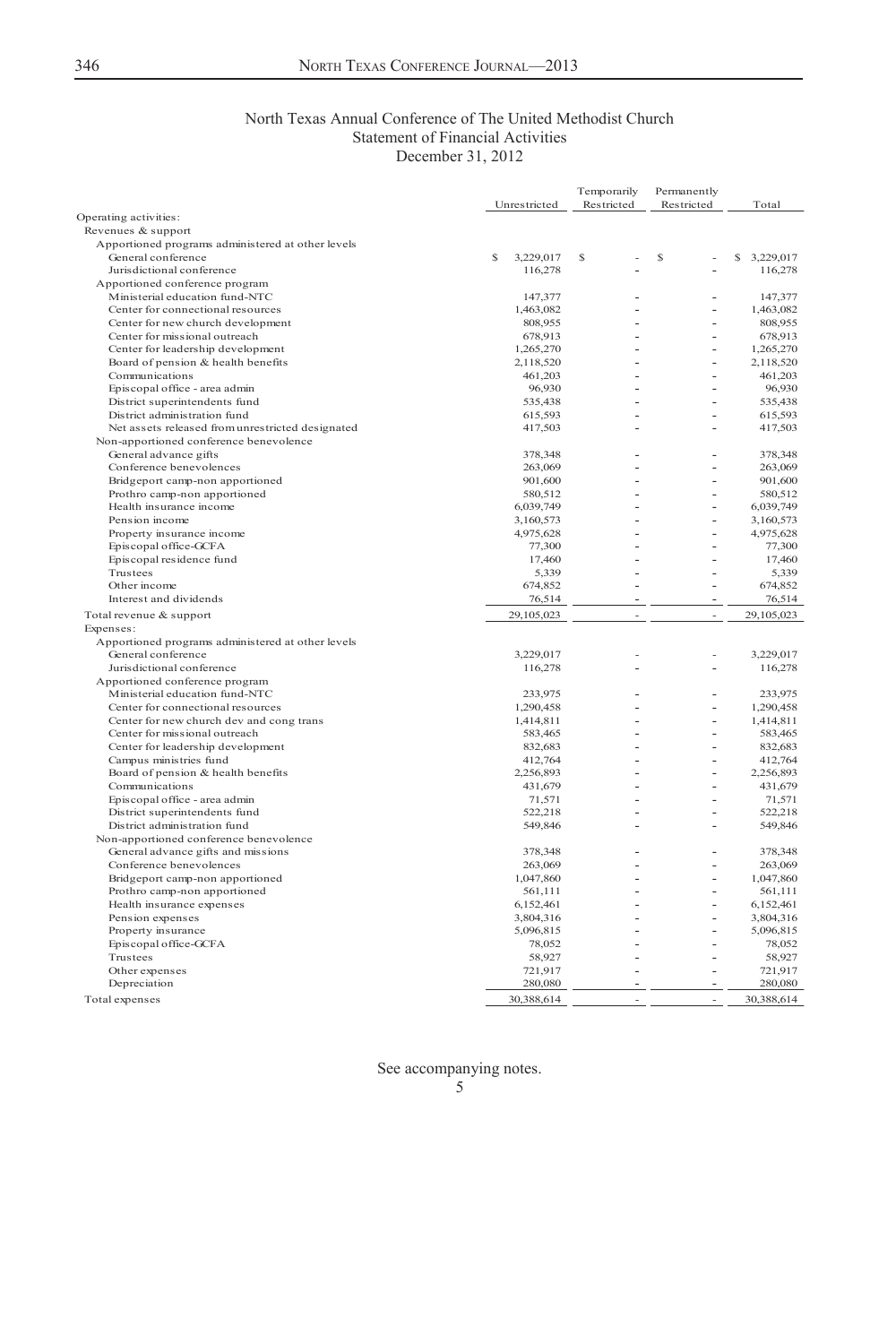| North Texas Annual Conference of The United Methodist Church |
|--------------------------------------------------------------|
| Statement of Financial Activities (continued)                |
| December 31, 2012                                            |

|                                                                 |              | Temporarily | Permanently              |             |
|-----------------------------------------------------------------|--------------|-------------|--------------------------|-------------|
|                                                                 | Unrestricted | Restricted  | Restricted               | Total       |
| Net assets released from temporary restrictions                 | 68.945       | (68, 945)   |                          |             |
| Decrease in net assets from operating activities                | (1,214,646)  | (68, 945)   | $\overline{\phantom{a}}$ | (1,283,591) |
| Non-operating activities                                        |              |             |                          |             |
| Actuarial losses                                                | (2,047,016)  |             |                          | (2,047,016) |
| Realized losses on Investments                                  | (3,221)      |             |                          | (3,221)     |
| Unrealized gains on investments                                 | 2,017,681    |             | 135,326                  | 2,153,007   |
| Increase (decrease) in net assets from non-operating activities | (32, 556)    |             | 135,326                  | 102,770     |
| Total increase (decrease) in net assets                         | (1,247,202)  | (68, 945)   | 135,326                  | (1,180,821) |
| Net assets at beginning of the year                             | 3.530.746    | 1.979.757   | 1,331,939                | 6,842,442   |
| Net assets at the end of the year                               | 2,283,544    | \$1.910.812 | \$1.467.265              | 5,661,621   |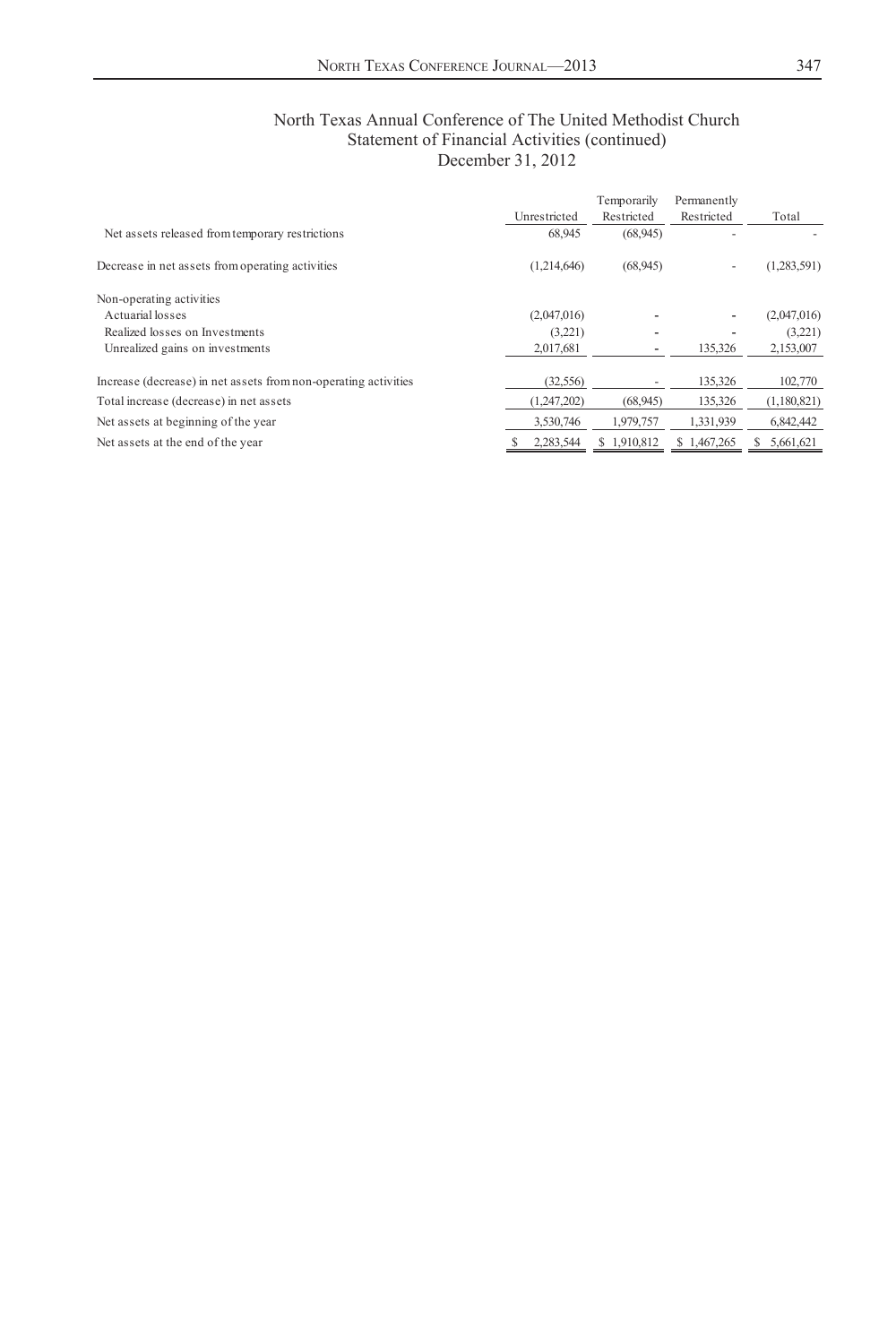## North Texas Annual Conference of The United Methodist Church Statement of Cash Flows December 31, 2012

| Cash flow from operating activities:                      |               |
|-----------------------------------------------------------|---------------|
| Change in net assets                                      | (1,180,821)   |
| Adjustments to reconcile change in net assets to net cash |               |
| provided by (used in) operating activities                |               |
| Depreciation                                              | 280,080       |
| Decrease in accounts receivable                           | 309,996       |
| Increase in other assets                                  | (101, 489)    |
| Increase in prepaid assets                                | (626, 446)    |
| Increase in inventory                                     | (3, 723)      |
| Increase in accounts payable                              | 891,519       |
| Increase in postretirement benefits liability             | 3,547,016     |
| Net cash provided by operating activities                 | 3,116,132     |
| Cash flow from investing activities:                      |               |
| Purchase of investments                                   | (2,643,941)   |
| Withdrawal of investments                                 | 1,976,433     |
| Unrealized gain on investments                            | (2,123,879)   |
| Net cash used in investing activities                     | (2,791,387)   |
| Cash flow from financing activities:                      |               |
| Principal payments on notes payable                       | (188, 899)    |
| Net cash used in financing activities                     | (188, 899)    |
| Net increase in cash and cash equivalents                 | 135,846       |
| Cash and cash equivalents, at beginning of year           | 307,574       |
| Cash and cash equivalents, at end of year                 | -S<br>443,420 |
| Supplemental disclosures                                  |               |
| Cash paid for interest                                    | 109,840<br>S  |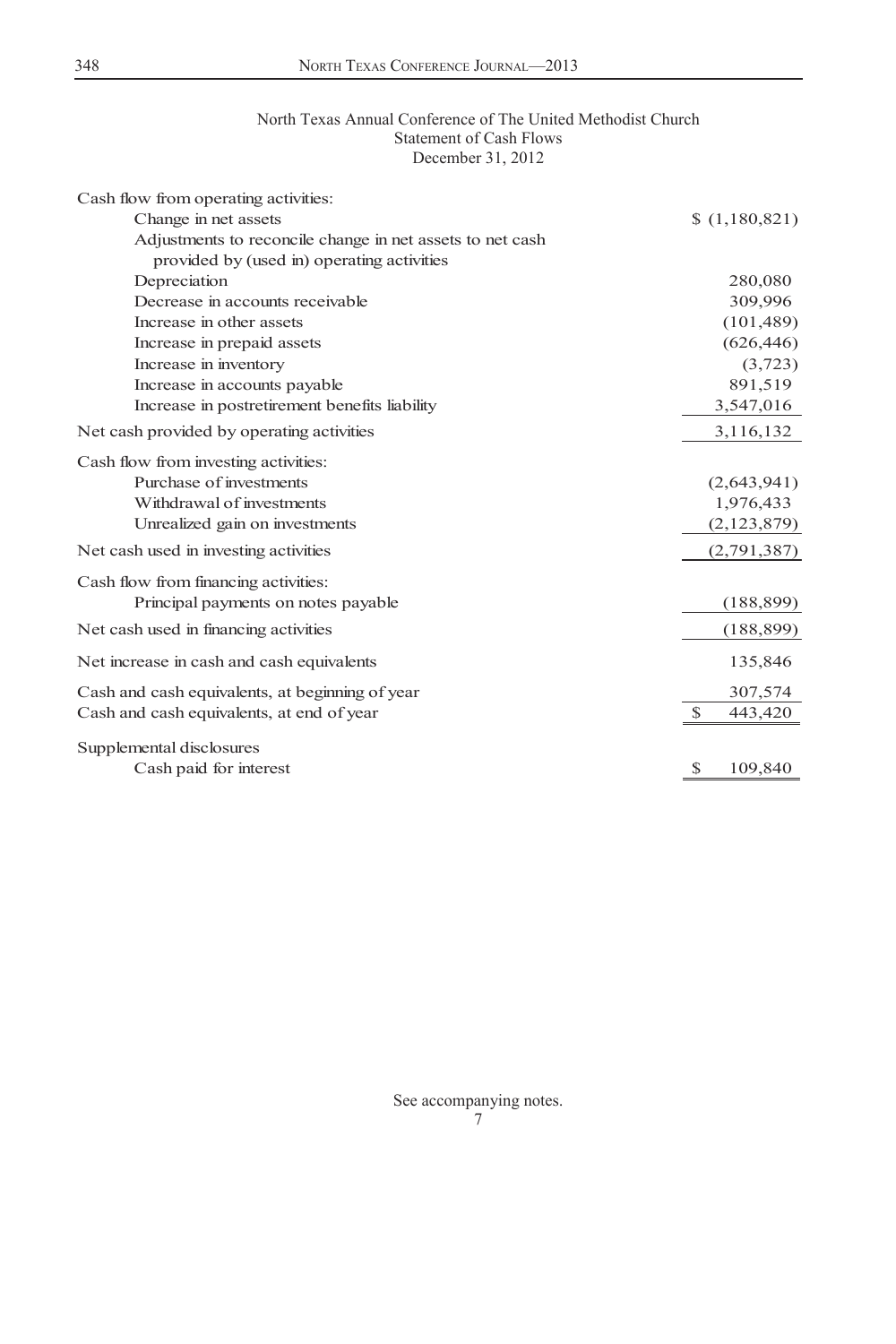#### 1. Nature of Organization

### Organization and Nature of Activities

The North Texas Annual Conference of The United Methodist Church (the "Conference") is the administrative headquarters of the North Texas United Methodist regional districts. The Conference represents approximately 295 member churches. The Conference provides various services for its member churches including administration of health benefits and retirement plans available to member clergy and Conference lay employees and collection of funds for remittance to various regional, national and global benevolences.

The principal source of revenue and support for the Conference is apportionments received from the member churches represented by the Conference.

The accompanying financial statements include the assets, liabilities, net assets, and financial activities of all institutions and organizations providing services at the Conference level of administration and for which the Council on Finance and Administration has oversight responsibility.

## 2. Summary of Significant Accounting Policies

In fulfilling its responsibility for the preparation of the Conference's financial statements and disclosures, management selects accounting principles generally accepted in the United States of America and adopts methods for their application. The application of accounting principles requires the estimating, matching and timing of revenue and costs in the determination of support and expenditures. It is also necessary for management to determine, measure and allocate and make certain assumption regarding resources and obligations within the financial process according to those principles. Below is a summary of certain significant accounting policies selected by management.

#### Basis of Presentation

The Conference's financial statements have been prepared using the accrual method of accounting and conform to accounting principles generally accepted in the United States of America (GAAP). Net assets and revenues, expenses, gains and losses are classified based on the existence or absence of donor-imposed restrictions. Accordingly, net assets and changes therein are classified and reported as follows:

*Unrestricted net assets:* Net assets that are not subject to donor-imposed.

*Temporarily restricted net assets:* Net assets subject to donor-imposed stipulations that will be met either by actions of the Conference and/or passage of time.

*Permanently restricted net assets:* Net assets subject to donor-imposed stipulations that must be maintained permanently. Generally, the donors of these assets permit the use of all or part of the income earned on related investments for general or specific purposes.

Donor restricted contributions whose restrictions are met in the same reporting period are reported as temporarily restricted support and as net assets released from restrictions.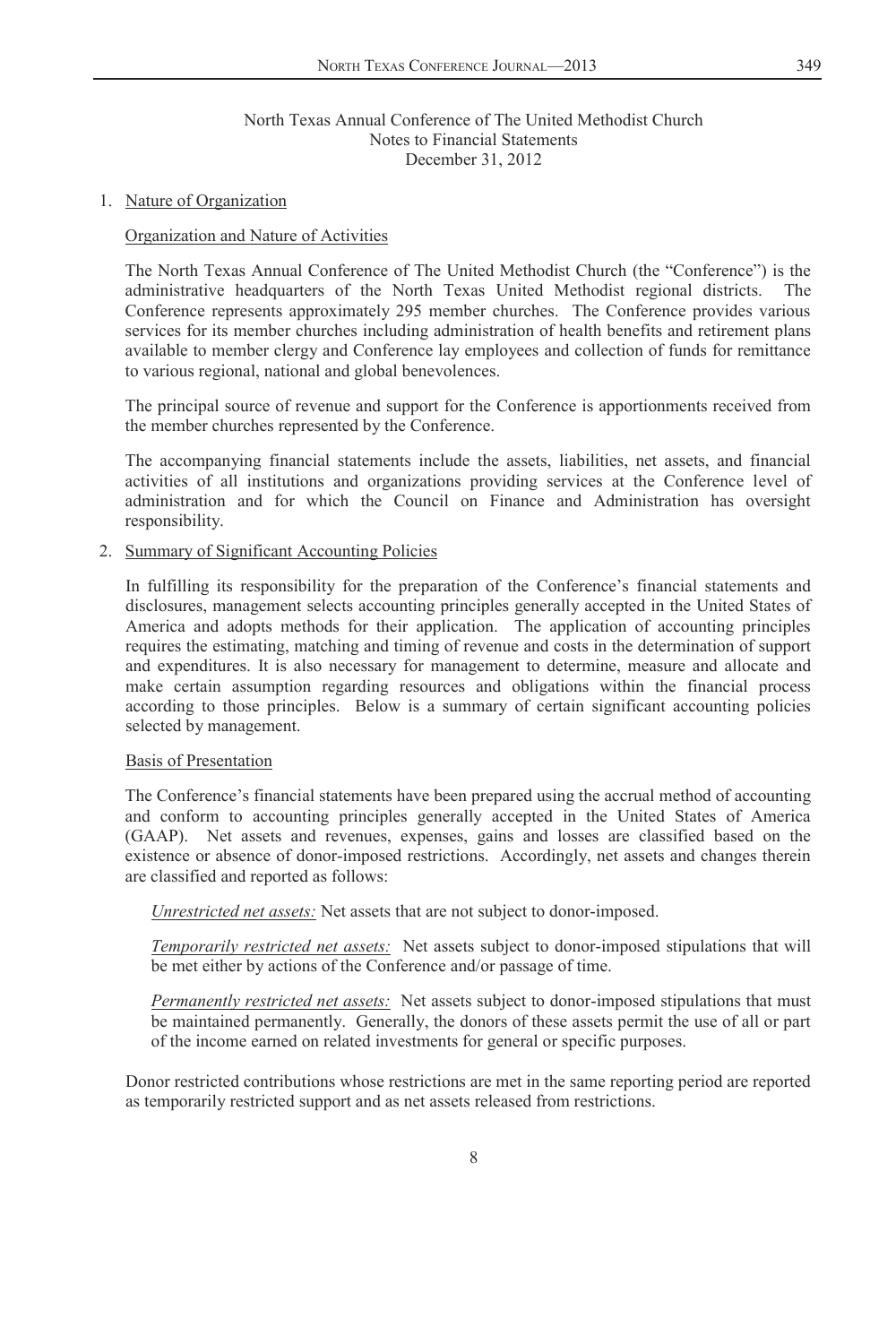### 2. Summary of Significant Accounting Policies (continued)

#### Use of Estimates

The process of preparing financial statements in conformity with accounting principles generally accepted in the United States of America requires management to make estimates and assumptions that affect the reported amounts of assets and liabilities at the date of the financial statements and the reported amounts of revenues and expenses during the reporting period. The methods used in making accounting estimates are believed by management to be reasonable and have been consistently applied. Actual results may differ from estimated amounts.

## Accounts Receivable

As a significant dollar amount of member church apportionments are received close to year-end, member churches are provided a cut-off date subsequent to year-end in order for churches to fulfill their annual apportionments. The amount of apportionments received between year-end and the cut-off date are recognized as accounts receivable in the accompanying statement of financial position. Due to the nature of these receivables, no allowance for doubtful accounts is deemed necessary.

#### Buildings, Improvements and Equipment

Buildings, improvements and equipment are recorded at cost, if purchased or at estimated market value at the date of receipt if acquired by gift. Assets over \$5,000 are capitalized. Depreciation is computed using the straight-line method over the estimated useful lives of the assets. The cost of maintenance and repairs is charged to expense as incurred.

#### Concentration of Credit Risk

During the year, and at December 31, 2012 the Conference had funds, which exceeded the FDIC insured limit, on deposit with a commercial bank. In an effort to minimize risk the Conference maintains its accounts with a large regional bank.

#### Statement of Cash Flows

The indirect method is used to prepare the statement of cash flows. For the purposes of this statement, the Conference considers all highly liquid investments with a maturity of three months or less at the date of acquisition to be cash equivalents.

#### Financial Instruments

A financial instrument is cash or other evidence of ownership or conveyance of rights to receive cash or other financial instruments from another party. The Conference's financial instruments include cash and investments. As of December 31, 2012, the financial instruments were stated at their fair value.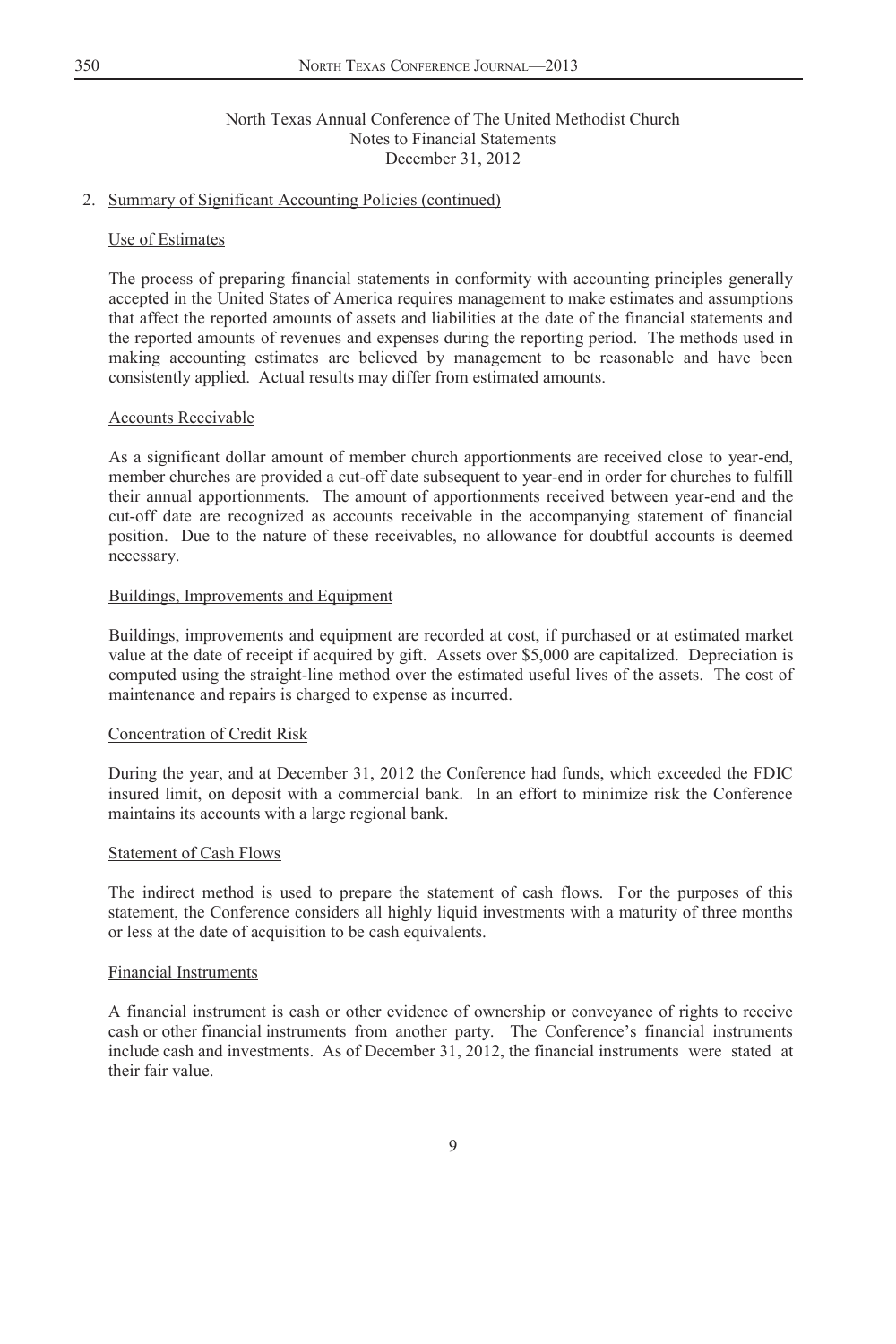#### 3. Investments

The Conference has an agreement with the Texas Methodist Foundation ("TMF") in which TMF acts as agent and investment manager of the Conference's investments. These investments are either directly invested or pooled by the Foundation into larger investment funds. TMF adheres to the Statement of Investment Guidelines adopted by the General Council of Finance and Administration of the United Methodist Church.

The Conference also maintains investments with the General Board of Pensions and Health Benefits ("GBOPHB") which are invested by the GBOPHB in pooled investment funds. GBOPHB investments are comprised of approved investment instruments in accordance with the funds' objectives.

The Conference's investment securities are exposed to various risks such as interest rate, market, and credit risks. Due to the level of risk associated with certain investment securities, it is at least reasonably possible that changes in the values of investment securities will occur in the near term and that such changes could materially affect the amounts reported in the statements of financial position.

The Conference's investments are financial assets that are measured and reported on a fair value basis. The Conference measures and discloses fair value measurements in accordance with the authoritative accounting literature. Fair value is the price that would be received to sell an asset or paid to transfer a liability in an orderly transaction between market participants at the measurement date.

The authoritative accounting literature establishes a framework for measuring fair value. That framework provides a fair value hierarchy that prioritizes the inputs to valuation techniques used to measure fair value. The hierarchy gives highest priority to unadjusted quote prices in active markets for identical assets or liabilities (level 1 measurements) and the lowest priority to unobservable inputs (level 3 measurements).

The three levels of the fair value hierarchy under authoritative accounting literature are described as follows:

Level 1 – Inputs to the valuation methodology are unadjusted quoted prices for identical assets or liabilities in active markets that the Conference has the ability to access.

Level 2 – Inputs to the valuation methodology include:

- Quoted prices for similar assets or liabilities in active markets;
- Quoted prices for identical or similar assets or liabilities in inactive markets;
- Inputs other than quoted prices that are observable for the asset or liability;
- Inputs that are derived principally from, or corroborated by, observable market data by correlation or other means.
- If the asset or liability has a specified (contractual term), the level 2 input must be observable for substantially the full term of the asset or liability.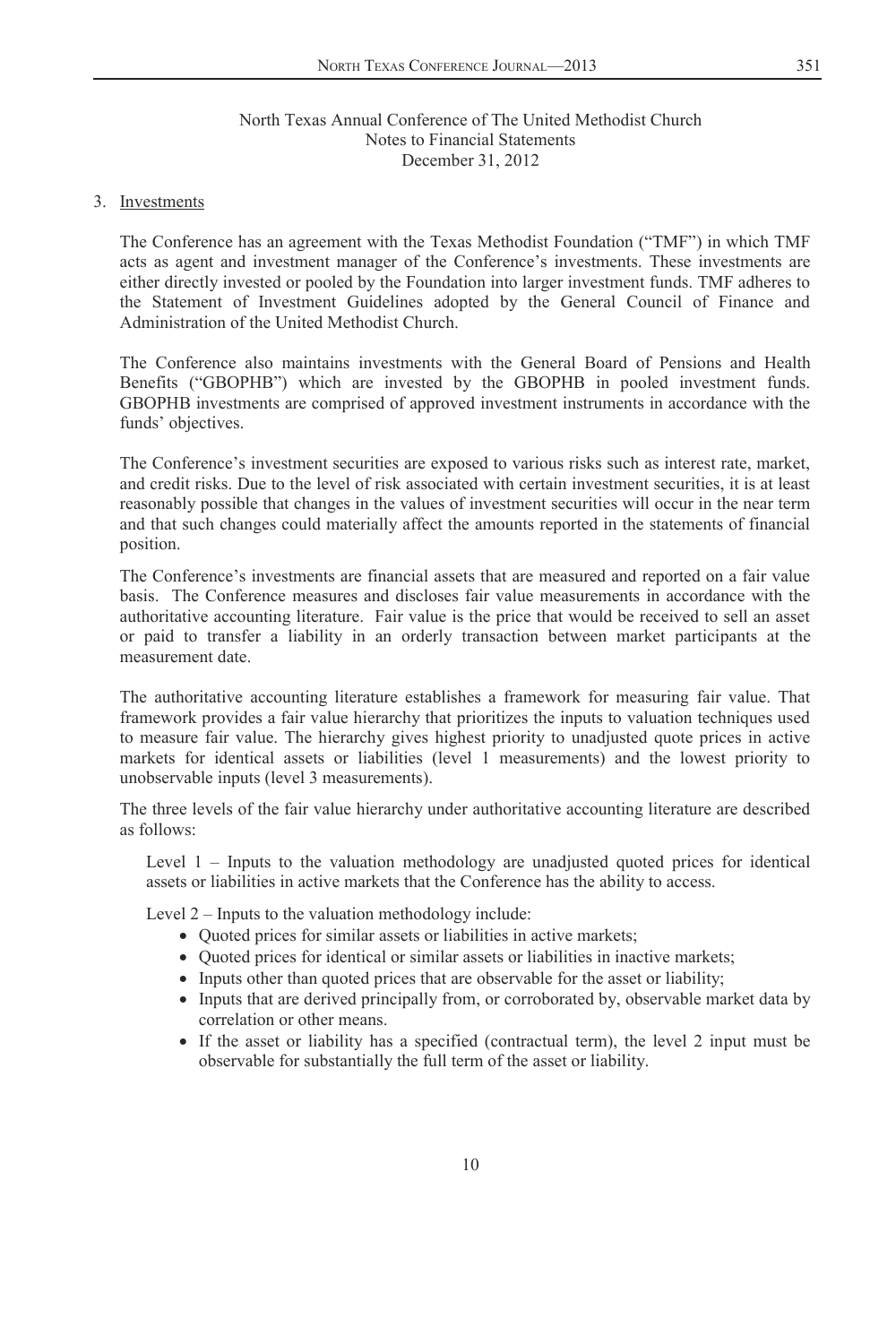#### 3. Investments (continued)

Level 3 – Inputs to the valuation methodology are unobservable and significant to the fair value measurement.

The assets or liability's fair value measurement level within the fair value hierarchy is based on the lowest level of any input that is significant to the fair value measurement. Valuation techniques used need to maximize the use of observable inputs and minimize the use of unobservable inputs.

Following is a description of the valuation methodologies used for assets measured at fair value.

- Level 2 investments include assets held with the GBOPHB that are pooled into larger investment funds of the GBOPHB and are valued based on their pro-rata share of the total investment funds and are redeemable at the net asset value per share as of the measurement date without restriction.
- Level 3 investments include certificates of deposit, short term and long term investment funds that are maintained by the TMF and are valued using significant unobservable inputs or valuation techniques.

The preceding methods described may produce fair value calculations that may not be indicative of net realizable value or reflective of future fair values. Furthermore, although the Conference believes its valuation methods are appropriate and consistent with other market participants, the use of different methodologies or assumptions to determine the fair value of certain financial instruments could result in a different value measurement at the reporting date.

The following table sets forth, by level within the fair value hierarchy, the Conference's investments at fair value at December 31, 2012.

|                               | Level 1 |   | Level 2    | Level 3     |    | Total        |
|-------------------------------|---------|---|------------|-------------|----|--------------|
| TMF short term investments    |         | S |            | \$1,361,629 | \$ | 1,361,629    |
| TMF certificates of deposit   |         |   |            | 351,658     |    | 351,658      |
| <b>GBOPHB</b> short term      |         |   |            |             |    |              |
| investment fund               |         |   | 2,117,036  |             |    | 2,117,036    |
| GBOPHB deposit account        |         |   | 569,768    |             |    | 569,768      |
| GBOPHB retiree health account |         |   | 16,506,619 |             |    | 16,506,619   |
| GBOPHB superannuate fund      |         |   | 123,268    |             |    | 123,268      |
| TMF long term investments     |         |   |            | 5,390,796   |    | 5,390,796    |
| Total                         |         |   | 19,316,691 | \$7,104,083 |    | \$26,420,774 |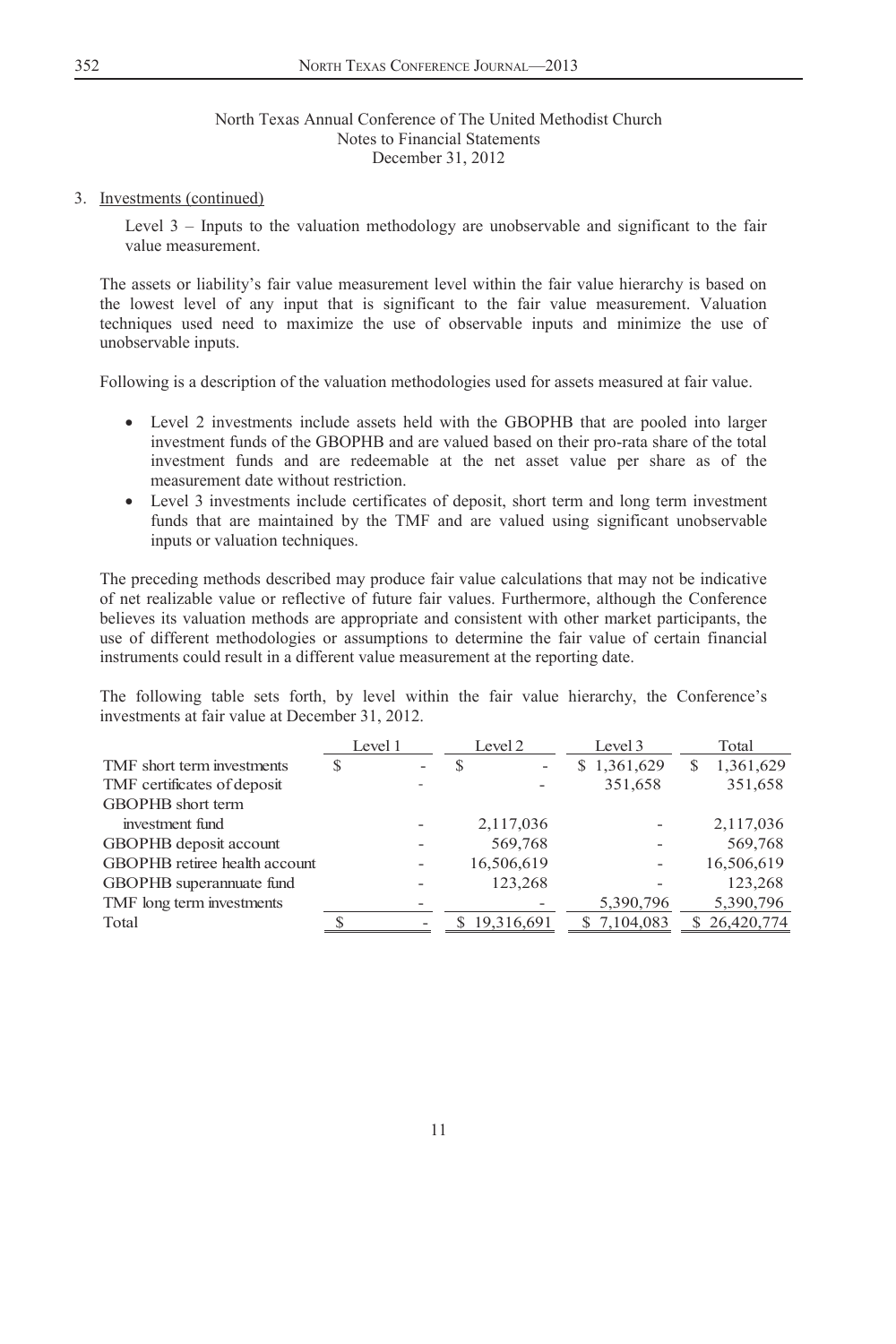### 3. Investments (continued)

Assets measured at fair value on a recurring basis using significant unobservable inputs (Level 3) are as follows:

|                   | TMF Long Term |             |  |  |
|-------------------|---------------|-------------|--|--|
|                   |               | Investments |  |  |
| January 1, 2012   | S             | 7,778,725   |  |  |
| Interest income   |               | 76,928      |  |  |
| <b>Additions</b>  |               | 1,225,639   |  |  |
| Withdrawals       |               | (1,976,433) |  |  |
| Other expenses    |               |             |  |  |
| December 31, 2012 |               | 7,104,083   |  |  |

## 4. Accounts Receivable Flow Through and Accounts Payable Flow Through

During the year, church treasurers pay designated amounts to the Conference to fund various Conference programs and other programs administered at different levels of the church. Amounts due to programs administered by other levels of the church are treated as a flow-in of funds, and in turn as a flow-out of funds. When these amounts are received, they are disbursed by the Conference to the various organizations.

In January 2013, the Conference collected \$1,966,011 from the churches within the North Texas Conference. This support was collected by the local churches in the previous year and was accrued by the North Texas Conference as part of the 2012 apportionment and other remittances from local churches.

Amounts disbursed in January 2013, which relate to expenditures of the previous calendar years, have been accrued to match with the accrued collections discussed above. The total accrued expenditures were \$1,484,010 as of December 31, 2012.

5. Building, Improvements and Equipment

Buildings, improvements and equipment acquired by the Conference are recorded at cost when purchased and fair value when donated. Depreciation is computed based on expected useful lives, and is calculated using the straight-line method. Property and equipment consisted of the following at December 31, 2012:

| Description                                    | Useful Life |   | Cost        |
|------------------------------------------------|-------------|---|-------------|
| Land                                           | N/A         | S | 787,951     |
| Auto                                           | 5           |   | 68,309      |
| <b>Furniture and Fixtures</b>                  | 5           |   | 569,146     |
| Buildings, Parsonages and Capital Improvements | 30          |   | 8,751,931   |
| Total                                          |             |   | 10,177,338  |
| Less: Accumulated Depreciation                 |             |   | (2,822,353) |
| Net Building, Improvements and Equipment       |             |   | 7,354,985   |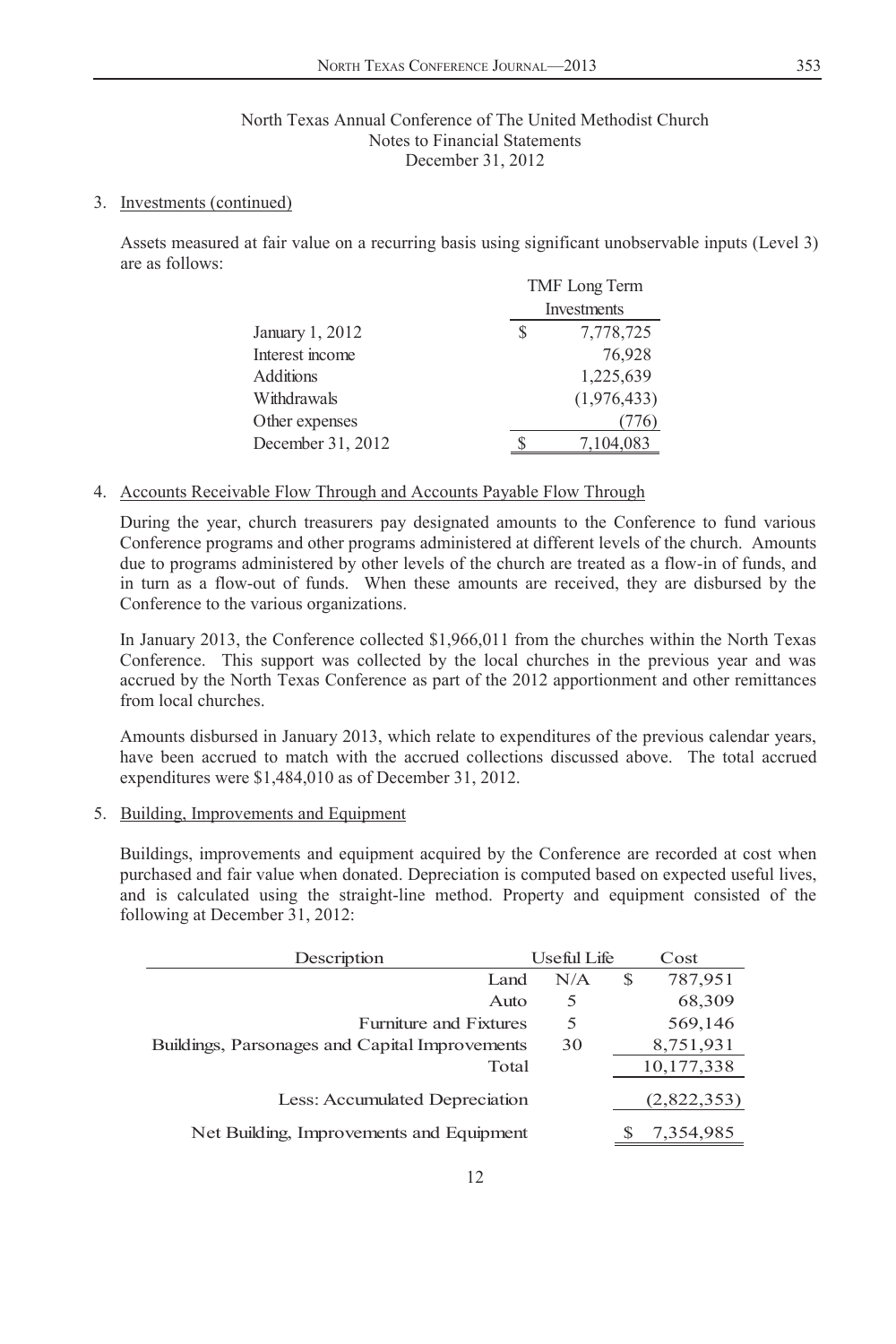#### 5. Building, Improvements and Equipment (continued)

Additionally, the conference has land and buildings valued at \$1,647,114 and \$772,776, respectively, that are held for resale at December 31, 2012.

### 6. Multiemployer Pension Plans

The Conference is a participating employer in five separate trustee-managed multiemployer defined benefit pension plans which are described in further detail below.

The risks of participating in these multiemployer defined benefit pension plans are different from single-employer plans because: (a) assets contributed to the multiemployer plan by one employer may be used to provide benefits to employees of other participating employers, (b) if a participating employer stops contributing to the plan, the unfunded obligations of the plan may be required to be borne by the remaining participating employers, and (c) if the Conference chooses to stop participating in one of its multiemployer plans, it may be required to pay a withdrawal liability to the plan. The Conference has no plans to withdraw from its multiemployer pension plans.

Because employers that contribute to multi-employer plans are responsible only to make the contributions called for and they do not have a directly identified or separate interest in investment gains or losses or administrative costs, nor does the employer have a directly identified or separate obligation for benefit payments, separate assets and liabilities for their portion of the plan are not recognized, and the contributions are recognized as expense in the period they are paid.

#### Pre-1982 Plan:

The Conference participates in the Pre-1982 Plan ("Pre-82") which is a multi-employer defined benefit pension plan administered by the General Board of Pension and Health Benefits ("GBOPHB"). The fund covers prior to 1982 for substantially all clergy and lay pastors. For service subsequent to 1981, clergy members of the Conference are eligible to participate in the multi-employer retirement plans offered by The United Methodist Church as described below.

The Board of Pensions of the Conference acts as trustee responsible for deposits with the GBOPHB. All assets of the plan are available to pay all benefits of the plan, regardless of the conference from which the contributions came or under which benefits were accrued. However, each conference controls certain benefit provisions of the plan and may choose to fund this plan using different funding methodologies. In the past, the Conference has chosen to fund the plan using the full actuarial allocation and is underfunded. Therefore, contributions required to be made to this plan totaled \$500,618 for 2012. An actuarial report is available from the GBOPHB that shows the funding requirements and funded status of the all the conferences for the Pre-82. In 2012, Pre-82 assets are expected to be overfunded by approximately \$301,730,411.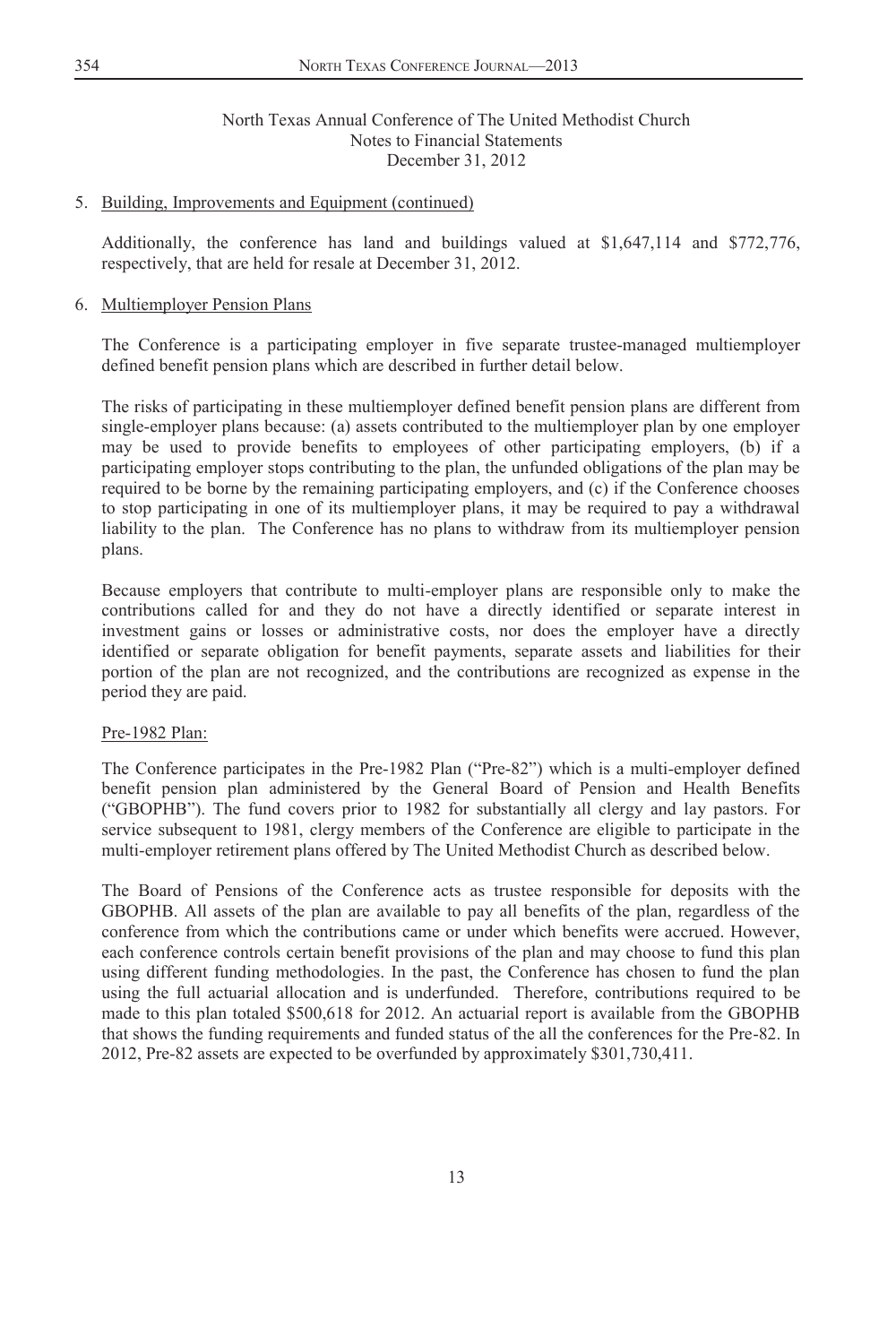### 6. Multiemployer Pension Plans (continued)

#### Ministerial Pension Plan

U.S. bishops, Conference members and local pastors under Episcopal appointment are eligible for pension coverage under the Ministerial Pension Plan ("MPP"). The MPP is a multi-employer defined contribution plan which required the Conference to contribute 12% of each participant's compensation, subject to a limit on total compensation. This plan was frozen effective December 31, 2006; however, the Conference is required to make payments to the plan as needed.

No payment was required in 2012, and no payment will be required for 2013 although future payments towards the plan are possible. This plan was replaced by the CRSP described below.

#### Comprehensive Protection Plan

In addition to the Pre-82 Plan, certain ministerial employees are provided disability and death benefits as well as certain minimum benefits related to pension coverage through participation in the Comprehensive Protection Plan ("CPP"). The CPP is a multi-employer defined benefit pension plan administered by the GBOPHB. There were no contributions to the plan for the year ended December 31, 2012. The GBOPHB has allowed conferences to defer CPP payments from 2011-2013 in order to fund the Pre-82 Plan.

#### United Methodist Personal Investment Plan

Effective January 1, 2006, the Cumulative Pension and Benefit Fund and the Personal Investment Plan were merged to form the United Methodist Personal Investment Plan ("UMPIP"). Conference clergy members, lay employees, and local church personnel are eligible to participate in this multi-employer defined contribution plan administered by the GBOPHB which currently allows an employer contribution of up to 12%. The Conference contributes 6% of all eligible lay participants' compensation. Total contributions to the plan for the years ended December 31, 2012 were \$52,603. These amounts are included in program disbursements in the statements of activities.

#### Clergy Retirement Security Program

Effective January 1, 2007, the Conference established the CRSP, which is a multi-employer defined benefit plan and a multi-employer defined contribution plan administered by the GBOPHB. Clergy members and local pastors under Episcopal appointment to a conference, church, charge, district or conference-controlled entity or unit are eligible to participate. For the defined benefit plan, the contribution is based on a formula using the denominational average compensation and the years of credited service beginning January 1, 2007. For the defined contribution plan, contributions are 3% of each eligible participant's compensation.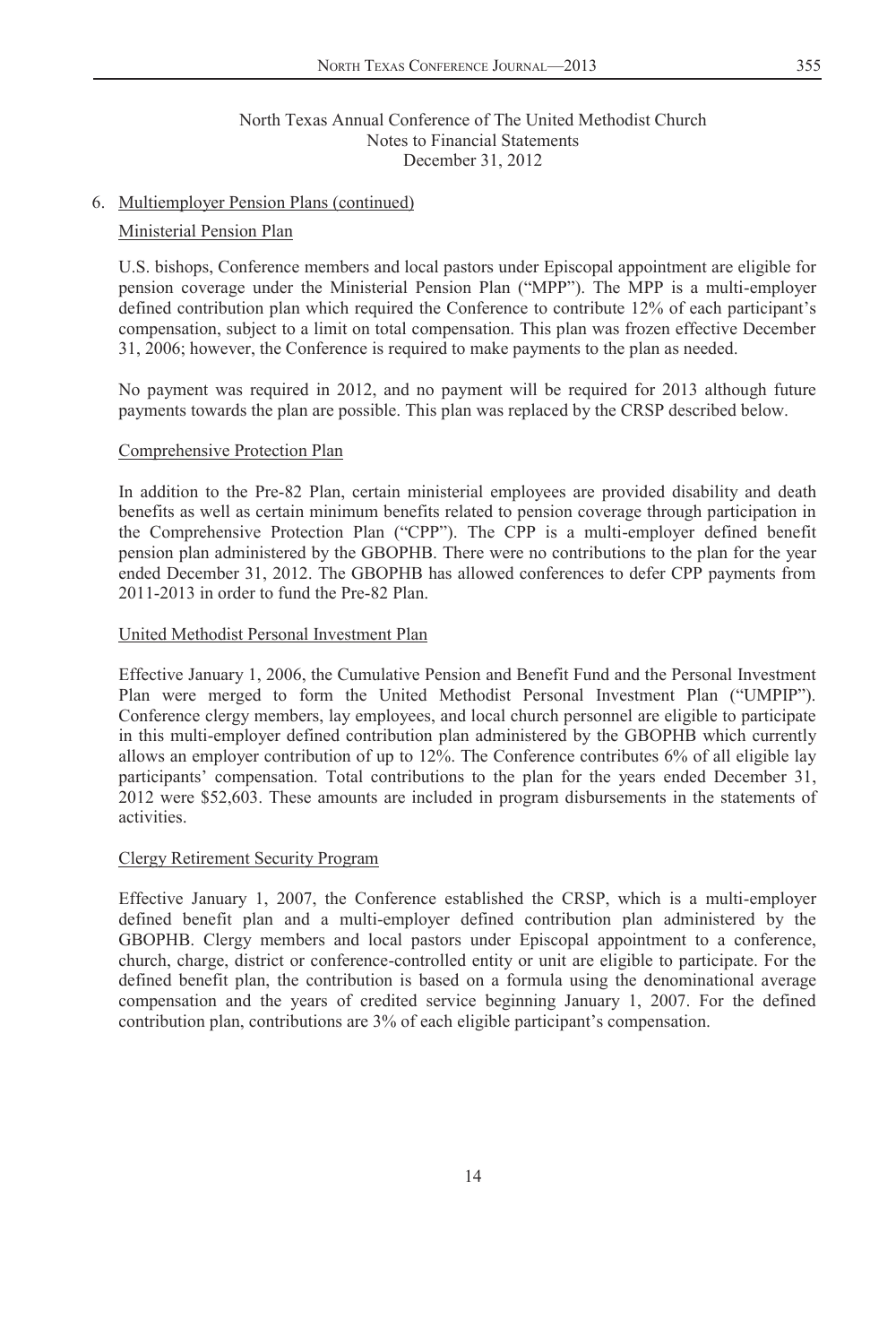## 6. Multiemployer Pension Plans (continued)

### Clergy Retirement Security Program (continued)

Total contributions to the CRSP for the years ended December 31, 2012 were as follows:

| Defined contribution plan, funded from the Conference | 643.619   |
|-------------------------------------------------------|-----------|
| Defined benefit plan, funded from the Conference      | 2,027,812 |
| Total contributions                                   | 2.671.431 |

The Conference expects the annual contributions for all of the plans above to be approximately \$4 million a year. The total costs for the above benefit plans are generally billed to the churches of the Conference; however, any shortfalls are obligations of the Conference.

Subsequent to year end, the General Conference approved a petition to establish a new retirement plan that incorporates characteristics of both a defined benefit and defined contribution plan. The plan will be effective in 2014 and is expected to significantly reduce retirement plan expenses in future periods.

### 7. Post Retirement Benefit Plan

The Conference sponsors a defined benefit postretirement health care plan for ministerial employees of is member churches and employees of the Conference. The plan is contributory, whereby the retiree contributions can be adjusted for increases in the cost of health care. The plan is unfunded. Actuarial reports are currently obtained every two years.

The annual measurement date is December 31. The following table presents the Plan's funded status. At December 31, 2012, there were no plan assets for postretirement healthcare benefits.

#### Obligations and Funded Status

| Accumulated postretirement benefit obligation (APBO)<br>at December 31, 2012 |   |                |
|------------------------------------------------------------------------------|---|----------------|
| Gross APBO                                                                   | S | 72,880,915     |
| Retiree contributions                                                        |   | (44,318,224)   |
| Net APBO                                                                     |   | 28,562,691     |
| Benefit payments                                                             |   | 872,343        |
| Fair value of plan assets at December 31, 2012                               |   |                |
| Net unfunded status of the plan                                              |   | (28, 562, 691) |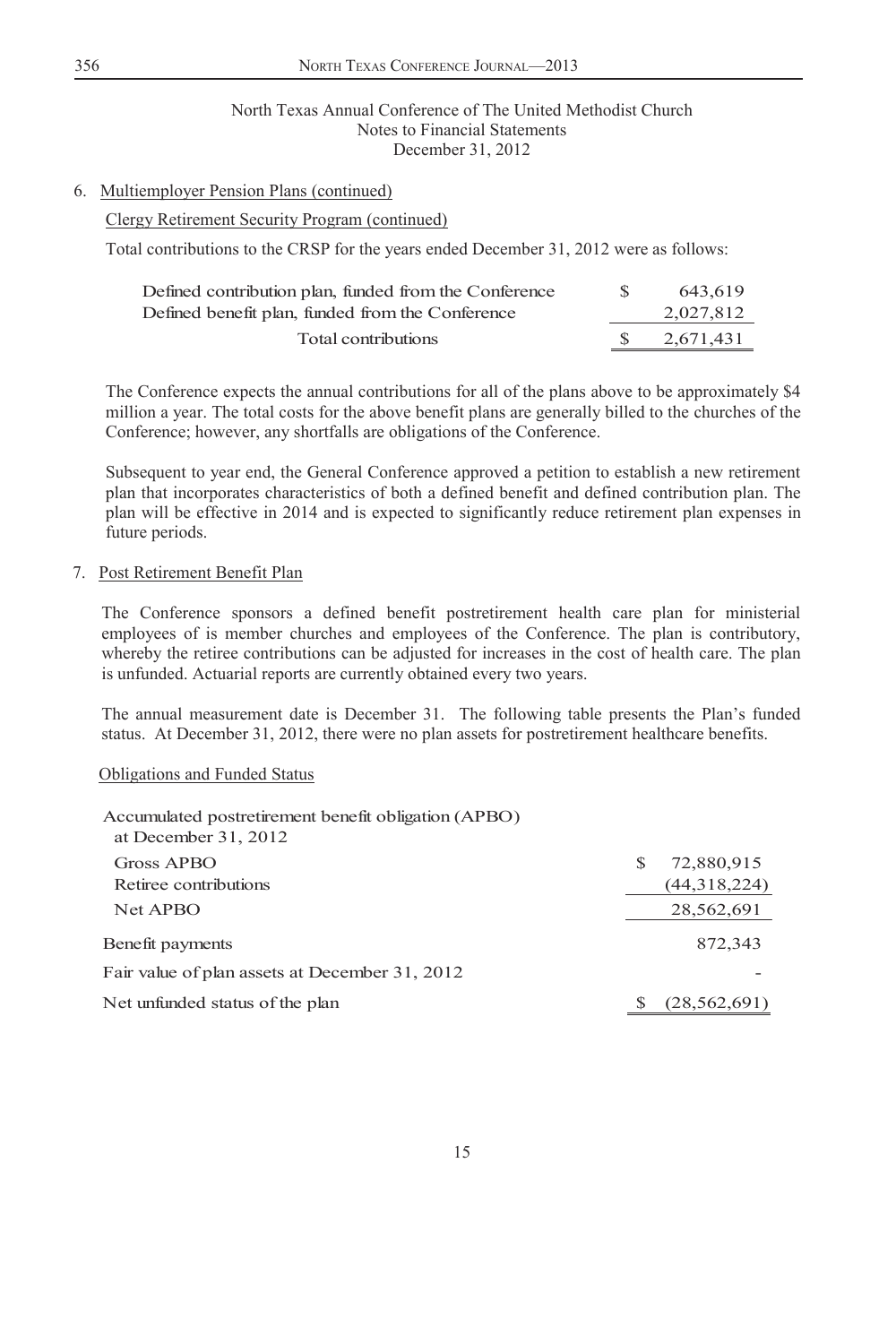### 7. Post Retirement Benefit Plan (continued)

The following table presents the amounts recognized as assets and liabilities in the financial statements at December 31.

## Amounts Recognized in the Financial Statements

Amounts recognized in the statement of financial positions consist of:

| Noncurrent assets                                             | S |            |
|---------------------------------------------------------------|---|------------|
| Current liabilities                                           |   | 789,021    |
| Noncurrent liabilities                                        |   | 27,773,670 |
|                                                               |   | 28,562,691 |
| Amounts recognized in the statement of activities consist of. |   |            |
| Net periodic benefit cost                                     |   | 1,966,512  |

## **Assumptions**

The following weighted average assumptions were used in accounting for the plan as of December 31:

| Weighted-average assumptions used to    |          |
|-----------------------------------------|----------|
| determine benefit obligations at        |          |
| December 31, 2012                       |          |
| Discount rate                           | 3.75%    |
| Weighted average assumptions used to    |          |
| determine net periodic benefit cost for |          |
| the year ended December 31, 2012        |          |
| Discount rate                           | $4.25\%$ |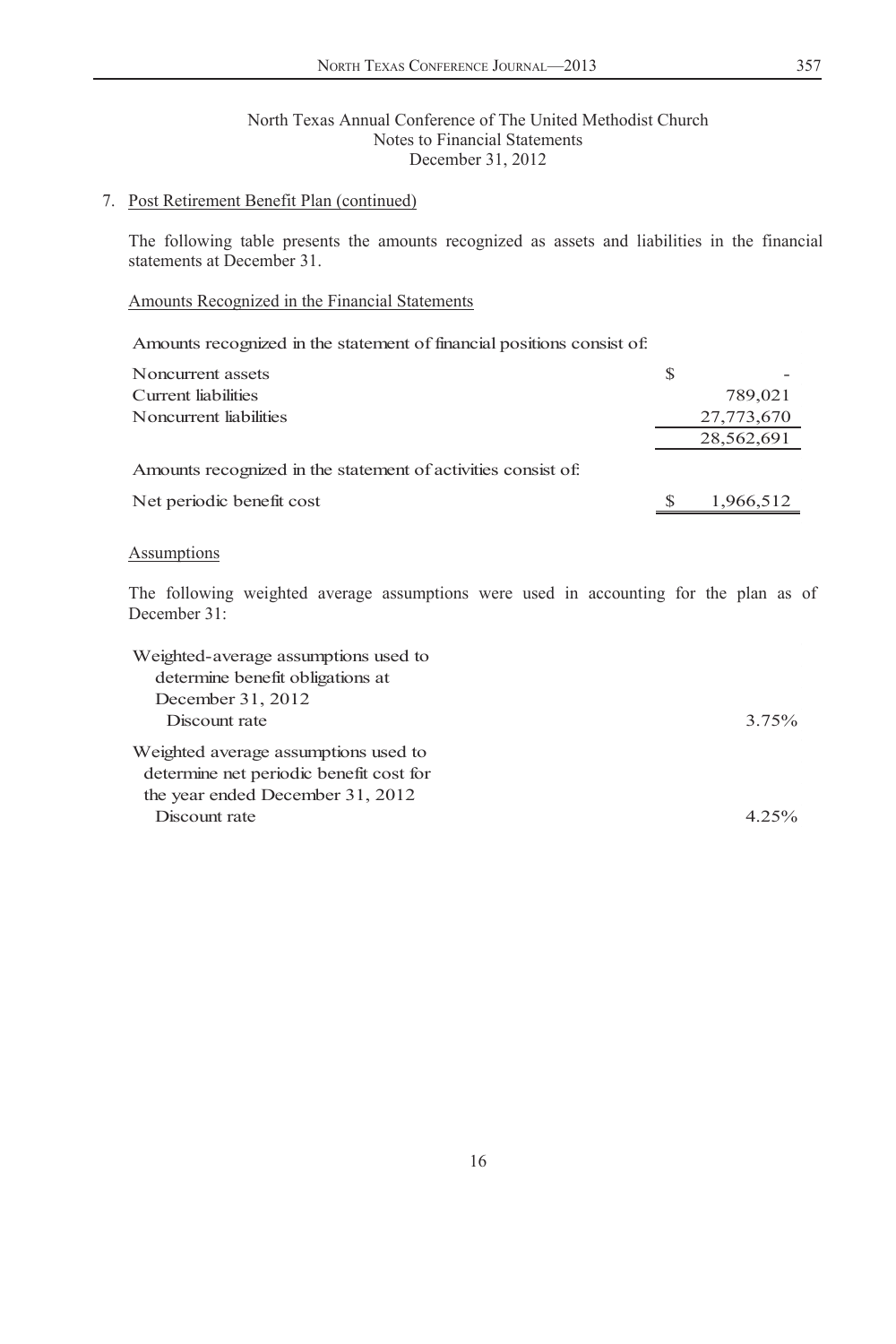### 7. Post Retirement Benefit Plan (continued)

## Cash Flows

The following benefit payments, which reflect expected future serves, as appropriate, are expected to be paid in future years.

|           |                   | Retiree          | Net Conference  |
|-----------|-------------------|------------------|-----------------|
| Year      | <b>Total Cost</b> | Contributions    | Cost            |
| 2013      | 1,718,639<br>S    | 929,618<br>S     | 789,021<br>S    |
| 2014      | 1,997,024         | 1,105,230        | 891,794         |
| 2015      | 2,234,281         | 1,259,555        | 974,726         |
| 2016      | 2,493,095         | 1,426,119        | 1,066,976       |
| 2017      | 2,705,042         | 1,577,690        | 1,127,352       |
| 2018-2062 | 228,877,843       | 145,778,942      | 83,098,811      |
| Total     | \$240,025,924     | 152,077,154<br>S | 87,948,680<br>S |

As of December 31, 2012 the Conference has approximately \$18,820,388 designated by the Board to be used for payment of future net periodic postretirement benefit costs. Any changes in the plan or revisions to assumptions that affect the amount of expected future benefits may have a significant effect on the amount of the reported obligation and future annual expense.

#### 8. Federal Income Tax

The Conference is an organization exempt from federal income tax under Section  $501(c)(3)$  of the Internal Revenue Code and has not been classified as a private foundation by the Internal Revenue Service. While the Conference is generally exempt from income tax, it is subject to tax on unrelated trade or business income and on excess lobbying expenses. For the year ended December 31, 2012 the Conference did not have tax for unrelated trade or business income nor excess lobbying expenses. Generally, the three prior tax years remain subject to examination by the federal and state authorities.

#### 9. Note Payable

Notes payable as of December 31, 2012 are as follows:

| Lender                                                            |    | 2012   |
|-------------------------------------------------------------------|----|--------|
| Texas Methodist Foundation                                        |    |        |
| \$91,137 note payable bears interest at a variable rate.          |    |        |
| currently one and a forty percent $(1.40\%)$ per annum; amortized |    |        |
| over 30 years.                                                    | S. | 74.921 |
|                                                                   |    |        |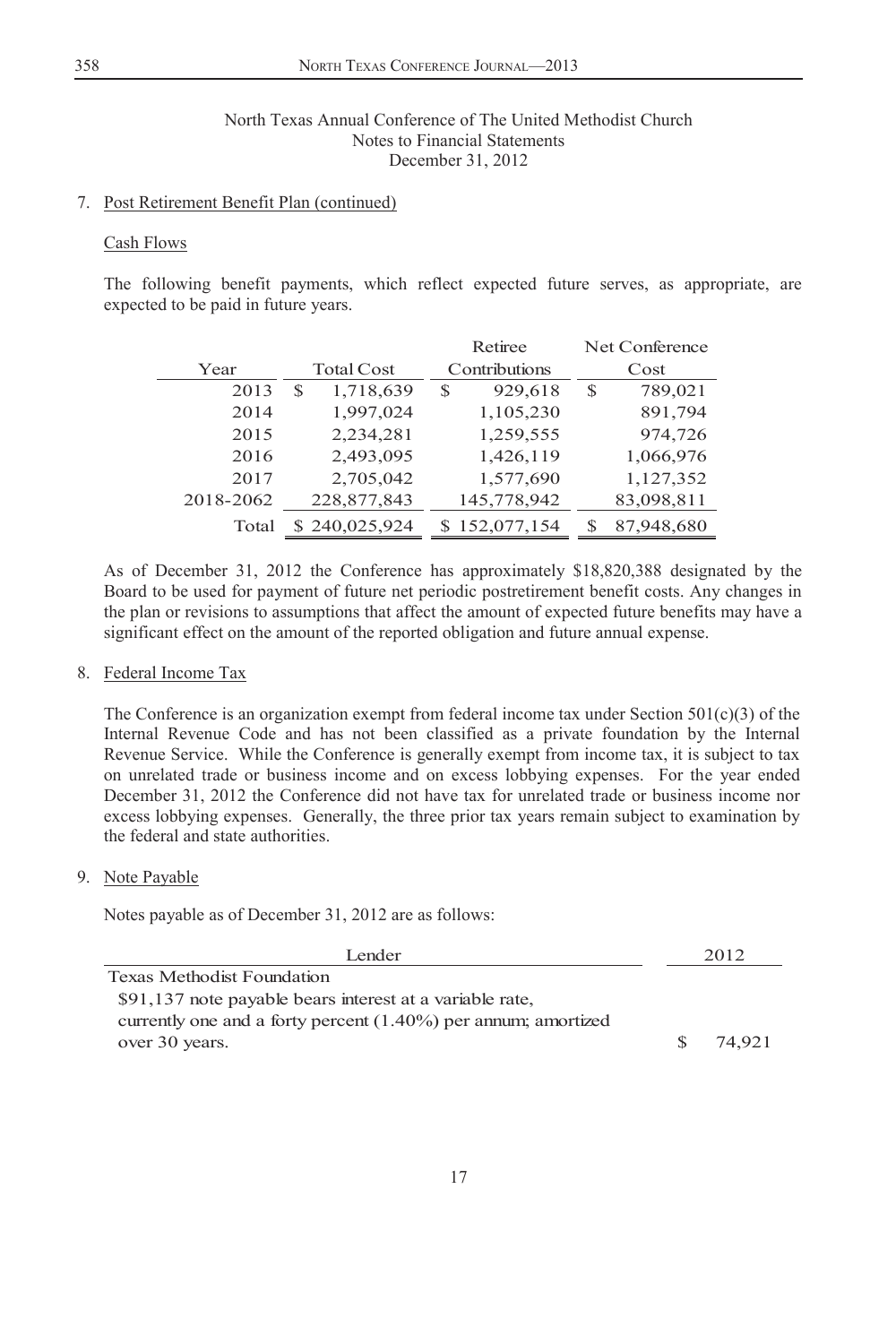# 9. Notes Payable (continued)

| Lender                                                                                                                                                                                                                           | 2012                     |
|----------------------------------------------------------------------------------------------------------------------------------------------------------------------------------------------------------------------------------|--------------------------|
| <b>Texas Methodist Foundation</b><br>\$349,037 note payable bears interest at a variable rate,<br>currently five percent $(5.00\%)$ per annum; amortized<br>over 30 years.                                                       | S.<br>348,703            |
| <b>Texas Methodist Foundation</b><br>\$480,145 note payable bears interest at a variable rate,<br>currently three and a seventy five percent $(3.75%)$ per annum;<br>amortized over 30 years.                                    | 479,653                  |
| <b>Texas Methodist Foundation</b><br>\$57,000 note payable bears interest at a variable rate,<br>currently six percent $(6.00\%)$ per annum; amortized<br>over 17 years.                                                         | 42,527                   |
| <b>Texas Methodist Foundation</b><br>\$320,000 note payable bears interest at a variable rate, currently<br>currently four and a twenty five percent $(4.25%)$ per annum;<br>amortizeover 30 years.                              | 142,184                  |
| <b>Texas Methodist Foundation</b><br>\$4,100,000 note payable secured by real estate purchased for<br>construction of a new conference center and improvements;<br>bears interest at a variable rate, currently one and a ninety |                          |
| percent (1.90%) per annum; amortized over 20 years.                                                                                                                                                                              | 3,168,573<br>\$4,256,561 |
|                                                                                                                                                                                                                                  |                          |

Future principal amounts due as of December 31, 2012 are as follows:

| 2013       | 192,122<br>S |
|------------|--------------|
| 2014       | 196,020      |
| 2015       | 200,006      |
| 2016       | 204,081      |
| 2017       | 198,274      |
| Thereafter | 3,266,058    |
|            | \$4,256,561  |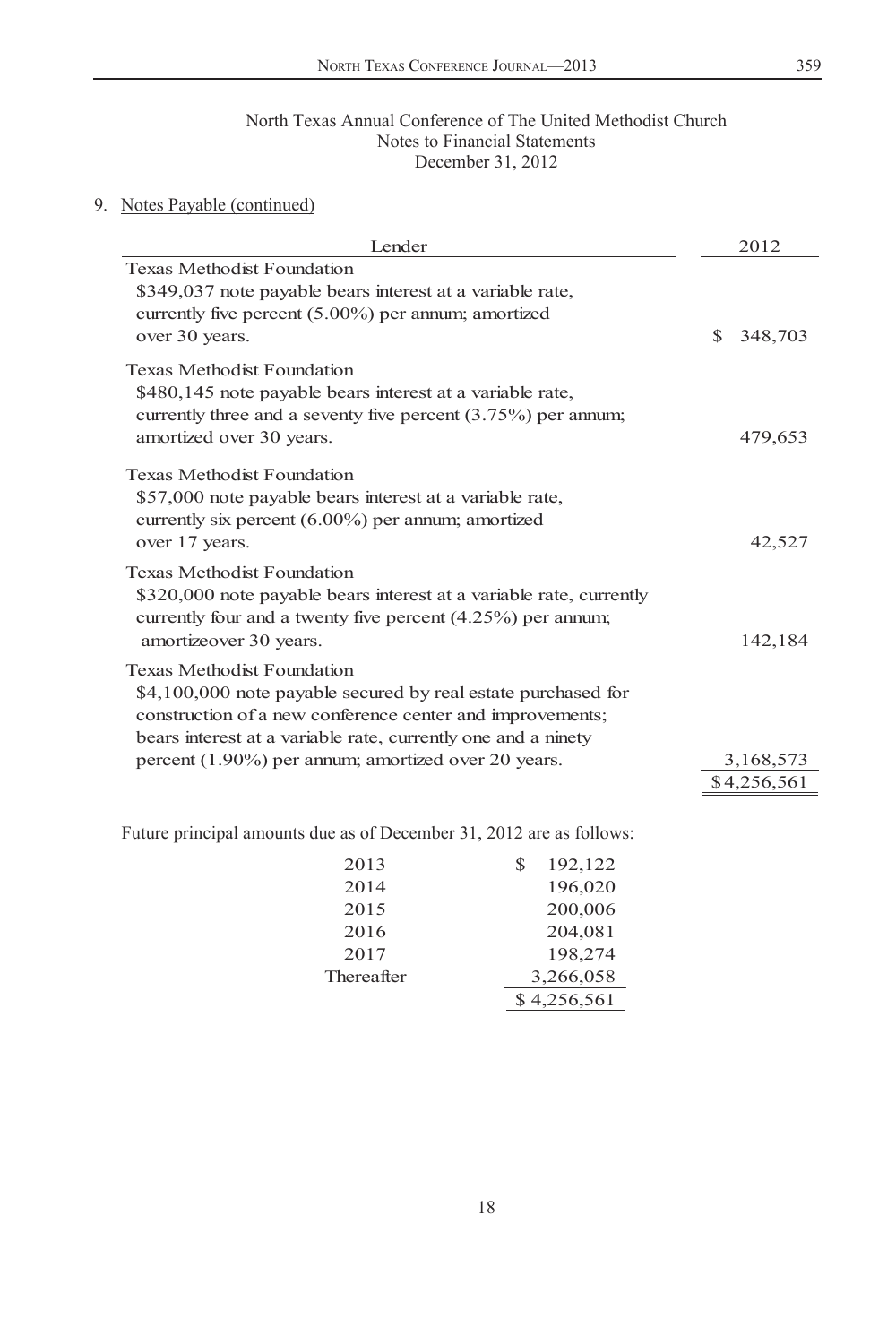## 10. Contingencies

The Conference has been named as a defendant in various legal actions involving alleged employee misconduct. Summary judgments have been issued in favor of the Conference in all but one of the cases. The Conference intends to vigorously defend the remaining case, however, as it is in the early stages of litigation no determination of the ultimate outcome can be made at this time.

## 11. Subsequent Events

Subsequent events have been evaluated through July 19, 2013, the date the financial statements were available to be issued.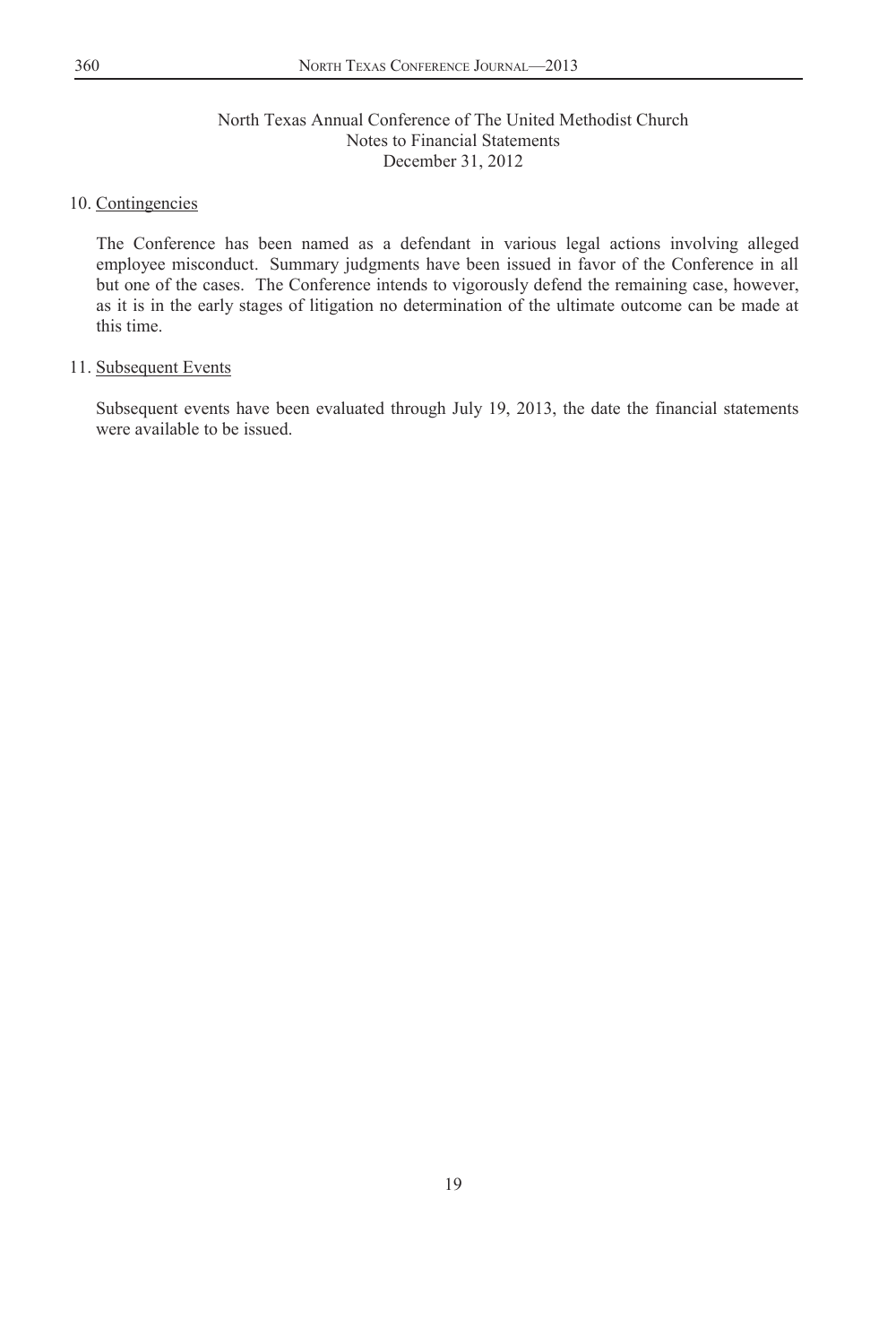# **C. C. YOUNG MEMORIAL HOME**

C. C. Young has just celebrated its 90th anniversary year!

Chartered in 1922, C. C. Young's humble beginnings were the vision and mission of Reverend Christopher Conley Young who was the pastor at Tyler Street Methodist church in Dallas. Reverend Young finished his sermon one Sunday, stepped down to greet new members and met an elderly woman of 85, who had no money, no relatives, and no place to go, asked for his help in finding her a place to live. Reverend Young was so moved by her plight that he resigned his pastorate with the blessing of the North Texas Conference. For the next five years, he undertook the task of establishing a home for aged women by raising funds and raising interest in building a place for aging women in need. The Conference was so moved by his unwavering dedication to this cause that they carried out his plans and changed the name to the C. C. Young Memorial Home, the first Methodist facility for the elderly in Texas.

Since its charter in 1922, C. C. Young has seen many changes and has evolved into a premier retirement community offering a constellation of services to older men and women in the Dallas community. Even with all the change that each year brings, C. C. Young continues its mission to work with others to transform complementary service responses to the aged. Through collaboration, C. C. Young works to intensify and broaden the programs and services so that each individual may flourish in *body*, mind and spirit.

The current location on a 20-acre wooded campus across from beautiful White Rock Lake continues to transform. Most recently, the opening of the newest residential living building, The Overlook, has changed the landscape of the C. C. Young campus. Census performance has exceeded bond holders' expectations and requirements and C. C. Young is a very near sustainable ongoing residency. The focal point of the campus is now the Central Park, right in front of The Overlook, which houses a water fountain purchased with funds donated by Asbury resident, William Huber, and a meditation labyrinth built with generous donations from the Charles C. Blaylock Memorial Fund. In 2013, we anticipate installation of a one-of-a-kind memorial walk where residents and family members will be able to remember and honor their loved ones by purchasing engraved bricks for the walkway. Most recently, another generous donation from Nancy Ann and Ray Hunt will provide funding for a stone water feature in the Central Park. All combined, the campus is alive and well, ebbing and flowing with today's changing world.

In trying to meet today's ever-changing economic climate and the demand of the current marketplace, C. C. Young is looking toward the future to stay relevant. In today's world, senior residents and their families expect to be supported by technology and to keep current with new trends in the marketplace. As such, C. C. Young has upgraded our technology platform as follows:

- Answers on Demand Clinical and Financial Enterprise System, which integrates all facets of the organization and is Electronic Health Record compliant.
- A Cisco VOIP phone system supports both residents and employees.
- Campus-wide Wi-Fi.
- Cisco network infrastructure.
- Laserfiche document management.

In 2012, C. C. Young hosted many special events on and off campus. Here are a very few examples:

• A fundraiser: The Celebrate Age Dinner at Hunt Oil honoring Dr. Don R. Benton. Dr. Benton continues to be an inspiration to the staff and residents of C. C. Young. He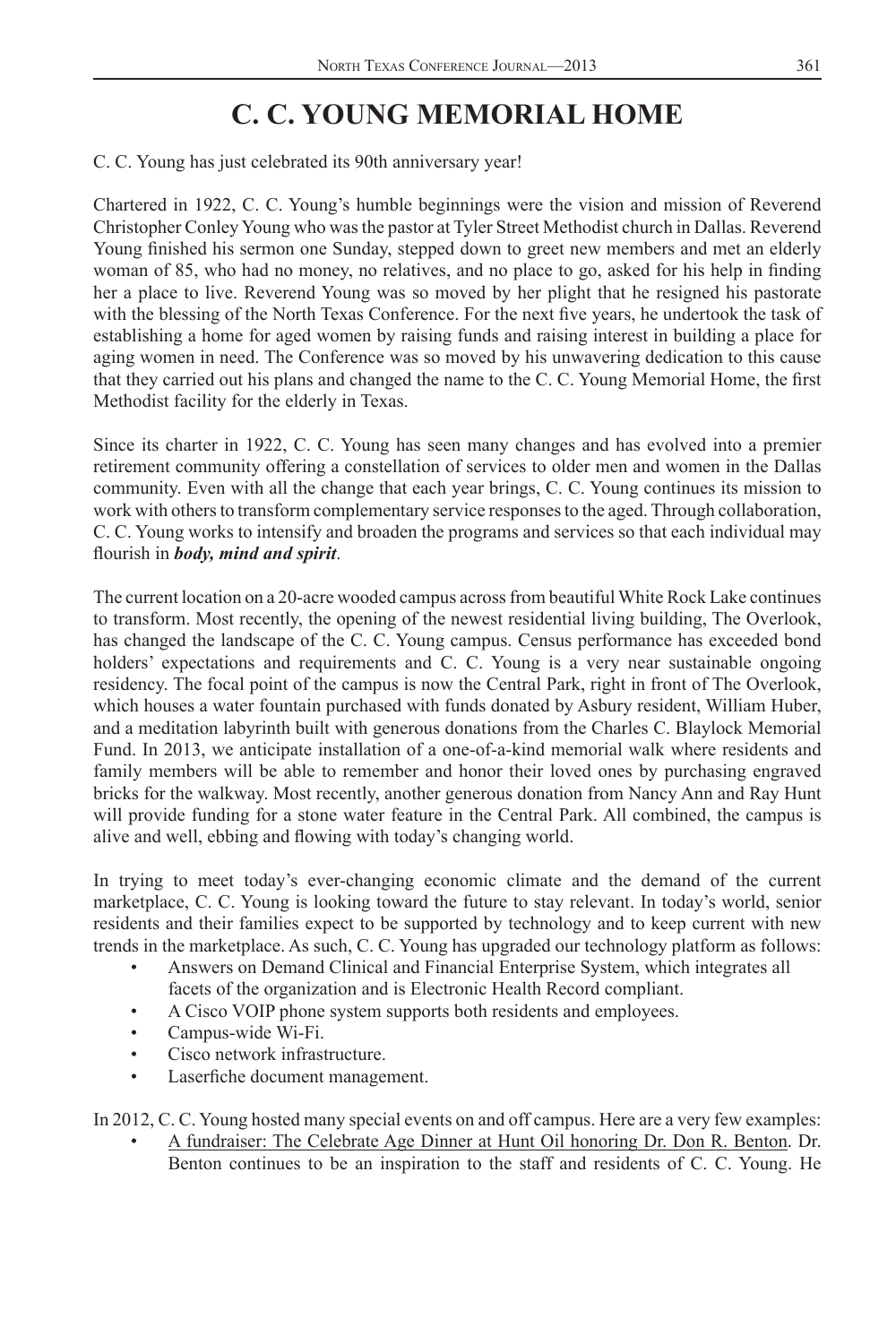currently holds the position of Director of Pastoral Care and he is the Chairman of the Body, Mind and Spirit Foundation Board. His sense of community and his passion for the mission and vision of Christopher Conley Young provide inspiration and support for all. All proceeds for this evening benefited our Benevolence Program which was created to support those Seniors who have outlived their financial resources.

- A fundraiser: The C. C. Young Classic Golf Tournament. This inaugural event was held at Bent Tree Country Club and featured former Dallas Cowboy, Mel Renfro. It was a glorious day with outstanding participation and support from the community and the C. C. Young sponsors. All proceeds benefited the Benevolence Program.
- A fundraiser: Wrap It Up Luncheon. This inaugural luncheon launched our Body, Mind, Spirit Connection which is a group of C. C. Young supporters banding together to support the Benevolence Program.
- The Spirit Is Ageless Art Contest: Held each year at The Point, Center for Arts and Education, last year's art contest was another successful effort with outstanding support from the residents and local community.
- Veteran's Month: C. C. Young honors and appreciates all our Veterans, many of whom are residents. Each November, our art gallery displays photos of current and former residents who served in the military. We host a Veteran's Day celebration complete with color guard and taps.

C. C. Young would like to thank the North Texas Conference of United Methodist Churches for devoting their time and talents to the residents at C. C. Young. Because of your support, our campus and programs continue to flourish.

We look forward to 2013 as we move into the next ninety years!

# **DALLAS BETHLEHEM CENTER**

## *Location, Location, Location*

The North Texas Conference of United Methodist Churches is being called to change the lives of its neighbors in South Dallas by Bishop McKee. Dallas Bethlehem Center (DBC) is located in the geographical and spiritual heart of 75215. For 67 years, DBC has been in mission to this community.

After suspending services in 2011, the restructured Board worked with local leaders to create a new strategy and vision. This vision is to impact the community with readiness tools and programs for school and life that leverage the 15,000 sq. ft. building asset, longstanding community relationship, and place of mission for United Methodists of the North Texas Conference.

Program partners were recruited as the experts in the fields most essential to changing lives in our service area of 75210 and 75215 of South Dallas. Our new program partners include:

**Child Care Group**: Early childhood education in-house for fifty-six (56) 0–3 year old infants and toddlers. CCG's Born to Learn program will encompass other families in the community with its home-visit programming and training. ( June 2013)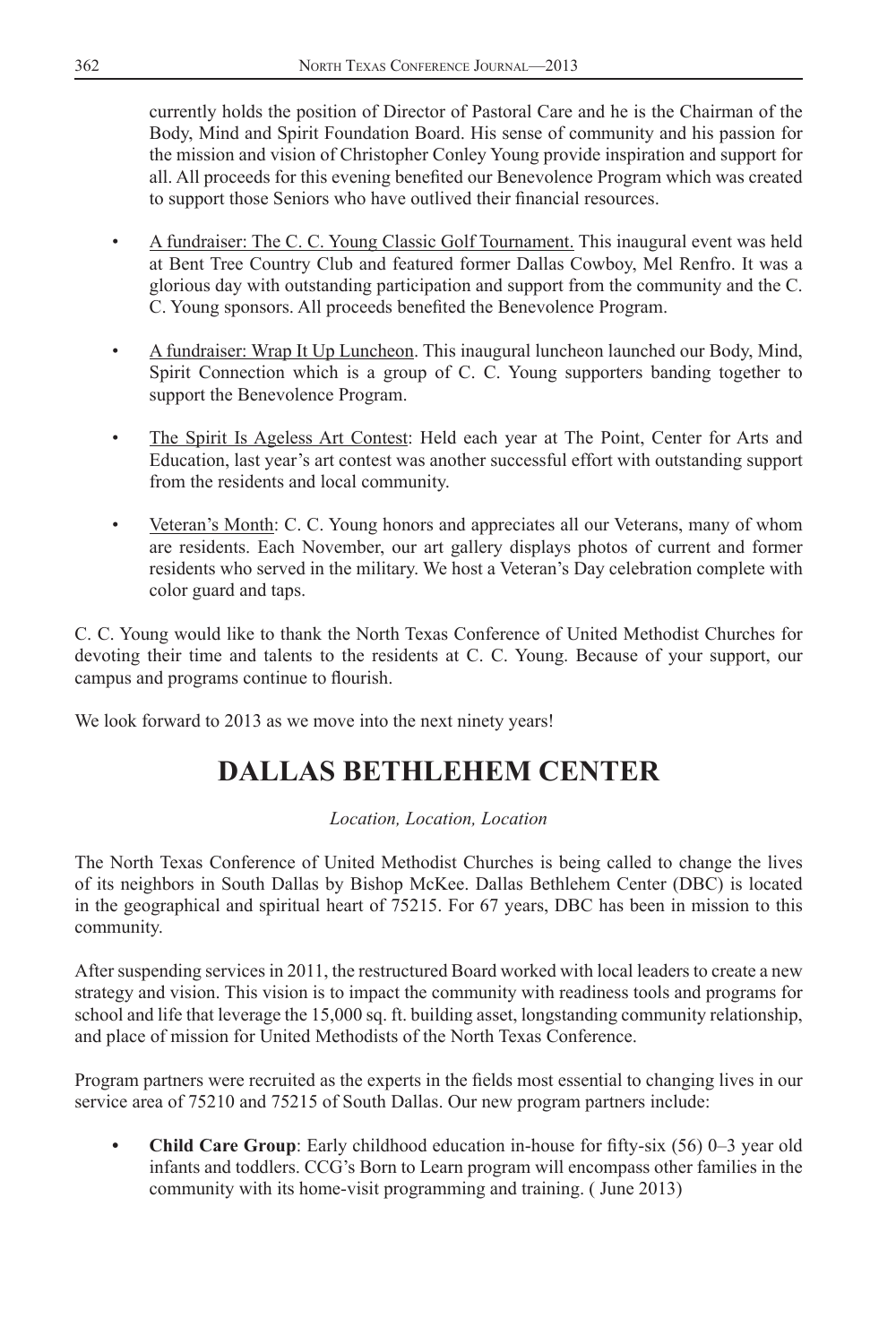- **Champions of Hope**: 1-on-1 Christ-centered mentoring with over 150 fourth graders through high school. (February 2013)
- **Community Garden**: An ancillary program to organize community members in the growing, using, and selling of produce grown at DBC or in their own yards. (Spring 2013)
- **Zan W. Holmes, Jr. Community Life Center**: In conjunction with St. Luke "Community" United Methodist Church, a Back to Work program of the Texas Workforce Commission to offer ESL, GED, Adult education, Microsoft training as classes form; Methodism Bread Basket distribution site; Boy Scout Troup leadership.
- **Dallas Police Athletic League (PAL)**: A youth crime prevention program that utilizes educational, athletic and recreational activities to create trust and understanding between police officers and youth. (active)
- **Community Partners**: A volunteer driven program in DBC's computer lab to help neighbors access State of Texas resources they are eligible to receive.

By leveraging partnerships and volunteers, DBC has reduced its staff from 11 to 3, now focused on program partners, facility upkeep, volunteers and UMC/UMW relationships. DBC has made it a top priority to be the "base-camp" for United Methodists seeking to positively impact South Dallas.

For information about how your church can become a covenant partner with DBC, call Fran Lobpries, Executive Director at 214.428.5171 or email to admin@DallasBethlehemCenter.org

# **GOLDEN CROSS**

**Mission Statement:** *"Golden Cross is a faith-based program of Methodist Health System and the North Texas Conference of the United Methodist Church. Its purpose is to provide health care to persons who cannot afford it."* (Revised, November 2005) The mission of Golden Cross is to revolutionize the delivery of health care for the neediest members of the North Texas community.

**Background:** As a division of Methodist Health System Foundation, Golden Cross is a unique mission and ministry. It was started in 1921 by a men's Sunday school class at First United Methodist Church in Dallas, Texas. This group of citizens and community leaders saw the need in Dallas to provide healthcare for those who could not afford it—in 1921 there was no Medicare or Medicaid. These men were Christian revolutionaries—they wanted to make a difference. They saw the potential for outreach and the growth of their vision if each member of each Methodist congregation would give one dollar per year to Golden Cross.

Golden Cross does not own any real estate or other physical assets. It is a program-based ministry that provides healthcare delivery to those who are indigent, uninsured, and underserved.

**Benefits for North Texas Conference:** For over 90 years, Golden Cross has been a powerful ministry at Methodist Dallas Medical Center, serving the entire North Texas Conference. Founders of the Golden Cross ministry united the North Texas Conference and Methodist Dallas Medical Center in a partnership dedicated to providing free medical care. Golden Cross brings together Methodist congregations, dedicated physicians, and caring individuals to provide medical care for those in need.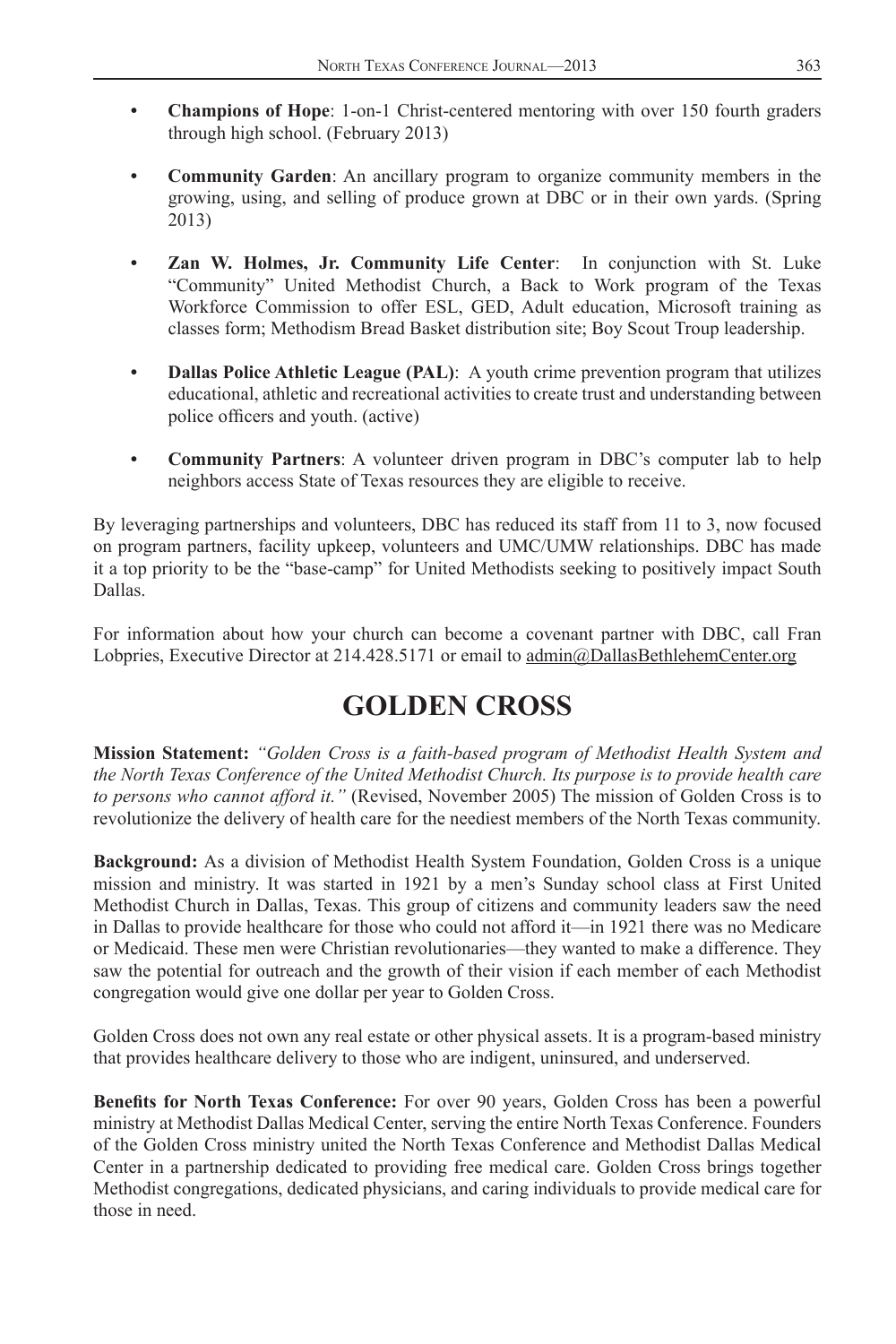Guided by the original mission of health care ministry, the Board of the Golden Cross Division of Methodist Health System Foundation is charged with governing and directing the outreach of Golden Cross. The Golden Cross Board is comprised of dedicated clergy and lay members of congregations throughout the North Texas Conference.

**Expansion of Golden Cross Ministry:** As the needs of the community have changed in recent years, so, too, has the Golden Cross ministry. Through resourceful initiatives, administered primarily through the Golden Cross Academic Clinic of Methodist Dallas Medical Center, the program has expanded to serve thousands of North Texas residents.

**Med Assist:** In 2006 the Golden Cross Board agreed to allocate all available investment income to the development of a prescription medication program—called MedAssist—which provides qualified patients with medications at no cost.

The MedAssist program, administered by healthcare professionals funded through Golden Cross, provided significant services to its patients in 2012:

- Golden Cross funds were used to purchase prescriptions for 191 patients at a cost of \$25,437.
- Through the MedAssist program, 1,262 prescriptions were written for free medications provided by pharmaceutical companies at no cost. The retail pharmacy market value of these free medications is \$553,846.
- Golden Cross funded 997 supplies and devices given to patients to assist with the management of chronic illnesses. Supplies include glucometers, diabetes test strips, blood pressure cuffs, and syringes.
- The Golden Cross social worker provided 347 referrals to patients for services not offered at the Golden Cross Academic Clinic. These services include home health services, referrals for social services, assistance with durable medical equipment, and food assistance.

Golden Cross also provides social services, nutrition services, and education programs to help patients remain well and active in the workplace and the community. Short-term counseling services are provided as needed to help patients learn better ways to cope with chronic illness.

**Oversight:** The Golden Cross Board reviews its program support annually in order to determine highest priority and best use of available funds. The Board takes seriously its responsibility to successfully manage the sacred trust of donors. Golden Cross needs the support of the entire North Texas Conference to realize its mission. Each church is encouraged to maintain or commit to a pledge of one dollar (\$1.00) per member per year.

**The Future:** The goal and mission of Golden Cross is to grow and strengthen its ministries in the visionary spirit of its founders. Exciting cooperative opportunities to expand the capabilities of the Golden Cross ministry into underserved geographic areas of the North Texas Conference are in development.

**Call for More Information:** To access these services, please call the Golden Cross Academic Clinic at 214-947-6700. To donate, or for more information, please visit Foundation. MethodistHealthSystem.org/Golden-Cross.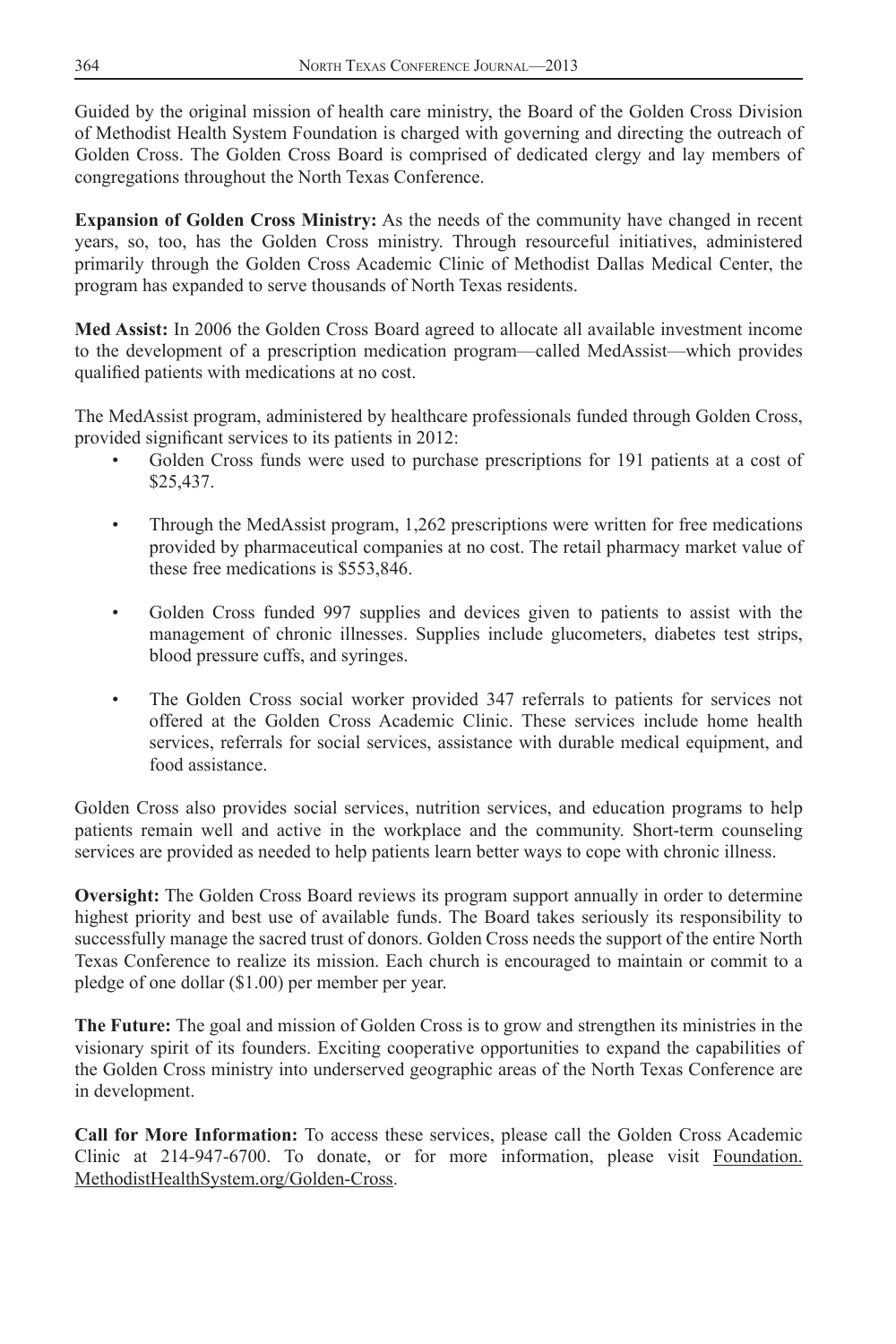The mission of Golden Cross answers the call of Christ, "Heal the sick…Freely you have received; freely give" (Matthew 10:8). Through the prayers and generous support of the North Texas Conference, Golden Cross will continue its ministry to those in need of quality health care.

Julie Yarbrough, Chair

## **North Texas Conference Commitments**

In 2012 North Texas Conference churches, Sunday school classes, UMWs and generous individuals contributed a total of \$68,114.53 to Golden Cross. The following churches met the Golden Cross founders' original goal of \$l per member per church:

| Axe Memorial United Methodist Church               | Preston Hollow United Methodist Church |
|----------------------------------------------------|----------------------------------------|
| Cockrell Hill United Methodist Church              | Salem-Kinser United Methodist Church   |
| First United Methodist Church, Denton              | St. Andrew United Methodist Church     |
| First United Methodist Church, Irving              | Tira United Methodist Church           |
| First United Methodist Church, Whitesboro          | Umphress Road United Methodist Church  |
| Forestburg United Methodist Church                 | Walnut Hill United Methodist Church    |
| Highland Park United Methodist Church              | Warren United Methodist Church         |
| Immanuel Korean Fellowship United Methodist Church |                                        |
| Lone Star United Methodist Church                  | White Rock United Methodist Church     |
|                                                    |                                        |

# **LYDIA PATTERSON INSTITUTE**

In the late 1800's a Methodist woman named Lydia Patterson answered God's call to ministry with the children of immigrant families crossing the US-Mexico border and settling in South El Paso, Texas. In October, 1913, the Methodist Church opened the doors of a school in memory of this woman, Lydia Patterson Institute. In 2013, one hundred years later, we celebrate the thousands of lives that have been touched and changed through the love of Christ and the vision of one Methodist lay woman. We rejoice in the celebration of 100 years of educating thousands of students, forming leaders for the church, breaking the cycle of poverty in countless families, and bringing Jesus Christ to generations of young men and women. Numerous activities are planned in celebration of Lydia Patterson's 100th Anniversary throughout the year, but the most thankful celebration is that of proudly claiming the definition of a true ministry of the United Methodist Church.

In the last few years, Lydia Patterson has seen the pain in the faces of students caught in the rage of drug wars, murder, and instability in their home town. Lydia Patterson has served as their safe haven in a world of violence. By the grace of God, this past year has begun to see a more peaceful neighboring city of Juarez, Mexico. In a U.S. report, Juarez has dropped from being the most dangerous city in the world to number 19 in a list of 50. El Paso, on the other hand, has once more been rated as the 3rd safest city in the country.

As a result, our enrollment is back up to 430 students with a goal of 500 for the next school year. Parents are regaining their confidence, and many are returning to work. The need to continue to help these families more than ever, is evident. The number of scholarship students increased threefold. We are grateful to the number of churches and friends that have stepped up and supported us with scholarship funds and apportionments for continued operations.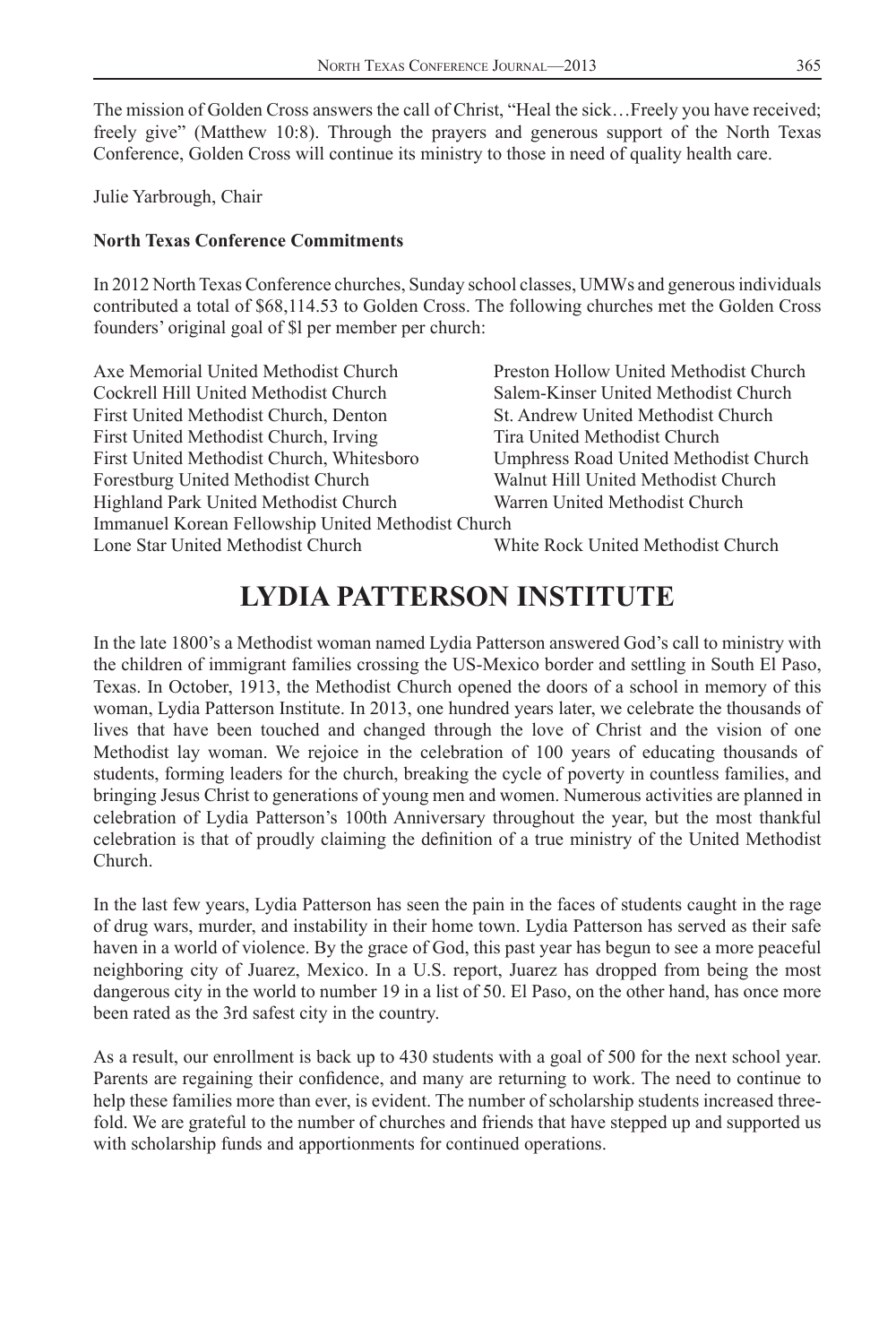Last May, we graduated 81 students, all of which are in college today. The graduating class received \$1.3 million in scholarships from United Methodist colleges and universities. Ninety-five percent of our graduating students are going to college.

In 1913, when Mr. Patterson gave \$75,000 to the Methodist church to build Lydia Patterson, he asked that boys be trained to lead the Hispanic churches springing up along the Rio Grande. The school opened its Ministerial Program. Many of the pastors leading churches in the Rio Grande Conference received their training here, including an Episcopal bishop. Today, Lydia Patterson trains young men and women through its Student Lay Ministry Program. Students serve in internships in local churches while at Lydia Patterson and while attending college. Many have chosen to pursue their calling by moving on to seminary.

Lydia Patterson is looking forward to its second 100 years. In preparation, it is engaged in a capital campaign to renovate its campus and equip it with the latest state of the art technology. Classrooms are being renovated. Student services will be enriched with a new media and research center and computer and science labs. New dining and fine arts facilities will be built, including a new chapel where students will be able to worship together.

The board of trustees has pledged its total commitment to the campaign. One-hundred percent of the faculty and staff have pledged to the campaign and students, alumni and parents are equally committed. The El Paso community has joined the South Central Jurisdiction and will be remembered as the creators of the legacy of the second one hundred years of "La Lydia".

Our appreciation goes out to every member of this conference, the Bishop and all those who join us to prepare for the next 100 years and to continue to make a difference as we change lives and form disciples for Jesus Christ for the transformation of the world.

Socorro de Anda, President

# **METHODIST CHILDREN'S HOME**

Greetings from Methodist Children's Home (MCH) and the more than 1,400 children we serve thanks to the support of our many benefactors and friends, including those from the North Texas Annual Conference. The historic partnership between MCH and United Methodist churches in Texas and New Mexico has offered hope to thousands of children, youth and families.

Our friends and benefactors can be confident that we are working to find the highest and best use of the resources entrusted to us so that MCH can continue to effectively serve children from what we call the "hard places in life." I am proud of the commitment, dedication and contributions of our staff, Board of Directors and volunteers. Our benefactors help make this work possible through their gifts, service and prayers.

I am honored to report to you that MCH continues to be in compliance with, and in many cases to be exceeding, the best practice standards established by two national accrediting organizations. MCH continues to work hard to accomplish goals produced by our strategic plan. I invite you to visit our website at www.methodistchildrenshome.org to view our five-year strategic plan or call MCH at (800) 853-1272 to have a copy mailed for your review. The priorities and goals of our strategic plan enable our ministry to explore ways to increase our impact on children and families across Texas and New Mexico.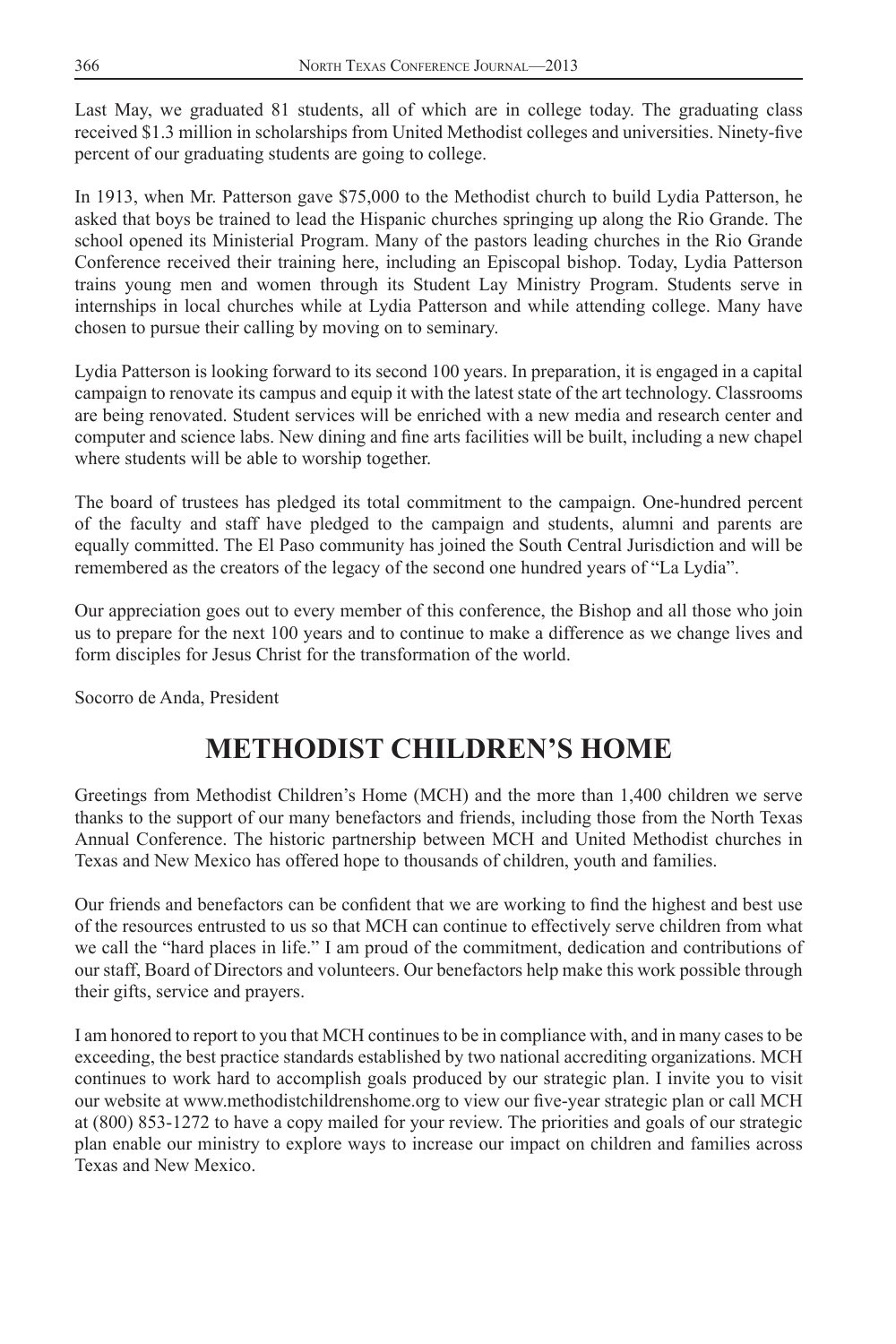Guided by our core values of Christian Principles, Relationships, Responsibility, Growth, Service and Hope, MCH is committed to providing the services, programs and talented individuals needed to positively impact the lives of the young people in our care. This is happening every day through residential programs in Waco and Waxahachie and at our Boys Ranch, as well as through our Family Outreach office in Dallas and recent partnership with Oak Cliff United Methodist Church.

Our recent collaboration with Texas Christian University's Institute of Child Development continues to place MCH on the cutting edge of childcare as we learn new ways to serve children who have experienced trauma. These proven and tested techniques are impacting children, youth and their families in positive ways. Our vision is to take what we learn and begin making it available to pastors, youth ministers and concerned family members in the local church. The lessons we are learning coupled with our commitment to offer spiritual development opportunities to all children in our care makes MCH a unique ministry of the United Methodist Church.

In addition to the accomplishments listed above, your support also empowered MCH to:

- Graduate 20 high school seniors in May 2013. Thanks to our many friends, we were able to allocate more than \$500,000 for MCH alumni to pursue a college or advanced degree, certificate at a trade school or job-related training that will help them improve their families and communities.
- Increase the impact in the Dallas area through the work of our Family Outreach Office. Staff members in our Family Outreach locations provide MCH foster care and in-home services, such as the Partnership in Parenting Program, Grandparents as Parents Program, and a new program entitled Family Solutions. Our website has a full listing of our 11 Family Outreach offices and how to contact them for assistance or answers to community and church needs.
- Expand our competitive athletics and Ag Science/FFA programs. This included the addition of a football field on our Waco campus and increased participation of young ladies from the Waco campus in FFA projects at the Boys Ranch.
- Recognize the great work of 83 staff members with employee service awards. All honorees had at least three years of service, and nine employees celebrated 20 or more years with our ministry, including one who was honored for 40 years.
- Participate in several mission trips and community service projects. These projects provided opportunities for MCH youth to show Christ's love by sharing their time and talents to help meet needs across Texas.

Our achievements in the past, and those yet to come, are directly related to the men and women who give their time, talents and resources to bless our children. We are grateful to Rev. Dr. Ouida Lee of Dallas who recently completed her service on the Board of Directors, and to Mr. Scott Wallace of Dallas who currently serves on the Board. We look forward to the service of Rev. Marie Mitchell of Duncanville and Mrs. Amy Barley of Celina as new members of our Board.

These individuals, along with our other Board members, Commissioners and benefactors, enable our ministry to achieve its mission. On behalf of Methodist Children's Home, thank you for sharing our story in your churches and communities. If you would like to schedule a speaker, arrange a tour or request resources to promote an offering, contact Trey Oakley, MCH Vice President for Development, at 1111 Herring Avenue, Waco, Texas 76708 or by phone at (254) 750-1213 or (800) 853-1272. I also encourage you to visit our website to download stories, identify resources to help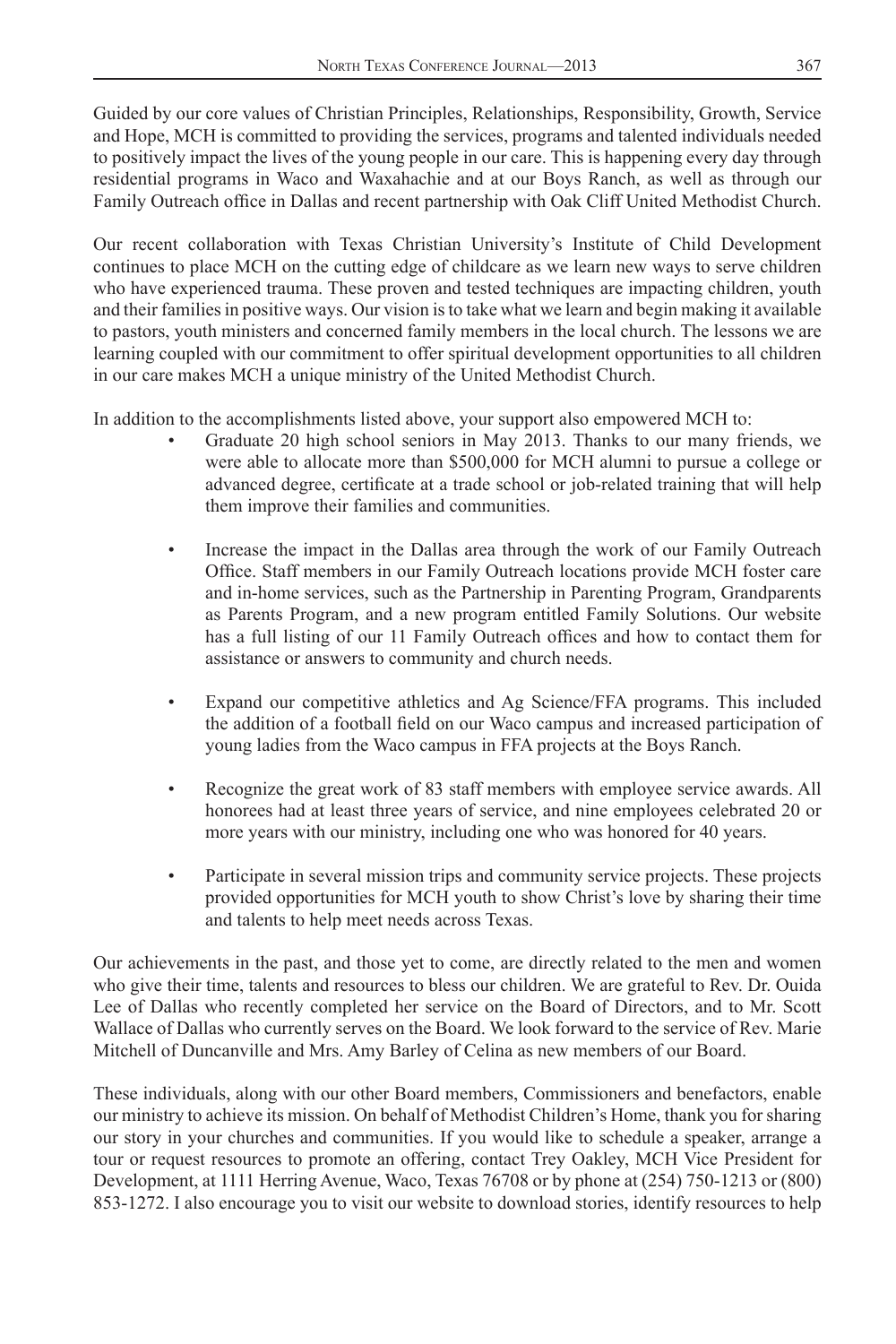educate your congregation on our ministry, and view our transparent listing of financial resources and services delivered.

Thank you for your continued trust and support of our ministry. May God bless you and Methodist Children's Home.

Tim Brown, President

# **MOUNT SEQUOYAH CONFERENCE AND RETREAT CENTER**

150 N Skyline Drive, Fayetteville, Arkansas 72701 479.443.4531 OFFICE |800.760.8126 TOLL FREE www.mountsequoyah.org

"Renewal" is the new mantra on the Mountain! Just as the United Methodist Church is taking its rightful place in the worldwide awakening of the Body of Christ so too is the Mount Sequoyah Conference and Retreat Center. The year 2012 marked the inaugural year for our transition from a facility that simply emphasizes Christian hospitality to a Premier United Methodist Conference and Resort Center that provides Relevant Training and Networking for United Methodist clergy and laity, *21st century Functionality and Amenities* in event and lodging facilities, a *Captivating Environment* with walking trails and botanical gardens, and *Purposeful Ownership* driving honor and esteem for our institution.

As we embrace God's Purpose for Mount Sequoyah in the 21st century, we continue to seek, welcome and gather visitors and guests from every generation, race, gender and religion. On the Mountain our guests enjoy an environment where they are both functionally and spiritually connect with God and nature. They come to Mount Sequoyah for lodging, business meetings, educational events, family reunions, weddings, recreation and spiritual growth. The 13,000 guests we served in our United Methodist Environment in 2012 included College Students, United Methodists, Corporate Leaders, Veterans, University Parents, Bikers, Educators and Families. Every guest, without exception, is surrounded by the icons and spiritual disciplines of our faith and with the hospitality we extend, they are introduced to United Methodist's practices and principles, most notably John Wesley's three simple rules…Do No Harm. Do Good. Stay in Love With God.

Mount Sequoyah Center ended the year with a substantial net income for the first time since 2006 and we want to thank the North Texas Conference for the part you are playing in our success. In addition to the apportionments you offered, United Methodist utilization of the facilities provided \$170,000 of our \$1.5M revenue in 2012 with \$7,000 coming directly from the Texas Conferences from such groups as Memorial Drive UMC and Texas participants in Small Church Institute. Finally, the state of Texas provided another \$18,000 from 3 university groups, 1 veteran, and 70 university parents. And that's not all. The North Texas Conference is also providing us with tremendous leadership and council from Reverend Eric Folkerth and Bishop Max Whitfield who are active, contributing members of the Mount Sequoyah Board of Trustees.

For many years the Texas Conferences have sent tremendous volunteers to Mount Sequoyah bringing time, energy and a plethora of skills to groom and maintain the Mountain. We are eternally thankful for all you have done and want to impress upon you that if you haven't been to the Mountain lately (or ever), now's the time to engage. With a recently approved \$300,000 matching grant from The United Methodist Foundation of Arkansas, our fundraising efforts have begun and we are moving forward to repurpose and renew the Mountain. The new vision for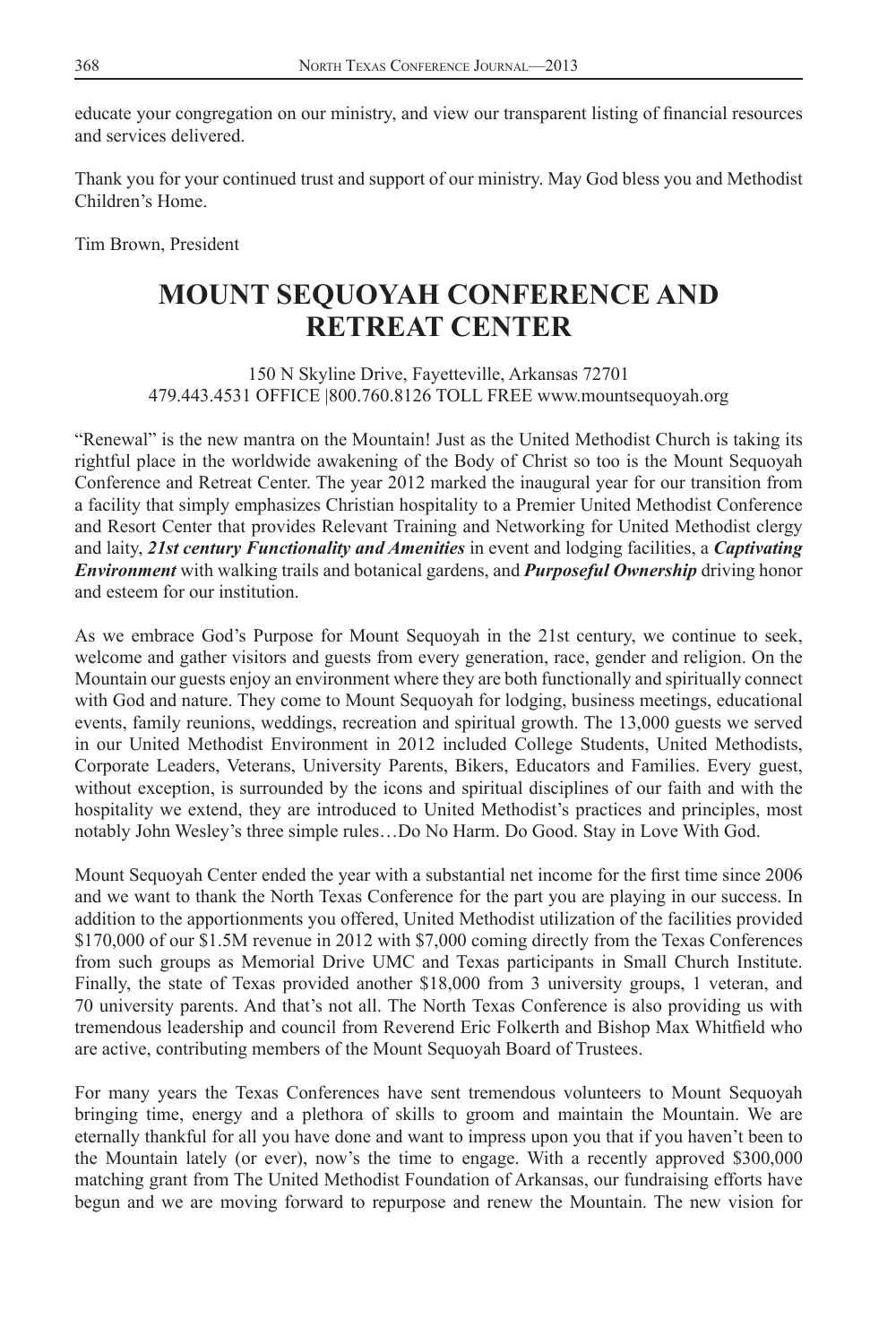Mount Sequoyah is real and achievable and you will want to be a part of reclaiming the Texas ownership in this phenomenal institution.

# **PERKINS SCHOOL OF THEOLOGY**

## SOUTHERN METHODIST UNIVERSITY

Perkins received positive evaluations from all three of our accrediting bodies during the past year: The Association of Theological Schools, Southern Association of Colleges and Schools, and University Senate of The United Methodist Church.

New faculty and staff members are strengthening our mission of preparing women and men for faithful leadership in Christian ministry. D. Max Whitfield was named Bishop in Residence for 2012–2016 while Dr. Brad R. Braxton joined our faculty as Lois Craddock Perkins Professor of Homiletics and Dr. James Kang Hoon Lee joined our faculty as assistant professor of the History of Early Christianity. Dr. Arlene Sánchez Walsh, associate professor in the Graduate School of Theology at Azusa Pacific University, was 2012-2013 visiting professor. Dr. Mark W. Stamm, Christian Worship, and Dr. Rebekah Miles, Ethics and Practical Theology, were promoted to full professor. Rev. Connie Nelson was selected as director of Public Affairs and Alumni Relations, and Dr. Rebecca Frank Bruff became director of our Center for Religious Leadership. Dr. Ruben Habito, professor of World Religions and Spirituality, was named Interim Coordinator of the Spiritual Formation and Spiritual Direction programs, an administrative transition shifting these important responsibilities to a highly qualified full-time faculty member. Searches for new faculty members in the fields of History of Christianity and Christian Theology have resulted in candidates with exceptional promise, and we anticipate filling those positions for the start of the 2013–2014 academic year.

Our 2012 entering class has a median age of 29—the first time in nearly a decade that the median age has been under 30. Among all Perkins students, more than two-thirds are United Methodist and more than one-third are persons of color. The Doctor of Ministry program continues to grow with new cohorts of students from southern Asia taking classes in Singapore and in Dallas. Our Ph.D. program, one of only two highly rated doctoral programs among the 15 at SMU, includes two Latino Ph.D. students supported through a grant from the Luce Foundation to Perkins' Center for the Study of Latino/a Christianity and Religions.

To be sure, Perkins is not immune from the challenges faced by schools of theology and seminaries across the United States. However, we are blessed with gifted faculty and staff members, inspiring students, beautiful facilities, and vibrant ministries. We thank our many colleagues, friends, and alumni/ae across the connection for continuing generous support, including referrals of prospective students.

Grace and Peace, William B. Lawrence, Dean and Professor of American Church History

# **PROVIDENCE PLACE**

## **(Formerly Methodist Mission Home) San Antonio, Texas**

We thank you, the North Texas Annual Conference, for your partnership in the ministry of Providence Place (formerly Methodist Mission Home). Our new name reflects our expanded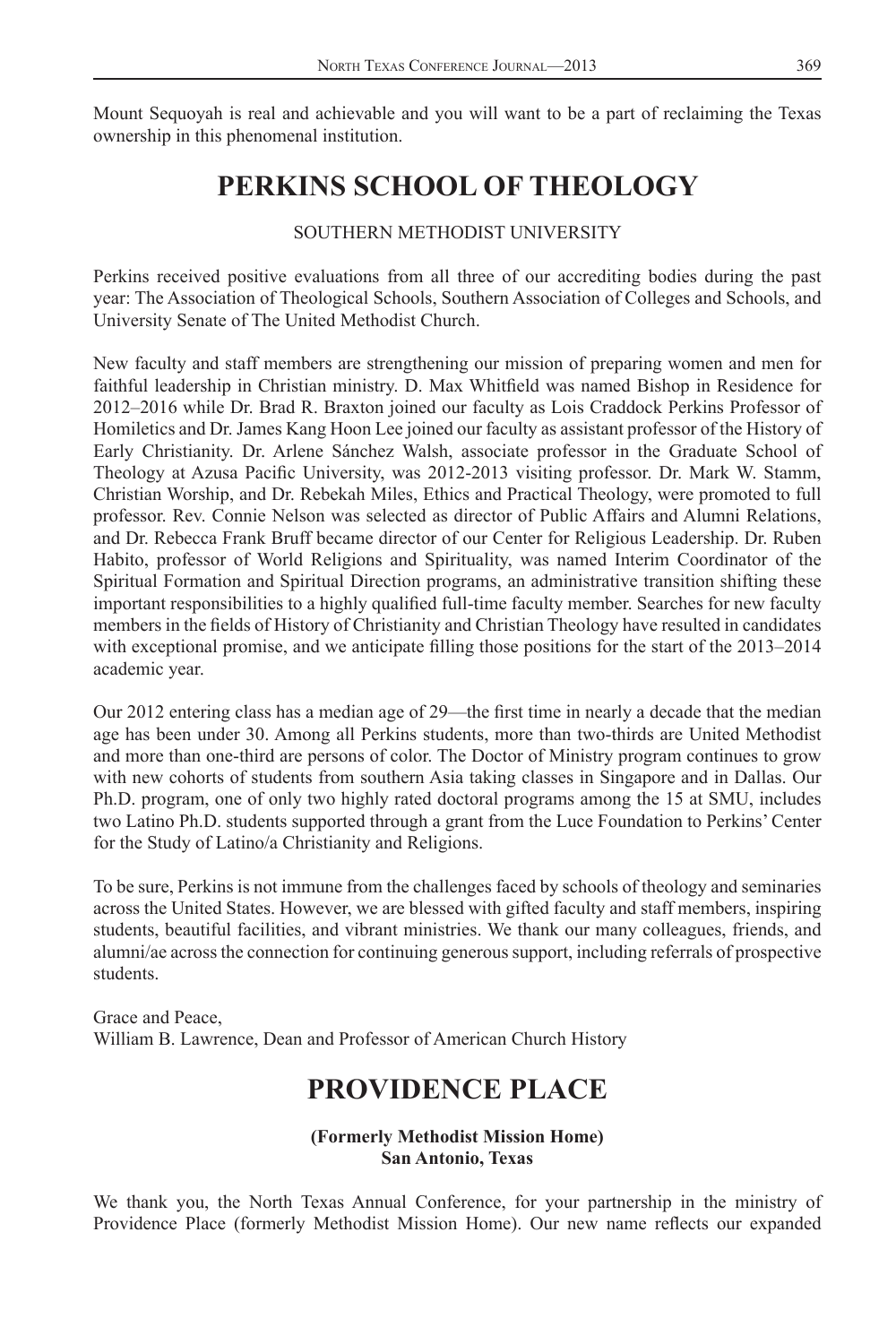mission over 118 years. Providence Place is a home for young people with disabilities learning to be independent. It is a home for young women considering adoption—we are a leader in adoption services. We are also home to an innovative family of nonprofits on one campus, sharing resources and expertise—a vibrant community, where people who have lived on the fringes and felt excluded are warmly welcomed.

# **Quick Facts**

**Founded:** 1895, San Antonio **Campus Headquarters:** 6487 Whitby, San Antonio, TX 78240 **Website:** www.provplace.org **2012 FY Budget**: \$4.1 million

## **Providence Place Ministry**

Now, to share the adoption of our new name—Providence Place. When God calls us, we need to be open to his message and listen. For 3 years, our Board has questioned the need to consider a new name to align with our expanded services and reach out to a broader segment of people in our communities across Texas. We have been seeking opportunities to appeal to younger, more diverse people in need of our services, people looking to volunteer, and people seeking to make a financial contribution.

In June 2011 Strategic Planning, the Board decided to listen to God's call and explore our options for a new brand. After selecting a brand professional, the Board Brand Committee and Leadership Brand Team developed consensus about a brand character statement that clearly defined our values, attributes and services. From this, the brand professionals identified about 70 names, winnowed down to 25, and ultimately presented 5 finalists for consideration by the Board and Leadership Team. These 5 names, plus Methodist Mission Home, were emailed in a research survey to test approval scores. Many of you likely participated in our survey.

The research results were presented to our Board in June 2012 with the recommendation for our new name. Providence Place received the majority of votes from a variety of audiences, and the Board unanimously approved the adoption of our new name, Providence Place, for rollout on March 1, 2013.

As the Board and Leadership Team celebrate our decision, we recognize our ongoing commitment to communicate openly and clearly. In our 118 year history, we have been called to meet the changing needs of God's people. Since 1895, our name has transitioned 7 times. We acknowledge this decision has challenged us to step outside our comfort zone. Yet, in reflection on our heritage and history—God led Madame Volino to be a disciple and transform her brothel into the San Antonio Rescue Mission. Once again, God has given us a new name!

We will always be grateful for our Methodist foundation and we thank you for your open hearts, open minds and generous contributions that enable Providence Place to continue Giving God's Children a Faith, a Family, a Future.

## **How We Can Help YOU Serve Your Neighbors?**

• Adoption counseling for birth parents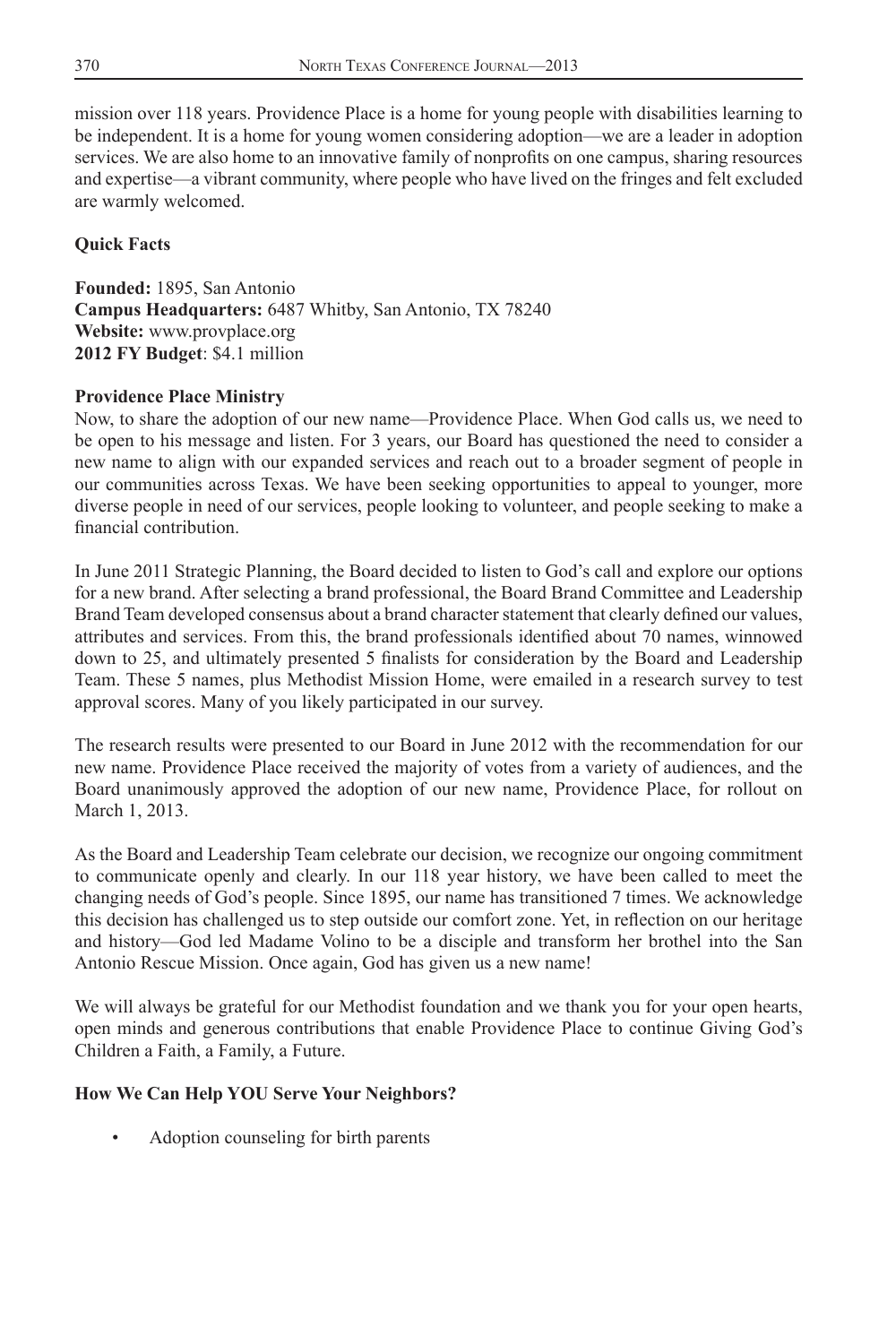- Counseling for adoptive families considering domestic, international or older child adoptions
- Post Adoption Services—Search/Reunion, Medical Information
- Guidance in developing a Walk With Jesus (an Emmaus-like experience for adults with special needs)
- Transition planning for families and youth with special needs ages 16 and older
- Training on adoption for teens and professionals who work with at-risk youth

# **How YOU Can Help Providence Place Serve Our Neighbors**

- Providence Place does not receive apportionments. Support our Annual Church Offering in your church by designating one Sunday to help promote our ministry. We provide brochures and envelopes at your request.
- Make a gift without writing a check. Remember Providence Place in your Will or Charitable Estate Plan. Contact Development Office  $\omega$  210-696-2410 for more information.
- Volunteer as a Providence Place Ambassador to assist us with outreach in your church and community. Contact Development Coordinator for details @ 210-696-2410
- Visit us on Facebook and Twitter www.facebook.com/provplaceofficial and www.twitter.com/provplace and "like us" and spread the good news.
- Pray that we may continue Giving God's Children a Faith, a Family a Future.

Please accept our sincere appreciation to Bishop Michael McKee and the members of the North Texas Annual Conference for your continued generosity toward our ministry.

**Providence Place Directors from the North Texas Annual Conference:** Dr. William J. Bryan, Dr. Tom Hudspeth, Rev. Katherine Lyle, Louise Taylor, Dr. Joan Gray LaBarr.

Jennifer Sample, President & CEO Kent Leighton, Chair, Board of Directors

Oklahoma City, OK 73106  $\overline{S}$  Exercises  $\overline{S}$  Kansas City, MO 64127

#### Oklahoma City University **SUIT FULL SCHOOL** Kansas City Campus 2501 North Blackwelder  $\mathbf{a}$   $\mathbf{f}$   $\mathbf{h}$  $\mathbf{a}$  $\mathbf{a}$  $\mathbf{v}$  5123 East Truman Road **Saint Paul School of Theology**

## **www.spst.edu**

Saint Paul School of Theology is a seminary of the United Methodist Church that educates leaders to make disciples for Jesus Christ, renew the Church, and transform the world. We are one institution with two campuses, in Kansas City and in Oklahoma City.

During the 2012–2013 academic year, 196 students from 12 annual conferences and 9 countries were enrolled in degree programs at Saint Paul School of Theology on both campuses. The Course of Study School at Saint Paul served 236 students at the Kansas City, Missouri, Springfield, Missouri, and Oklahoma City, Oklahoma locations.

In November 2012, the Saint Paul School of Theology Board of Trustees voted to enter into an Agreement for Building Occupancy and Commitment to Collaborate between Saint Paul School of Theology/Kansas City and the United Methodist Church of the Resurrection. The agreement concluded a period of study and represents the seminary's vision to create a nationally recognized, vibrant, innovative locus of theological education aimed at preparing leaders for congregations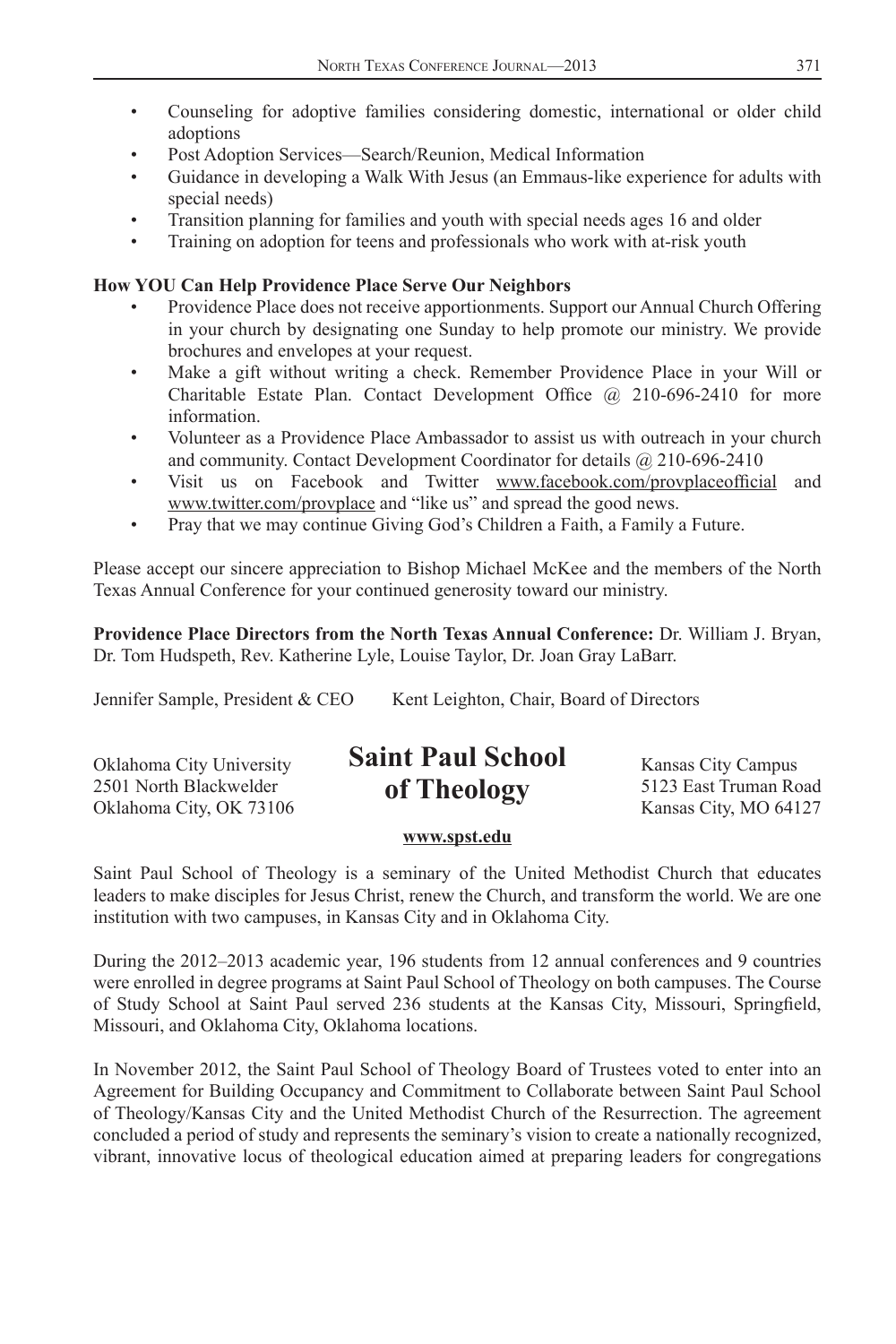and faith communities in the changing culture and emerging field of mission. It seeks to provide learning in the practice of ministry for both clergy and laity that is characterized by excellence. The Kansas City campus will move to Leawood, KS in the fall of 2013. The Oklahoma campus will remain at Oklahoma City University.

Saint Paul at OCU began its 5th year in September. Two new faculty members have been added in Oklahoma. Bishop Steven Charleston was appointed as Visiting Professor of Native American Ministries, a position funded by a grant from the Henry Luce Foundation. Dr. Stan Basler, DMin '00, joined the faculty in January 2013 as Visiting Professor of Restorative Justice and Prison Ministry.

Twenty-four master's degree students and three doctoral students graduated from the Kansas City campus in May 2012. Six master of divinity students graduated at the 2nd Commencement Convocation in Oklahoma in August 2012. The first graduates of the Seminary Lite program in Oklahoma also received certificates.

The 3rd Saint Paul Korean Doctor of Ministry cohort began this winter. This program is a partnership with Hyupsung University in Seoul, Korea.

Saint Paul School of Theology will host *A Seminary Celebration: Looking Back, Looking Forward* on April 25–26, 2013 on its Kansas City Truman Road Campus. The event will celebrate the past, present, and future of the seminary. Activities will include a retirement luncheon honoring Dr. Sondra Matthaei MRE '69, the installation of Dr. Harold Washington as Vice President of Academic Affairs and Dean, the Cleaver Lecture on Justice featuring Michelle Alexander, author of *The New Jim Crow*, a prayer breakfast, and closing worship service in Kresge Chapel.

The class of 1963 will be the 50 year honor class at the 52nd Commencement Convocation on May 17 for the Kansas City campus. Dr. Sondra Matthaei '69, retiring Professor of Christian Religious Education, will be the speaker. UMC Arkansas Bishop Gary Mueller will speak at the 3rd Commencement for the Oklahoma City campus.

The trustees, faculty, staff, and students of Saint Paul thank you for your interest, prayers and support.

# **SOUTHERN METHODIST UNIVERSITY**

This is an exciting time at SMU, as the University celebrates the centennial of its founding in 1911 by the Methodist Episcopal Church, South, and its opening in 1915. Highlights of recent and current developments follow:

- SMU's total fall 2012 enrollment was 10,893, including 6,249 undergraduates and 4,644 graduate students. Ethnic minority students made up 24.7 percent of total enrollment and 27 percent of undergraduate enrollment. A record number of 1,282 international students came from 89 foreign countries.
- SMU consistently ranks in the top one-fourth of the "best national universities" in *U.S. News & World Report* rankings. In the 2013 report, SMU ranks 58 among 280 national universities, an increase of four points from the previous year.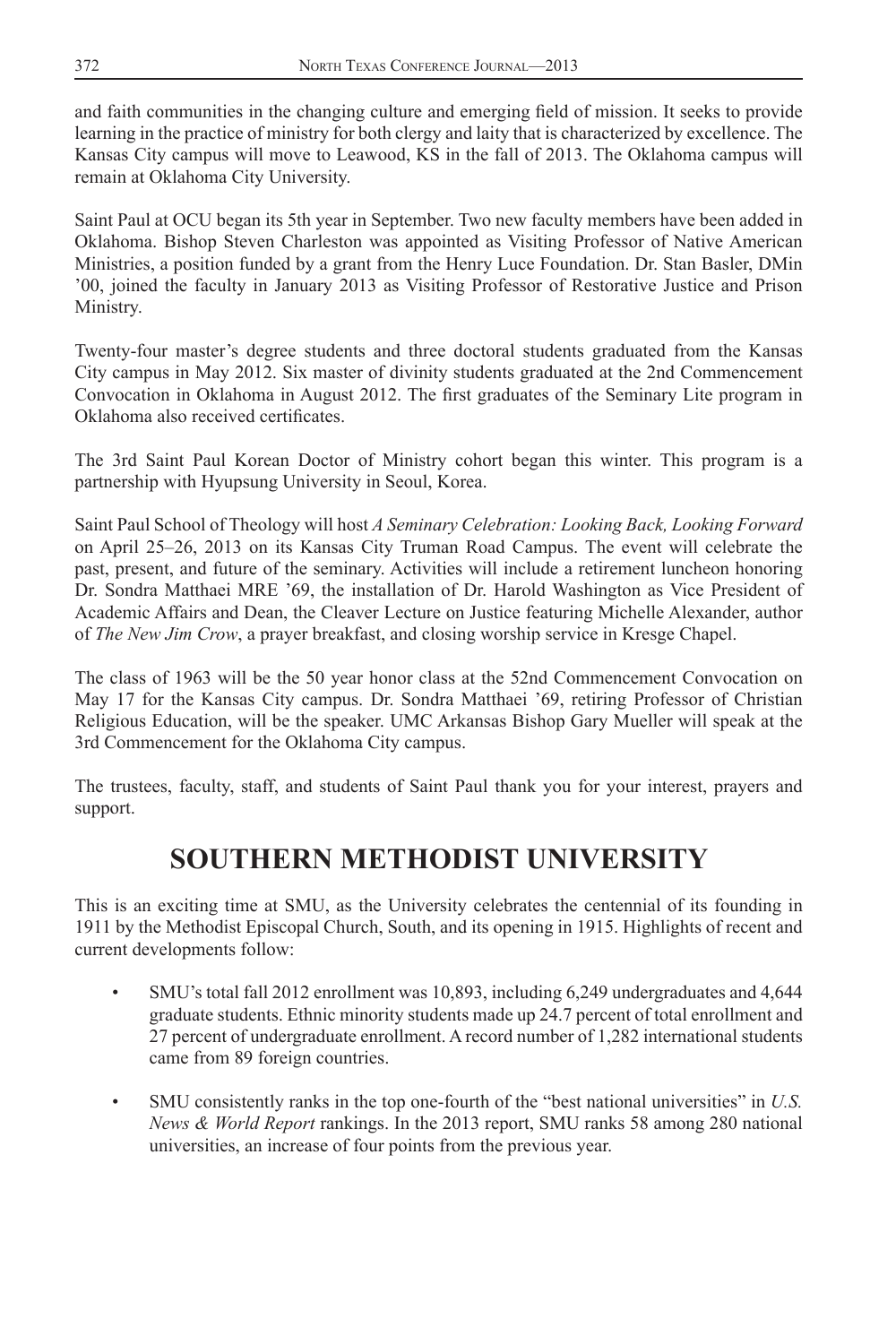- SMU's external awards for research and sponsored projects have increased significantly. During 2011–12, SMU received \$22.4 million for research and sponsored projects throughout the U.S. and worldwide on six continents.
- SMU Unbridled: The Second Century Campaign, launched in 2008, is the largest fundraising effort in the University's history, with a goal of \$750 million. At campaign midpoint in 2012, gifts totaling \$664.8 million are providing funds for 231 scholarships; 23 endowed academic positions; 17 academic program endowments, including support for two schools and one academic department; and 16 new or renovated facilities.
- SMU's Residential Commons Complex, currently under construction, includes five new residence halls and a dining facility. Completion in 2014 will enable SMU to implement a residency requirement for sophomores along with first-year students. The halls will include classrooms and faculty accommodations.
- A new general education curriculum for undergraduates, implemented in fall 2012, is designed to prepare students for the demands of an increasingly interconnected global society, with emphasis on ethics and engaged learning programs. Undergraduate students participate in scholarly research, civic engagement, professional internships and creative activity related to education goals.
- The George W. Bush Presidential Center, opening at SMU in April 2013, consists of the Library, Museum and independent Institute. The Center will be a valuable source of research materials and is already sponsoring programs for scholars, students and visitors. Current Bush Institute programming includes a leadership development program for Egyptian women.
- Thomas B. Fomby, professor of economics in Dedman College of Humanities and Sciences, and Marcia K. Armstrong, associate dean for master's programs in Cox School of Business, have been elected to the Economic Advisory Committee of the United Methodist General Council on Finance and Administration.

SMU treasures its Methodist heritage, and we ask for your continued prayers and support.

R. Gerald Turner, President Southern Methodist University

# **SOUTHWESTERN UNIVERSITY,**

# TEXAS' FIRST INSTITUTION OF HIGHER LEARNING

The 2012–2013 academic year marks my last year to serve as president of Southwestern University. In February 2013, we announced the appointment of Dr. Edward B. Burger to be the 15th president of Southwestern University. Dr. Burger is currently the Francis Christopher Oakley Third Century Professor of Mathematics at Williams College and has a national reputation for educational innovation and leadership. He will assume the presidency of Southwestern July 1.

The Southwestern University Board of Trustees also is under new leadership, with the appointment in 2012 of Dr. Robert W. Karr, a former pharmaceutical company executive and biotechnology entrepreneur, to serve as chair. He succeeds Merriman Morton, an Austin banker and Southwestern graduate who served as board chair from 2006–2012. Dr. Karr graduated from Southwestern in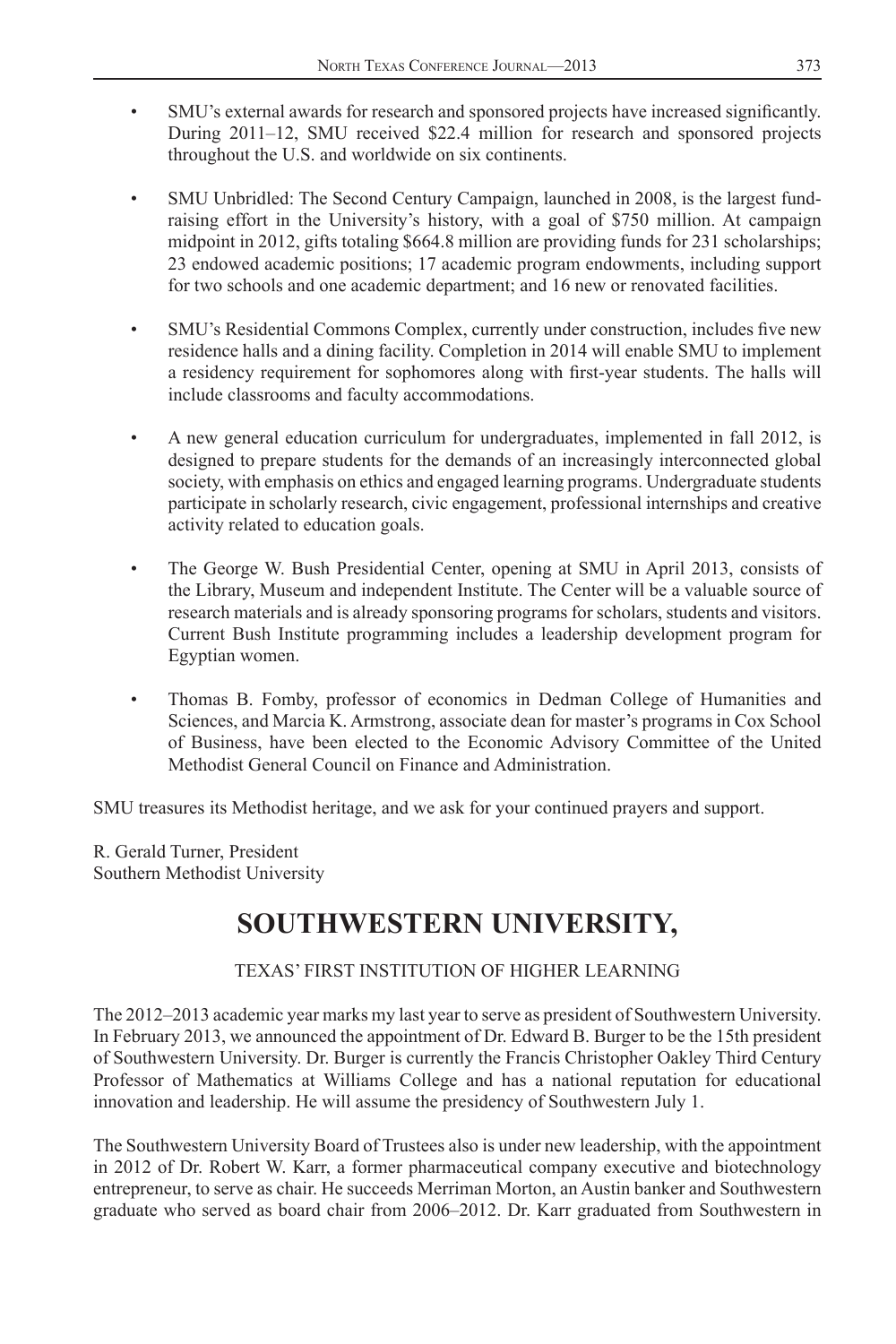1971 with a degree in biology and received his medical degree from The University of Texas Medical Branch in Galveston.

It has been a privilege for me to serve as president of my alma mater for the past 13 years. As I wrap up my tenure at Southwestern, I am focused on two goals: bringing *Thinking Ahead: The Southwestern Campaign* to a successful conclusion and having Southwestern's accreditation reaffirmed by the Southern Association of Colleges and Schools Commission on Colleges.

The *Thinking Ahead* campaign was launched publicly in April 2006 with an initial goal of \$125 million to support initiatives for students, faculty, diversity enrichment, and enhancing the living/ learning environment on campus. In October 2012, our Board of Trustees voted to extend the campaign until June 2015 and increase the campaign goal to \$150 million to include \$24 million for a new science center.

As of February 2013, the campaign had raised more than \$141 million. The 2011-2012 fiscal year was the third best fundraising year ever in Southwestern's history, with gifts and pledges totaling nearly \$19 million.

Thanks to a recent \$1 million challenge grant from the J.E. and L.E. Mabee Foundation, we hope to have raised \$8 million for our new science center by December 2013. This will enable us to start phase one of the project sometime in late 2013 and have some much-needed new space available for the 2015–2016 academic year.

Southwestern took a major step toward the successful reaffirmation of its accreditation from the Southern Association of Colleges and Schools Commission on Colleges when it hosted a site visit for representatives from the commission in late October 2012. We were particularly excited to share with the commission the plans for our new Quality Enhancement Plan (QEP), which is a required component of the reaffirmation process. Our QEP topic of interdisciplinary teaching and learning draws upon elements of the Paideia program that Southwestern started in 2002, but unlike the original Paideia program—will be available to all students and will be at the center of Southwestern's academic program. Once the new QEP is implemented, "Paideia" will refer to this new academic experience at Southwestern that is interdisciplinary, integrative and intentional.

Beginning in the fall of 2014, new students at Southwestern will be introduced to "clusters" of courses that are organized around a theme or problem. Students will choose three of these interconnected courses to meet some of their general education requirement and serve as their "Paideia Cluster." In their junior or senior year, students will take a fourth course that is teamtaught and will be known as the "Paideia Seminar."

This fall, we will be offering pilot courses in three "clusters". One of those is entitled, Global Health. A committee of faculty, staff, and students has been meeting every other week to develop the new QEP and a director for the program is expected to be named later this year.

Southwestern must meet more than 90 principles of accreditation for reaffirmation, and we are confident that we will receive a reaffirmation of our accreditation in June 2013.

Much of 2012 was spent implementing several other new initiatives that were announced in 2011. In August 2012, Dr. Pamela McQuesten joined Southwestern as our first Chief Information Officer. Dr. McQuesten is working to integrate the operations of our A. Frank Smith Library Center and our Information Technology Services department to ensure that our students and faculty have access to the best information possible in this new digital age. Several recent grants from the Andrew W. Mellon Foundation are assisting us in this effort.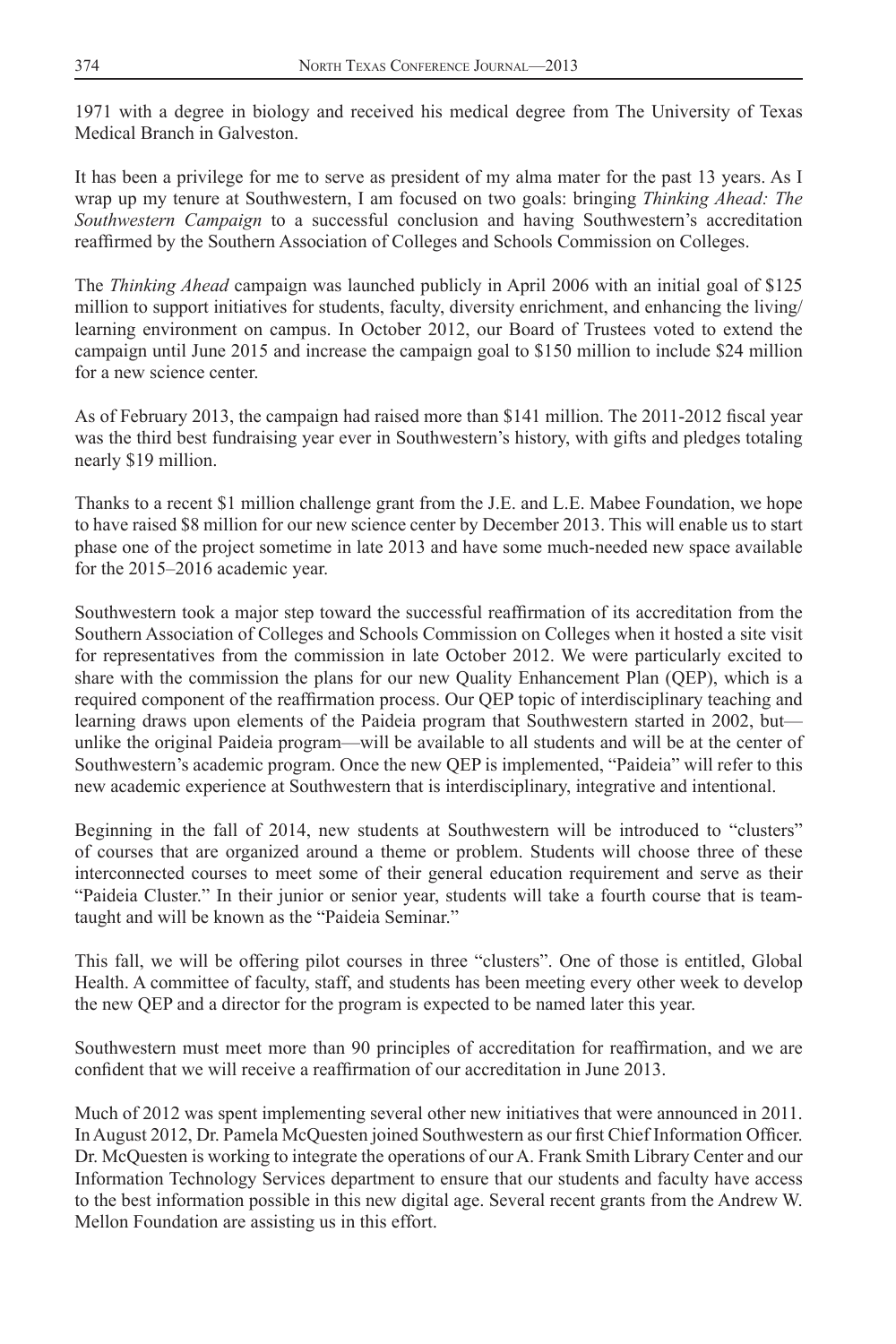In February 2012, we announced the hiring of our new head football coach, Joe Austin. Coach Austin is leading an effort to bring football back to Southwestern for the first time in more than 60 years. He has completed hiring the rest of his coaching staff and is busy recruiting students who will begin play in fall 2013. In 2012, we also hired our first varsity women's lacrosse coach, Matthew Grosso. Both these initiatives are designed to enhance our student life experience as well as increase enrollment, and we are already seeing results.

Our enrollment in Fall 2012 was the highest ever, with just over 1,400 students.

In 2012, Dave Voskuil was appointed vice president for enrollment services after having served in an interim capacity since July 2011.

In January 2013, we had the highest number ever of transfer students enrolling at Southwestern. Several of these students came to Southwestern as part of a new program being funded by the Jack Kent Cooke Foundation. The program provides support to groups of students who transfer to Southwestern from Austin Community College.

In November 2012, I announced the appointment of Dr. Michael Douglas to help us explore the possibility of a new master's degree program in translational medicine with The Methodist Hospital Research Institute in Houston. Dr. Douglas also is serving as the executive director of the Texas Life-Sciences Collaboration Center, of which Southwestern is a founding member.

### **Faculty Appointments**

We welcomed two new tenure-track faculty members for the 2012–13 academic year: Erin Crockett, assistant professor of psychology, and Valerie Renegar, associate professor of communication studies. Professor Crockett received her undergraduate degree from Southwestern in 2005 and served as a visiting professor in 2011–2012.

In March 2012, art professor Mary Visser was named to the Herman Brown Chair, one of two "rotating" Brown Chairs at Southwestern, and Eric Selbin, a professor of political science whose research focuses on theories of revolution and Latin American politics, was re-appointed to another five-year term as University Scholar.

Dirk Early, professor of economics, and Emily Niemeyer, professor of chemistry, will assume their appointments as the Hugh Roy and Lillie Cullen Chair in Economics and the Herbert and Kate Dishman Chair in Science, respectively in the 2013–14 Academic Year.

#### **Academics**

The quality of the education we provide at Southwestern was validated in May 2012, when we learned that we were one of 47 colleges nationwide selected to participate in a \$50 million science education initiative sponsored by the Howard Hughes Medical Institute. Over the next four years, we will receive \$1.3 million to transform the curriculum in all our natural science departments. Chemistry professors Emily Niemeyer and Maha Foote are the co-directors of this exciting new initiative, and a 2012 Southwestern graduate, Alexis Kropf, is serving as the program coordinator. The new "HHMI-Southwestern Inquiry Initiative" was formally launched in January 2013.

#### **Accolades**

Southwestern received numerous accolades in 2012. In August 2012, we were one of 40 colleges selected to appear in an updated version of the book *Colleges That Change Lives*. Also in August, Southwestern placed in the top 100 colleges and universities in the United States on a list of America's Top Colleges published by *Forbes* magazine and was second in Texas, behind only Rice University. The *Forbes* ranking looks at colleges the way a consumer might look at them, with an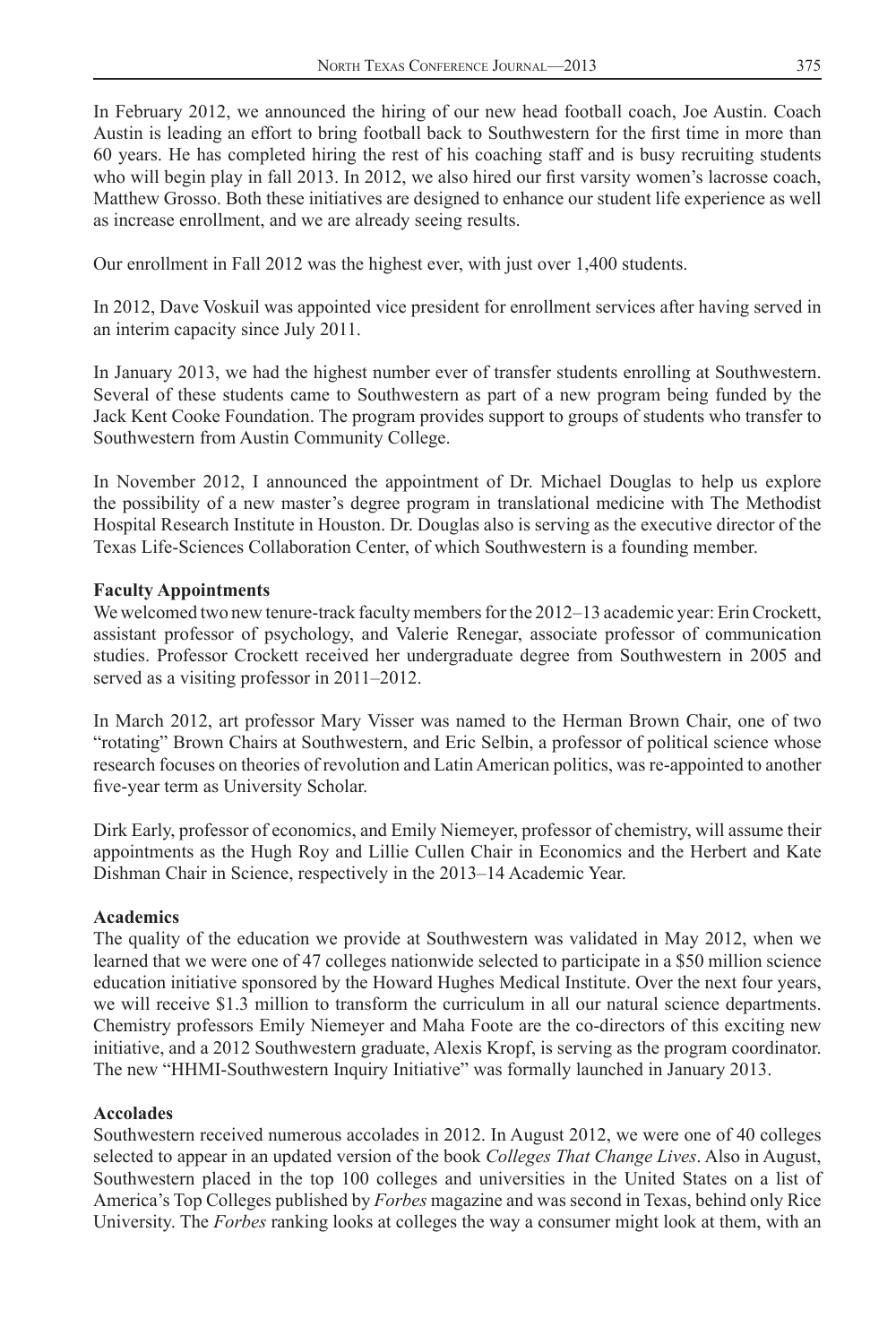emphasis on factors such as teaching quality, four-year graduation rate, success after graduation, and the amount of debt that students have when they graduate.

In September 2012, we were included in a "Road Trip" feature in *U.S. News & World Report*'s annual education issue. Southwestern also is one of the colleges profiled in the 2013 edition of the Princeton Review's flagship college guide, *The Best 377 Colleges*.

Southwestern also continues to be recognized for its involvement in the community. In 2012, one of our students was named Volunteer of the Year by the Boys & Girls Club of Georgetown for her work in revitalizing the club's garden program. One of our local City Council members thought so highly of one of our students that she appointed him to serve on a special committee being formed to consider and evaluate proposed amendments to the Georgetown City Charter. The student ended up being selected to chair the committee. Jimmy Smith, a kinesiology professor who devotes countless hours to dog rescue efforts, received our 2012 William Carrington Finch Award, which includes a \$5,000 prize.

Our Office of Civic Engagement was expanded in 2012 to include a second full-time staff person. *Washington Monthly*, which rates schools based on their contribution to the public good, ranked Southwestern 45th among liberal arts colleges in 2012.

In August 2012, Southwestern received word from the U.S. Department of Education that our Upward Bound program will be funded for another five years. This program serves 50 students from high schools in Georgetown, Jarrell, and Granger. This grant is worth \$1.25 million.

In 2012, Southwestern also began partnering with Revolution K12 to offer free or reduced-cost college prep courses for area high school students and their parents. This was just the latest in our ongoing implementation of lifelong learning initiatives.

## **Faculty Achievements**

Southwestern University faculty members also earned a variety of honors in 2012. For example:

- Five Southwestern faculty members published books in 2012: Herbert Genzmer, visiting assistant professor of German, published a novel titled The Perfect Game; Terri Johnson, assistant dean for multicultural affairs, published a book of poetry titled Never Journey Alone: Even a Strong Woman Cries; Alison Marr, assistant professor of mathematics, co-authored a new edition of a textbook titled Magic Graphs; Francis Mathieu, assistant professor of French, published a book titled The Art of Aestheticizing Precepts: Rhetorical Exemplarity in the French Early Modern Novel; and Eric Selbin, professor of political science and University Scholar, had his book titled Revolution, Rebellion, Resistance—The Power of Story published in German and Spanish.
- Shana Bernstein, associate professor of history, was one of 25 scholars selected to serve as Distinguished Lecturers for the Organization of American Historians in 2012–2013.
- Lois Ferrari, a music professor at Southwestern who also serves as music director of the Austin Civic Orchestra, was named 1st runner-up for the 2012 American Prize in Conducting-Community Orchestra Division. Fumiko Futamura, assistant professor of mathematics, received a \$69,432 grant from the National Science Foundation that will enable her to finish a textbook she is working on about projective geometry and its connection to perspective drawing.
- Mary Grace Neville, associate professor of business and holder of the John Shearn Chair in Business, received a Fulbright Award to spend the fall 2012 semester teaching at Ashesi University in Ghana.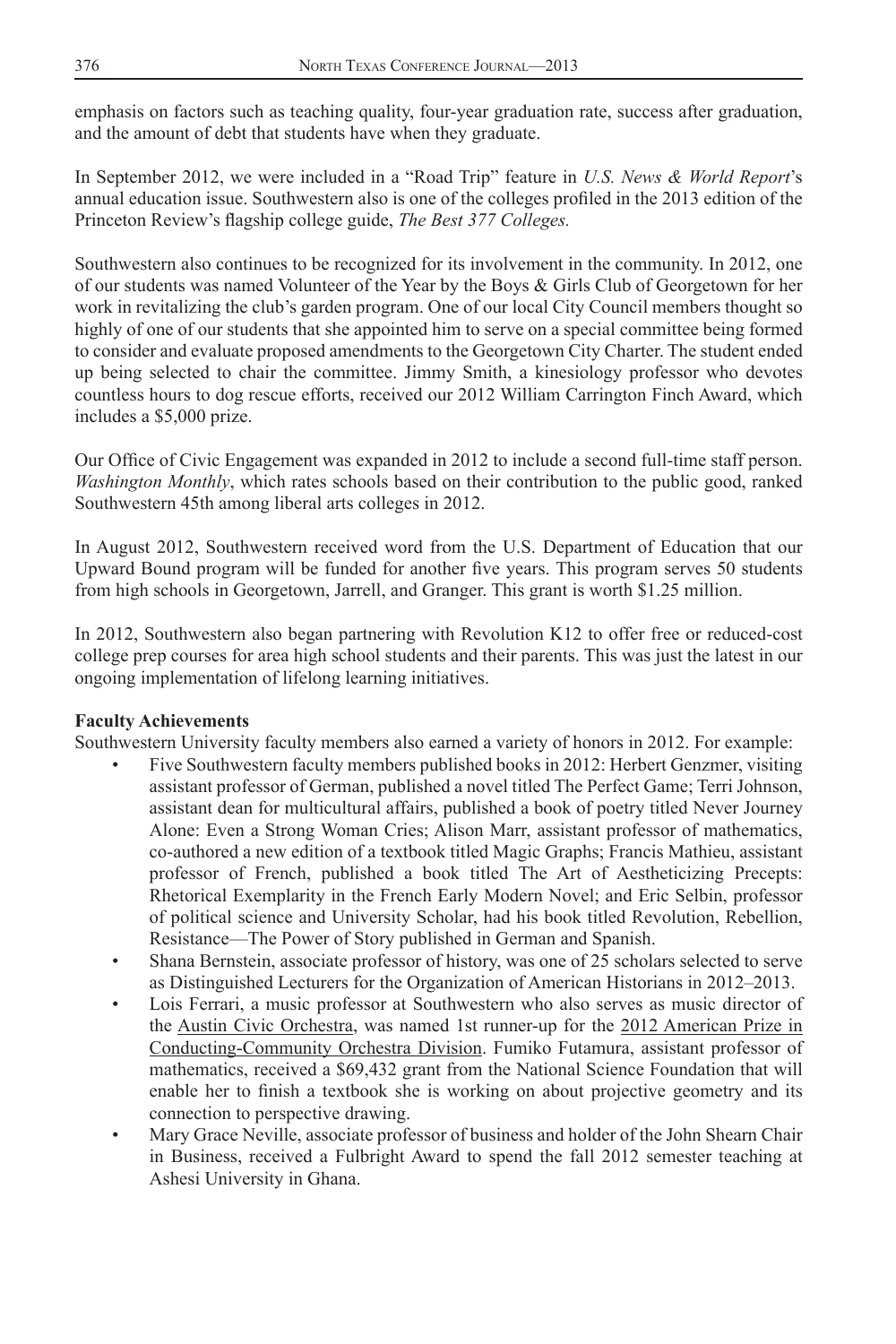- Barbara Boucher Owens, who retired from our computer science faculty in 2012, was one of six computer science educators nationwide to be named Distinguished Educators by the Association for Computing Machinery, a 100,000-member professional computing organization. The award recognizes ACM members who have achieved significant accomplishments or have made a significant impact on the field of computing, computer science, and/or information technology.
- In November 2012, five Southwestern faculty members received awards from the Sam Taylor Fellowship Fund, which provides monetary awards for the continuing education and development of full-time faculty members of United Methodist colleges and universities in Texas. Ben Pierce, a professor of biology and holder of the Lillian Nelson Pratt Chair in Biology, was selected to receive the 2012-2013 Exemplary Teaching Award from the Board of Higher Education and Ministry of the United Methodist Church.
- A paper published in 2012 found that Southwestern University was tied for second among all the institutions in the country when it comes to publishing papers about the teaching of sociology. This is due to research conducted by Ed Kain, a professor of sociology and University Scholar.

#### **Student Achievements**

Southwestern students also have earned a variety of honors in the past year. For example:

- Senior education major Kelsey Welden was one of three students selected statewide to receive a scholarship from the Texas Association of School Personnel Administrators (TASPA) for the 2012-2013 school year. The scholarship honors the best teacher candidates in the state. Southwestern teacher education students have been awarded TASPA scholarships for the past 14 years, consistently besting students from other programs in the state.
- Southwestern students Ann Bransford, Lauren Gieseke, Lucero Pina and Jay Scheinman have been selected to receive Hatton W. Sumners Scholarships beginning in the fall of 2013. The scholarships are for \$5,000 per semester and are awarded to students based on their academic history, extracurricular activities, and leadership experience.
- Senior mathematics major Yvette Niyomugaba won an Outstanding Presentation Award for the poster she presented at the Mathematical Association of America's Joint Mathematics Meetings held in January.
- Jessica Olson, a junior with a double major in environmental studies and feminist studies, was selected to be a youth delegate to the 18th Conference of the Parties (COP18) of the United Nations Framework Convention on Climate Change that was held in Doha, Qatar, from Nov. 26–Dec. 7.
- A team of four Southwestern students earned an invitation to participate in the Best -Strategy Invitational (BSI), a global competition among the highest-performing teams in a competition known as the Business Strategy Game.
- Three Southwestern students received the highly competitive Benjamin Gilman International Scholarships from the U.S. Department of State to study abroad in 2012 and a fourth student received a Gilman International Scholarship to study abroad during the spring 2013 semester.
- Two Southwestern students were selected to participate in summer research programs for undergraduates sponsored by the National Science Foundation.
- 2012 graduates Rory Jones and Lauren Raddell were awarded Fulbright English Teaching Assistantships in Europe for the 2012-13 academic year.
- 2012 graduate Kristen McCollum received the 2012 Odum Award for best undergraduate research paper from the Southern Sociological Society. This was the fifth time in the past seven years that a Southwestern sociology major has won the Odum Award.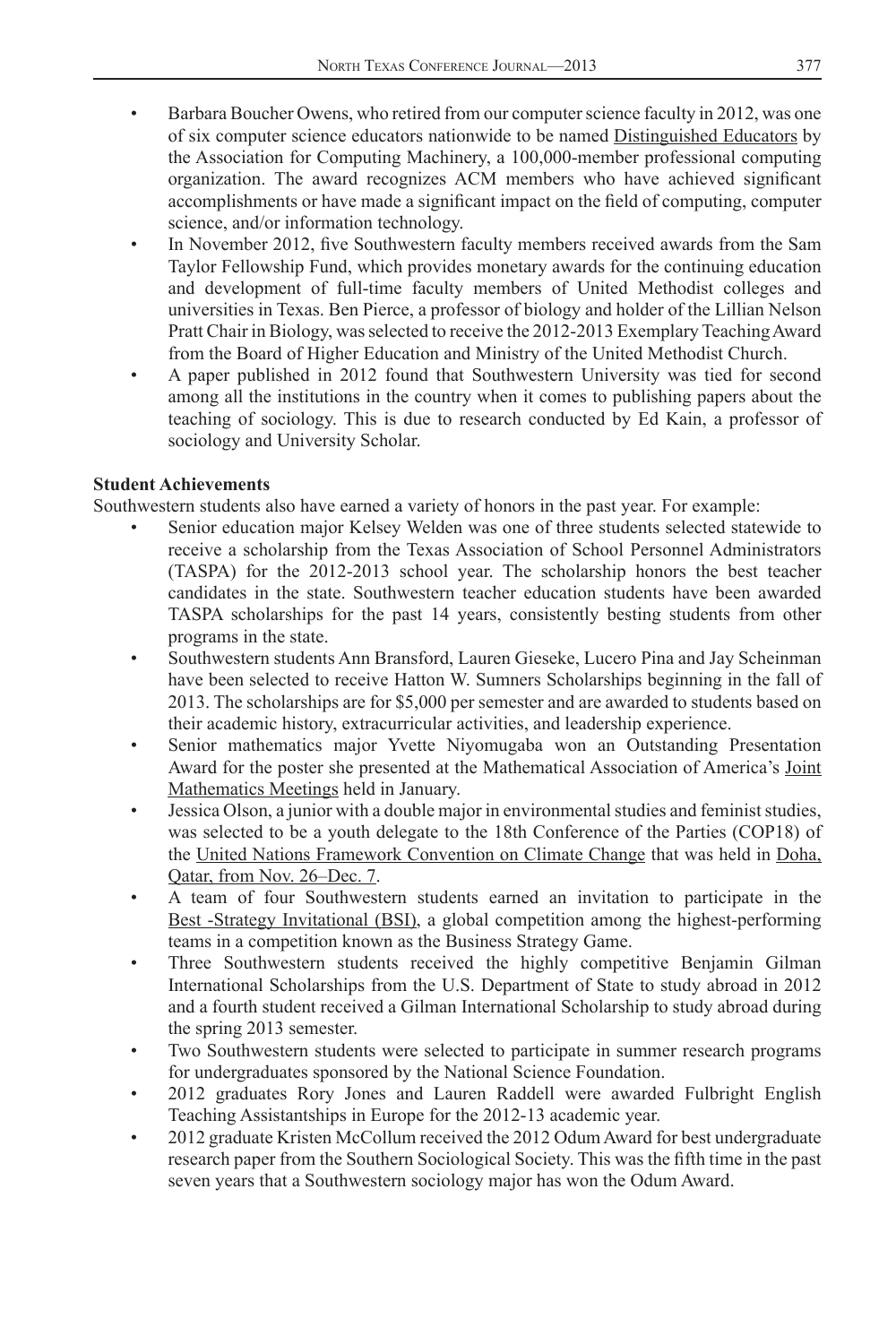## **Athletics**

Our student-athletes and coaches continue to bring recognition to Southwestern, both on the field and in the classroom. Here are some of their accomplishments in 2012:

- Senior volleyball player Rachel Thibodeau was named the Southern Collegiate Athletic Conference Player of the Year and First Team All-SCAC. This is the second consecutive year she has earned a spot on the First Team.
- Senior soccer player Evan Perkins became the first player in Southwestern history to be selected as a Third Team Scholar All-America selection. To be nominated for this honor, a student-athlete must have at least a 3.30 cumulative grade point average throughout his or her career and start more than 50 percent of all games. Perkins was also an NSCAA All-West Region selection, All-SCAC First Team and SCAC Co-Offensive Player-ofthe-Year, and CoSIDA Academic All-District First Team.
- Glenn Schwab, our head athletic trainer, was named the Division III Head Athletic Trainer of the Year by the National Athletic Trainers Association.
- Our men's swimming coaching staff, led by head coach Jon Duncan, was named the 2013 SCAC Men's Staff of the Year during the SCAC Championships.
- Men's and Women's Cross Country and Track & Field Coach and former Olympian Francie Larrieu Smith was inducted into the Running Specialty Hall of Fame.
- 54 Southwestern student-athletes were named to the SCAC's Academic Honor Roll for the fall 2012 semester. To qualify for this honor, student-athletes must maintain a minimum grade-point average of 3.25 for the term.
- In November 2012, the Southwestern men's golf team was ranked 20th in the nation and the women's team was ranked 12th in the Golf World/WGCA Coaches Poll.

## **Campus Construction Projects**

In 2012, Southwestern completed the first phase of renovation of its historic Roy and Lillie Cullen Building. This phase of the renovation involved replacement of all the building's 467 windows, replacement of the elevator, replacement of the building's mechanical and electrical systems, and reconfiguration of the second floor. The next phase of the renovation will involve the reconfiguration of the third floor of the building for classroom space as well as a small conference center. A \$3 million gift pledge from the Cullen Trust for Higher Education will enable Southwestern to complete this phase of the renovation.

Construction is under way on a new field house, practice fields and track for our athletics teams. We also are expanding our current athletic facility to include a new baseball locker room.

#### **Speakers and Symposia**

Southwestern brought a wide range of speakers to campus in 2012. *New York Times* columnist Tom Friedman delivered our 2012 Shilling Lecture and African-American playwright Suzan-Lori Parks delivered our 2012 Writer's Voice lecture. Notre Dame President Rev. John Jenkins, and Allan Boesak, an important figure in South Africa's anti-apartheid movement, came to campus for our Willson Lecture Series.

In October 2012, some of the most popular calligraphers from around the world came to Southwestern as the university hosted the 8th international conference of the American Society of Shufa Calligraphy Educators.

In January 2013, Southwestern also hosted some of the country's leading experts on human sexuality for its 35th annual Brown Symposium. Other speakers who will be coming to Southwestern in 2013 include world-renowned primatologist Jane Goodall and novelist T. C. Boyle.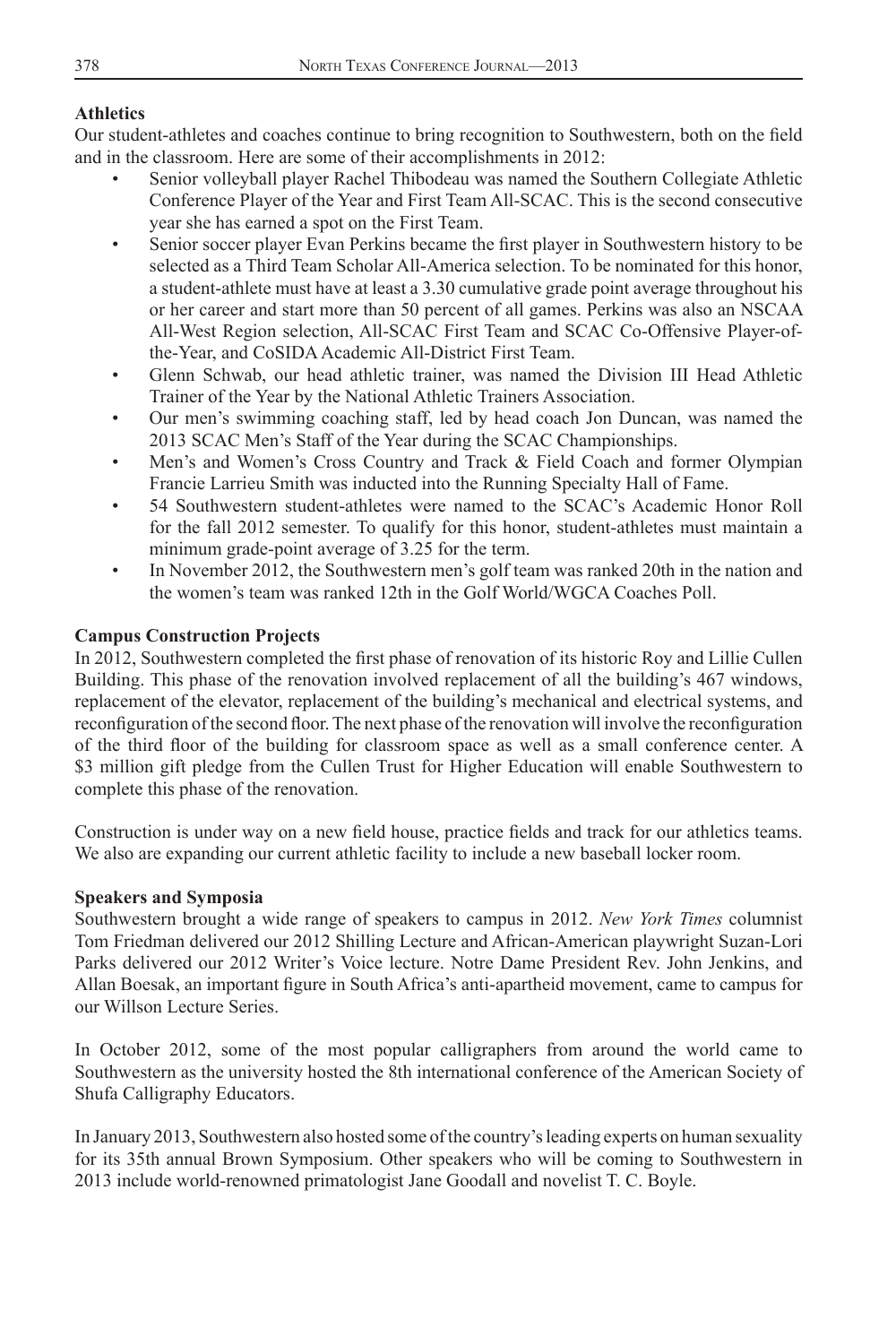### **In Conclusion**

Jane and I thank you again for having had this opportunity to serve The United Methodist Church in our ministry at Southwestern. We, and Southwestern, continue to seek your prayers.

Faithfully yours, Jake B. Schrum, President

## **TEXAS METHODIST FOUNDATION**

Once again, the Texas Methodist Foundation experienced significant growth during 2012, increasing our assets and continuing to reflect on how best to provide what we believe are essential components of congregational vitality: 1) financial and capital resources; 2) strong clergy and lay leadership; and 3) a clear sense of purpose, including an ongoing process for discerning that purpose.

As a result of those discussions, we launched a new approach to resourcing congregations. We established a group of Area Consultants who function as the primary point of engagement between individual congregations (clergy and laity) and TMF in each of the six annual conferences we serve. John Thornburg represents TMF in the North Texas Conference. John and the other consultants proactively connect congregations to resources—through TMF or other resource providers—that are relevant to their unique goals for missional growth in their congregations and communities.

In this way, we are more effectively partnering with congregations in a learning process that assists them in gaining clarity about their unique identity and mission field; engaging in holy conversations to discern God's call for them; and developing disciple-making strategies for living into that call. An important aspect of this new concept is to be a conduit for sharing these learnings and connecting congregations with one another, so they can better address practical challenges and more creatively seize opportunities for serving.

During 2012, TMF acquired and assumed a majority of the assets and liabilities of the Central Texas Methodist Foundation (CTMF), effective February 16, 2012, and welcomed the churches, investors, donors, and others previously associated with CTMF into the TMF family.

We ended 2012 with \$419.6 million in assets under management, a \$35.6 million increase from 2011. The significance of our growth, however, lies, ultimately, in the lives changed in local congregations across the state where our services helped enable ministry. The measure of success for our services—investments, loans, stewardship ministry, leadership ministry, and charitable services, including gift planning, church endowments, and grants—is in how effective they are at helping individuals and congregations fulfill God's purposes, as together we work to make Christ's love visible in the world.

The Texas Methodist Foundation, located in Austin, serves United Methodist individuals, churches and agencies within the conferences in Texas. We appreciate the opportunity to report some of the ways we served United Methodists last year.

We are pleased to report the assistance we provided in 2012:

Within the North Texas Conference:

- Loans from the Foundation to churches in the North Texas Conference totaled \$88.4 million.
- Churches and related agencies within the North Texas Conference had \$49.5 million invested with the Foundation's Methodist Loan Fund.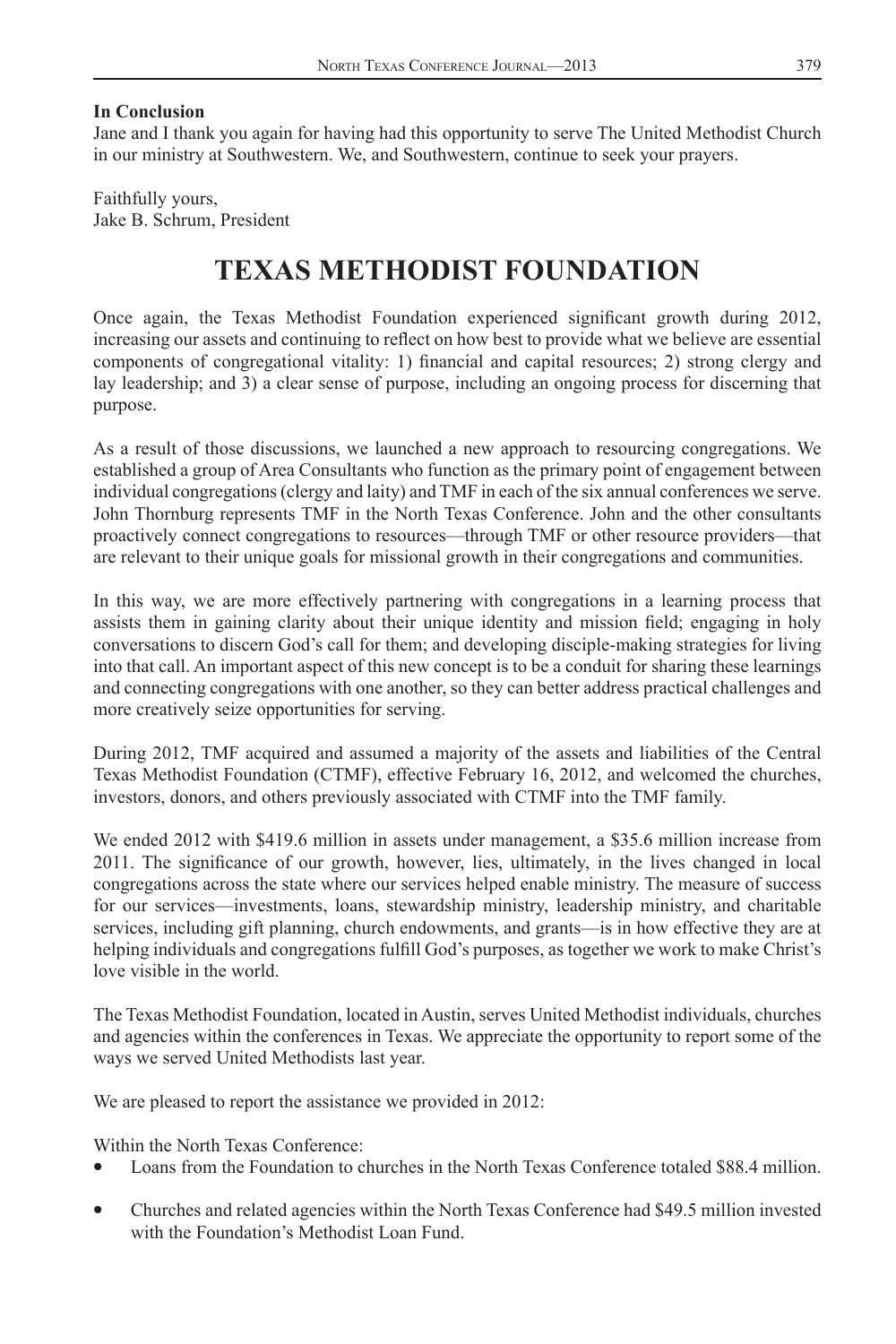Throughout the state:

- As of December 31, 2012, total assets under management by the Foundation were approximately \$419.6 million.
- Methodist Loan Fund investments grew overall, including new Individual Fund accounts of \$13.8 million. Methodist Loan Fund investments support the Foundation's loan program which currently funds 450 loans to United Methodist churches and agencies. Our loan balance ended 2012 at \$323,167,941.
- During 2012, our Leadership Ministry continued to support and develop leaders through *Learning Communities* for the sake of the transformation this learning can provide. These communities provide safe space for wrestling with issues facing the church and the challenges of leading through change; they offer opportunities for new learnings, as well as the encouragement and nurture of peers who share the journey. Current groups include: large church pastors, the SCJ Bishops Conclave, church musicians, new District Superintendents, returning District Superintendents, Assistants to the Bishops and Conference Directors, Executive Associates, and the President's Advisory Council comprised of lay persons in leadership throughout the state. The Leadership Ministry also provided opportunities for *Learning Projects,* which allow groups to explore particular adaptive questions impacting the church today with the intent that these conversations will affect positive change in the church. Some questions addressed in 2012 include: "How can the church be more relevant to young adults who are more connected to the culture than the church?"; "What would it mean for congregations and clergy to effectively minister to and with 2nd, 3rd, and 4th generation Hispanic persons living within the mission field of an annual conference?"; and "How do lead pastors offer courageous vision that meets the needs of the mission field?" TMF's Leadership Ministry is committed to providing platforms for clergy and lay leaders to address the critical issues facing the church today as it seeks to live out the mission of making disciples.
- Grants made by the Foundation during 2012 totaled \$1,295,834. Of that amount \$459,725 came from donor-advised funds. These grants benefited a variety of programs managed by local churches, community outreach centers, and conference ministries. During 2012, the Foundation's Grants Ministry continued to give priority to programs that address the root causes of poverty as it affects children.
- The Foundation distributed approximately \$770,000 from permanent endowments, predominantly to United Methodist causes in Texas.
- Our Stewardship staff consulted on 7 capital campaigns and Miracle Sundays, resulting in pledges totaling more than \$2.4 million to support the missions of United Methodist congregations across the state. They made more than 294 consultation visits to churches offering counsel and guidance in areas of specific need related to funding ministry. Stewardship staff also conducted 9 annual and year-round stewardship workshops in local churches and 10 district and conference level workshops.
- In addition to assisting many churches across Texas in establishing or growing permanent endowment funds, endowment services helped create and support endowment leadership groups in various regions of the state. These groups provide a community of learning for endowment committee members from various local churches to share ideas and best practices for helping their churches fulfill their mission.

Tom Locke, President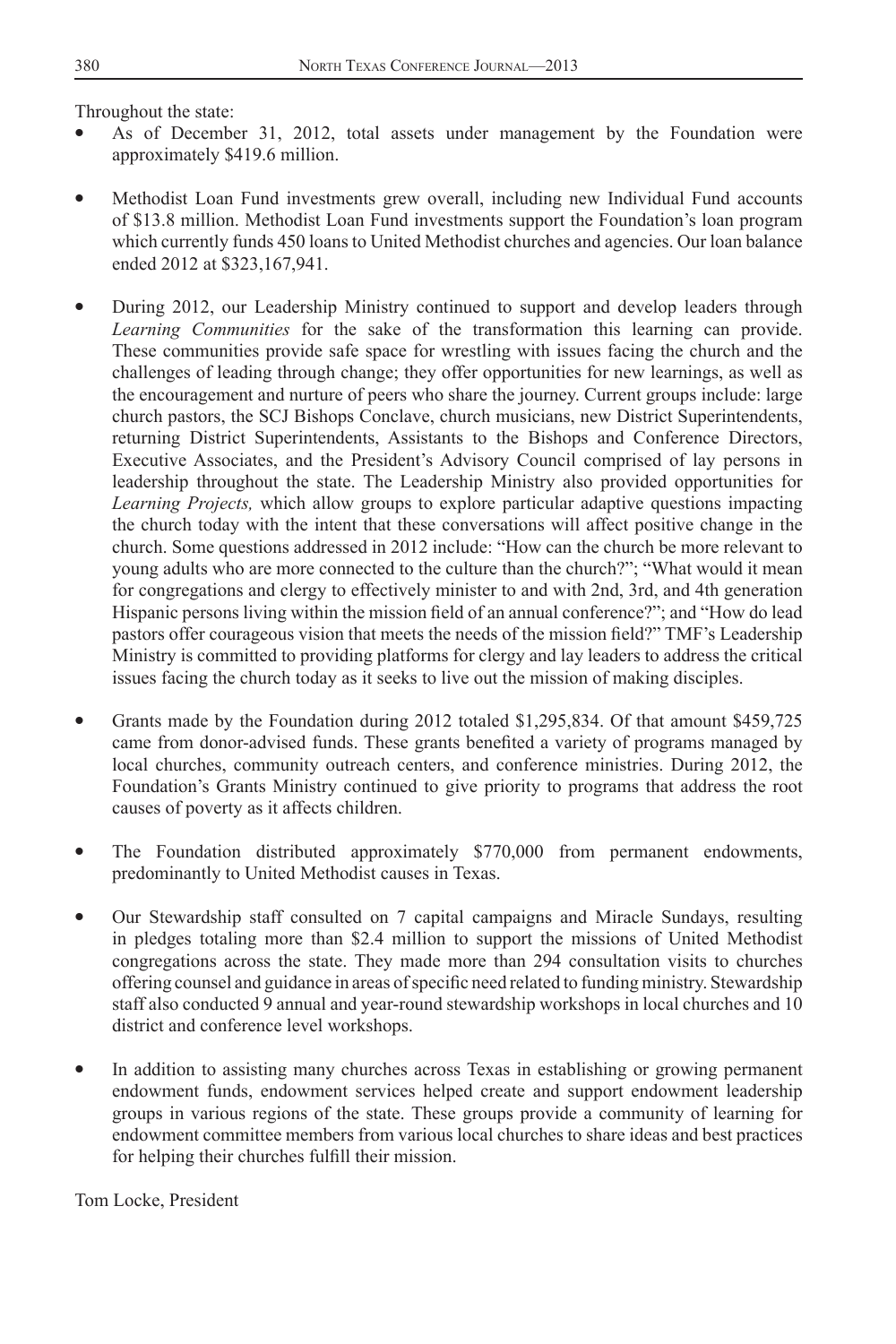# **TEXAS UNITED METHODIST COLLEGE ASSOCIATION**

Deepest gratitude is expressed to the churches of the North Texas Conference for their support of scholarships for deserving students. In behalf of all the TUMCA scholarship recipients, a heartfelt "thank you" is expressed to every congregation for the vital difference their giving is making in the lives of grateful students.

It is important to TUMCA to communicate clearly to our supporting churches that their giving is restricted for scholarships for United Methodist students from Texas. No funds can be used for bricks and mortar!

Giving to TUMCA has remained strong. We rejoice in the continued strength of giving and in the fact that TUMCA's ministry is valued by our supporting congregations. TUMCA continues to work with local churches to facilitate "thank you witness/reports" to the congregations from their own students who have received TUMCA scholarship funds.

TUMCA is pleased to welcome Dr. Edward B. Burger, newly selected president of Southwestern University, into the family of United Methodist university presidents in Texas. Dr. Burger will assume the presidency of Southwestern University on July l, 2013.

Dr. Jake Schrum, the outgoing president of Southwestern University, has made a stellar contribution to United Methodist higher education in Texas and across the nation. He has been a valued member of the TUMCA Board of Directors. He embodies insights that are historical and visionary. TUMCA is grateful for his faithful service to our mission.

Great appreciation is expressed to the Presidents of all our TUMCA schools, and to the Bishops of Texas for their support and encouragement.

On a personal note, it is very fulfilling to serve as TUMCA'S president. My commitment to the role of United Methodist higher education is stronger than ever. The blessing of this ministry is multiplied each time I hear one of our TUMCA scholarship recipients give their witness to the pivotal help that their scholarship is making in their educational journey. Many of these students are first generation college students.

TUMCA anticipates another year of strong support from our churches, and another year to give welcomed scholarships to our students.

The 2012–13 TUMCA scholarship recipients for the North Texas Conference are listed below.

## **MCMURRY UNIVERSITY**

| <b>Hope Daugherty</b> | First UMC, Mabank     |
|-----------------------|-----------------------|
| Timothy Thompson      | First UMC, Cedar Hill |

## **SOUTHERN METHODIST UNIVERSITY**

| Rachel Gardner    | St. Andrew, Plano             |
|-------------------|-------------------------------|
| Hye Won Kim       | Wesley Korean UMC, Carrollton |
| Kelly Mathison    | Custer Road UMC, Plano        |
| Hannah Ha-eu Park | First Korean UMC, Richardson  |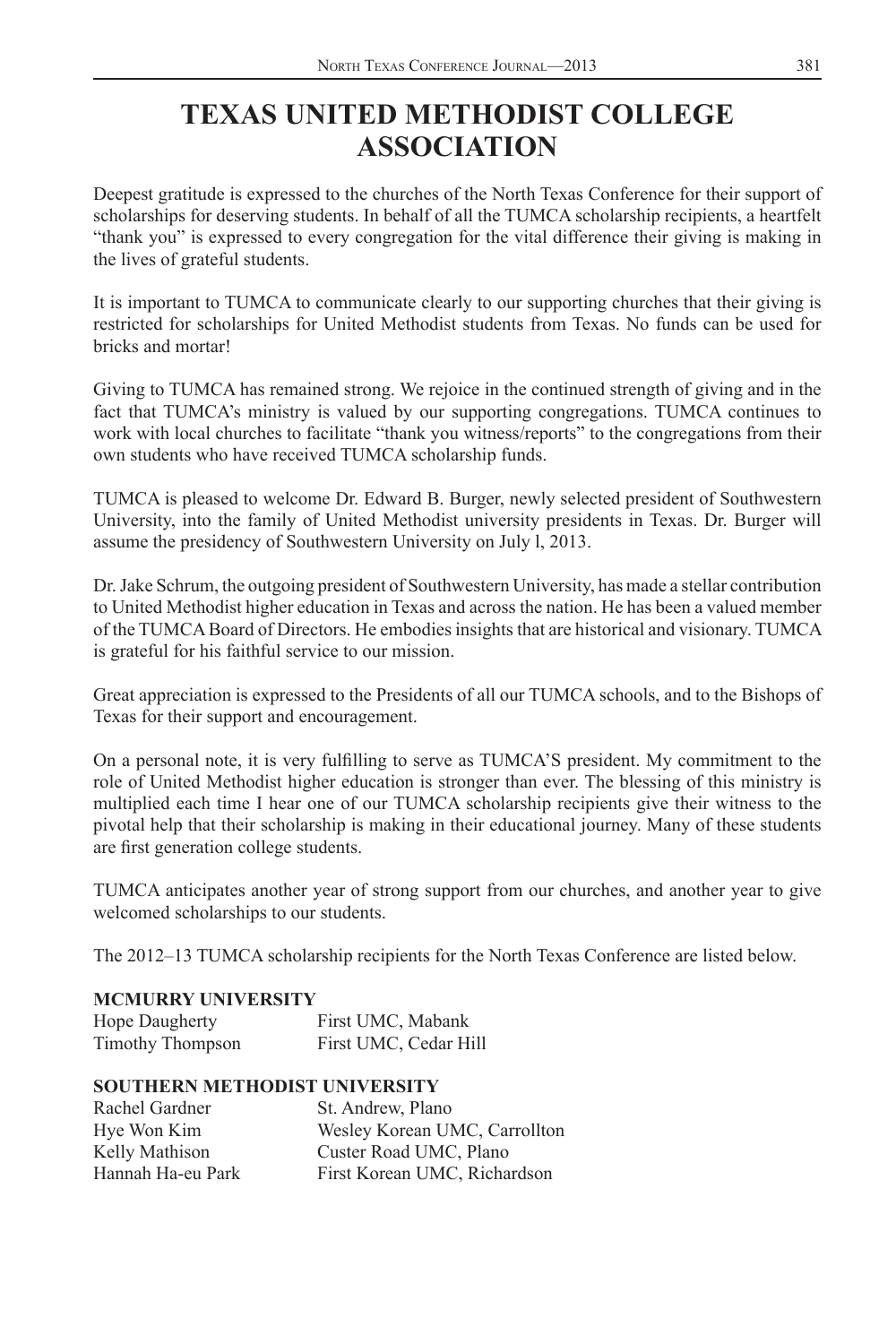| Jordan Spencer | Suncreek UMC, Allen       |
|----------------|---------------------------|
| Clint Wyatt    | Highland Park UMC, Dallas |
| Brett Wyatt    | Highland Park UMC, Dallas |

#### **SOUTHWESTERN UNIVERSITY**

| Stephen Holloway | St. Stephen UMC, Mesquite |
|------------------|---------------------------|
|------------------|---------------------------|

### **TEXAS WESLEYAN**

| Nicholas Franda | Christ UMC, Plano      |
|-----------------|------------------------|
| Diane Hary      | Custer Road UMC, Plano |

Dan E. Solomon, President

## **TEXAS WESLEYAN UNIVERSITY**

#### **University Administration**

♦ The Board of Trustees approved the University's strategic plan, which can be read in full at txwes.edu/strategicplan. Texas Wesleyan's mission and vision call the university to empower students to thrive as leaders in the world community. With these responsibilities in mind, and understanding students' need for career advancement through pre-professional preparation and quality graduate professional programs, the *2020 Strategic Goals, Objectives, and Measures* plan underscores the importance of personalized attention, civic responsibility, critical thinking and analytical reasoning, community leadership, intellectual curiosity, gifted faculty, spiritual sensitivity, and affordability.

This plan employs these ideals as a road map through 2020, helping to set and identify the strategic priorities of the university. The goals of the strategic plan are:

- **Academic Distinction:** Developing high-quality academic pre-professional undergraduate and graduate professional programs.
- **Student Experience:** Enrolling and retaining motivated undergraduate and graduate students and developing successful community and professional leaders.
- **Campus Enhancement:** Fostering a secure and attractive physical environment that supports high-quality academic endeavors and vibrant student life.
- Financial Vitality: Advancing financial strength that supports academic excellence and affordability for students.
- **Marketing & Branding:** Establishing Texas Wesleyan's role in the community as a leader in pre-professional undergraduate liberal arts and graduate professional programs.

President Frederick G. Slabach led the development of the strategic plan upon his appointment to office in 2011. One year later, on January 27, 2012, President Slabach was formally inducted as the 20th President of Texas Wesleyan University. At the inauguration, four distinguished guests received honorary doctorate degrees:

- Madeleine K. Albright, former U.S. secretary of state and chair of Albright Capital Management LLC, doctor of humane letters
- James S. DuBose, founder of Fort Worth Mortgage and chairman emeritus of the Colonial family of companies, doctor of business
- Dee J. Kelly, founding partner of Kelly Hart & Hallman LLP and founding chair of the Dean's Advisory Council for Texas Wesleyan School of Law, doctor of laws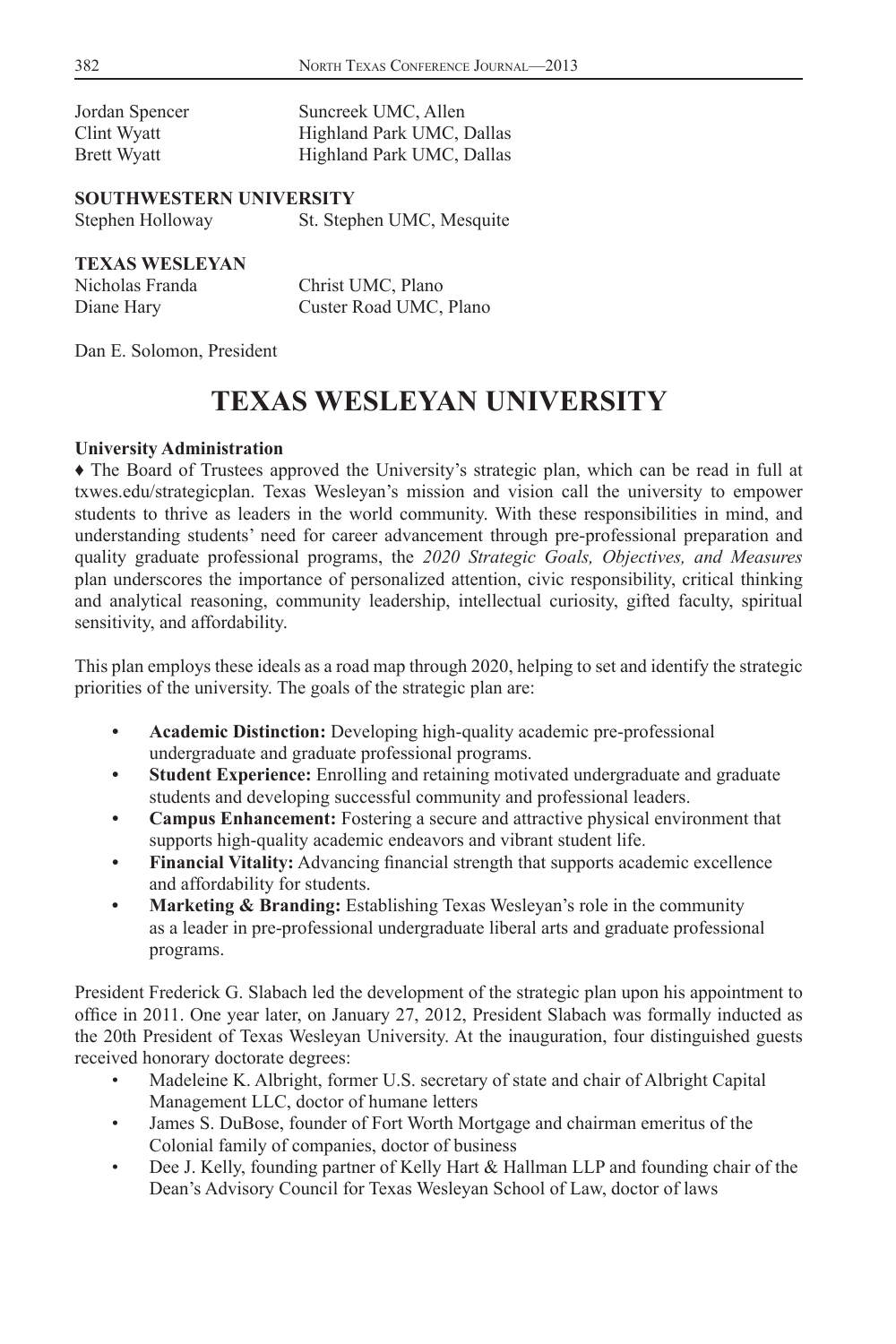• Edgar H. Schollmaier, former president and chief executive of Alcon Laboratories and namesake of the Ed and Rae Schollmaier Science and Technology Center, doctor of science

For details of the investiture ceremony, see "Events," below.

After an initial announcement in June, Texas Wesleyan's Board of Trustees and Texas A&M's Board of Regents approved a letter of intent for the University and Texas A&M University to begin a strategic partnership that would provide premier legal education in the Dallas-Fort Worth Metroplex for decades to come. Under the proposed multi-million dollar agreement, the Texas Wesleyan School of Law would be known as the Texas A&M University School of Law at Texas Wesleyan University.

The unique strengths of Texas Wesleyan and Texas A&M would allow for development of highly collaborative and successful academic programming. Programs such as a joint law school JD/ Texas Wesleyan MBA and a 3+3 program, delivering a Texas Wesleyan undergraduate degree followed by a law school JD degree in six years, would have a lasting impact on the students who come to learn on each campus.

This strategic partnership delivers lasting benefits, including:

- Texas Wesleyan would achieve its goal of developing its law school into a first tier academic entity
- Texas Wesleyan would be able to focus on the truly transformative efforts already underway to revitalize our home in East Fort Worth
- Fort Worth and surrounding counties would be able to provide citizens with what could be one of the most prestigious law schools in the nation
- Texas A&M University would achieve its goal of developing one of the highest quality legal education programs in America without starting an additional law school in Texas

The formal steps are progressing as expected and should be completed in August, 2013.

 $\triangle$  The Office of Marketing & Communications and the Office of Enrollment and Student Services completed a market-based research project with the Noel-Levitz consulting firm. The study provided meaningful data that was used to develop a powerful brand position for Texas Wesleyan's integrated marketing and communications plan.

Concurrent with the project, unified graphic standards were developed for the University. The "Smaller. Smarter." creative approach and a mass-market campaign were developed in consultation with two local advertising agencies. The resulting identity brings much needed consistency to the university's disparate units, colleges, and divisions. The marketing strategy is based on a believable and distinctive message strategy that is fundamental to successfully developing a strong brand. The Noel-Levitz research and the university strategic plan provided the basis for this strategy.

Coupled with the message strategy is an equally important first-class look and feel, as rich in appearance as the message is in relevance. Texas Wesleyan's signature art mark has been modernized, creating a more contemporary look and feel. This new visual identity will elevate the appearance of all Texas Wesleyan materials and help build market place awareness.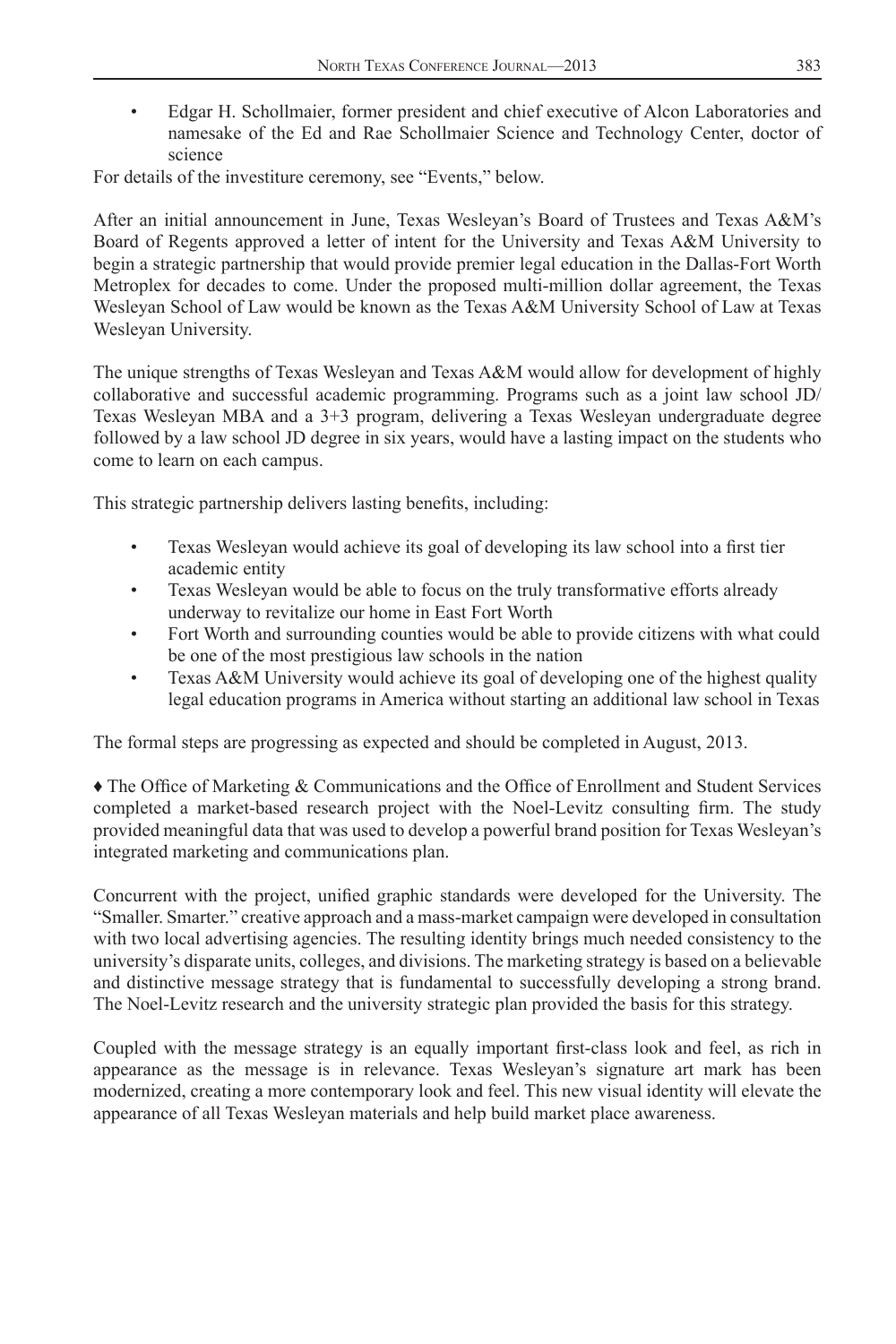The athletics department has reinforced the new branding in their uniforms, championship ring designs, and practice jerseys. New branding is also evident on the walls of buildings and on lamp posts all around campus.

On Sept. 15, Texas Wesleyan launched the largest marketing campaign in the institution's history. The campaign blankets targeted television programming that reaches the target demographic. Billboards at 30 strategic locations throughout the DFW market, Internet radio, and theatre ads are also driving exposure. The campaign is currently repeating in the spring of 2013.

Perhaps most importantly, the launch of an admissions-first homepage and website strategy has been highly regarded as a major move forward in engaging prospective students and increasing applications. The launch of the new admissions website was quickly followed by the launch of the "Smaller. Smarter." marketing campaign site. The entire website now hosts videos supporting our message pillars because this audience prefers to learn by seeing and hearing than by reading.

An electronic email campaign and companion targeted direct mail components of our new recruiting strategy have also been implemented into admissions marketing.

Marketing efforts have been enhanced by the hiring of a university videographer. Videos are posted to either our website or to Texas Wesleyan's Facebook page and all are available on YouTube. YouTube has become the second largest search engine in the world behind Google, and it is important for Texas Wesleyan to have a strong presence on a site that is a key resource for both prospective and current students.

Recognition of the effectiveness of campaign, based only on the fall semester, is most encouraging. The University earned five awards in the 2012 Collegiate Advertising Awards and four awards in the 28th Annual Educational Advertising Awards competitions. More importantly, applications for enrollment increased dramatically during and following the fall marketing campaign, a trend that continues.

## **Campus**

♦ Included in the 2020 strategic plan is the Rosedale Renaissance Project, a \$6.5 million multifaceted project designed to leverage more than \$32 million in private and public funding for the benefit of Southeast Fort Worth and Texas Wesleyan University.

The four main components of the project are East Rosedale Street improvements, a United Methodist Church Central Texas Conference Service Center (to be located across from campus), a "front door" entryway to Texas Wesleyan, and a Business Incubator Center.

## **Better Streets.**

The \$15.5 million first phase of the East Rosedale Street Improvements Project calls for the reconstruction and rehabilitation of the stretch between U.S. 287 and Miller Avenue. A portion of that (\$1.875 million) involves significant renovation and enhancements to four blocks adjacent to the University.

Construction will begin in spring 2013 and will include many major improvements: promenadestyle sidewalks, extensive landscaping, street lights and benches, curb extensions, additional stoplights, and pedestrian crossing areas. Two new roundabouts on streets leading to the University will add aesthetic appeal and additional landscaping opportunities. At the Mitchell location, a public art installation will be at the center of the roundabout.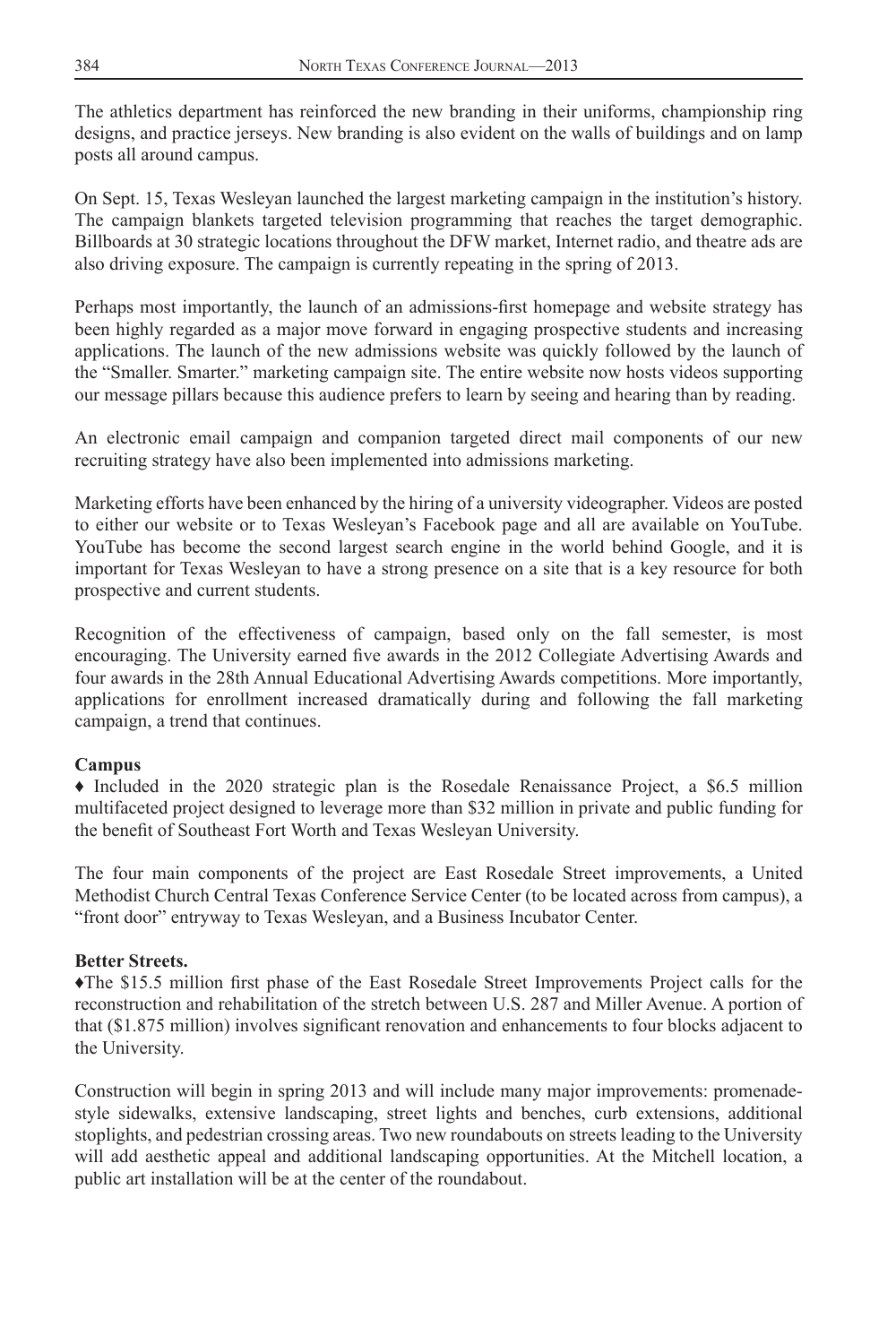## **Methodist Conference Center and Bishop's Office.**

The new \$3 million Central Texas Conference Service Center will be a 15,000-square-foot office building on the south side of the 3200 block of East Rosedale. The University will be the sole owner of the property, with the Central Texas Conference of the United Methodist Church as the sole tenant. The building will house the Central Texas Conference Center for Mission Support, the Center for Evangelism and Church Growth, the Center for Leadership, and the Office of the Bishop.

This partnership benefits not only the community as a whole, but also Texas Wesleyan students. Through interaction and partnership with faculty, the Central Texas Conference Service Center will advise preministerial students in preparing for seminary studies, as well as advising other students for careers in lay ministries.

The Center for Mission Support trains pastors and laity to minister to the economically disadvantaged. Helping each conference church have a vital congregation is the primary focus of the Center for Evangelism and Church Growth. With the Center for Leadership, the conference will have improved facilities to train both clergy and laity for significant leadership positions in local churches and the conference overall.

**A "front door" for Texas Wesleyan.** Creating an inviting "front door" main entrance to the campus will provide a clear direction for visitors and prospective students. Oftentimes, those who are new to campus will drive by without realizing that they were supposed to turn to get to the University.

Located at the intersection of East Rosedale and Vaughn streets, the new campus entryway will create a classic look that would include a clock tower – plus a horseshoe-shaped drive, expanded parking, stone monument signs, landscaped medians, and additional lighting.

This \$1.3 million project offers an exciting opportunity to work in tandem with local entities through a private–public partnership that allows the University to take advantage of considerable cost savings because the work is scheduled to be completed in tandem with the Rosedale Street improvements.

**A business incubator center.** This project entails a \$400,000 renovation of a historic building located on the south side of Rosedale. The renovated building will house a new Business Incubator Center, which will be managed by the University's School of Business Administration faculty. Texas Wesleyan students would have the opportunity to work as interns and provide business consultation services to assist area entrepreneurs in creating and growing their businesses.

#### **Students**

♦ The Wesleyan Chamber Singers collaborated with Fort Worth Sister Cities in a historic trip to China. Twenty-eight choir members, accompanied by Dr. John Fisher, chair of the music department, and Dr. Jerome Bierschenk, director of choral activities joined a delegation from Fort Worth to celebrate the official signing of Guiyang, China as Fort Worth's eighth Sister City. The Wesleyan Chamber Singers sang at both the official Sister Cities signing during the day and at a special 45-minute concert that evening. The evening concert featured the Wesleyan Chamber Singers performing with the Guiyang Symphony in the Grand Theatre of Guiyang.

The trip is the result of an invitation from Mayor Li Zaiyong of Guiyang, Guizhou Province, China. Mayor Li extended the invitation on Oct. 17, 2011, after the Wesleyan Chamber Singers sang for the official signing of Guiyang as Fort Worth's eighth sister city. State Senator Jane Nelson and City Councilman Dennis Shingleton led the delegation of 71 Fort Worth Ambassadors.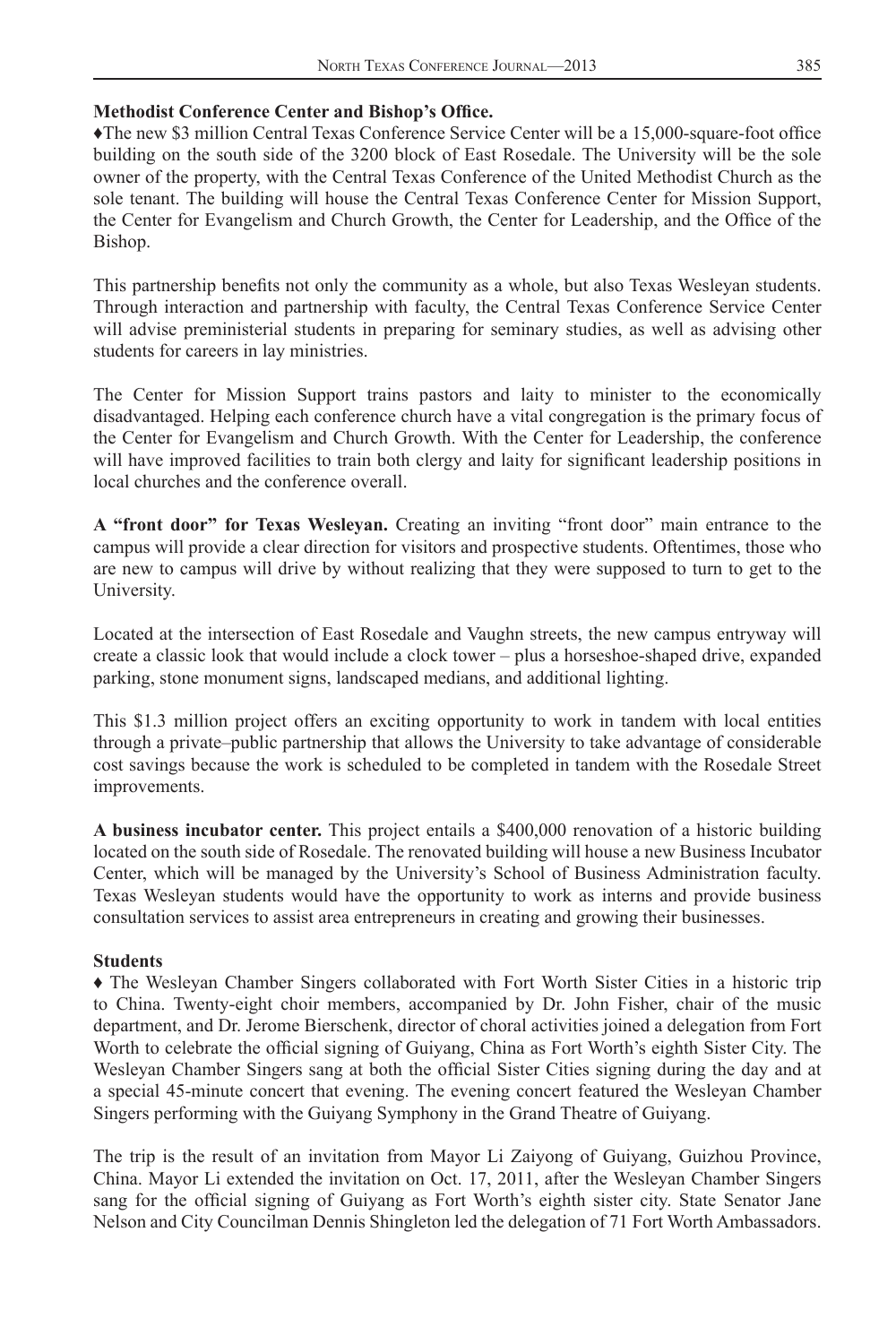In a trip they will never forget, the students visited Tiananmen Square, the Forbidden City, and a portion of the Great Wall, before a farewell banquet and return to the United States.

#### **Events**

♦ The events for the Presidential Inauguration in January were produced internally by Texas Wesleyan faculty and staff.

The week began with a reception for the President hosted by the Texas Wesleyan School of Law. Luncheons, an inauguration concert, and a faculty scholars' reception were among the events that followed.

The inaugural gala was held at the Omni Fort Worth Hotel on the eve of the inauguration ceremony.

Dr. Louella Baker Martin HON '03 and Nicholas Martin served as honorary hosts. Guests heard remarks from Lou Martin, former U.S. Secretary of State Madeleine K. Albright, President Frederick G. Slabach and his brother, Don Slabach.

On the day of the investiture, students, faculty, and staff were invited to a question-and-answer session with the president and Madeleine K. Albright, followed by a book-signing event where the former Secretary of State could interact with the crowd.

Nearly 1,200 spectators attended the investiture ceremony which featured former U.S. Secretary of State Madeleine K. Albright as keynote speaker. All staging and design elements were produced and built by members of Texas Wesleyan's theatre department. All music was produced, directed, and performed by members of Texas Wesleyan's music department. Along with dignitaries from throughout the nation, more than 150 alumni attended.

A special web site (txwes.edu/inauguration) was developed specifically for the inauguration, and includes a thorough overview of the event, transcripts of the keynote address and the president's speech, as well as video of the entire inaugural ceremony. Coverage was also included in a special edition of the *Wesleyan* magazine.

♦ On April 11, the 2012 edition of University College Day (UCD) featured 65 presentations from nearly 200 students and 25 faculty members. For more than 20 years, UCD has offered a forum for students, staff and faculty members at Texas Wesleyan to share their scholarly and creative endeavors. This special day of presentations engenders a shared sense of belonging within the Wesleyan community. The theme was "Follow your Path. Reach for the Stars."

♦ In a months-long celebration of reading, Texas Wesleyan University led The Big Read: Fort Worth Reads Together initiative.

Civic leaders and nearly 100 spectators were on hand for The Big Read kickoff, which was celebrated at the Tarrant Area Food Bank on Feb. 29. Texas Wesleyan President Frederick G. Slabach spoke at the event and expressed his enthusiasm for the project and its impact throughout the community.

The event marked the beginning of events that continued into late May – all related to *The Grapes of Wrath* by John Steinbeck. Last summer, Texas Wesleyan University was awarded an \$11,700 grant to participate in The Big Read, an initiative of the National Endowment for the Arts (NEA) designed to restore reading to the center of American culture. Texas Wesleyan is one of four grant recipients in Texas.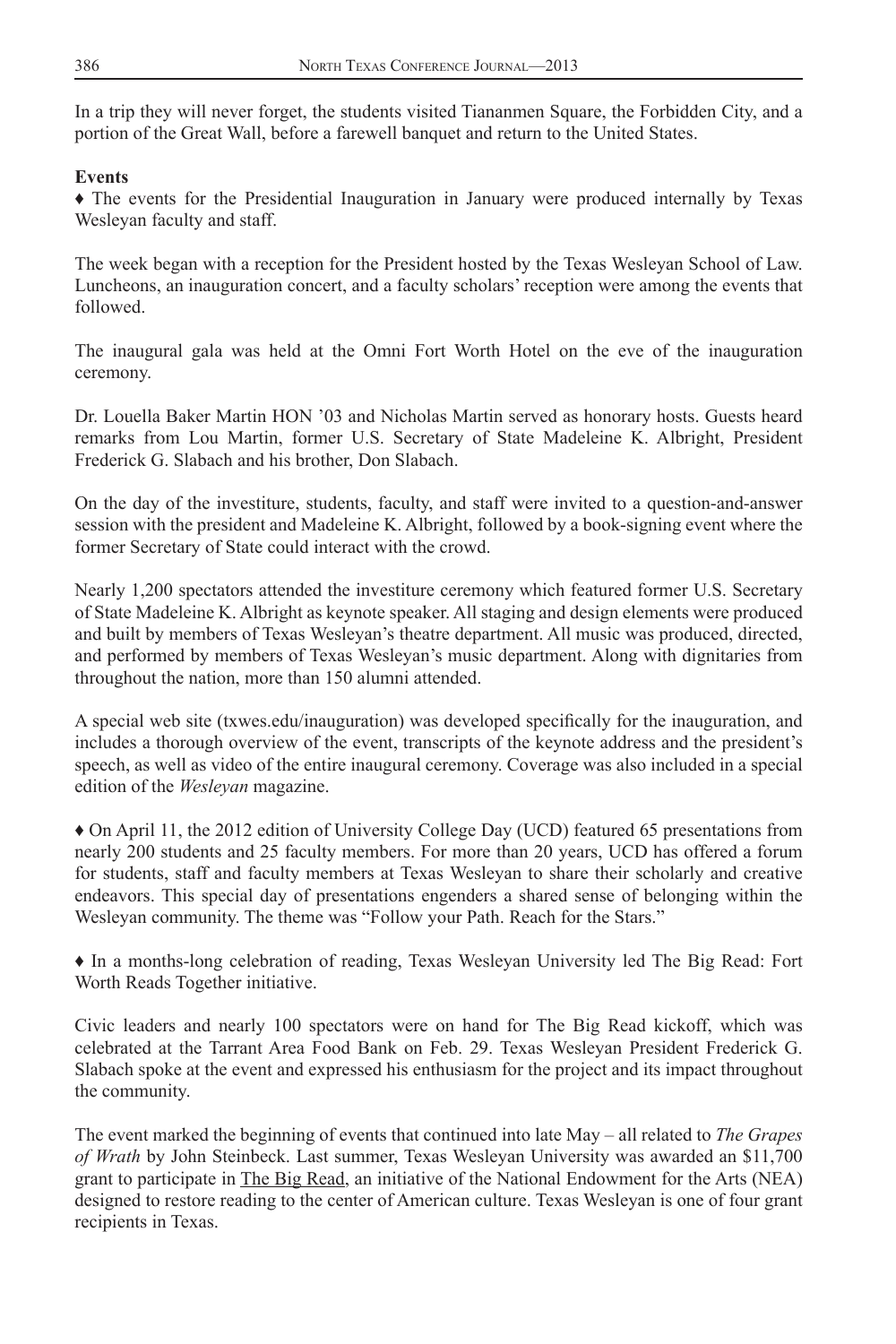Texas Wesleyan's community partners included the Fort Worth Public Library, City of Fort Worth, Fort Worth, Fort Worth Independent School District, Tarrant Area Food Bank, Friends of the Fort Worth Library, Texas Christian University, Tarrant County College, National Cowgirl Museum and Hall of Fame, The Reading Connection, Stage West Allied Theater Group, Dallas Model A Club, and Barnes & Noble. Other partners include area high schools and media outlets.

♦ Each fall, Texas Wesleyan University, the Fort Worth Business Press, and the Fort Worth Chamber of Commerce sponsor the Fort Worth Business Hall of Fame, which benefits Texas Wesleyan's Thomas H. Law scholarship program to support business students. This year, Nolan Ryan, chief executive officer and president of the Texas Rangers baseball team, was honored as Business Executive of the Year.

This year's scholarship recipient is Jessica Carpenter, a junior at Texas Wesleyan University. She is on the Dean's List and is currently pursuing her Bachelor's degree in General Business Administration.

Texas Wesleyan University Head Baseball Coach Mike Jeffcoat spoke at the induction ceremony. Jeffcoat was a Texas Ranger from 1986 to 1992 and played alongside Nolan Ryan for four seasons. Now in his twelfth year at Texas Wesleyan, Coach Jeffcoat has led the Rams to seven 30-win seasons in the last eight years. His teams have appeared in five consecutive conference championship games. And he's produced 50 All-Conference selections and three All-Americans.

#### **Recognition**

♦ In January, the Association of American Law Schools (AALS) House of Representatives voted favorably on the recommendation of the AALS Executive Committee to admit the Texas Wesleyan University School of Law to full membership. Full membership in AALS is an external validation of the high quality of the law school.

♦ For the third consecutive year, *U.S. News & World Report* ranked Texas Wesleyan University in the #1 tier of regional universities in the West. *U.S. News & World Report* also ranked the Texas Wesleyan School of Law a "Best Law School" and Texas Wesleyan's pioneering graduate nurse anesthesia program a "Best Grad School."

The U.S News rankings help prospective students choose a college based on relative quality and value. The West tier includes such institutions as Trinity University in San Antonio, Texas; Santa Clara University in Silicon Valley, California; and, Gonzaga University in Spokane, Washington.

#### **Athletics**

♦ The Texas Wesleyan Athletic Department's outstanding coaching staff currently includes four coaches who hold school records for wins in their respective sports. Mike Jeffcoat has won 354 in 11 seasons heading into the 2013 baseball campaign. Shannon Gower has notched 199 wins in eight seasons as head softball coach. Women's soccer coach Josh Gibbs holds 82 victories in seven seasons. In three seasons as the school's first and only head men and women's cross country and track coach Nat Amare has led the Rams to five Red River Athletic Conference Championships.

♦ Last season men's golfer Nathan Anderson, a junior from Burleson, TX, received the Jack Nicklaus Award. Anderson is the first Texas Wesleyan player to receive the honor which has recognized the top individual players at the NCAA Division I, II, III, NAIA, and NJCAA levels since 1988. Anderson was the runner-up at the 2012 NAIA National Championship, while setting a school record with a 72.08 scoring average in his first season at Texas Wesleyan.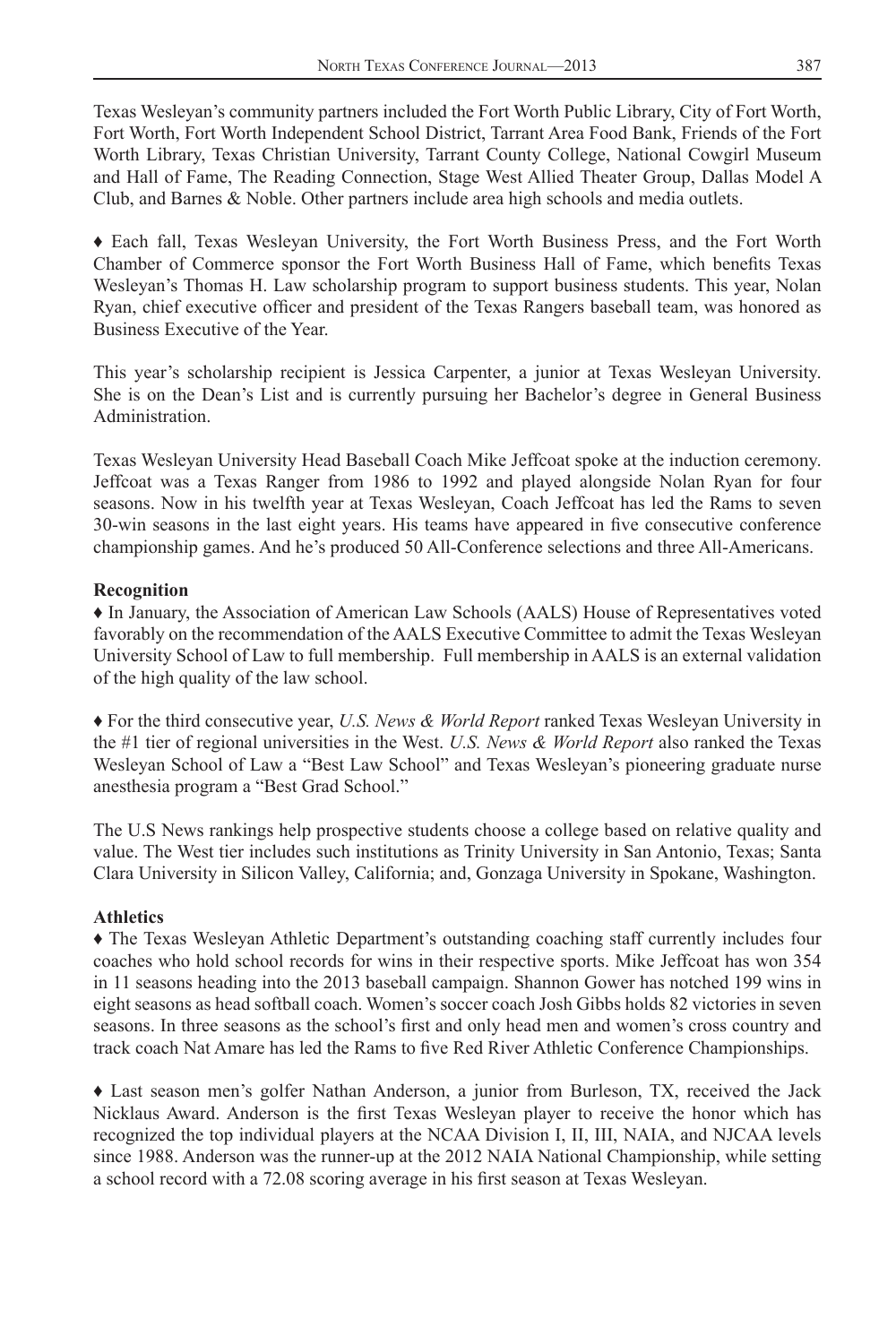The Texas Wesleyan men's golf team is currently ranked number one in the nation in both the NAIA Coaches' Poll and the *Golf World/*Nike Coaches' Poll. The Rams won three out of four tournaments in the fall semester including the program's 200th all-time victory.

♦ The Texas Wesleyan University softball team won both the Red River Athletic Conference regular season and tournament championships in 2012. The team made its first appearance in the NAIA National Tournament since 1983. Right-handed pitcher Alexis Beltran is back for her junior year after going 14-0 in conference play and pitching all 23 innings of the conference tournament a year ago.

♦ The Texas Wesleyan University men and women's soccer teams both reached the Red River Athletic Conference Championship game in 2012, marking the first time that both squads reached the final in the same season since 2005. The Rams featured a pair of All-Conference performers in Clay Lawson (Sr., San Antonio, TX) and Dejan Milosevic (Sr., Belgrade, Serbia) and advanced to the NAIA National Tournament. The Lady Rams placed four players on the All-Conference team in Paige Wheaton (So., Crowley, TX), Leah Valtman (Jr., Grapevine, TX), Brianna Wilson (So., Arlington, TX), and Shrareh Asadi (Fr., Arlington, TX). Wheaton was also an Honorable Mention NAIA All-American Selection.

♦ The Texas Wesleyan University men and women's cross country teams both won Red River Athletic Conference Championships in the fall of 2012. Jessica Davis (Jr., Dallas, TX) paced the field for the Lady Rams for a second consecutive season. Davis also led the women's track and field team to a conference championship last spring.

♦ The Texas Wesleyan men's basketball team was ranked in 59 consecutive NAIA National Coaches' Polls. What was the nation's longest active streak began on January 3, 2008, and came to an end on January 8, 2013, when the Rams finally fell out of the top-25.

♦ Mike Jeffcoat's baseball team went 33-21 last season. The Rams have posted eight consecutive seasons of at least 30 wins.

♦ In September, the board of trustees approved Texas Wesleyan University's decision to join the Sooner Athletic Conference in the fall of 2013. Texas Wesleyan will be competing in one of the premier conferences in the NAIA.

The decision was constructed on the supposition that SAC membership will lead to an improved balance of academics and athletics for our students. Because Texas Wesleyan is located in close proximity to most SAC conference schools, our student-athletes will be able to spend less time on the road and devote more time in the classroom.

Plus, the SAC is a highly visible conference within the NAIA and is recognized for its strength at the national level. While Texas Wesleyan has been extremely successful in the RRAC—winning many conference championships and qualifying multiple teams for national competition—our athletics program is up to the challenge of competing in one of the most prestigious conferences in the NAIA.

Two of our RRAC rivals, Northwood University and Southwestern Assemblies of God University, are also joining the SAC next year in order to compete in a more concentrated geographic area (five of the seven current SAC schools are located in the Oklahoma City area).

♦ In 2012, the Texas Wesleyan's table tennis team won the Collegiate National Championship for the ninth consecutive year. Team members have the highest grade point average of all Texas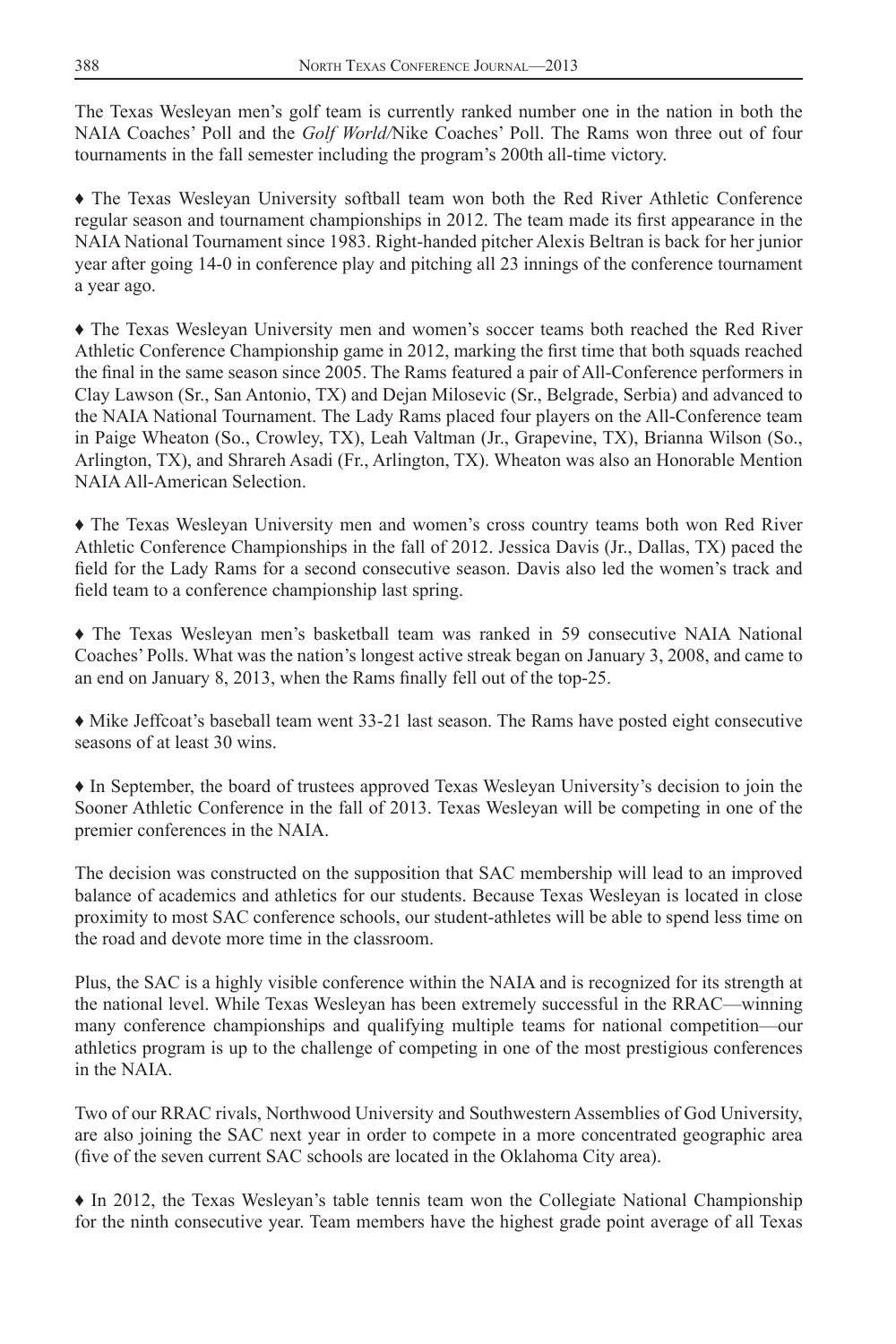Wesleyan student-athletes. In April, 30 members of Texas Wesleyan's music department performed in China during the ceremonies celebrating Guiyang as Fort Worth's eighth sister city. During the presentation, Guiyang Mayor Li Zaiyong was made an honorary member of Texas Wesleyan's table tennis team. Mayor Zaiyong joins Warren Buffet, Chairman and CEO of Berkshire Hathaway, as the only two honorary members of the nine-time National Champions.

## **UMR COMMUNICATIONS**

## 1221 Profit Drive, Dallas, TX 75247 214-630-6495

UMR Communications, Inc. (UMRC) is related by covenant to seven United Methodist Annual Conferences: Central Texas, New Mexico, North Texas, Texas, Northwest Texas, Rio Grande and Southwest Texas. This covenantal relationship, similar to that of church-founded hospitals and homes, acknowledges the previous ownership of the organization by these annual conferences and its United Methodist heritage.

UMRC is a not-for-profit ministry, financially independent, deriving income from fees paid by clients for services, along with grants and bequests from donors. While we have strong connections to the United Methodist Church, we receive no financial support from the Church.

The Board of Directors of UMRC consists of members who have gifts, graces and talents in fields from administration, to finance, to sales, to technology, to church scholars, to business including clergy and laypersons. All are committed to seeing UMRC continue to serve the Church. The day-to-day operations are led by our President and CEO who is assisted by a management team representing production, sales, news, finance and fulfillment operations.

UMRC has continued to be flexible and adaptable as we work to meet the continuing challenges facing many faith-based organizations. We've met financial challenges related to the difficult economic times the churches, conferences, boards and agencies that are our customers have experienced. Serving these groups and the larger Church by providing the communication services and telling the stories of mission and ministry of the United Methodist Church has been and will continue to be our mission.

**The United Methodist Reporter**, our flagship publication, continues to win awards for the coverage of the UMC, for the design of the newspaper, and for individual stories and issues produced by our staff. The *Reporter* carries on its historic purpose to provide a combination of local church, conference and national news in one publication. We help enable the connection so important to the Church.

Besides the *Reporter*, UMR has capabilities to produce materials such as brochures, posters, postcards, booklets, supplements and other printed materials. Our staff offers a yearly training event for church and conference-level communicators and is available to assist as churches seek to communicate with their congregations and the greater community.

We anticipate new opportunities for growth in service to the Church. We ask you to keep us in your prayers, to give us feedback, to let us serve you through the ministry of communications as we work together to spread the word of God and the mission of the church.

Alan Heath, President and CEO UMR Communications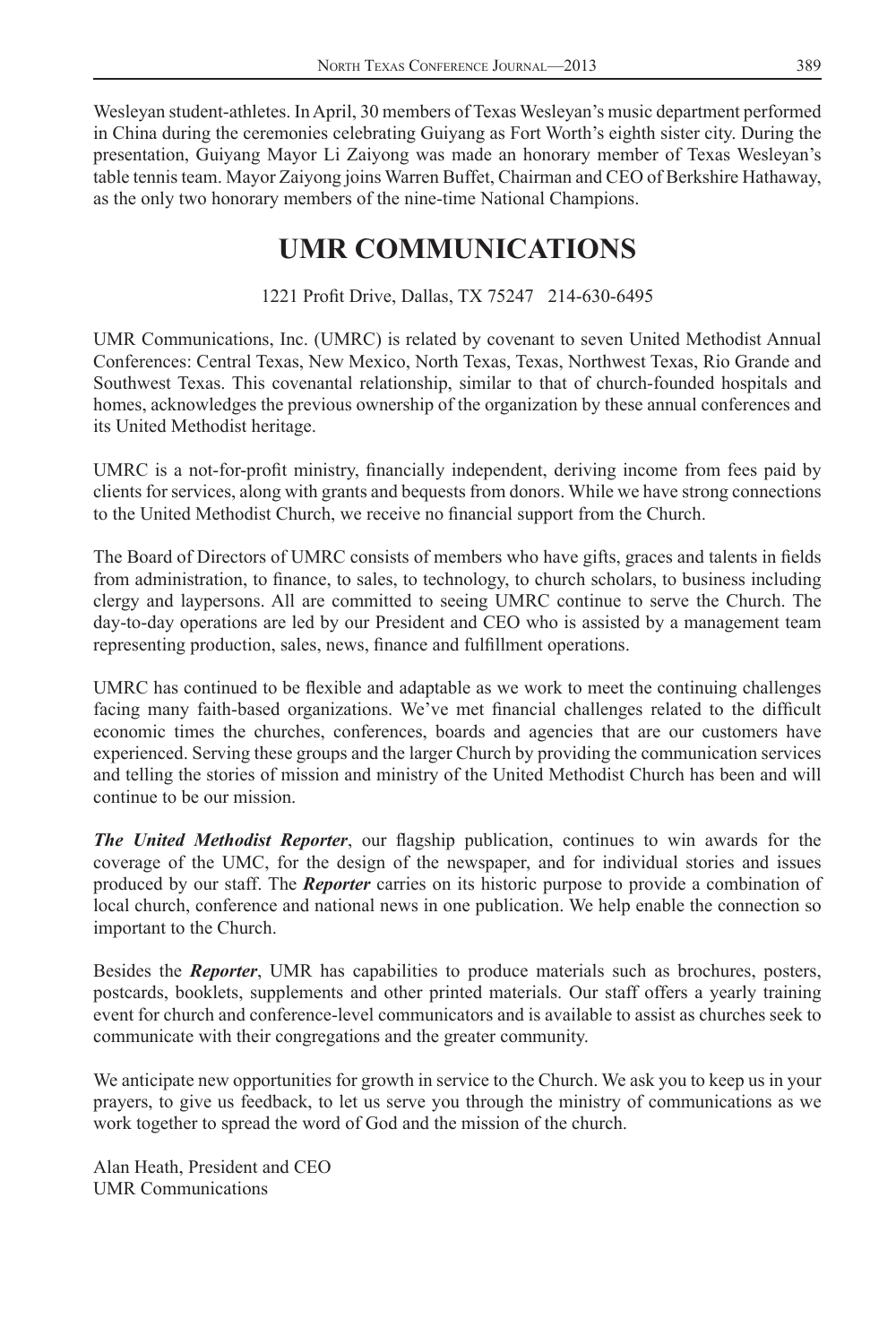# **WESLEY THEOLOGICAL SEMINARY**

www.wesleyseminary.edu

As a new residence hall rises on the home campus, Wesley is building an institution that fosters vital churches for the next generation. We have developed a vision for what the church of the future should be, and have become a new kind of seminary. More than a good graduate school, we have become like a research university dedicated to serving the church.

The Lewis Center for Church Leadership continues to expand its programs and the readership of the premier online resource for churches: *Leading Ideas*. Through the Center, we are administering three new programs funded by grants from the Lilly Endowment. One enables us to continue our Lewis Fellows program, an intensive post-seminary leadership training initiative for young clergy. Another will reach pastors, five to ten years beyond seminary. They will engage with thought leaders in Washington, D.C. on the subjects of courage, doing good well, generosity and well-being to help expand their field of vision and lead their churches to engage more effectively in their communities. The third program takes a hard look at the economic challenges facing future ministers. We will conduct research into our graduates' debt, analyze information about current compensation packages, and review the consequences of debt on the well-being of graduates. We will review our own economic and funding strategies and improve institutional practices while creating educational programs that better prepare future pastoral leaders as managers of personal and congregational finance.

Our extension campus in downtown Washington, D.C. at Mount Vernon Square is developing as a center for missional churches as we help churches turn inside out in mission evangelism, community transformation and public theology. Our work there is spiritually and physically centered on an intentional living community of students and of faculty and church partners ministering in the shadow of Capitol Hill. We are engaging in hands-on learning/serving experiences in urban communities through our Urban Fellows and Missional Fellows programs.

The biggest new development is the Heal the Sick Initiative (HTS) developed in partnership with three hospital systems and the White House Office of Faith-Based Initiatives. In HTS, Wesley will be the catalyst and educational partner in the development of a pilot program of parish-based health care in the Baltimore-Washington-Northern Virginia Region modeled after several successful programs nationwide. The HTS will prepare ministry leaders to support their congregations in the development of health ministries which include care and support for their members' overall wellbeing, as well as care for their neighbors, particularly the poor.

Wesley is actively recruiting the kind of students who want to be Disciples of Jesus Christ and transform the world at all levels of ordained and lay ministry. We have continued to increase financial aid while holding down the cost of tuition. We launched a new 36-hour Master of Arts degree in the fall which uses a flexible curriculum to enable students to acquire a basic theological education. Wesley has entered into two dynamic partnerships this year. The first is with the Center for Discipleship at Southwestern College in Winfield, KS, and makes unique lay study courses developed by Wesley in its Wesley Ministry Network available to the public on a large scale. And, Wesley is now partnered with Pfeiffer University and Union Presbyterian Seminary to make it possible for United Methodist students to complete their Master of Divinity degrees at Union Presbyterian Seminary's Charlotte, NC campus.

Meanwhile, Wesley has become a truly global seminary so that we may serve the church where it is growing the most and that we might benefit from the spiritual vision and vitality of global Christianity. We completed the final two class terms of a Doctor of Ministry (D.Min.) program for